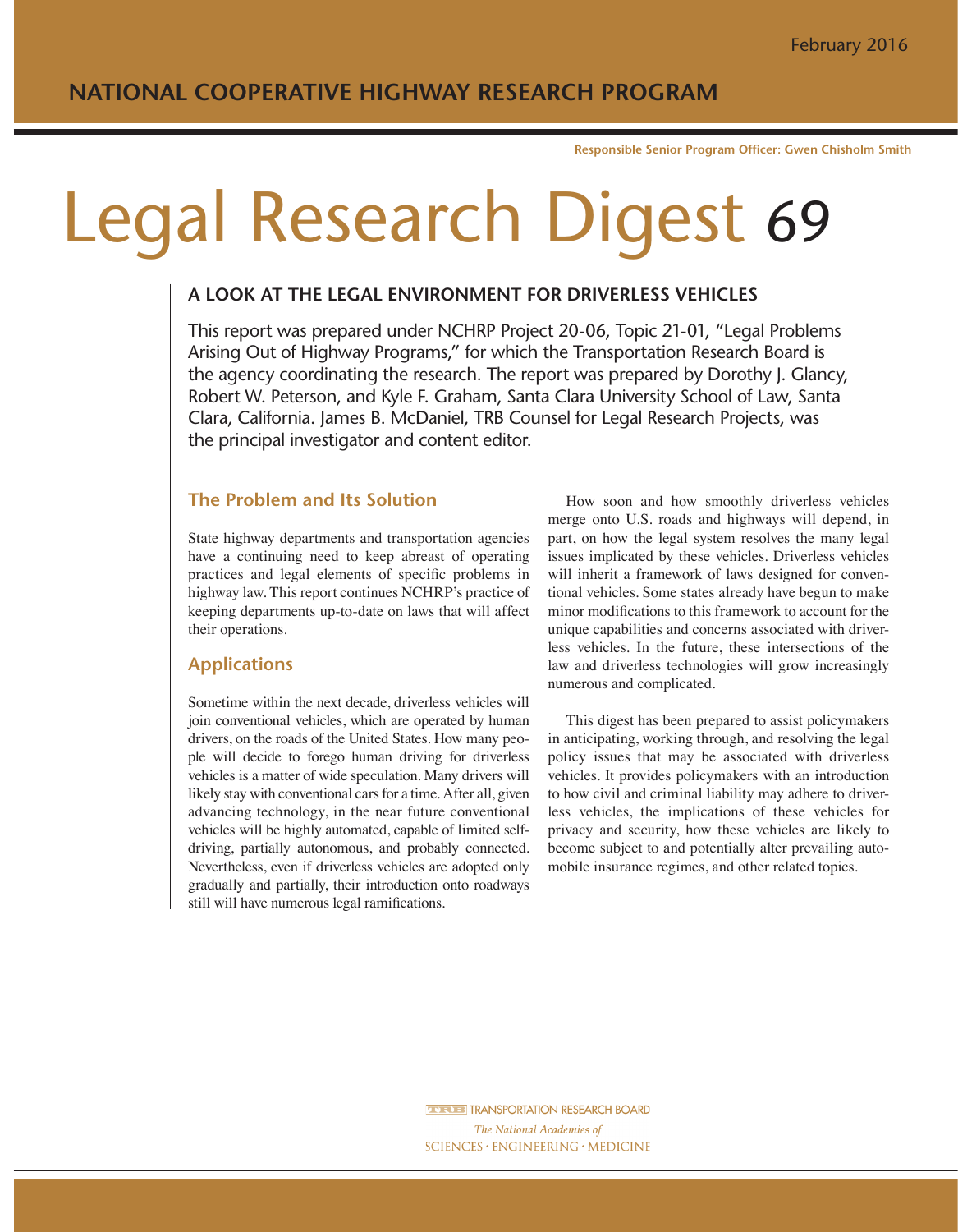# **CONTENTS**

I. Introduction, 3

- II. New Technologies and Legal Change: A Brief History, 4
	- A. Steamboats, 4
	- B. Railroads, 5
	- C. Telegraphy, 7
	- D. Electricity, 8
	- E. Automobiles, 9
	- F. Airplanes, 12
	- G. Computers, 13
	- H. Conclusions, 15

III. Characteristics and Technologies of Driverless Vehicles, 17

- A. Distinctive Characteristics of Driverless Vehicles, 18
- B. Driverless Vehicle Technologies, 19
- C. Connected Vehicle Technologies, 22
- D. Manufacture and Sales, 27
- E. Vehicles Not Considered Driverless Vehicles, 27
- F. Driverless Vehicle Uses and Deployment, 28
- IV. Civil Liability for Personal Injury, 30
	- A. Basic Principles, 31
	- B. Application, 35
- V. Criminal Law and Procedure, 41
	- A. Criminal Laws, 41
	- B. Criminal Investigations, 44
	- C. Conclusions, 46
- VI. The Evolving Insurance Matrix for Driverless Vehicles, 47
	- A. Introduction, 47
	- B. Regulation of Automobile Insurance, 47
	- C. The Standard Automobile Policy, 48
	- D. Automobile Safety, 48
	- E. Insuring Driverless Vehicles, 49
	- F. Connected Vehicle Communications Issues, 58
	- G. Some Different Models for Compensating Those Injured by Driverless Vehicles, 58
	- H. Guarantee Funds for OEMs, 59
	- I. Example of Awkward State Insurance Regulation—California's Proposition 103, 59
	- J. Conclusions, 60
- VII. Privacy and Security Laws, 61 A. Expectations of Privacy in Driverless Vehicles, 61 B. Privacy Laws, 62 C. Security Laws, 67 VIII. Legislative and Regulatory Issues, 69 A. Federal and State Legal Jurisdiction, 69 B. State Laws, 71 C. Federal Driverless Vehicle Regulation, 73 D. Potential for Federal Preemption of State Laws, 73 E. Regulatory Policy, 74 IX. Sustainability: Land Use, Environmental, and Infrastructure Issues, 74 A. Land Use, 74 B. Environment, 77
	- C. Infrastructure Requirements, 78
- X. Conclusion, 79
- Acronyms, 80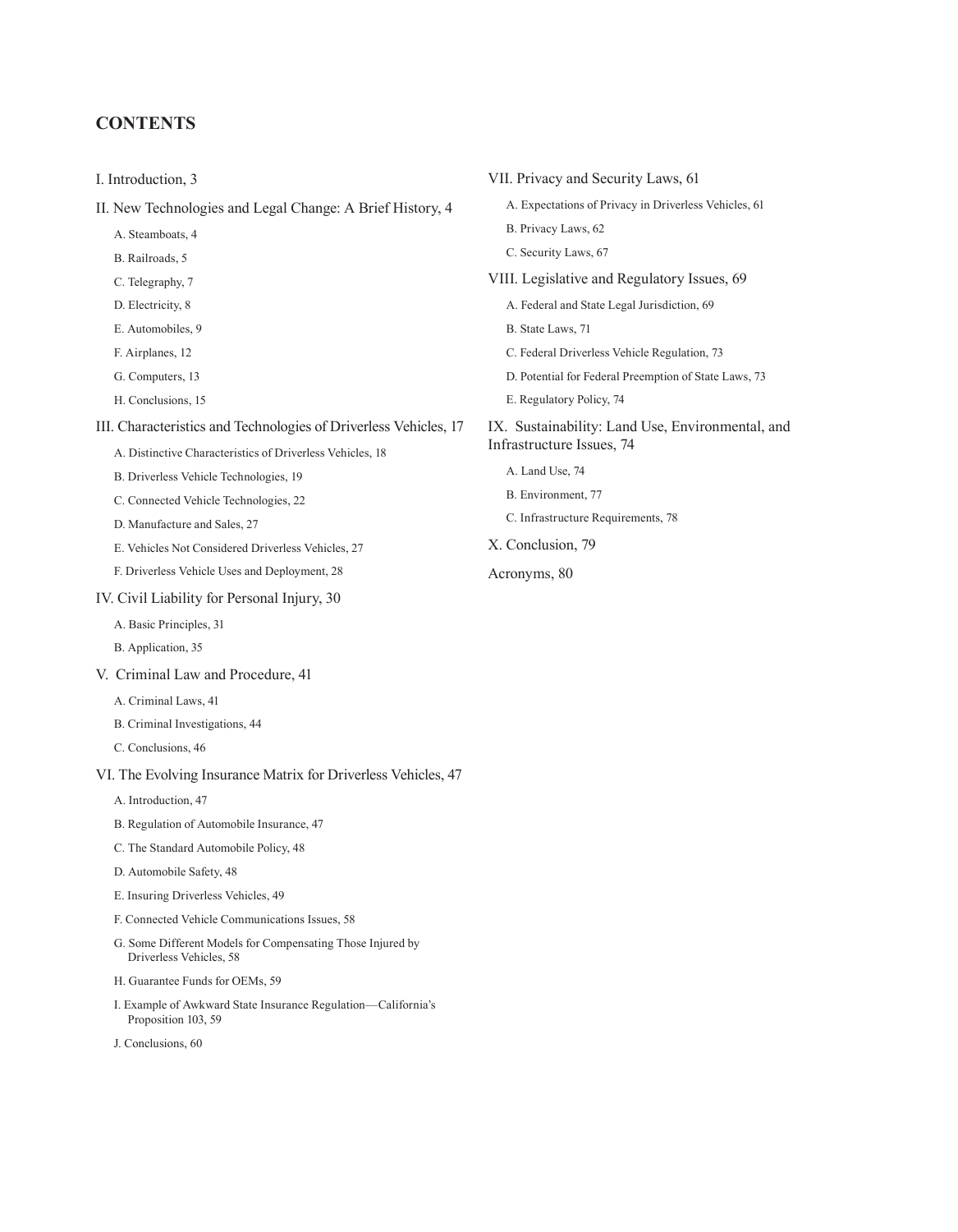## **A LOOK AT THE LEGAL ENVIRONMENT FOR DRIVERLESS VEHICLES**

By Dorothy J. Glancy, Robert W. Peterson, and Kyle F. Graham, Santa Clara University School of Law, Santa Clara, California

## **I. INTRODUCTION**

Driverless vehicles have been predicted, promised, and desired for decades. Finally, technologies necessary to realize these devices have become available. The question is no longer if, but when, driverless vehicles will become available to the public. When they do, driverless vehicles will transform ground transportation in the United States and around the world.

Capable of operating without human control over their operation, driverless vehicles are anticipated to have numerous advantages in terms of safety, convenience, mobility, and environmental protection, relative to their conventional counterparts. By freeing up what would otherwise be a driver for other tasks, driverless vehicles may increase the productivity of their users. The enhanced awareness and reaction capabilities of these vehicles eventually should result in thousands of saved lives and avoided vehicle crashes. Intelligently coordinating the movements of driverless vehicles should eliminate or at least mitigate traffic congestion, air pollution, and human frustrations incident to everyday driving.

Full realization of these benefits, however, will require modifications to some prevailing legal principles that expect motor vehicles to have drivers in control. Conventional motor vehicles operated by human drivers are subject to an elaborate architecture of legal rules. These rules cover such topics as how these vehicles are to be designed, manufactured, sold, repaired, and used; how liability should be assigned for injuries caused by these devices; the sorts of misconduct that will be regarded as criminal; automobile insurance; and the appropriate uses of land for roads, highways, and other transportation infrastructure. Driverless vehicles will lead to changes in some of these rules, particularly those that at present may not fully account for how these devices operate.

This report discusses the legal environment that will apply to driverless vehicles. The sections that follow consider how driverless vehicles may fit within or challenge existing rules, and, as relevant and appropriate, suggests how these rules could be modified to better serve the public interest. As a forward-looking analysis, this discussion is necessarily

speculative, and relies on numerous assumptions regarding matters including how driverless vehicles will operate and how long it will take for them to come into common use. Nevertheless, even at this early juncture, policymakers should benefit from an assessment of how driverless vehicles mesh with the prevailing legal order.

Policymakers should appreciate the variety of tools at their disposal as they decide how to anticipate and respond to driverless vehicles. Legal policies within this sphere may take the form of restrictions, permitting, bonding, rules of the road, product or performance standards (be they design-based, harm-based, or technology-based), criminal penalties, civil liability (either in the form of fines payable to the government or liability to third parties), social insurance programs, knowledge-building and technical assistance, rewards and subsidies, advance-planning requirements, or mandatory reporting rules.<sup>1</sup> Other regulatory policies may modify the environment in which a technology is used and manage both awareness and expectations that surround the technology. Alternatively, policymakers may choose to defer to market mechanisms and emerging social norms, as well as industry self-regulatory initiatives. Some of these tools are standard, others more exotic. To a significant extent, past practice will provide inertia and experience that will steer policymakers toward particular policy responses regarding driverless vehicles; the law often looks backward to provide rules for the present and future.

Following this introduction, this report will examine in Section II how policymakers of the past addressed some of the challenges associated with once-novel technologies such as railroads, steamboats, airplanes, and conventional automobiles. Section III of the report will provide an overview of the characteristics of driverless automobiles. Section IV then considers how prevailing civil liability rules may apply to driverless vehicles, while Section V estimates how criminal liability may adhere to their use and misuse. Section VI addresses how these vehicles will be insured, and the changes they may

<sup>1</sup> For a discussion of these policy tools, *see* U.S. Congress, Office of Technology Assessment, Environmental POLICY TOOLS: A USER'S GUIDE, OTA-ENV-634, U. S. GOVT. PRINTING OFFICE, WASHINGTON, D.C. (1995).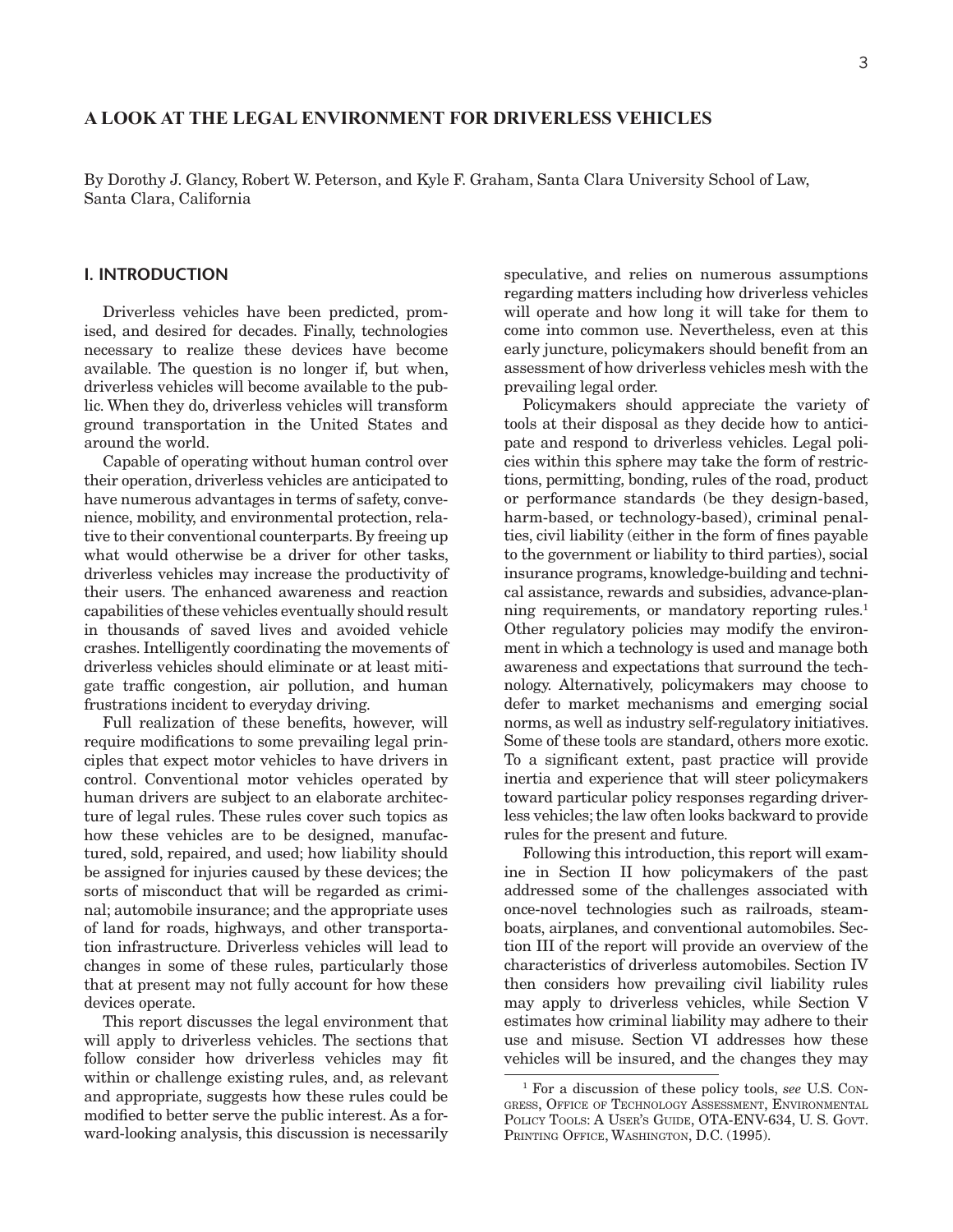produce in the insurance market. Section VII turns to the privacy and security implications of driverless vehicles and the imperative of building both security and privacy into driverless vehicles. Section VIII discusses federal, state, and local legislation and administrative regulation of driverless vehicles. Section IX then considers sustainability in terms of land, environment, and infrastructure resources. Finally, Section X offers some brief concluding thoughts.

## **II. NEW TECHNOLOGIES AND LEGAL CHANGE: A BRIEF HISTORY**

The likelihood that driverless vehicles soon will appear on the nation's roads raises questions about the application of existing legal rules to these devices, and whether these vehicles may lead to significant changes in the prevailing legal culture. In forecasting these matters, past policymaking experiences may provide some guidance.

Driverless vehicles represent the latest in a long series of transportation and systems technologies that have challenged the creativity and foresight of policymakers. Many of the legal questions that surround driverless vehicles would be familiar to lawmakers of centuries ago, even though the precise technologies involved are different. For example, the first detailed legal code drafted in colonial America, prepared in Massachusetts in the 1640s, addressed prevailing modes of transportation by adopting a franchise system for ferries,<sup>2</sup> directing towns to appoint persons to build highways "from time to time,"3 and devising an inspection and repair scheme for ships built within the colony.<sup>4</sup> Since then, federal, state, and local policymakers have continued to engage with new transportation and communications technologies.

A complete history of the interplay between the law and these innovations lies beyond the scope of this report.5 A discussion of government interaction with railroads in the 1800s, on its own, could fill a bookshelf. Furthermore, due to changed conditions and the unique qualities of new technologies, much of this history would offer little of value to today's and tomorrow's policymakers. The discussion below therefore follows a different approach in introducing the policy challenges that can be associated with

new technologies. It considers how federal, state, and local policymakers addressed a particular issue—the perception and management of risk—associated with transportation, communications, and other important technologies of both yesterday and today. From this discussion, some broad principles emerge regarding how new technologies get absorbed within the prevailing legal order, even as they produce changes in this system. These principles may provide a basis for anticipating policymaking trends and best practices regarding driverless vehicles.

## **A. Steamboats**

In Colonial America, "[e]xperience and common sense overwhelmingly dominated the management of risk."6 Colonies enacted laws designed to reduce the risks associated with some basic technologies, such as fire.7 But it was not until after the formation of the United States and the appearance of steamboats on the new nation's rivers that a modern technology generated a comprehensive regulatory response.

Steamboats permitted brisk travel over water routes—but at a price, as their high-pressure boilers were prone to explode. These explosions were dangerous in their own right, and often led to the sinking of the affected ships. In 1838 alone, 14 boiler accidents resulted in the loss of 496 lives.<sup>8</sup> In one of these incidents, boilers aboard the steamboat *Moselle* exploded while that ship plied the Ohio River near Cincinnati in April 1838, resulting in approximately 150 deaths.<sup>9</sup>

The frequency and notoriety of boiler accidents led some states to enact laws to improve steamboat safety. These laws sought to achieve this goal in different ways. An 1837 South Carolina statute provided that a steamboat captain was guilty of a misdemeanor either when their negligence led to physical injury or (regardless of negligence) when an exploding boiler led to such injuries, unless the explosion was shown to be unavoidable.10 A slightly more elaborate Illinois statute of that same year mandated that steamboat boilers and other equipment be "at all times in good and safe order and

<sup>&</sup>lt;sup>2</sup> THE LAWS AND LIBERTIES OF MASSACHUSETTS 22, 1648 (Harvard Univ. Press 1929).

<sup>3</sup> *Id.* at 25.

<sup>4</sup> *Id.* at 48.

<sup>&</sup>lt;sup>5</sup> For a thorough discussion of one component of this story—how federal and state governments have sponsored canal and railroad operations in this country—*see* Paul Stephen Dempsey, *Transportation: A Legal History,* 30 Trans. L.J. 235 (2003).

<sup>6</sup> Arwen P. Mohun, Risk: Negotiating Safety in American Society 3 (2012).

<sup>7</sup> *E.g.,* An Act in Addition to the Several Acts Heretofore Made Relating to Common Nuisances, 1740 Mass. Acts 322.

<sup>8</sup> John G. Burke, *Bursting Boilers and the Federal Power,*  7 Tech. and Culture 1 (1966).

<sup>&</sup>lt;sup>9</sup> *Id.* at 15; REPORT OF THE COMMITTEE APPOINTED BY THE Citizens of Cincinnati to Enquire into the Causes of the Explosion of the Moselle 18–22 (1838) (hereinafter "MOSELLE REPORT").

<sup>&</sup>lt;sup>10</sup> An Act to Provide Punishment for the Negligent Management of Steam-Boats, ch. 11, § 1, 1837 S.C. Acts 26, 26–27.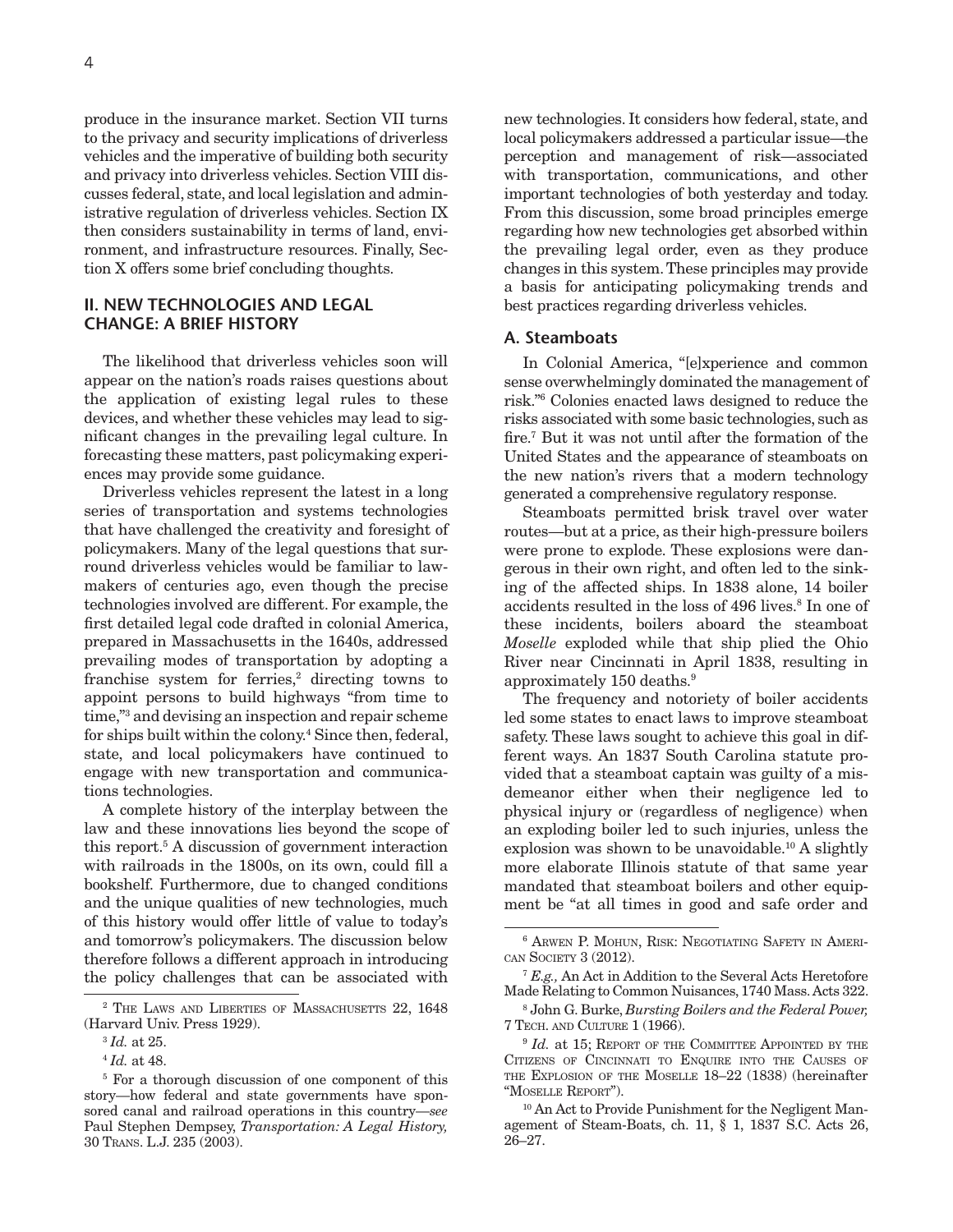condition,"11 made the masters and owners of boats jointly and severely liable for damages occasioned by their failure to maintain their equipment in good condition, $^{12}$  and specified that engaging in steamboat racing represented a misdemeanor.<sup>13</sup>

The federal government adopted an even more comprehensive approach toward the bursting-boiler problem, enacting a statute that combined a licensing regime with the prospect of criminal and civil liability. Proposals to regulate steamboat boilers had circulated in Congress as early as 1824, but it took 14 years for a law to pass.14 The statute that emerged in 1838, shortly after the *Moselle* disaster, required semiannual inspections of a steamboat's boilers and annual inspections of the rest of the boat, to be performed by an inspector appointed by the local district court.15 Only steamboats that passed this inspection would receive the license required for operation of the vessel.16 The law also demanded that steamboats have "a competent number of experienced and skillful engineers" on board.<sup>17</sup> Another provision within this law specified that it would be regarded as criminal manslaughter when a steamboat employee's "misconduct, negligence, or inattention" caused a loss of "the life or lives of any person or persons on board."18 Finally, the statute provided that in civil lawsuits against steamboat proprietors alleging injuries to persons or property from a steamboat accident, the bursting of a boiler or the escape of steam from a boiler would be regarded as prima facie (sufficient) evidence of negligence.19

The 1838 law proved ineffective at abating steamboat boiler explosions.20 Many of the law's requirements were vague and difficult to enforce. Shortly after the federal law was enacted, a Cincinnati committee tasked with writing a report on the *Moselle* disaster lamented that Congress had not been more

<sup>15</sup> An Act to Provide for the Better Security of the Lives of Passengers on Board of Vessels Propelled in Whole or in Part by Steam, ch. 191, §§ 4–6, 5 Stat. 304, 305 (1838) (this statute hereinafter being referred to as the "1838 Federal Steamboat Act").

20 Burke, *supra* note 8, at 18.

5

specific in its directives. As an example, the report observed that the federal law did not impose any specific design requirements on boilers, such as a requirement that they incorporate safety valves.<sup>21</sup> The inspection scheme within the federal law also contained at least one major flaw. Inspectors were to be paid by steamboat owners,<sup>22</sup> which provided an incentive for lax or nonexistent inspections. The law also failed to specify what it meant by a "skillful" engineer, rendering toothless the requirement that such a person be present onboard.

The ineffectiveness of the 1838 law led Congress to adopt a more comprehensive regime 14 years later. The 1852 statute was more specific than its predecessor had been in the tests that inspectors were to administer in the certification process $23$ and the characteristics that boilers had to possess in order to pass inspection.<sup>24</sup> These new, more certain requirements capitalized on research on best practices in boiler construction that had been performed years before at the Franklin Institute in Philadelphia.25 The law also sought to address the problem of fraudulent safety certifications by directing that inspectors were to make their certifications in court and under oath.<sup>26</sup> The more rigorous character of this revamped regulatory regime has been credited with the ensuing decline in deaths caused by steamboat boiler explosions.<sup>27</sup>

#### **B. Railroads**

If steamboats provided federal and state lawmakers with an introduction to the challenges that can be associated with a new technology, railroads offered a crash course on this subject.

The first locomotive-powered railroad service in this country commenced operation in 1830. Within a decade, there already had been several fatal railroad collisions and derailments.28 Consistent with the generally positive views that Americans held toward railroads early in their history,<sup>29</sup> these accidents generally were attributed to isolated misbehavior by

26 1852 Federal Steamboat Act, *supra* note 23, § 9.

<sup>&</sup>lt;sup>11</sup> An Act to Prevent Disasters on Steamboats Navigating the Waters within the Jurisdiction of Illinois, § 1, 1837 Ill. Laws 89, 89–90.

<sup>12</sup> *Id.* § 4.

<sup>13</sup> *Id.* § 5.

<sup>14</sup> Burke, *supra* note 8, at 9.

<sup>16 1838</sup> Federal Steamboat Act §§ 2, 6.

<sup>17</sup> *Id.* § 6.

<sup>18</sup> *Id.* § 12.

 $19$  *Id.* § 13. This provision was of little consequence when passengers died, since the prevailing rule at the time was that a person's tort claims died with them, and there were no wrongful-death statutes then in place.

<sup>21</sup> Moselle Report, *supra* note 9, at 71, 73.

<sup>22 1838</sup> Federal Steamboat Act, *supra* note 15, § 4.

<sup>23</sup> An Act to Amend an Act Entitled, "An Act to Provide for the Better Security of the Lives of Passengers on Board of Vessels Propelled in Whole or in Part by Steam," ch. 106, § 9, 10 Stat. 61, 63–66 (1852) (this statute hereinafter being referred to as the "1852 Federal Steamboat Act").

<sup>&</sup>lt;sup>24</sup> 1852 Federal Steamboat Act § 14.

<sup>25</sup> Burke, *supra* note 8, at 12–14.

<sup>27</sup> Burke, *supra* note 8, at 22.

<sup>28</sup> *See* Southworth Allen Howland, Steamboat Disasters and Railroad Accidents in the United States 238–64 (1840).

<sup>&</sup>lt;sup>29</sup> See Mo<sub>HUN</sub>, *supra* note 6, at 95 (discussing this attitude).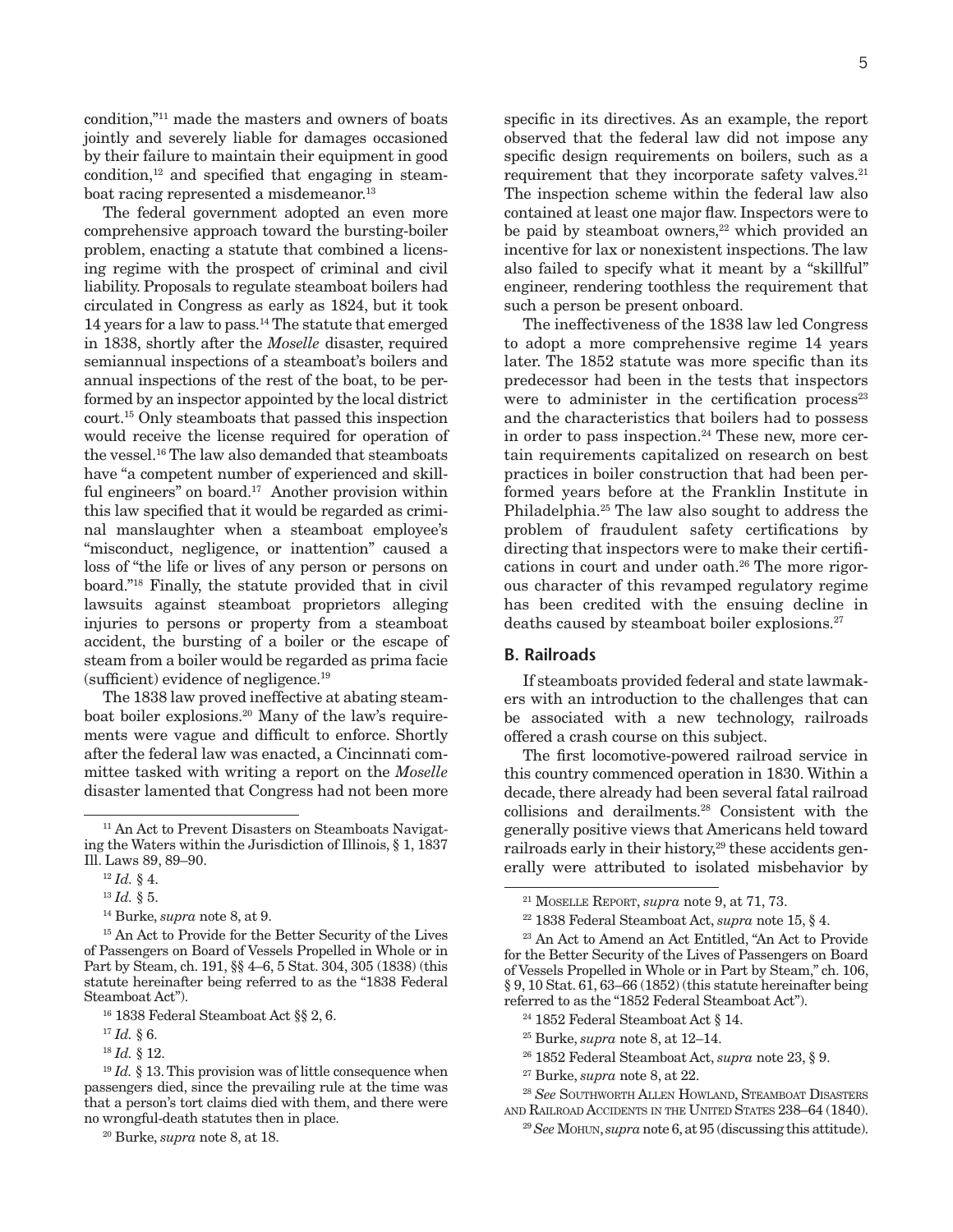railroad management and employees, as opposed to flaws endemic in railroad operations.<sup>30</sup>

A spate of accidents in the  $1850s^{31}$  placed railroad dangers in sharper focus. An April 1852 editorial in the *American Railroad Journal* observed that "'accidents' are becoming so alarmingly frequent, they should receive attention for the purpose of devising some way of preventing them, if for no other."32 The editors continued:

The only way to prevent accidents, is to make it for the interest of railroad companies that they should NOT happen; to make the penalty so great, that freedom from them shall be necessary for economy's sake. All corrective measures, in fact, resolve themselves into this. The Legislature should not only see that a proper penalty is annexed to every accident, but the public should take the matter into their own hands, by giving exemplary damages in all cases that come before a jury.<sup>33</sup>

The editors also observed that "[t]he introduction of railroads has been so recent, that legislation has by no means kept pace with their development, nor with the necessity of providing for the public safety."34 To fill this gap, the editorial looked toward the recently revised federal steamboat law in urging that:

No material should be used upon railroads, upon which the lives or safety of the travelers may depend, without being subjected to the inspection of some competent person. We adopt this precaution as far as the engines and boilers of a steamboat are concerned; why should we not extend the same to the locomotive, to the running stock, rails, etc., etc.?<sup>35</sup>

An 1853 report on the causes and means to avoid railroad accidents, prepared at the behest of the New York State Senate, similarly underscored the then-ongoing transition from the previously prevailing tendency to blame railroad accidents on human errors toward a greater appreciation of how the rail system itself might be designed to reduce both the likelihood and the consequences of these mistakes. While the report continued to emphasize human agency, observing, "From the enumeration of the various causes of accidents, it will readily appear how much their prevention depends on the faithful and prompt discharge of the duties devolving upon the agents entrusted with, or in charge of the

<sup>32</sup> *Accidents on Railroads,* American Railroad Journal, Apr. 10, 1852, at 234.

numerous departments of railroad management,"36 it also associated accidents with more technical causes, such as the use of inferior materials and poor route designs.37 Ultimately, however, this report did not recommend any specific safety precautions or remedies. The authors proposed only heightened disclosure requirements for railroads, and that the state investigate any accidents that resulted in casualties.38 Indeed, it would take several decades for state or federal legislators to impose meaningful safety regulations on railroads.<sup>39</sup>

Until then, courtrooms represented the principal forum in which railroad-safety issues were presented and decided. Rail operations were associated with a remarkable variety of accidents and injuries, from derailments to collisions to fires to railyard mishaps far away from any moving train. These episodes produced an unprecedented number of injured plaintiffs suing in tort. It soon became clear that the likelihood that a plaintiff would recover in such a case depended in large part on their status as a railroad passenger, railroad employee, or someone who lacked a contractual relationship with the railroad.

When pressing personal injury lawsuits against rail operators, passengers inherited a set of favorable rules that ascribed strict liability (in other words, liability without fault) to "common carriers" of goods or property. These rules were adjusted to

39 Some states did require that early railroad enterprises exercise some basic precautions vis-à-vis nonusers, such as persons and livestock that crossed railroad lines. One law, passed in 1849 in Vermont, required railroads to erect fences, install cattle guards at farm crossings, and place signs reading "Look out for the engine" at each road crossing. An Act in Relation to Railroad Corporations, §§ 39, 44, 1849 Vt. Acts & Resolves 30, 40, 41. Some early state laws regulating rail operations also imposed speed limits at crossings and where railroads proceeded through cities. E.g., An Act to Restrict Railroad Companies, and to Make Them Liable in Certain Cases, ch. 25, § 1, 1850 Miss. Laws. 96, 96 (imposing a speed limit of 6 mi an hour on railroads operating within cities and towns); An Act to Incorporate the Union Railroad Company, ch. 296, § 6, 1848 Mass. Acts 773, 774. But state legislatures hesitated to prescribe other types of safety regulations, particularly those that would require railroads to replace their infrastructure or utilize specific safety equipment. See STEVEN W. USSELMAN, REGULATING Railroad Innovation: Business, Technology, and Politics in America, 1840-1920, at 122–23 (2002). The federal government did not fill this void. The first important federal safety law regarding railroads, the Safety Appliance Act, was passed in 1893. JAMES W. ELY, JR., RAILROADS AND American Law 217 (2001).

<sup>30</sup> *See* Howland, *supra* note 28, at 238–64.

<sup>31</sup> One author has determined that railroads resulted in 913 deaths in the state of New York alone between 1850 and 1852. Of the persons killed, 321 were railroad employees, 177 were passengers, and 415 were others, such as persons struck at crossings or while walking along the tracks. March Aldrich, Death Rode the Rails: American Railroad Accidents and Safety, 1828–1965, at 19 (2006).

<sup>33</sup> *Id.*

<sup>34</sup> *Id.*

<sup>35</sup> *Id.*

 $^{36}$  REPORT OF THE COMMITTEE OF THE NEW YORK SENATE  $\&$ STATE ENGINEER ON RAIL ROAD ACCIDENTS 12 (1853).

<sup>37</sup> *Id.* at 3–7.

<sup>38</sup> *Id.* at 21.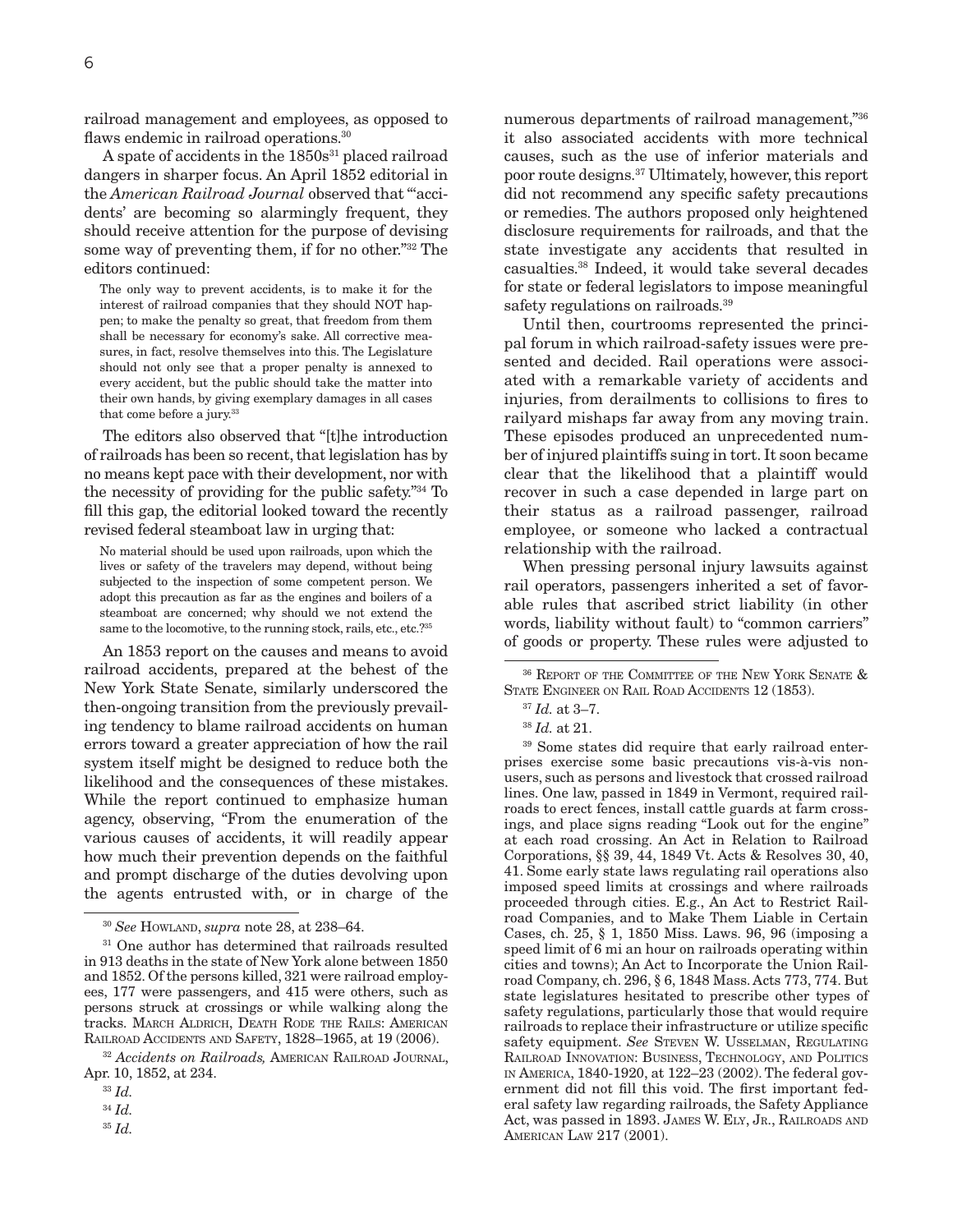impose upon railroad companies a high, if not absolute standard of care.<sup>40</sup> As railroad historian James Ely has observed, "Liability for injury to passengers was based on negligence, but the happening of an accident raised a prima facie presumption of fault by the carrier. The burden of proof was then placed on the company to demonstrate its freedom from blame."41 Some states also recognized new types of claims for the benefit of deceased passengers' next of kin, taking the first step toward modern "wrongful

death" laws.42 A Massachusetts law of this type, enacted in 1840, allowed a widow or other heir to recover between \$500 and \$5,000 when the negligence or recklessness of a proprietor or employee of a railroad, steamboat, stagecoach, or other common carrier led to the death of a passenger.<sup>43</sup>

Railroad employees were less fortunate,<sup>44</sup> as their employers could invoke any or all of three potent defenses to their tort lawsuits—contributory negligence, assumption of the risk, and the "fellow servant" rule.45 The first of these doctrines barred recovery if the plaintiff's own negligence contributed to his injury; the second defeated a claim when the plaintiff was regarded as having voluntarily exposed himself to a known risk of harm; and the third exonerated the employer when the plaintiff's injury was attributable to the fault of a coworker.46 The doctrines of contributory negligence and assumption of the risk predated railroads. But railroads introduced the fellow servant rule to this country; the doctrine was first applied in the United States in the early 1840s, in cases brought by railroad employees against their employers.47 These three defenses made it impossible for many injured railroad employees to recover for on-the-job injuries throughout the 1800s. It was only in the first decade of the 1900s that Congress addressed railroad workers' plight by passing legislation that abrogated the fellow servant and contributory-negligence defenses and pared back the assumption of the risk defense in

42 Ashley N. Biermann, *The Practical Effects of Dickhoff v. Green on Wrongful Death Actions in Minnesota: Drawing a Line in the Sand or Committing to a Fair Solution?* 40 Wm. Mitchell L. Rev. 1543, 1547 (2014).

43 An Act Concerning Passenger Carriers, ch. 80, 1840 Mass. Acts 224.

<sup>44</sup> *See* Ely, *supra* note 39, at 213 (observing that "the legal system made it difficult for injured employees or their dependents to recover against railroads").

<sup>47</sup> *Id.*

negligence actions brought by railroad employees against their employers.48

Finally, an extensive and complex body of law came to surround the myriad other fact patterns that led to tort lawsuits against railroads. Several of these principles evolved over time, as judges grew more familiar with the hazards associated with the growing railroad network. For example, in the 1800s persons injured while straying onto railroad property often found it difficult to recover because the law of that era classified them as "trespassers," to whom the railroads owed no duty of care.<sup>49</sup> Beginning in the mid-1800s, however, courts started to permit recovery when a trespassing child had been drawn onto the railroad's premises by a turntable or other perceived plaything. These cases that divined and applied the "turntable doctrine" would provide the foundation for a broader principle commonly known today as the "attractive nuisance" rule.<sup>50</sup>

## **C. Telegraphy**

Although not a transportation technology, telegraphy involved the creation of a complex communications system that represents a distant ancestor to the networks that some observers forecast as integral to the operation of driverless vehicles.

Early laws concerning telegraphy tended to evince an optimistic, "booster" attitude toward this technology. Some of these statutes sought to promote telegraph service by making it a crime to maliciously destroy telegraph poles, wires, or other property used for telegraph transmission.<sup>51</sup>

But telegraphy involved risks of its own. These dangers were more subtle than the crashes and mangled limbs linked to railroad operations. One hazard was that a telegrapher would make an important mistake in relaying a message. When this happened, the sender or recipient sometimes brought a lawsuit for damages. In these cases, just as railroads were, telegraph companies quickly were classified under the law as "common carriers" and thereby made subject to a heightened standard of care in transmitting messages for their customers.52

Other concerns about telegraphy implied malevolence instead of mere negligence. Unlike traditional

<sup>49</sup> Ely, *supra* note 39, at 221.

50 See William L. Prosser, Handbook of the Law of TORTS § 76 (2d ed. 1955) (discussing these doctrines).

<sup>51</sup> *E.g.,* An Act Relating to the Electro Magnetic Telegraph, ch. 183, 1846 Me. Laws 171.

<sup>52</sup> *See generally The Liability of Telegraph Companies,*  2 Am. L. Rev. 615 (1868) (providing an overview of early caselaw concerning the liability of telegraph companies).

<sup>40</sup> Ely, *supra* note 39, at 219. *See also* Edward L. Pierce, Treatise on American Railroad Law 469–70 (1857).

<sup>41</sup> Ely, *supra* note 39, at 220.

<sup>45</sup> *Id.* at 216.

<sup>46</sup> *Id.* at 214.

<sup>48</sup> *Id.* at 218–19 (discussing the Federal Employers Liability Act, ch. 149, Pub. L. No. 60-100, 35 Stat. 65 (1908) (codified as amended at 45 U.S.C. §§ 51–60 (2012))).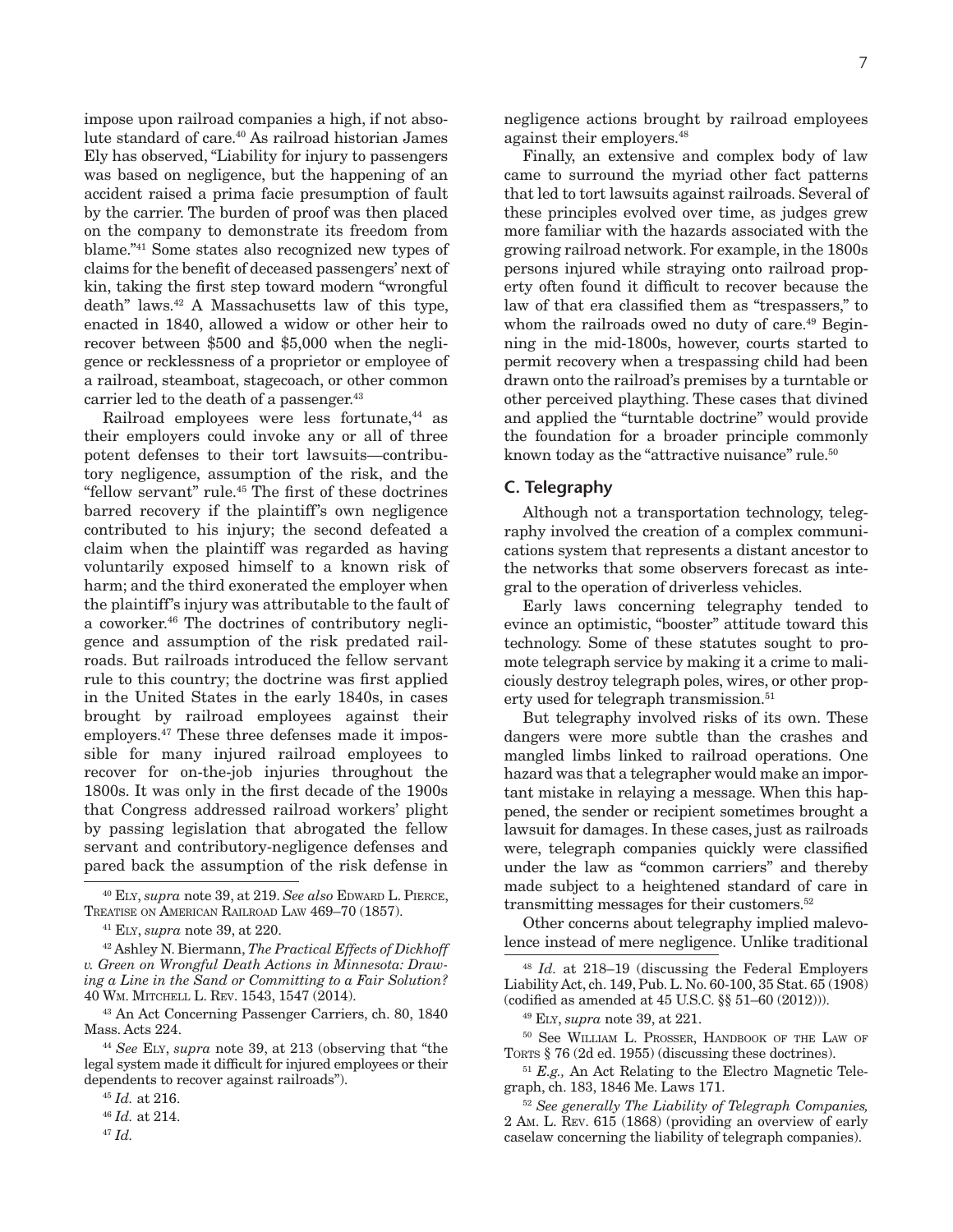letters that were sealed in envelopes, the contents of messages sent over telegraph wires had to be disclosed to intermediaries. Fears that these middlemen might misuse the information they obtained, or that interlopers might eavesdrop on transmissions or engage in "wiretapping," led states to adopt criminal laws to deter this sort of unwelcome intermeddling. These concerns flowered so quickly that in 1861—just 17 years after Samuel Morse transmitted the message "What Hath God Wrought" from Washington, D.C., to Baltimore—the territory of Nevada53 criminalized all of the following within its very first batch of laws: divulging the contents of a confidential message, $54$  willfully altering or forging a message,55 misappropriation of information contained in a message,<sup>56</sup> refusing to transmit or unreasonably delaying the transmission of a message, $57$  improper opening or receipt of a telegraph message,<sup>58</sup> efforts to learn the contents of a message through eavesdropping or wiretapping,<sup>59</sup> and bribing a telegraph employee to divulge the contents of a message. $60$ 

#### **D. Electricity**

The use of electrical networks for lighting also sparked significant public safety concerns. Even at the start of the electrical age it was commonly understood that electricity spelled danger, at least if insufficient precautions were taken. An 1881 editorial in a Sacramento, California, newspaper observed that "[t]he extension of use of electricity has introduced a new danger to civilization. Wherever houses are lighted by electricity, and in fact wherever powerful currents are carried on wires in and about houses, the danger of fire also arises, and also the danger of injury to those who may happen to touch those wires unawares."61

The accumulating mass of electrical wires that cast shade upon many urban streets presented an especially conspicuous manifestation of the dark side of electric lighting. In New York City, the first electric street lamp appeared in 1880.<sup>62</sup> Just 3 years later, *The New York Times* warned, "Conflagration and death are threatened by every inch of the big arc light wires, of which hundreds of thousands of feet are strung up all over the City. They are a constant menace to the lives of those who walk beneath them."63

It was generally understood that these overhead wires would present less of a hazard if they were properly insulated<sup>64</sup> and repositioned underground. In 1885, the New York state legislature assigned the task of relocating Manhattan's overhead wires to a board of commissioners. Resistance from some lighting companies, who objected to the expense of relocation, together with the board's corruption and incompetence meant that thick lattices of wires remained strung overhead in Manhattan throughout the 1880s. Worsening the situation, some of these wires were hung in a "criminally loose manner" and had inadequate or nonexistent insulation.<sup>65</sup>

It would require a few high-profile electrocutions to move the wires below the earth. A total of 17 accidental electrocutions occurred in New York City between May 1887 and September 1889.66 This death toll was not particularly high for the era, at least relative to the headcounts produced by other perils. According to the New York City coroner, in 1889 4 times as many Gothamites died from falling objects as from electricity, almost 20 times as many died from drowning, and 30 times as many died from falls.<sup>67</sup> But the horrific nature of a death by electrocution tended to attract attention, and the omnipresence of the overhead wires led to widespread worries that a deadly shock could await anyone below.68 One especially dreadful accident occurred in October 1889, when a lineman was electrocuted in the wires strung a block from City Hall. His smoldering corpse remained aloft for an hour while a crowd amassed below. This electrocution came close on the heels of two other fatal accidents, and the public had had enough.<sup>69</sup> After 2 months of courtroom wrangling with the electric companies, the city received permission to treat dangerous wires as a nuisance, and to cut them

<sup>53</sup> An Act for the Regulation of the Telegraph, and to secure Secrecy and Fidelity in the transmission of Telegraphic Messages, ch.  $23$ ,  $1861$  Nev. Stat.  $4623$ .

<sup>54</sup> *Id.* § 1.

<sup>55</sup> *Id.* §§ 1, 2.

<sup>56</sup> *Id.* § 3.

<sup>57</sup> *Id.* § 4.

<sup>58</sup> *Id.* § 5.

<sup>59</sup> *Id.* § 6.

<sup>60</sup> *Id.* § 7.

<sup>61</sup> *Electric Fires,* Sacramento Daily Record-Union, Oct. 27, 1881, at 2. *See also Perils of the Electrical Light Wires,*  The Evening Star (Washington, DC), Oct. 22, 1881, at 7.

<sup>62</sup> *Rapid Advance in Electrical Lighting,* N.Y. Times, Jan. 1, 1886, at 4.

<sup>63</sup> *Sudden Death in the Air,* N.Y. Times, Nov. 4, 1883, at 6.

<sup>64</sup> The New York Board of Fire Underwriters prepared a code in 1881 that recommended proper insulation of wires, among other safety measures. *National Electrical Code History,* The Standard, Oct. 28, 1922, at 682.

<sup>65</sup> Joseph P. Sullivan, *Fearing Electricity: Overhead Wire Panic in New York City,* IEEE Technology and Society Magazine, Autumn / Fall 1995, at 8, 9 (quoting an address given by Dr. George H. Benjamin).

<sup>66</sup> *Id.*

<sup>67</sup> *Id.; The Year that Has Gone,* N.Y. Times, Jan. 2, 1890, at 2.

<sup>68</sup> Sullivan, *supra* note 65, at 11.

<sup>69</sup> *Id.* at 10–11.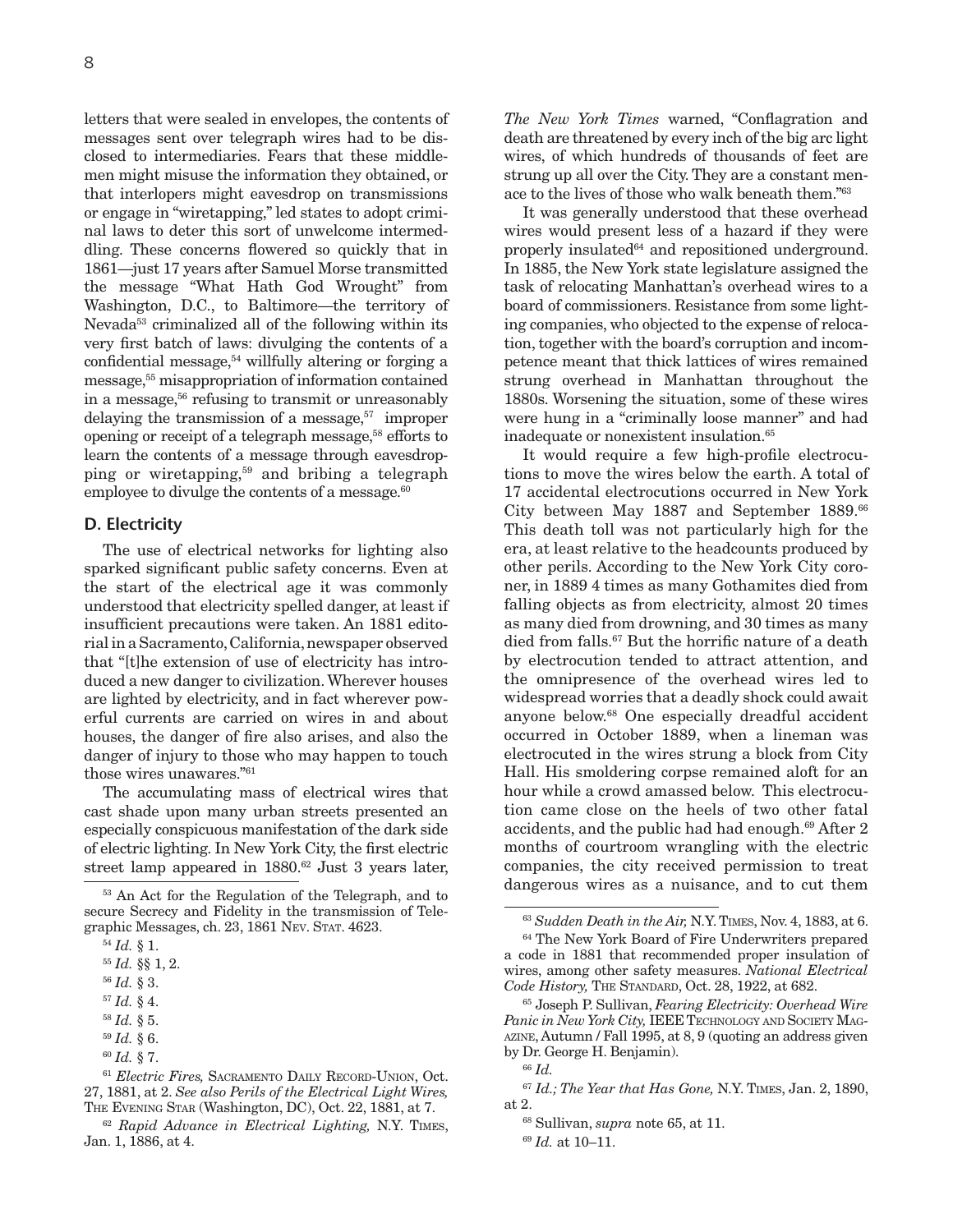down.70 The city began to take down hazardous wires the very next day, $71$  in certain spots doing so in front of applauding crowds.<sup>72</sup> By the end of the year, roughly one-quarter of the city's overhead wires had been removed.73

Removing the wires led to the temporary darkening of some city streets. There had been 1,328 electric street lights in use in New York City as of December 31, 1888; that number fell to just 145 precisely 1 year later.74 But the public's anger was directed at a specific practice—unsafe overhead wiring—as opposed to electric lighting in general. As wires were moved underground,75 electric streetlamps soon returned to city streets. By the end of 1892, there were 1,539 such lamps in use, and this number would almost double within another 4 years.76

#### **E. Automobiles**

Highway travel has always been somewhat hazardous. The New York City coroner's report for the year 1889 counted 12 accidental deaths where people had been "run over by horse cars," 33 deaths under the heading "run over by cars and engines," and 32 persons who had been "run over by wagons and trucks."77 The equivalent report for 1909 still attributed far more accidental deaths to horses and horse-drawn vehicles than to automobiles.<sup>78</sup> But by 1919, automobile fatalities within the city had surged to a level several times greater than that ever associated with horses.79 The carnage associated with automobiles continued to climb during the Roaring Twenties, when automobile usage spiked. By 1929, automobiles were linked to approximately  $30,000$  deaths annually.<sup>80</sup> This headcount is similar to that of today—a striking total, given that the

<sup>70</sup> *A Nuisance Has No Rights,* N.Y. Tribune, Dec. 14, 1889, at 1.

71 Sullivan, *supra* note 65, at 13.

<sup>72</sup> *At 'Em at Last,* The Evening World (NY), Dec. 14, 1889, at 1.

73 Sullivan, *supra* note 65, at 13.

<sup>74</sup> *Id.* 

75 The process of moving the wires underground, however, would not be complete until 1905. *Id.* at 14.

<sup>76</sup> *Id.*

<sup>77</sup> *The Year that Has Gone, supra* note 67.

<sup>78</sup> *Tragic Death List Given By Coroners,* N.Y. Times, Oct. 1, 1911, at 10.

<sup>79</sup> *Auto Fatalities Increase,* N.Y. Times, Jan. 3, 1920, at 15; *Autos Killed 3,808 in America in 1919,* N.Y. Times, Dec. 6, 1920, at 17 (relating 780 deaths in 1919, drawing from U.S. Census Bureau data). *Cf. Violent Deaths Fewer Last Year,*  N.Y. Times, Mar. 24, 1921, at 13 (relating the city Medical Examiner's total calculation of only 692 deaths by automobile in 1920).

<sup>80</sup> *Autos Killed 31,000 in 1929, a 10.2% Rise,* N.Y. Times, May 25, 1930, at 31.

nation's population was less than half then what it is now, and there were approximately one-tenth the current number of registered vehicles on the road at that time.

Yet the prospect of such a death toll was not on anyone's mind in the late 1890s, when some observers thought automobiles might represent only a fad, as the dwindling bicycle boom had proven to be. When automobiles first appeared, the primary concern of automobilists was that their devices would be flatly barred from the roads.<sup>81</sup> This concern proved unfounded.82 Most cities were content to regulate automobiles, instead of banning them.<sup>83</sup> One close call came in 1899, when Boston's Board of Aldermen passed an ordinance that would have barred automobiles from city streets unless and until they were expressly endorsed by the aldermen as "not endangering the life or property of others." A cooler head soon prevailed. This measure was vetoed by the mayor, who wrote in his veto message that "it would be much wiser to wait until such developments in this line shall have proceeded further, and it will then be possible to frame a much fuller and wiser regulation than the one now before me."84

<sup>82</sup> In 1899, a leading publication on automobiles observed:

With the exception of New York State, the coast is apparently clear for the motor vehicle throughout the United States. License laws and speed laws are being discussed and will in some instances be enacted, but from the present outlook the motor vehicle will not be burdened with adverse legislation to any great extent, nor for any great length of time.

*The Coast is Clear,* The Horseless Age, Aug. 23, 1899, at 6.

<sup>83</sup> An early Chicago ordinance, for example, provided that a panel comprised of the city engineer, city electrician, and city health commissioner were to examine all applicants for automobile licenses, and issue licenses to those applicants they regarded as qualified. *Licenses for Automobile Drivers,* Kansas City Journal, Dec. 7, 1899, at 8. A few cities sought to exclude automobiles from public parks, but these modest prohibitions tended to be short-lived. *See Automobile to Displace All Street Cars,* S.F. CALL, July 6, 1899, at 1 (discussing a Chicago judge's decision to strike down a ban on the use of automobiles in a city park, although the judge upheld park commissioners' authority to prescribe speed limits for automobiles within the park); *Automobile Wins the Day,* N.Y Tribune, Nov. 21, 1899, at 5.

<sup>84</sup> *Automobiles in Boston,* Wash. Times, July 17, 1899, at 6.

<sup>81</sup> *See Massachusetts Motor Vehicle Bill,* The Horseless Age, Mar. 1897, at 1 (paraphrasing the testimony of a manufacturer of automobiles before a Massachusetts legislative committee, to the effect that "people who would otherwise use the carriages are now holding back because they want to see what would be the result of a possible suit on account of damage or accident from the use of the motor vehicles in the streets.").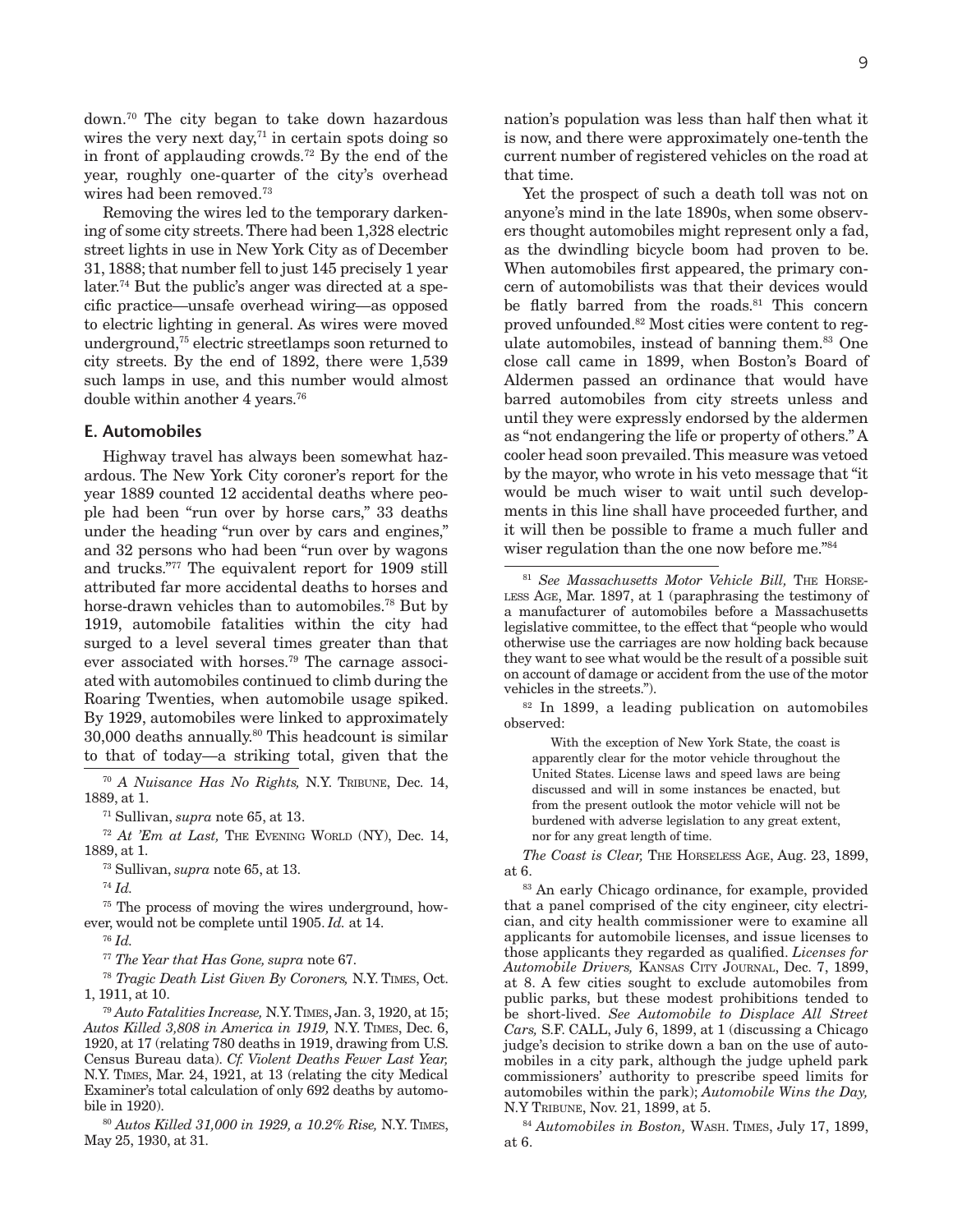As automobiles became increasingly common, state legislatures enacted rudimentary laws regarding their registration, use, and required equipment. By 1906, well over half of the states had enacted statutes concerning at least one of these topics.<sup>85</sup> Though these laws varied in their terms, common provisions called for the registration of vehicles with the state, prescribed that automobile operators had to be licensed, established maximum speed limits, and required simple safety equipment—frequently brakes, lamps, and a bell, horn, or other signal.<sup>86</sup> Early speed limits varied significantly from state to state. In 1903, Alabama adopted a statewide speed limit of 8 miles per hour.<sup>87</sup> At the other extreme, as of 1906 motorists in rural areas of Michigan, Minnesota, and Wisconsin could blaze along at up to 25 miles per hour, if their cars could handle it.<sup>88</sup> Other states eschewed any specific speed limit, and simply directed motorists to operate their vehicles at a reasonable speed.89

Several of these early statutes also instructed motorists on how to behave when they encountered horses on the roads.<sup>90</sup> Then as now, horses could be easily frightened, leading these animals to injure themselves or others. When such incidents involved a passing motorist, injured persons sometimes sued the automobilist whose vehicle had caused the horse to panic. In fact, in the very first years of American automobiling, this sort of fact pattern gave rise to most of the tort lawsuits that involved these devices.<sup>91</sup> These lawsuits pressed claims similar to those that horsemen and carriage operators had alleged in the past against bicyclists, railroad operators, and others.<sup>92</sup>

<sup>91</sup> *Some Leading Automobile Suits,* The Horseless Age, Nov. 5, 1902, at 512.

Fortunately for the defendants, history had shown that while horses often were frightened by new devices on the highways, the animals eventually would become used to their presence; in other words, the frightened-horse problem was anticipated to be only a temporary one. Within the conducive context of these cases, it was resolved fairly quickly that motorists were not strictly liable for injuries associated with their machines, and that automobilists only had to exercise reasonable care in the operation of their vehicles.93 Eventually, of course, frightened-horse lawsuits soon were replaced by a much greater volume of claims involving vehicle crashes and collisions.<sup>94</sup> When these cases emerged, they were similarly assimilated into the larger body of negligence law that had accumulated in years past, with applicable principles having been developed in cases involving earlier technologies such as carriages and streetcars.<sup>95</sup>

Personal injury lawsuits against automobile manufacturers took longer to appear. A 1906 treatise on automobile law could only speculate on the rules that would apply to an automobile manufacturer in a lawsuit brought by an injured consumer.<sup>96</sup> Persons injured in early automobile accidents may not have pursued claims against manufacturers because they could not appreciate or identify any negligent behavior by the automaker, $97$  or they may have believed that under prevailing rules, a lack of "privity of contract" between themselves and automobile manufacturers (who by 1906 already had begun to sell their products through intermediaries) would defeat any lawsuit they might pursue. Starting in the 1910s, however, courts significantly pared back or erased the privity requirement in negligence cases brought by the consumers of

<sup>95</sup> Though not without some regrets. One law professor, writing in 1937, observed,

The automobile has brought upon our roads a new form of transportation. No one can doubt its convenience. …Nevertheless [its] advantages have been bought at a heavy price in injury or death. Perhaps it would have been for the best had our courts recognized the risk of injury or death both to motorists and to other travelers, which experience has been shown to be inseparable from even careful driving, as sufficient to require of those who use this new means of transportation, the burden of answering for even unavoidable accidents.

Francis H. Bohlen, *Fifty Years of Torts,* 50 Harv. L. Rev. 725, 727 (1937).

<sup>85</sup> Xenophon P. Huddy, The Law of Automobiles 116–325 (1906).

<sup>86</sup> *E.g.,* An Act to Amend the Highway Law, ch. 531, 1901 N.Y. Laws 83.

<sup>&</sup>lt;sup>87</sup> An Act to Regulate Running, Operating or Driving Automobiles, Locomobiles and Meter Vehicles of Like Kind upon the Public Roads and Highways of this State, no. 541, § 4, 1903 Ala. Acts 497, 498.

<sup>88</sup> An Act to Provide for the Registration and Identification of Motor Vehicles, no. 196, § 12, 1905 Mich. Pub. Acts 287, 290; An Act Regulating Automobiles, Motor Vehicles or Motor Cycles on Public Roads, Highways and Streets within the State of Minnesota, ch. 356, § 1, 1903 Minn. Laws 646, 646; An Act Regulating Automobiles, Auto-Cars and Other Similar Motor Vehicles on the Public Highways Within the State, ch. 305, § 3, 1905 Wis. Sess. Laws 467, 469.

<sup>89</sup> *E.g.,* An Act Regulating the Running of Automobiles or Motor Vehicles on the Public Roads or Highways in the State of Florida, ch. 5437, § 6, 1905 Fla. Laws 119, 120 ("proper or reasonable" speed).

<sup>90</sup> *E.g., id.* §§ 8–9.

<sup>92</sup> Kyle Graham, *Of Frightened Horses and Autonomous Vehicles: Tort Law and Its Assimilation of Innovations,* 52 Santa Clara L. Rev. 1241, 1248–49 (2012).

<sup>93</sup> *Id.* at 1250.

<sup>&</sup>lt;sup>94</sup> By 1927, these cases would fill a three-volume treatise more than  $2,800$  pages in length. DEWITT C. BLASHFIELD, CYCLOPEDIA OF AUTOMOBILE LAW (vol. 1-3, 1927).

<sup>&</sup>lt;sup>96</sup> HUDDY, *supra* note 85, at 105-06.

<sup>97</sup> Graham, *supra* note 92, at 1260–62.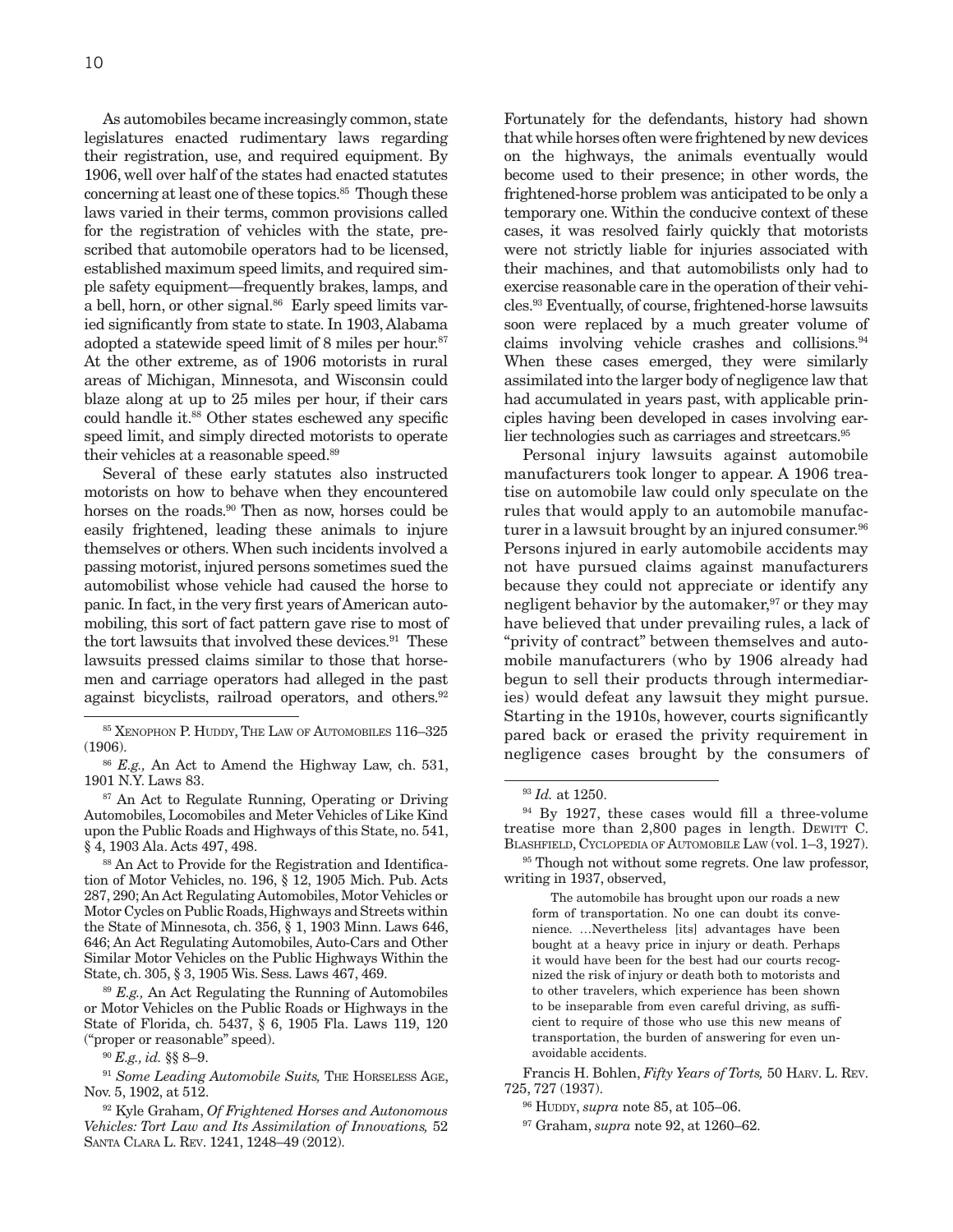mass-marketed products against the manufacturers of these goods, thereby opening their doors to this sort of claim.98

As the number of automobiles exploded in the 1920s, so too did the volume of automobile accident litigation. By the late 1920s and early 1930s, tort lawsuits involving automobile accidents constituted 25 percent or more of some urban dockets.99 This mass inevitably included some bogus claims. To address the problem of fraud, beginning in the 1920s about half of the states enacted "guest statutes" that barred negligence claims brought against drivers by gratuitous passengers.100 These laws would remain on the books for decades, although they have since been abolished in every state except Alabama.

The soaring number of automobile accidents and lawsuits also led some observers to have second thoughts about the application of negligence principles and courtroom procedures to these incidents. Proposals emerged to replace the vagaries of litigation with a more mechanical compensation mechanism when automobiles led to injuries. A 1932 Columbia University study of automobile accident litigation determined:

The generally prevailing system of providing damages for motor vehicle accidents is inadequate to meet existing conditions. It is based on the principle of liability for fault which is difficult to apply and often socially undesirable in its application; its administration through the courts is costly and slow, and it makes no provision to ensure the financial responsibility of those who are found to be liable.  $^{\rm 101}$ 

The authors recommended a no-fault compensation plan for injuries associated with automobile accidents, modeled after workers' compensation programs.102 Such a concept was several decades ahead of its time, however.103 Other efforts to adjust or account for the risks of automobile accidents through legislation also were slow to gain acceptance. While in 1925 Massachusetts became the first state to require drivers to obtain accident insurance as a prerequisite to operating a motor vehicle on the

100 Stanley W. Widger. Jr., *The Present Status of Automobile Guest Statutes,* 59 Corn. L. Rev. 659, 659 (1974).

highways,<sup>104</sup> it would take three decades for any other state to follow suit.

The 1920s also saw the federal government collaborate with industry representatives and other groups to address traffic problems through the National Conference on Street and Highway Safety. Chaired by U.S. Secretary of Commerce Herbert Hoover, this body consisted largely of representatives from federal, state, and local governments, business interests, and automobile clubs.105 The Conference promulgated a Uniform Vehicle Code in 1926.106 This code sought to standardize disparate state laws on various topics relating to vehicle use. It consisted of four component codes: the Uniform Motor Vehicle Registration Act, the Uniform Motor Vehicle Anti-Theft Act, the Uniform Motor Vehicle Operators' and Chauffeurs' License Act, and the Uniform Act Regulating the Operation of Vehicles on the Highways.107 Portions of the Uniform Vehicle Code soon were adopted by many states, $108$  continuing the ongoing process of iterative revision of state automobile laws as these devices grew ever more sophisticated and common. In California, for example, a comprehensive 1905 statute concerning automobiles gave way to another in 1919, and to yet another in 1923.109

With the soaring number of automobiles came recognition of new forms of antisocial behavior, among them automobile theft,<sup>110</sup> hit-and-run incidents,111 and driving while intoxicated.112 States started to recognize these offenses as warranting distinct recognition and treatment not long after the first wave of automobile statutes appeared. Early criminal laws prohibiting driving while intoxicated described the unlawful conduct in general terms, such as a 1910 New York statute that forbade "operating a motor vehicle while in an intoxicated

<sup>108</sup> Peter D. Norton, Fighting Traffic: The Dawn of the MOTOR AGE IN THE AMERICAN CITY 193 (2011).

109 J. Allen Davis, *The California Vehicle Code and the Uniform Vehicle Code,* 14 Hastings L.J. 377, 377 (1963).

110 An Act to Prohibit the Unauthorized Taking or Using of Automobiles or Other Motor Vehicles, no. 33, § 1, 1909 Mich. Pub. Acts 54, 54.

111 Act of May 31, 1910, ch. 374, § 1, N.Y. Laws 673, 684.

112 An Act Defining Motor Vehicles and Providing for the Registration of Same, ch. 113, § 19, 1906 N.J. Laws, 177, 186; Act of April 4, 1907, ch. 144, § 7, 1907 Del. Laws 264, 267.

<sup>98</sup> *See* Olds Motor Works v. Shaffer, 145 Ky. 616, 623-624, 140 S.W. 1047, 1051 (1911); MacPherson v. Buick Motor Co., 111 N.E. 1050 (N.Y. 1916).

<sup>99</sup> *See* Columbia University Council for Research in the SOCIAL SCIENCES, REPORT BY THE COMMITTEE TO STUDY COMpensation for Automobile Accidents 20 (1932) (hereinafter "Columbia Report"); Charles E. Clark & Harry Shulman, A Study of Law Administration in Connecticut 14 (1937).

<sup>101</sup> Columbia Report, *supra* note 99, at 216–17.

<sup>102</sup> Columbia Report, *supra* note 99, at 217.

<sup>103</sup> For a discussion of the adoption of no-fault insurance schemes, *see* Nora Freeman Engstrom, *An Alternative Explanation for No-Fault's "Demise,"* 61 Depaul L. Rev. 303, 371–79 (2012).

<sup>104</sup> Act of May 1, 1925, ch. 346, § 2, 1925 Mass. Acts 426, 426–31.

<sup>&</sup>lt;sup>105</sup> NATIONAL CONFERENCE ON STREET AND HIGHWAY SAFETY, Uniform Vehicle Code i–iii (1926). The National Conference of Commissioners on Uniform State Laws assisted with this project.

<sup>106</sup> *Id.*

 $\real^{107}$   $Id.$  at 3–106.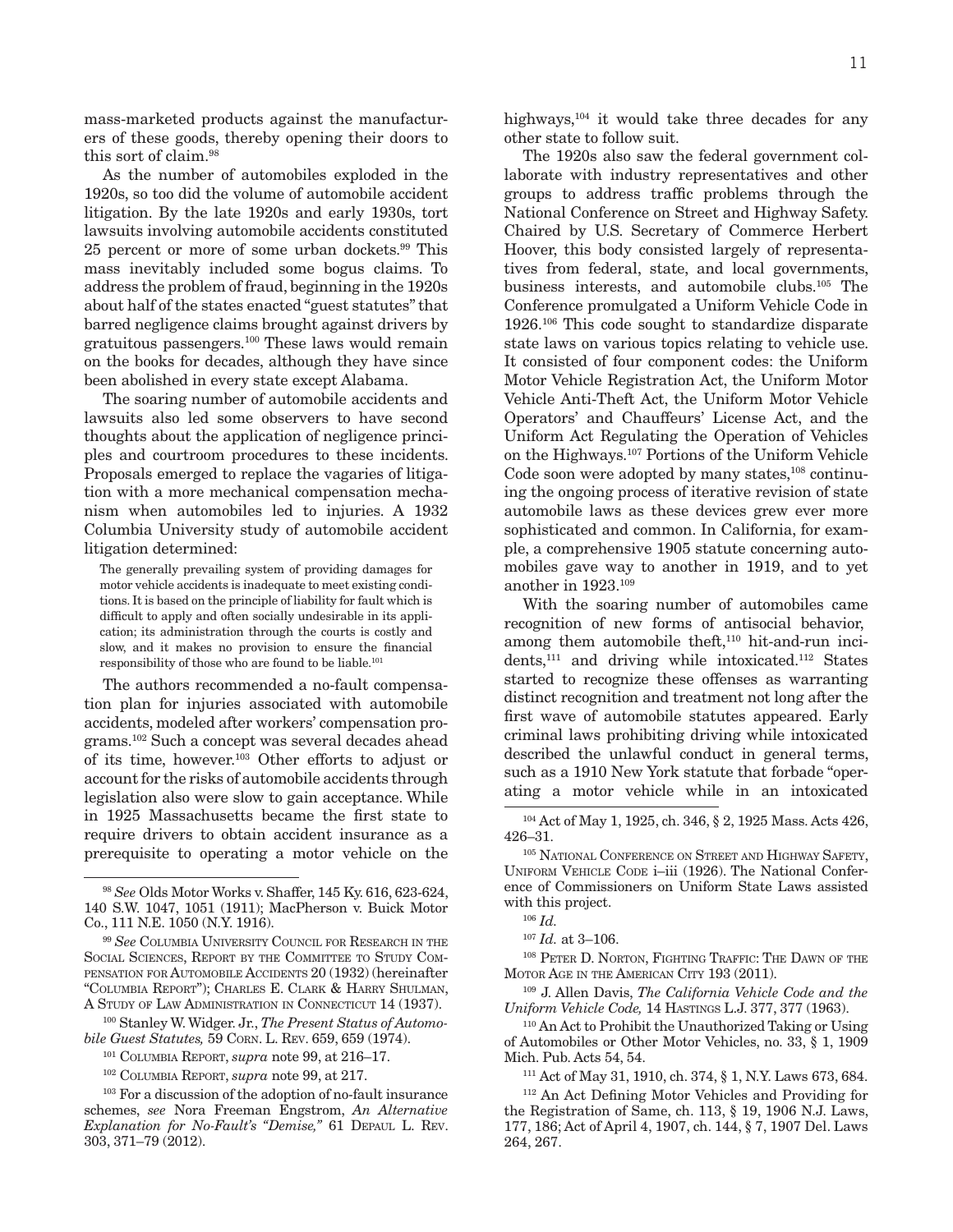condition."113 These laws were refined after a series of studies in the 1930s clarified the correlation between impairment and blood alcohol concentrations.114 In New York, a 1941 law declared that when a breath, blood, urine, or saliva test established that a person had a blood alcohol concentration of .15 percent or higher within 2 hours after their arrest for driving while intoxicated, this result would constitute prima facie evidence at trial that the tested indi-

vidual had been driving in violation of state law.115 This modification of the crime of driving while intoxicated came near the close of an era in which most injuries associated with automobile accidents were blamed on human error.<sup>116</sup> In the 1950s and especially the 1960s, attention turned to how automakers might design their motor vehicles to reduce occupant injuries in the event of an accident.117 In 1966, Congress inaugurated the modern era of federal regulation of vehicle design by passing the National Traffic and Motor Vehicle Safety Act of 1966118 and the Highway Safety Act of 1966.119 The first of these statutes authorized the promulgation of federal motor vehicle safety standards,<sup>120</sup> while the latter created the National Highway Safety Agency to implement the provisions of both its authorizing statute and the National Traffic and Motor Vehicle Safety Act.121 Four years later, Title II of the Highway Safety Act of 1970122 established the National Highway Traffic Safety Administration and conferred upon it the authority previously allocated to the National Highway Safety Agency.123 At

113 Act of May 31, 1910, ch. 374, § 1, N.Y. Laws 673, 684.

<sup>114</sup> *See* Barron H. Lerner, One for the Road: Drunk Driving Since 1900, at 24–31 (2011).

116 For discussions of the various efforts by policymakers to address this problem, see DAVID BLANKE, HELL ON Wheels: The Promise and Peril of America's Car Culture, 1900–1940 (2007).

<sup>117</sup> *See* Ralph Nader, Unsafe at Any Speed: The Designed-In Dangers of the American Automobile (1965); Daniel P. Moynihan, *Epidemic on the Highways,* The Reporter, Apr. 30, 1959, at 16; C. Hunter Shelden, *Prevention, the Only Cure for Head Injuries Resulting from Automobile Acci*dents, 159 J. Am. MED. Ass'n 981 (1955); *Death on the Highways*, 163 J. Am. MED. Ass'n 262 (Jan. 1957).

118 National Traffic and Motor Vehicle Safety Act of 1966, Pub. L. No. 89-563, 80 Stat. 718.

119 Highway Safety Act of 1966, Pub. L. No. 89-564, 80 Stat. 731.

120 National Traffic and Motor Vehicle Safety Act of 1966, § 103(a).

<sup>121</sup> *Id.,* § 201.

122 Highway Safety Act of 1970, Pub. L. No. 91-605, 84 Stat. 1713.

around the same time, manufacturers' design decisions also came under closer scrutiny in the courts. Beginning in the mid-1960s, almost all states recognized that these companies could be held strictly liable in tort to consumers when their unreasonably unsafe product designs led to injuries—a concept that will receive more attention later in this report.<sup>124</sup>

### **F. Airplanes**

The litigants and judges in early automobile lawsuits benefited from a large body of case law that addressed other highway mishaps, similar except for the technologies involved. With early airplanes and the relative novelty of flight, much less pertinent law existed to help people understand how these devices fit within prevailing doctrine.

Strange as it may seem today, the primary safety concern associated with early airflight did not involve harm to passengers, but danger to those on the ground.125 The few early passengers were regarded as taking their chances by venturing into the air. Early airplanes were relatively slow and had a short travel radius, making them a generally undesirable transportation option for all but short-distance routes over water.126 Furthermore, airplanes and their pilots had a terrible safety reputation among the general public.127 One booster wrote in 1911 that "many otherwise well-informed persons have come to view aeronautical progress as the development of a most desperate and dangerous folly, and to see in every aviator a money-mad participant in a carnival of death, and in every flying ground a shambles."128 This perception persisted well into the 1920s, and it (as well as the judgment-proof nature of many early

<sup>124</sup> *See* Kyle Graham, *Strict Products Liability at 50: Four Histories,* 98 Marq. L. Rev. 555, 576–79 (2014) (discussing the adoption of strict products liability in tort).

125 Another broadly appreciated concern associated with early airplanes involved how use of these devices could be reconciled with the longstanding rule that persons who own land also owned air rights up into the stratosphere. *See generally* Stuart Banner, Who Owns the SKY? THE STRUGGLE TO CONTROL AIRSPACE FROM THE WRIGHT BROTHERS ON (2008) (discussing this concern and the efforts that were taken to address it).

<sup>126</sup> *See* Graham, *supra* note 92, at 1262, n.89 (discussing the limited capabilities of early airplanes as means of long-distance travel).

<sup>127</sup> *See, e.g.,* Arthur West, *How Safe Is an Airplane?,*  Munsey's Mag., Apr. 1920, at 435; Burtoni J. Hendrick, *The Safe and Useful Airplane*, An Interview with Orville, Aviation and Aeronautical Eng., Apr. 1, 1917, at 224 (quoting Orville Wright as saying "the average citizen is still frightened at the prospect of leaving the ground and having no support except the air itself.").

128 Victor Lougheed, *The Fatalities of Flight,* Popular Mechanics, July 1911, at 9.

<sup>115</sup> An Act to Amend the Vehicle and Traffic Law, ch. 726, § 1, 1941 N.Y. Laws 1623, 1623.

<sup>123</sup> *Id.,* § 202.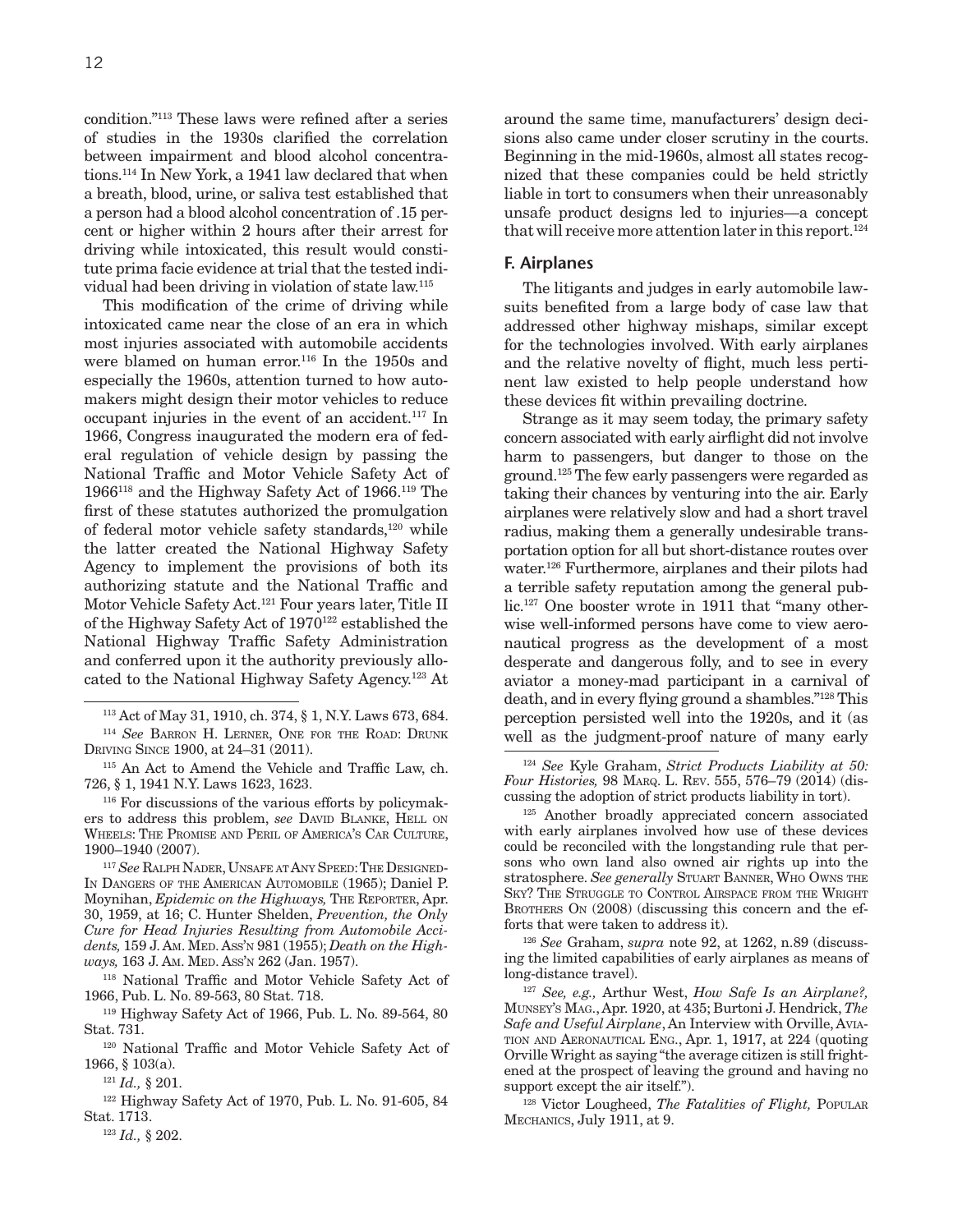fliers<sup>129</sup>) had a chilling effect on the pursuit of tort claims against air service providers.130 Claims for injury or death against airplane manufacturers for negligence took even longer to appear, $131$  for reasons including the complexity of aircraft design, difficulties in piecing together the causes of an accident, and a general tendency to blame early mishaps on pilot error.132

But people on the ground had not assumed any risks associated with flying. To this broader segment of the public, the principal worry was that a plane might crash onto them as they went about their earth-bound business.133 For this scenario, there was a case on point—if only one, and an old one at that. In *Guille v. Swan,*134 decided in 1822, the defendant, a hot air balloonist, had crashed his balloon in the plaintiff's yard. The court held that the defendant was strictly liable for damage associated with his landing.135

This single case provided a slender basis for the imposition of strict liability for ground damage when airplanes crashed, a century later. Nevertheless, the analogy proved compelling to those early commentators who regarded even motorized airflight as an ultrahazardous activity of little social utility.136 As airplane technology advanced, these devices proved their usefulness, and a larger proportion of the public took advantage of these benefits, the law slowly drifted away from its strict-liability stance. The modern trend is to apply negligence law, as opposed to strict liability, to determine liability for ground

damage associated with aircraft.137 But the earlier strict-liability approach has proven fairly "sticky," and remains in favor among some audiences.<sup>138</sup>

The federal government became involved in airline safety regulation in 1926, with the enactment of the Air Commerce Act.139 This statute owed its existence to the endorsement of early commercial airline operators, who desired enhanced government safety regulation in order to assure the public that air travel was not as unsafe as the litany of accidents involving barnstormers might have suggested.140 The statute delegated upon the Secretary of Commerce responsibility for registering and rating the airworthiness of aircraft, $141$  examining airmen for competence, $142$  and establishing air traffic rules.<sup>143</sup> The law also directed the Secretary to "investigate, record, and make public the causes of accidents in civil air navigation in the United States."144 Three decades later, the collision of two passenger aircraft over the Grand Canyon would contribute to the creation of the Federal Aviation Agency (now the Federal Aviation Administration), or FAA, the federal agency tasked today with principal responsibility for ensuring airline safety.145

## **G. Computers**

For the most part, computers have not yet been closely connected to physical harm or property damage, and therefore have not led to much regulation or courtroom practice designed to ward off or seek redress for these injuries.146 Instead, a more keenly

<sup>140</sup> *See The Demand for Air Laws,* Scientific American, Aug. 1923, at 84 (discussing the broad backing for such legislation).

141 An Act to Encourage and Regulate the Use of Air Commerce Act  $\S 3(a)$ , (b).

<sup>129</sup> Two states—Massachusetts and Connecticut enacted statutes in the early 1910s that, in addition to prescribing licensing and registration requirements for aircraft, made aviators liable in the event of accidents. An Act Concerning the Registration, Numbering, and Use of Air Ships, and the Licensing of Operators Thereof, ch. 86, § 11, 1911 Conn. Acts 1348, 1351 ("Every aeronaut shall be responsible for all damages suffered in this state by any person from injuries caused by any voyage in an air ship directed by such aeronaut."); An Act to Regulate the Use of Air Craft, ch. 663, § 6, 1913 Mass. Acts 609, 611 (providing that an aviator "shall be held liable for injuries resulting from his flying unless he can demonstrate that he had taken every reasonable precaution to prevent such injury").

<sup>130</sup> *See* Graham, *supra* note 92, at 1262–65.

<sup>&</sup>lt;sup>131</sup> See STUART M. SPEISER, LAWSUIT 164 (1980) (discussing this dearth of claims).

<sup>132</sup> *See* The Travelers Insurance Company, Airplanes and SAFETY 43 (1921) (discussing the perceived causes of airplane crashes).

<sup>133</sup> S*ee, e.g.,* Harold D. Hazeltine, The Law of the Air 81–82 (1910) (discussing this scenario); Denys P. Myers, Law and the Air: Neutrals and the Air, AIRCRAFT, Oct. 1, 1910, at 8.

<sup>134 19</sup> Johns. 381 (N.Y. Sup. Ct. 1822).

<sup>135</sup> *Id.* at 383.

<sup>136</sup> Wayne C. Williams, *The Law of the Air*, OUTLOOK, Sept. 22, 1920, at 145.

<sup>137</sup> *E.g.,* Crosby v. Cox Aircraft Co. of Washington, 109 Wash. 2d 581, 588, 746 P.2d 1198, 1202 (Wash. 1987).

<sup>138</sup> *See* Restatement (Third) of Torts: Liability for Physical and Emotional Harm § 20, Am. Law Inst. (2010) (discussing this split of opinion).

<sup>139</sup> An Act to Encourage and Regulate the Use of Aircraft in Commerce, and for Other Purposes, Pub. L. No. 69-254, ch. 344, 44 Stat. 568 (1926).

<sup>142</sup> *Id.* § 3(c).

<sup>143</sup> *Id.* § 3(e).

<sup>144</sup> *Id.* §2(e).

<sup>145</sup> Roger E. Bilstein, Flight in America 232 (3d ed. 2001).

<sup>146</sup> *See* Laurel M. Cohn, *Products Liability: Computer Hardware and Software*, 59 A.L.R. 461 (1998) (aggregating products liability cases that involved alleged computer defects); Intel Corp. v. Hamidi, 30 Cal. 4th 1342, 1347 (2003) (holding that no actionable claim for trespass to chattels exists when "spam" email "neither damages the recipient computer system nor impairs its functioning"). The federal and many state governments have assigned civil liability for certain types of unwelcome behavior involving computers, with one example being the "anti-spam" laws designed to control the flow of unwanted commercial email messages. Susan W. Brenner, 1 Data Security and Privacy Law § 7.68 (2015) & *id.* at vol. 2, § 15.20.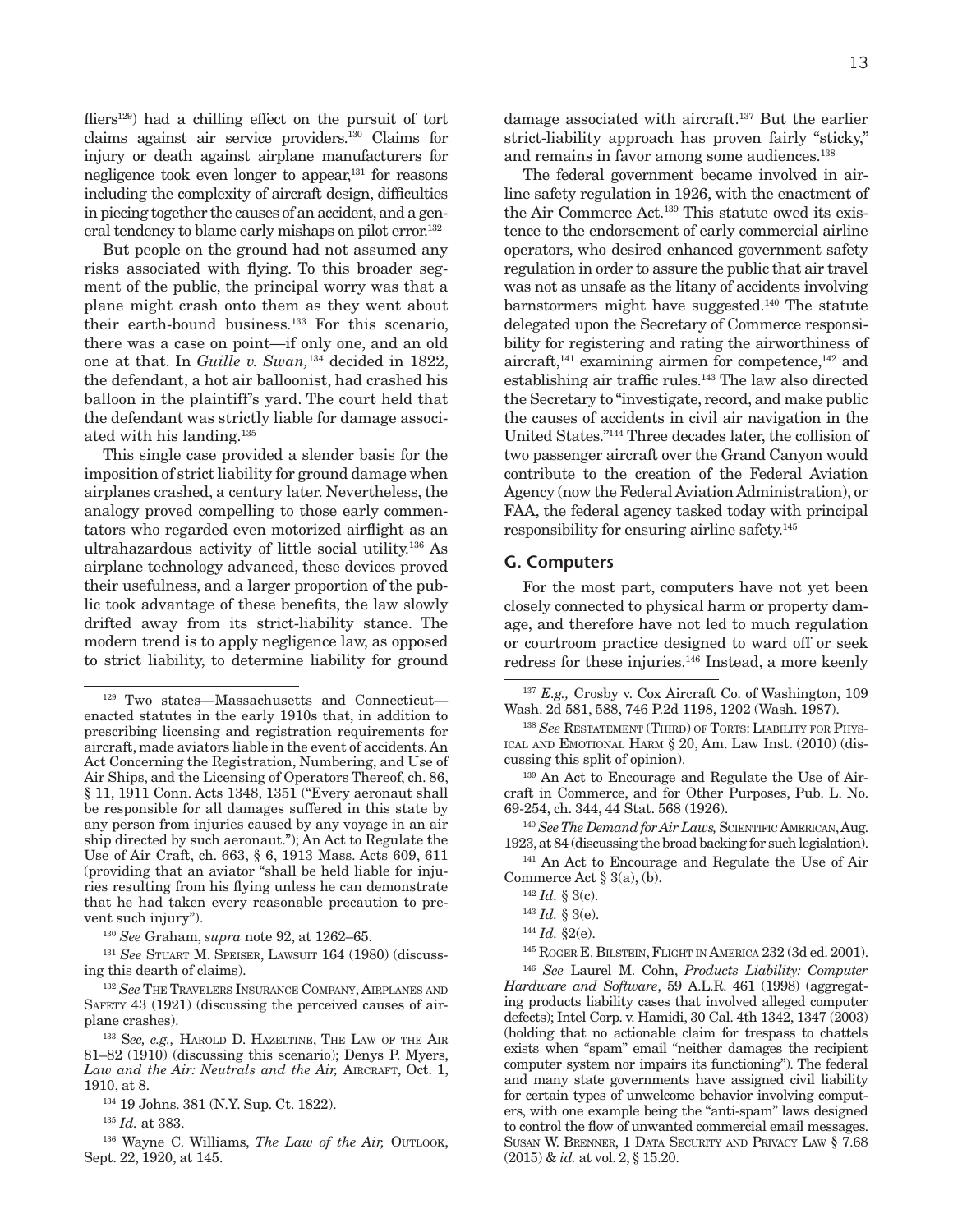appreciated hazard associated with computers and computer systems has involved the exploitation of data by insiders or "hackers."147 Concerns regarding this type of misbehavior have led governments to enact computer-crime laws designed to deter unauthorized access and other forms of computer abuse.

Prior to the late-1970s, most misconduct involving computers consisted of fraud or embezzlement schemes that somehow made use of these devices to plunder a bank or another business.148 These crimes generally were addressed within the existing rubric of fraud, theft, and conspiracy laws. As years passed and computers grew more widespread and powerful, more complicated schemes appeared. One such scam involved the manipulation of pari-mutuel betting at the Flagler Dog Track in Florida by employees during the mid-1970s. $149$ 

This case led to Florida's enactment of the country's first computer-crimes statute in 1978.150 The Florida legislature found that "[w]hile various forms of computer crime might possibly be the subject of criminal charges based on other provisions of law, it is appropriate and desirable that a supplemental and additional statute be provided which proscribes various forms of computer abuse."151 The Florida law recognized several new crimes specific to computers. Its provisions prohibited such conduct as tampering with or destroying computer data, the disclosure or unauthorized acquisition of trade secrets or other confidential data found on computers, gaining unauthorized access to a computer or a computer system or network, and willfully and knowingly causing these devices to crash or otherwise deny service to users.<sup>152</sup>

In other states, without any similarly notorious scheme to catalyze legislative action, the array of computer crimes accumulated in a more incremental manner. California's first take on the subject in

1979153 prohibited accessing a computer system or network as part of a scheme to defraud, or to obtain money, property, or services with fraudulent intent.154 This law further specified that "[a]ny person who maliciously accesses, alters, deletes, damages, or destroys any computer system, computer network, computer program, or data shall be guilty of a public offense."155

Additional crimes were added later, as new fears appeared regarding computer misuse. In 1981, the California legislature added two new crimes, both dealing with the use of computers to store credit information.156 One of the new offenses prohibited the malicious acquisition of credit information stored on computers.<sup>157</sup> The other forbade the wrongful manipulation of credit information stored on computers.158 A report to the California governor advised that these crimes were intended to address "a problem that is likely to become more prevalent with the advent of automated banking, purchasing and credit information being computerized."159 Three years later, in response to concerns about computer "hackers" who acquired access to computer systems for fun rather than profit, the legislature criminalized the intentional acquisition of unauthorized access to a computer system.160 Finally, in 1987, the legislature enacted a new statute developed by a committee consisting of representatives from law enforcement agencies and private businesses.161 This statute criminalized an array of conduct, going beyond that addressed by earlier prohibitions. Several of these provisions required less pronounced criminal intent than that necessary for commission of previously recognized computer crimes. One new provision made it a crime when an individual "[k]nowingly and without permission uses or causes to be used computer services."162

154 Act of Sept. 21, 1979, ch. 858, § 1, 1979 Cal. Stats. 2968, 2968.

156 Act of Sept. 26, 1981, ch. 837, 1981 Cal. Stats. 3224.

<sup>162</sup> *Id.* § 3, at 5784.

<sup>&</sup>lt;sup>147</sup> In the late 1960s and early 1970s, computers were often the objects (as opposed to the instruments) of criminal behavior. Computer labs were occupied, vandalized, and in some cases destroyed during this era of student protests. David P. Julyk, The Trouble with Machines Is People: The Computer as Icon in Post-War America: 1946– 1970, at 214–15 (unpublished University of Michigan Ph.D. dissertation, 2008).

<sup>148</sup> *See* Donn B. Parker, Crime By Computer (1976) (collection of these cases); John K. Taber, *On Computer Crime (Senate Bill S. 240)*, 1 Computer L.J. 517, 517, 526 (1979) (discussing and critiquing then-circulating estimates regarding the number of computer crimes that had been committed).

<sup>149</sup> Marilyn Hochman, *The Flagler Dog Track Case,* 7 Comp. L.J. 117, 117–24 (1986).

<sup>150</sup> *Id.* at 125.

<sup>151</sup> Florida Computer Crimes Act, ch. 78-92, § 1, 1978 Fla. Stat. 815.02 (5) (2015).

<sup>152</sup> *Id.* at 141–42.

<sup>&</sup>lt;sup>153</sup> A proposal for federal computer-crime legislation was introduced in Congress in 1977. Federal Computer Systems Protection Act, S. 1766, 95th Cong. (1977). Congress did not pass this bill, however, and the first federal computer-crime measure became law only in 1984. Comprehensive Crime Control Act of 1984, Pub. L. No. 98-473, § 2102(a), 98 Stat. 1976, 2190.

<sup>155</sup> *Id.* § 1, at 2969.

<sup>157</sup> *Id.* § 1, at 3225.

<sup>158</sup> *Id.*

<sup>159</sup> Lester Jones, Enrolled Bill Memorandum to Governor, Sept. 23, 1981, at 3.

<sup>160</sup> Act of Sept. 7, 1984, ch. 949, § 2, 1984 Cal. Stats. 3296, 3297–98.

<sup>161</sup> Comprehensive Computer Data Access and Fraud Act, ch. 1499, 1987 Cal. Stats. 5782.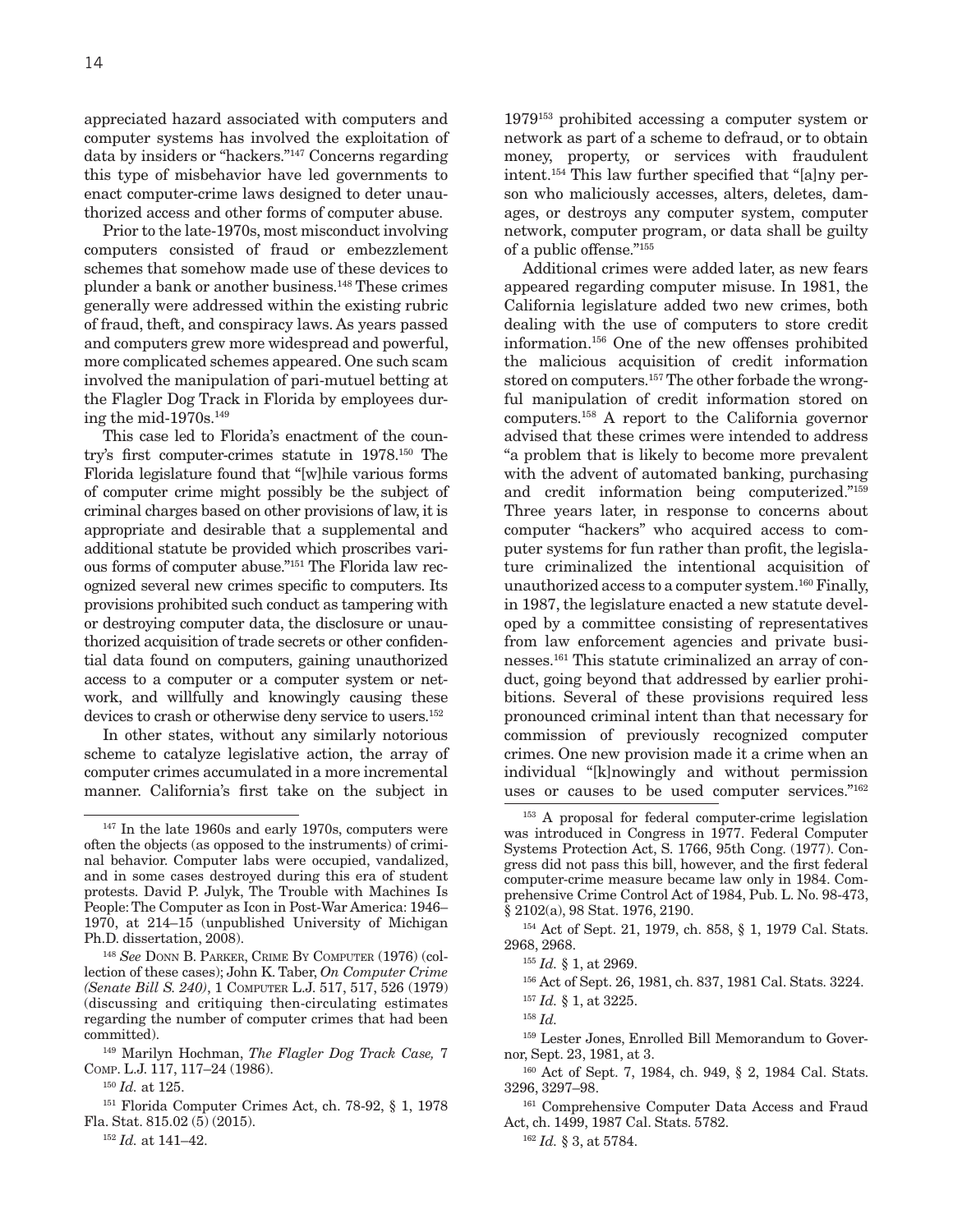Other new crimes addressed situations where a person "[k]nowingly accesses and without permission takes, copies, or makes use of any data from a computer, computer system, or computer network,"163 or "[k]nowingly accesses and without permission adds, alters, damages, deletes, or destroys any data, computer software, or computer programs which reside or exist internal or external to a computer, computer system, or computer network."164

While criminal liability for the misuse of computers and computer networks has grown, civil liability for misbehavior on the Internet has been stunted by the enactment of Section 230 of the Communications Decency Act of 1996.165 This provision was adopted in response to two early cases involving defamation claims brought against online service providers. In the first of these matters, decided in 1991, a federal district court held out the prospect of liability if an online service provider "knew or had reason to know of the allegedly defamatory. . . statements" posted by others on its online bulletin boards.166 In the second, a lower New York state court held in 1995 that an online service provider who held itself out as exercising editorial control over information posted by others on its online bulletin boards, and in fact exercised this control, would be regarded as a "publisher" of that information for purposes of assigning liability for defamation.167

Section 230 responded to concerns that these rulings, and any similar decisions in the future, would deter online service providers from screening offensive material posted by third parties to bulletin boards and other Internet forums under their control, for fear of being treated as the "publisher" of whatever information remained.168 Section 230 therefore rules out the prospect that such actions will convert a service provider into a publisher, providing that "[n]o provider or user of an interactive computer service shall be treated as the publisher or speaker of any information provided by another information content provider."169 Congress saw this grant of immunity as consistent with general policies "to promote the continued development of the

Internet and other interactive computer services and other interactive media"170 and "to preserve the vibrant and competitive free market that presently exists for the Internet and other interactive computer services, unfettered by Federal or State regulation."171

Consistent with Congress's avowed policies, courts have adopted a broad construction of the immunity from civil claims conferred by Section 230. Online services have evolved from a small number of simple bulletin boards and other rudimentary sites to the roughly 1 billion Internet websites now estimated to exist, and use of email services has become commonplace. In this expanding online universe, Section 230 routinely dooms common-law tort theories alleged against website operators for content posted by third parties. Courts also have applied Section 230 to persons who forwarded allegedly defamatory e-mail messages, $172$  although one court has noted the "disturbing" implications" of conferring immunity upon "users" of "interactive computer services" who intentionally republish defamatory information acquired from another "information content provider."173

## **H. Conclusions**

This overview, though brief, indicates how new technologies can present recurring challenges to the existing legal order. The responses generated by policymakers, meanwhile, offer some insights into how these challenges have been perceived and addressed.

*First,* new technologies can prompt a variety of policy responses, differing along dimensions that include their timing and the branch and level of government responsible for them. The perceived dangers of some innovations, or desires to capture their benefits, have led to almost immediate policy feedback. Section 230 of the Communications Decency Act provides a recent example of such a measure enacted early in a technology's lifespan. With other technologies, such as airplanes, it has taken longer for risk to translate into active policy. The levels and branches of government given primary responsibility for the creation of policy also have varied from technology to technology. States and localities have taken the lead in the creation of policies pertinent to some devices; the federal government has assumed

<sup>163</sup> *Id.* 

<sup>164</sup> *Id.*

<sup>165</sup> The Communications Decency Act of 1996, Pub. L. No. 104-104, § 509, 110 Stat. 133, 137–39 (Title V of the Telecommunications Act of 1996).

<sup>166</sup> Cubby, Inc. v. CompuServe Inc., 776 F. Supp. 135, 141 (S.D.N.Y. 1991).

<sup>167</sup> Stratton Oakmont, Inc. v. Prodigy Servs. Co., 1995 N.Y. Misc. LEXIS 229, at \*4 (BNA) (N.Y. Sup. Ct. May 24, 1995).

<sup>168</sup> Zeran v. America Online, Inc., 129 F.3d 327, 331 (4th Cir. 1997).

<sup>169 47</sup> U.S.C. § 230(c)(1) (2012).

 $170$  *Id.* § 230(b)(1).

<sup>171</sup> *Id.* § 230(b)(2). Section 230 expressly excludes federal criminal law from its scope and does not prohibit "any State from enforcing any State law that is consistent" with its terms. 47 U.S.C.  $\S 230(e)(1)$ , (3).

<sup>172</sup> *E.g.,* Mitan v. A. Neumann & Assocs., LLC, Case No. Civ. 08-6154, 2010 U.S. Dist. LEXIS 121568 (D. N.J. Nov. 17, 2010).

<sup>173</sup> Barrett v. Rosenthal, 40 Cal. 4th 33, 62, 146 P. 3d 510, 528 (2006).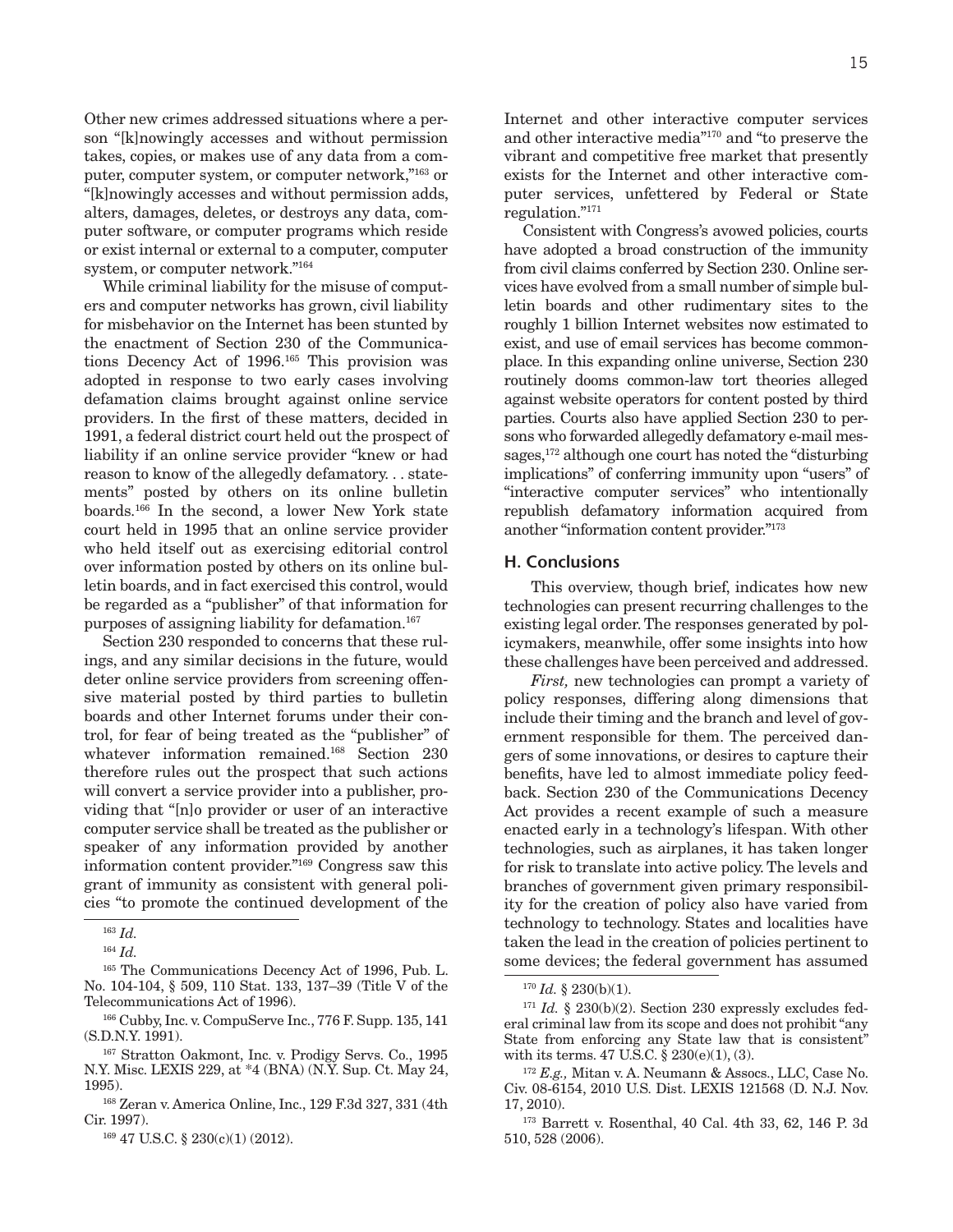this role with other technologies. With some innovations, risks were addressed primarily through the judiciary and damages actions; with others, through criminal laws and other statutes.

*Second,* the policy responses to new technologies often evolve over time. Early efforts to address the risks associated with innovations are subject to review and revision as the technologies evolve, expectations shift, and initial efforts at risk regulation prove inadequate or ill-fitting to changed conditions. The first federal law aimed at solving the bursting-boiler problem failed to meet its goal, but a second attempt, which learned from the earlier failure, succeeded. Speed limits for automobiles represent another example of a safety rule that has required periodic reevaluation. In many instances, new or successive policy efforts have capitalized upon a growing knowledge base regarding a technology and the risks it presents. The evolution of driving while intoxicated laws for motorists shows this dynamic at work, as does the emergence of more sophisticated safety standards for steamboat boilers.

*Third,* these policy responses commonly track changing attitudes regarding the perceived benefits and drawbacks of a technology. The preceding text, for example, establishes that certain types of risk tend to be appreciated more keenly and quickly than others are. "Unassumed" risks, incurred by those who do not directly partake of a technology's benefits, tend to be overemphasized relative to their likelihood of occurrence, while injuries by those who somehow have accepted and benefited from the dangers of a new technology tend to be downplayed, at least at first. Hence the early focus on the dangers of airplanes to those still upon the ground, and the belated attention paid to the hazards encountered by air passengers. Similarly, cumulative risks that eventually follow from broad adoption of a technology may be difficult to anticipate early in the diffusion process, while the innovation is still gaining an initial foothold among consumers. It also can take time and the refinement of an innovation to isolate its *avoidable* risks, as opposed to those dangers forever inherent in a product or service.

*Fourth,* discrete and unpredictable incidents can play instrumental roles in catalyzing policy, at least when these episodes are sufficiently notorious and occur at opportune times. The enactment of technology-regulating laws after the Moselle disaster and the Flagler racetrack heist represent merely two of many examples of this phenomenon in action.

*Fifth,* notwithstanding the iterative nature of policymaking, within any particular forum early measures may have a long-term impact on the

development of the law applicable to a technology. Once again, Section 230 provides a useful example of this phenomenon, as do early computer-crimes statutes. Unless and until a crisis occurs, legislators may prefer not to revisit issues that were "resolved" at an early stage of a technology's development. This disinterest may lead to the continued application of statutes adopted with only embryonic forms of a technology in mind. This tendency toward inertia also can appear within the judiciary, where the doctrine of *stare decisis* imposes a form of path dependence on the law.174

*Sixth,* policymakers rely upon processes of analogy in perceiving and addressing the pros and cons of a new technology, and often view an innovation in light of the comparable qualities of substitute technologies. When an innovation resembles a technology already in common use in its form and function, rules already applied to the older technology frequently are extended to the more novel system or device.175 Sometimes these old rules fit well, sometimes they do not. The absence of ready analogies has meant that truly novel innovations, such as airplanes, have tended to avoid complex regulation, at least for a time.176 This delay has not always owed to a lack of perceived risk. Rather, this lag often has followed from difficulties that plaintiffs and policy advocates have had describing this risk in terms conducive to regulation, and to the understandable hesitance that policymakers sometimes have about engaging in potentially premature regulation of transformational technologies.

*Seventh,* and finally, specific innovations may produce changes in the law that ultimately sweep more broadly than initially anticipated. Congress's engagement with boiler safety set the stage for future federal engagement in other regulatory contexts.177 Tort lawsuits involving railroads facilitated the maturation of negligence doctrine and led to the development of the "attractive nuisance" principle, a rule now generally applicable to landowners.

<sup>174</sup> *See* Oona A. Hathaway, *Path Dependence in the Law: The Course and Pattern of Legal Change in a Common Law System,* 86 Iowa L. Rev. 601 (2001).

<sup>175</sup> *See* Gregory N. Mandel, *Lessons for a General Theory of Law and Technology,* 8 Minn. J.L. Sci. & Tech. 551, 553– 57 (2007) (making a similar point).

<sup>176</sup> Gary E. Marchant, *The Growing Gap Between Emerging Technologies and the Law, in* The Growing Gap Between Emerging Technologies and Legal-Ethical Oversight 19–33 (Gary E. Marchant, Joseph R. Heckert & Braden R. Allenby eds., 2011).

<sup>177</sup> *See* Jerry L. Mashaw, *Administration and "The Democracy": Administrative Law from Jackson to Lincoln, 1829-1861,* 117 Yale L.J. 1568 (2008) (placing the boiler statutes in historical context).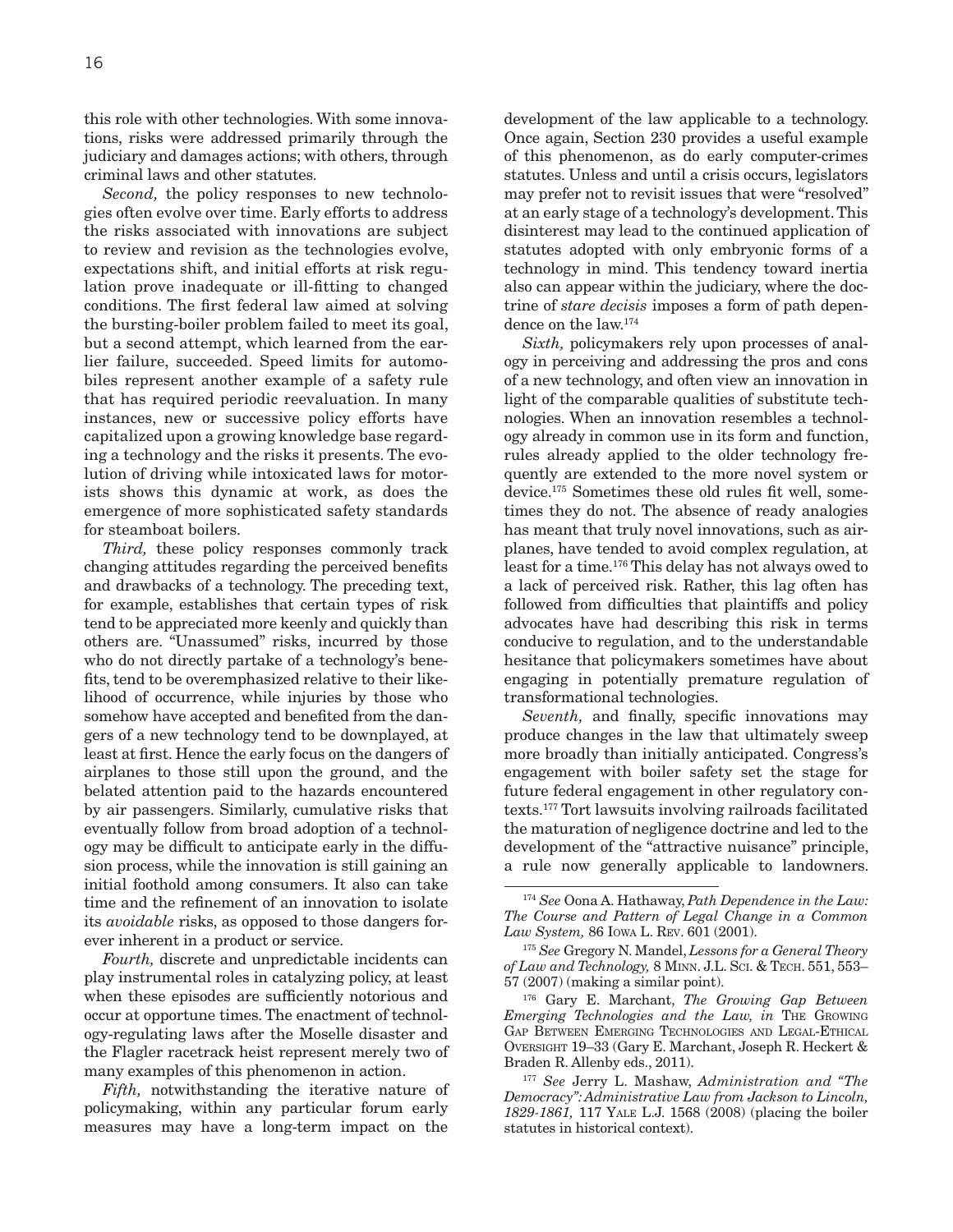Whether similar echoes follow from the policies adopted toward more recent technologies, such as computers, remains to be seen.

What do these principles mean for the legal environment for driverless vehicles? Above all else, they point toward an evolving policy response to these devices. Policymaking probably will begin with rudimentary measures and become more complex and far-reaching over time. At first, the aspects of driverless vehicles regarded as most suitable for regulation will be defined largely, if not entirely, by reference to the law that surrounds conventional vehicles. But as driverless vehicles grow increasingly sophisticated and common, more and more novel issues will arise that will require innovative and thoughtful responses from policymakers. Some of these policies eventually may produce far-reaching changes in the ambient law.

At the same time, past experience also suggests that the policymaking path for new technologies can be unpredictable. As earlier episodes establish, a single incident may cause lawmakers to step in to address the perceived risks associated with a novel technology. Therefore, forecasts regarding the "likely" or "optimal" policy responses to driverless vehicles should be ventured with caution, and with an appreciation that alternative approaches may prevail.

With that, this report will conclude its discussion of other, past technologies and proceed to the characteristics and potential uses of driverless vehicles.

## **III. Characteristics and Technologies of Driverless Vehicles**

Driverless vehicles are motor vehicles in which internal vehicle systems, instead of a human driver, operate all functions as the vehicle moves on public roadways. They can take the form of passenger cars, large or small trucks, buses, or other modes of motorized ground transportation. They may transport either cargo or human passengers, or both, or neither.

Varied terminology regarding motor vehicles without human drivers complicates policymaking about driverless vehicles. These vehicles are sometimes referred to as "entirely self-driving," as "fully autonomous," or even as "completely automated," in addition to being more aptly called "driverless vehicles."178 The negative attribute of being driverless echoes the "horseless carriages" name for humandriven automobiles over a hundred years ago. Both phrases suggest a comfortable transformation from something familiar into something new that is, in fact, transformative.

Some of the same technologies used in driverless vehicles provide automated features in conventional vehicles. But automated vehicles are not necessarily driverless. Already available automated, semiautonomous, or self-driving technologies assist human drivers who control all or some of the vehicles' operations. Familiar automated technologies currently assist drivers with specific vehicle functions, such as braking or parking, but continue to need a human driver to control general vehicle operations. Moreover, international conventions179 and state laws expressly require a driver to be in control of a motor vehicle operating on public roads.<sup>180</sup>

Currently available varieties of automated, selfdriving, semi-autonomous, or connected features on conventional vehicles will provide experience with the application of some of the types of technologies that are also applied in driverless vehicles. On-road

179 Convention on Road Traffic, Geneva, Sept. 19, 1949, 3 U.S.T. 3008, 125 U.N.T.S. 3 and Vienna Convention on the Law of Treaties, art. 31, May 23, 1969, 1155 U.N.T.S. 331, 8 I.L.M. 679. Article 8, Sections 1 and 5 of the Vienna Convention require that "[e]very moving vehicle or combination of vehicles shall have a [person] driver," and "[e]very driver shall at all times be able to control his vehicle." Section 1 of Article 13 further requires, "Every driver of a vehicle shall in all circumstances have his vehicle under control so as to be able to exercise due and proper care and to be at all times in a position to perform all manoeuvres required of him."

180 Laws in some states that govern driverless or runaway vehicles impose liability on the owner of a driverless vehicle that causes damage or injury. *E.g.*, CAL VEH. CODE § 16001 (2015). Most states have laws that require a licensed driver be in control of motor vehicles. *Self-Driving Cars and Insurance,* Ins. Info. Inst. (Feb. 2015), http://www.iii.org/issue-update/self-driving-cars-andinsurance. Still, vehicle automation that assists drivers is generally legal in the United States. Bryant Walker Smith, *Automated Vehicles Are Probably Legal in the United States,* 1 Tex. A&M L. Rev. 411 (2014).

<sup>&</sup>lt;sup>178</sup> Early in the 20th century, "driverless automobiles" referred to a regulated business now known as the rental car business. Instead of hiring a motor vehicle with a driver, a person could rent a "Driverless Car" from a "business of renting and hiring automobiles and motor vehicles without a driver." Driverless Car Co. v. Glessner-Thornberry Driverless Car Co., 83 Colo. 262, 264, 264 P. 653, 654 (1928). In this trademark infringement case, the Supreme Court of

Colorado held that "driverless," as applied to cars, was even then generic and therefore did not infringe any trademark. *Id.* at 270. Many of the earliest driverless car cases come from Texas, where in 1918 the City of San Antonio adopted "An ordinance for the licensing and regulation of driverless automobiles, hired or leased to the public for use on or over the streets or thoroughfares of the city of San Antonio." City of San Antonio v. Besteiro, 209 S.W. 472, 472 (Tex. Ct. Civ. App. 1919), upheld this ordinance, which required registration and financial responsibility. *Id.* at 473–74. Other state courts, as well as the United States Supreme Court, similarly upheld driverless-car regulations. *E.g.,* Hodge Drive-It-Yourself Co v. City of Cincinnati, 284 U.S. 335, 52 S. Ct. 144, 76 L. Ed. 323 (1932).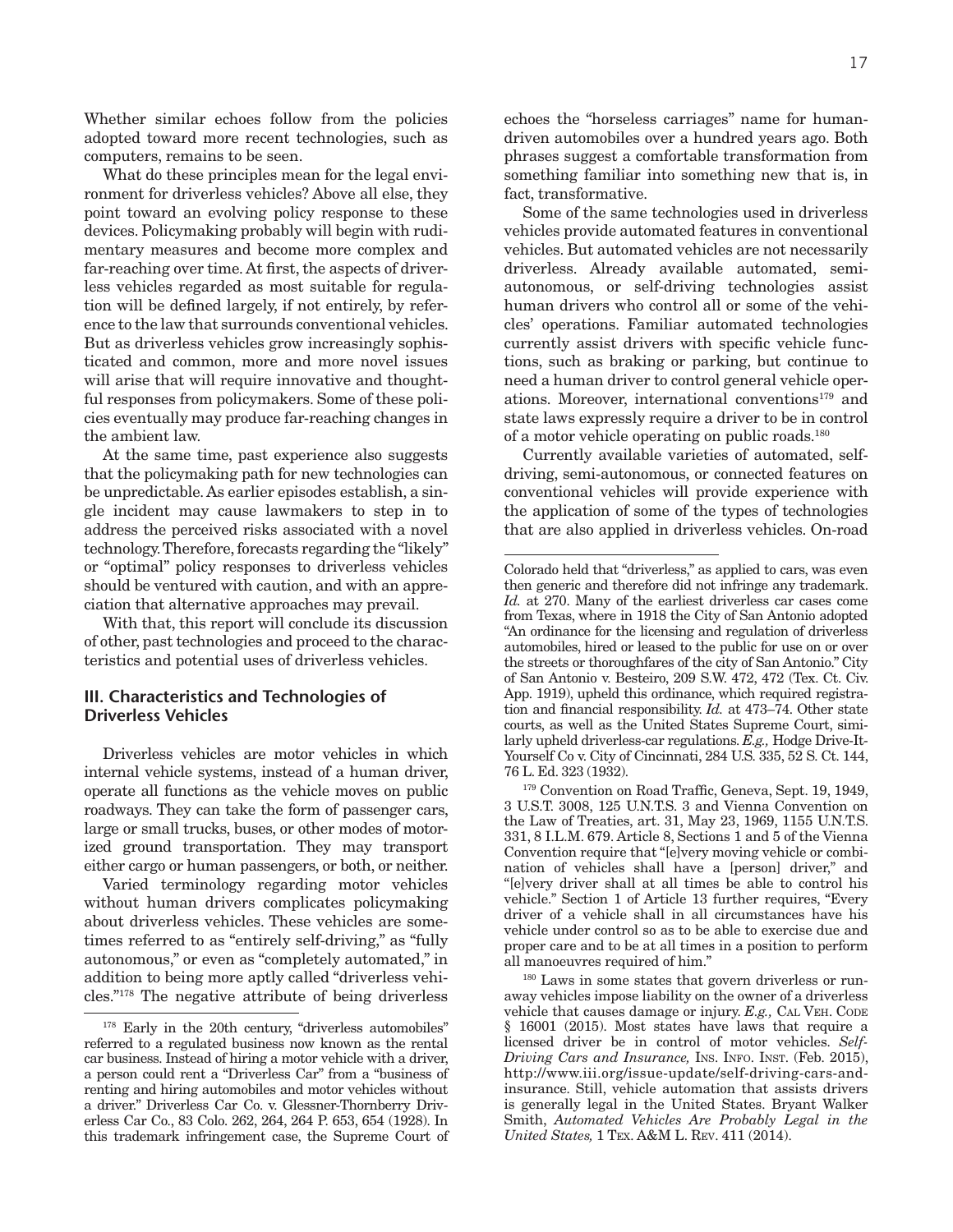performance of these limited self-driving features, or autonomous operational modes, or automated operations will contribute data to inform legal policy decisions about vehicles that operate entirely without human drivers. Still, legal and policy issues posed by driverless vehicles operating without human drivers are very different from issues posed by vehicles that have not entirely obviated a human operator.

## **A. Distinctive Characteristics of Driverless Vehicles**

Driverless vehicles offer a means of roadway transportation for both goods and people that operates and controls its own operations and movements. Driverless vehicles are expected to be safer, more efficient, and more environmentally benign than conventional driver-operated vehicles.181 They are expected to save thousands of lives and millions of dollars in avoided damage and waste. Existing motor vehicle regulatory requirements (such as extensive passive safety equipment, pollution control devices, and the like) may cause the earliest driverless vehicles outwardly to appear similar to conventional vehicles. Ultimately, driverless vehicles will probably look quite different from human-driven vehicles. Driverless vehicles' crash-avoidance capabilities should obviate the need for robust passive safety features, such as heavy materials, bumpers, air bags, or even full-visibility windshields. However, before such physical changes can occur, a great deal of legal and regulatory change will need to take place.

## *1. Autonomous, Automated, and Self-Driving Features*

Various applications of automated vehicle systems—from electronic stability control to automatic lane keeping, parking, and braking systems—enable vehicles to perform specific tasks without human intervention. Recently introduced automated systems that control some or all vehicle operations for part of a journey or in a specific roadway environment are also available. However, for now, human drivers remain in overall control, particularly in emergencies. General Motors' "Super Cruise"182 and Tesla's promised "Autopilot"183 are brand-associated

features advertised as making vehicles autonomous or self-driving. However, even such highly automated vehicle functions and self-driving modes do not enable cars having such automated features to be driverless, in the sense of dispensing entirely with a human driver. A human driver remains both legally and practically required to be present and capable of positive operational control of these vehicles. In contrast, driverless vehicles operate without any human control and therefore pose legal and policy issues different from those posed by vehicles that continue to rely on the presence of a human driver.

#### *2. Levels of Automation*

For many advanced automotive system developers, "autonomous" became sufficiently ambiguous that standard-setting and regulatory bodies avoid using it in favor of "a range of vehicle automation." Increasing degrees of vehicle automation, in an inverse relationship with human control, seems helpful in describing the increasingly sophisticated stages of vehicle automation technologies.

In fact, there are two separate versions of vehicle automation levels. For both of them, driverless vehicles are at the highest level of full automation, meaning that the vehicle is in complete control of all driving functions at all times. In 2013, the National Highway Traffic Safety Administration (NHTSA) suggested vehicle automation levels in the agency's "Preliminary Statement of Policy Concerning Automated Vehicles."184 In January 2014, Society of Automotive Engineers (SAE) International suggested a slightly different "Taxonomy and Definitions for Terms Related to On-Road Motor Vehicle Automated Driving Systems" as SAE Standard J3016.185

The two competing sets of categories, or levels, are:

#### **SAE Automation Levels**

- 0—No Automation 1—Driver Assistance 2—Partial Automation 3—Conditional Automation
- 4—High Automation
- 5—Full Automation [Driverless]

#### **NHTSA Automation Levels**

Level 0—No Automation

<sup>181</sup> *See* James M. Anderson Et Al., Autonomous Vehicle Technology: A Guide for Policymakers 2 (2014), http:// www.rand.org/content/dam/rand/pubs/research\_reports/ RR400/RR443-1/RAND\_RR443-1.pdf (hereinafter "RAND Report"), at 9–40.

<sup>182</sup> Jerry Hirsch, *GM will introduce hands-free, foot-free driving in 2017 Cadillac,* L.A. Times (Sept. 7, 2014), http:// www.latimes.com/business/autos/la-fi-hy-gm-cadillacsuper-cruise-20140907-story.html.

<sup>183</sup> Christopher DeMorro, *Elon Musk: Tesla Capable of "90% Autopilot" By Next Year,* CleanTechnica (Oct. 7, 2014), http://cleantechnica.com/2014/10/07/elon-musk-teslacapable-90-autopilot-next-year/.

Level 1—Function-specific Automation

<sup>184</sup> Nat'l Highway Traffic Safety Admin., U.S. Dep't of Transp., Preliminary Statement of Policy Concerning Automated Vehicles (2013) (hereinafter "NHTSA Preliminary Statement"), http://www.nhtsa.gov/staticfiles/rulemaking/ pdf/Automated\_Vehicles\_Policy.pdf.

<sup>185</sup> SAE International, *Taxonomy and Definitions for Terms Related to On-Road Motor Vehicle Automated Driving Systems,* SAE International Standard J3016, issued 2014-01-16. Summary table available at http://www.sae. org/misc/pdfs/automated\_driving.pdf.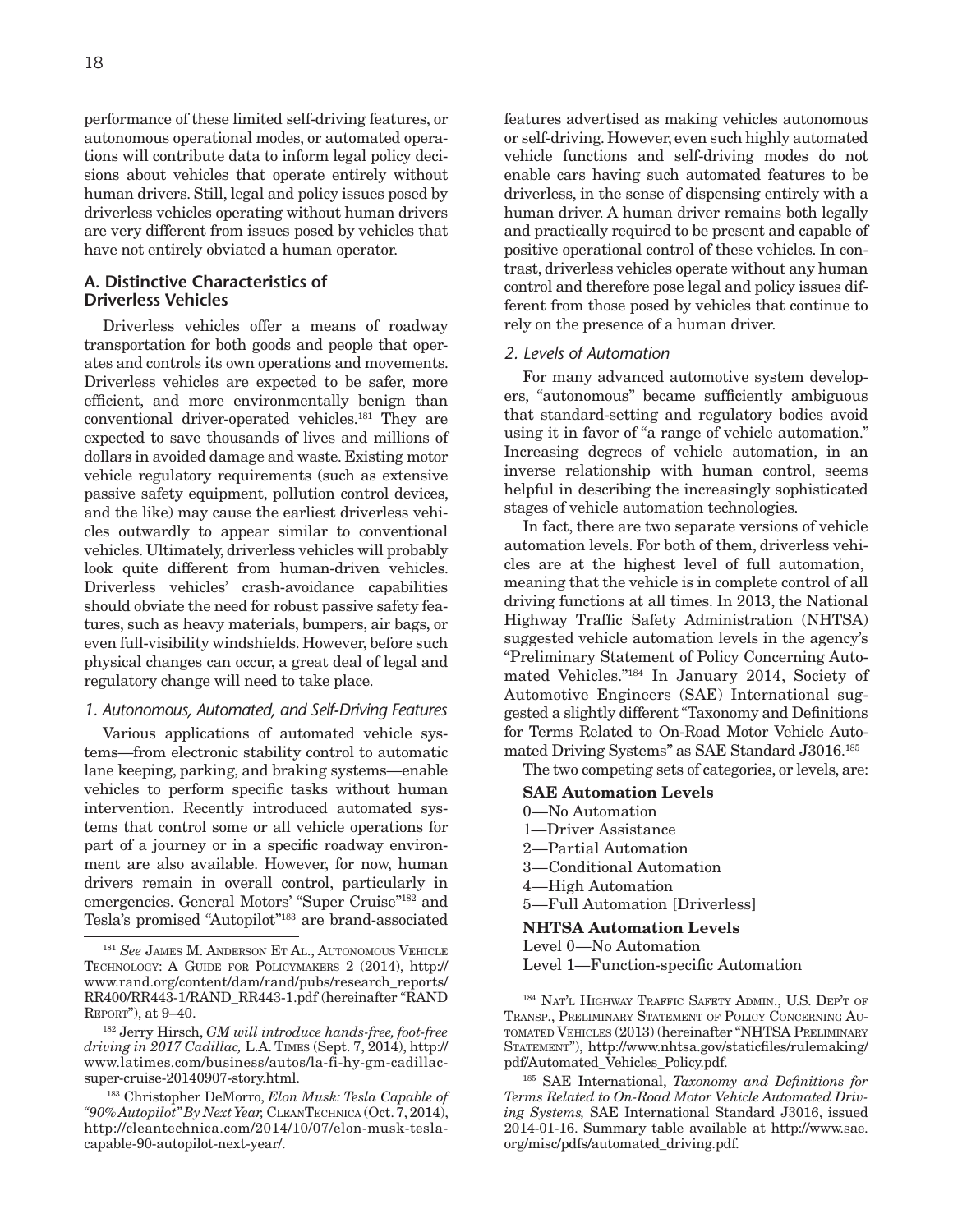Level 2—Combined Function Automation Level 3—Limited Self-Driving Automation Level 4—Full Self-Driving Automation [Driverless]

 It is noteworthy that driverless vehicles occupy the highest level of automation in both systems.<sup>186</sup> Under NHTSA categories, currently available vehicle automation technologies are at level 2, and are rapidly moving into level 3, but are not yet close to the driverless top NHTSA automation level 4—completely driverless operation. Similarly, existing vehicle automation is currently between SAE levels 2 and 3.

Federal and state regulators in the United States generally refer to NHTSA vehicle automation levels. Vehicle manufacturers often use the SAE categories, which are similar to vehicle automation categories used in Europe. This report uses the NHTSA levels of vehicle automation as reference points.

### *3. Consumer Acceptance*

Highly automated, but not completely driverless, vehicles that retain a human driver in the control/ responsibility loop may be sufficient for many vehicle purchasers for many years. Particularly with regard to passenger vehicles, there may turn out to be a consumer-market "stickiness" at levels of vehicle automation that are less than fully driverless. Consumers may be satisfied with highly automated driver assistance, and on-demand self-driving modes in certain circumstances, but still prefer to retain control over their own vehicles.

Some generations of car buyers, for whom a driver's license typically crowned their adolescence, may not be as eager to leave car operation to the car. Other potential driverless vehicle buyers express feelings of insecurity if vehicle control is not in the hands of a human driver. In addition to anxieties about an "uncontrolled" driverless vehicle, some consumer skepticism about driverless passenger cars undoubtedly reflects legal uncertainties, as well as concerns about safety and financial risks. A generational change in car purchasers to those whose personal attachment to vehicle driving is more attenuated, as well as changes in legal regimes, are likely to be required before driverless vehicles become widespread consumer choices over highly automated driver-assisting vehicles.

In addition to psychological reluctance to relinquish control over personal mobility, legal consequences of having no human driver in control, or potential control, of a passenger car are pervasive. In some areas of law, such as vehicle regulation and insurance, driverless vehicles may require entirely new legal rules. Gradual legal-system adaptation to vehicle automation—such as acceptance of limited self-driving modes or part-time driver passivity—would provide valuable experience in guiding legal changes that will be needed before large numbers of completely driverless vehicles operate on United States roadways.

Although driverless vehicle market penetration estimates<sup>187</sup> vary a great deal, some type of fully driverless vehicles (passenger cars or trucks) are expected to be commercially available by around 2025.188 Some estimates indicate that driverless vehicles will not become standard until the 2050s, because of the rather slow vehicle replacement rate. By 2050, driverless vehicles are expected to account for over half of vehicle travel.<sup>189</sup>

## **B. Driverless Vehicle Technologies**

Interaction among many types of technologies will enable driverless vehicles to operate on public roads without being operated by human drivers. The complexities of these technical systems will present unusual challenges to courts and legislatures tasked with creating and applying legal rules regarding driverless vehicles.

The following description of driverless vehicle technologies is homocentric. It starts with the interface between a human user and a driverless vehicle, then considers several types of data input technologies, as well as automated controls over vehicle functions and the artificial intelligence technologies that integrate data input and determine when and how to activate automated vehicle controls. This discussion will consider five groups of technologies that combine to operate a driverless vehicle:

<sup>186</sup> Driverless vehicles are classified as NHTSA Level 4–Full Self-Driving Automation:

The vehicle is designed to perform all safety-critical driving functions and monitor roadway conditions for an entire trip. Such a design anticipates that the driver will initially provide destination or navigation input, but is not expected to be available for control at any time during the trip. This includes both occupied and unoccupied vehicles. By design, safe operation rests solely on the automated vehicle system.

Similarly, driverless vehicles occupy SAE Level 5: Full Automation, which refers to driverless vehicles as involving "the full-time performance by an automated driving system of all aspects of the dynamic driving task under all roadway and environmental conditions that can be managed by a human driver."

<sup>&</sup>lt;sup>187</sup> See, e.g., ERNST & YOUNG, DEPLOYING AUTONOMOUS VEHIcles: Commercial Considerations and Urban Mobility Scenarios (2014), http://www.ey.com/Publication/vwLUAssets/ EY-Deploying-autonomous-vehicles-30May14/\$FILE/EY-Deploying-autonomous-vehicles-30May14.pdf.

<sup>&</sup>lt;sup>188</sup> XAVIER MOSQUET, THOMAS DAUNER, NIKOLAUS LANG, Michael Rübman, Mei Pachtler, Rakishita Agrawal & Florian Schmeig, Revolution in the Driver's Seat: The Road to Autonomous Vehicles 7 (2015) (hereinafter "Boston Consulting Group Report").

<sup>189</sup> Todd Litman, Autonomous Vehicle Implementation Predictions Implications for Transport Planning 12 (2015), http://www.vtpi.org/avip.pdf.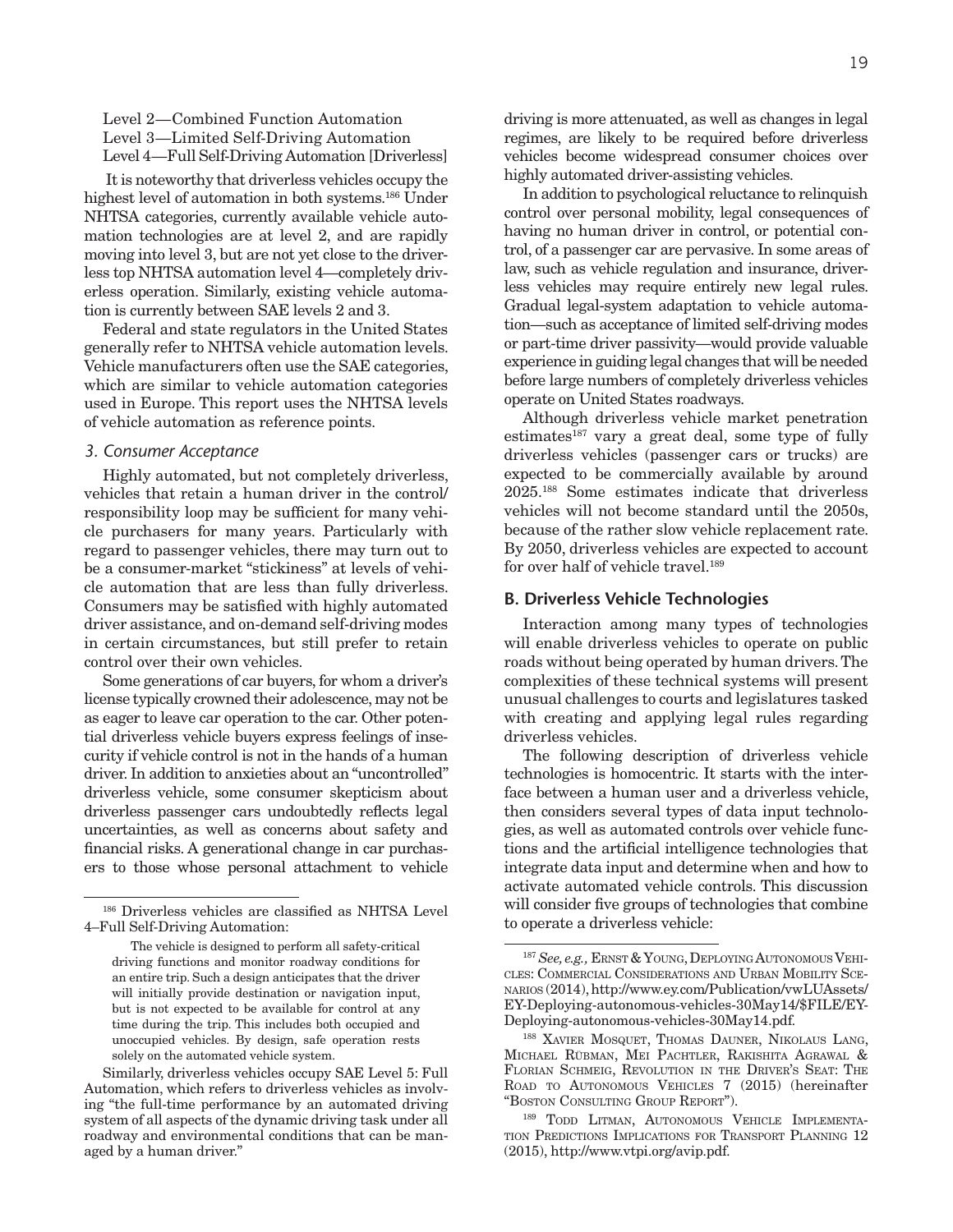1. Human-vehicle interface.

2. Sensors that provide data about internal operation of the vehicle and its parts.

3. Sensors that provide location and real-time external roadway environment data.

4. Automated controls over vehicle functions and operation.

5. Artificial intelligence that integrates invehicle operational data with external roadway data and activates automated vehicle controls.

Each of these groups of vehicle technologies presents multiple challenges to the legal system. Integrating these technologies to operate a driverless vehicle poses additional technical and legal challenges.

#### *1. Human-Vehicle Interface*

The points at which a human user interacts with a driverless vehicle will be crucial in determining legal responsibility. These interaction points, also called HMI (human-machine-interface), will be the loci of human choices regarding driverless vehicles. It is likely that, at least at first, driverless vehicles will involve a simple HMI that provides no choices other than to use the driverless vehicle or not to use it and to select the vehicle's destination. That interface may be biometric (a fingerprint reader or speaker recognition) or may take the form of a fob, a push button, password entry, or other on-off control. For security purposes, at least two means of verification (access factors) are likely to be required. In some jurisdictions, testing regulations provide that a human person turning on a driverless vehicle makes that human the legal "operator" of the driverless vehicle.<sup>190</sup>

It seems likely that manufacturers will program early driverless vehicles in standard ways. At some point in their development, driverless vehicles may provide more complex interactions between humans and driverless vehicles than simply activating the vehicle and setting its destination. Experimental driverless vehicles are generally programed to obey all traffic signs and rules, to avoid crashes, to stay in their appropriate lanes, etc.

It is likely that driverless car users will want to be able at least to change the vehicle's destination during a journey, when the purpose for a trip changes. These and other programming choices could cause a driverless vehicle to operate in ways that uniquely respond to individual users' personalities and preferences.

Unless legal requirements restrict the programming of production versions to a standard driving mode, driverless vehicles could offer a menu of alternative programming that would provide choices among different driving styles. For example, a driverless car user could select among such driving styles as "aggressive driving," "slow driving," "scenic routes," or "arrival by <specified time> at all costs." Although default driverless vehicle programming is expected to direct "safest and most time- and fuel-efficient, while obeying all traffic laws," programming alternatives are inevitable. These user alternatives would provide choices among specific ways in which the driverless vehicle functions, based on different coding menus provided by programmers. Absent legal restrictions on permitted and unpermitted driverless vehicle computer code, experimentation by programmers and hackers seems inevitable. Laws, regulations, or purchase contracts forbidding particular types of driverless vehicle programming or reprogramming would be difficult to write and to enforce, but may be on the horizon.

Increased human choices regarding how a driverless vehicle operates will generate human responsibility, including legal responsibility, for choosing more or less risky driverless vehicle operating modalities. Future driverless vehicle laws or regulations may well require specified programming limitations (e.g., always abide by all traffic laws and signals) or provide safe harbors that limit legal liability of driverless vehicle users if specified programming is used. However, at present such laws or regulations do not exist. Although ethical obligations of driverless vehicle programmers have been discussed, legal rules governing such matters have not been drafted.

#### *2. Sensors Providing Internal Vehicle Operation Data*

Sensors that detect and process the operation of various vehicle parts, such as the brakes, transmission, steering, throttle, tires, and the like are already embedded in all modern vehicles.191 Thousands of sensor microprocessors communicate over the CAN bus (under ISO 11898 standards) for vehicle coordination, diagnostic, and other purposes.<sup>192</sup>

The capacities and configurations of these sensors are typically proprietary information closely held by

<sup>190</sup> For example, under Florida law, "a person shall be deemed to be the operator of a driverless vehicle operating in driverless mode when the person causes the vehicle's driverless technology to engage, regardless of whether the person is physically present in the vehicle while the vehicle is operating in driverless mode." FLA. STAT. § 316.85 (2014).

<sup>191</sup> Robert N. Charette, This Car Runs on Code, IEEE Spectrum (Feb. 1, 2009), http://spectrum.ieee.org/ transportation/systems/this-car-runs-on-code.

<sup>192</sup> Steve Corrigan, *Introduction to the Controller Area Network* (CAN) (July 2008), http://www.ti.com/lit/an/ sloa101a/sloa101a.pdf. ISO 11898-1:2003, "Road vehicles —Controller area network (CAN)—Part 1: Data link layer and physical signaling" is available through http://www. iso.org/iso/catalogue\_detail.htm?csnumber=33422.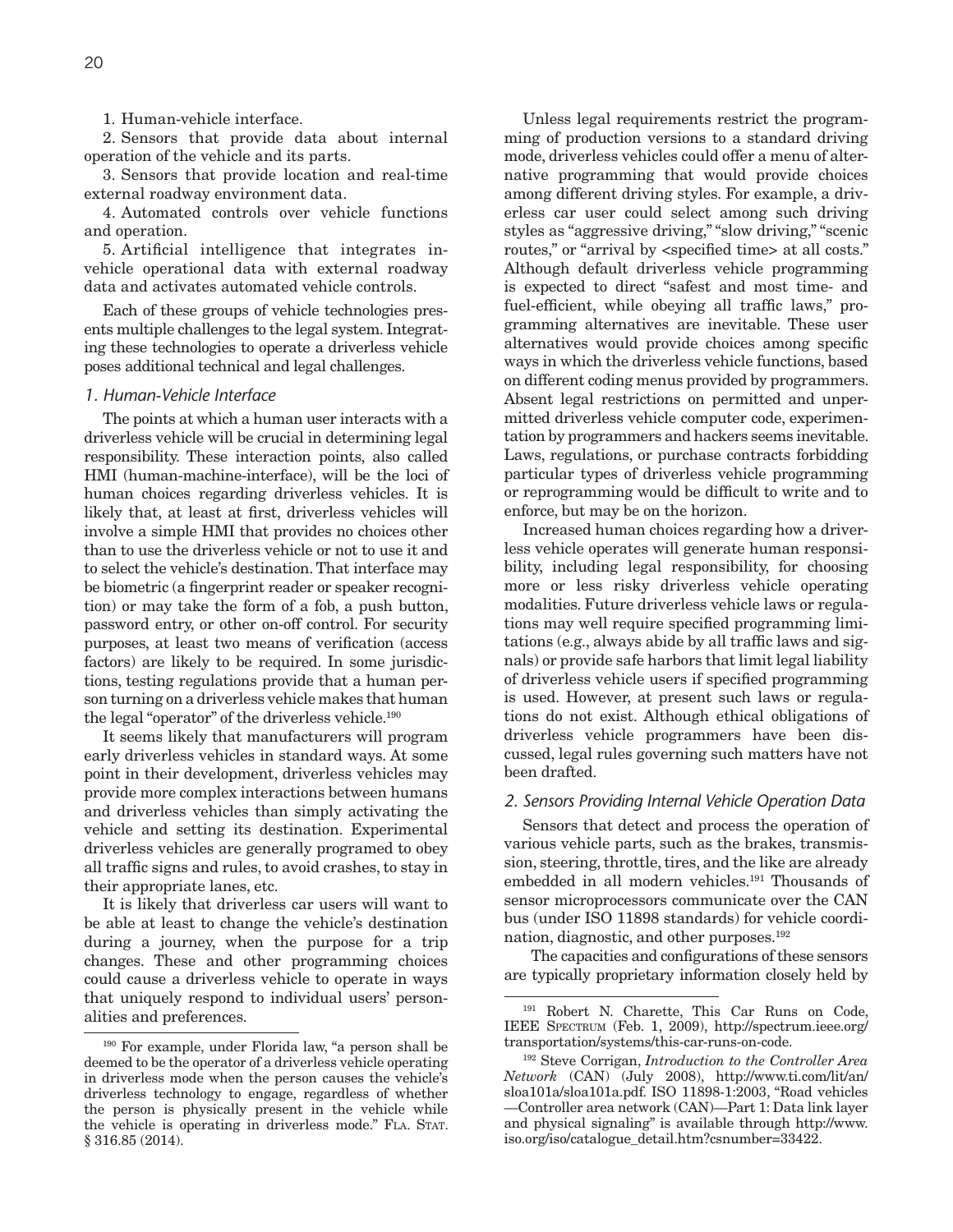vehicle manufacturers.193 Because these sensors function as evaluators of the internal mechanical operations of a vehicle and its parts, the information they generate can have significant legal consequences in terms of causing, diagnosing, or isolating vehicle malfunctions. These internally facing sensors also provide points of access for intruders to insert malicious code that could misdirect or even take control of a driverless vehicle. Recent reports about remote carhacking194 illustrate this security vulnerability, which also is discussed in Section VII.

## *3. Sensors Providing Location and External Roadway Environment Data*

Global positioning systems (GPS) that provide real-time location information are a nearly universal feature of experimental driverless cars. However, because the resolution of ordinary GPS signals is only accurate to a level of 3.5 meters, augmentation (such as through differential GPS) is required to geographically locate a driverless vehicle within a few centimeters.195 In addition to GPS, precise location information mostly comes from dynamic digital mapping. Experimental driverless vehicles generate, as well as use, digital maps of roadways. Precise, real-time mapping, tracking, and other "environmental awareness" technologies used by driverless vehicles are essential to safe vehicle operation.196 As a result, most driverless cars will routinely receive as well as generate mapping updates at frequent intervals. It is possible that this dynamic mapping data could be provided as cloud-sourced driverless vehicle roadway data.

195 William Messner, Sae International & Auvsi, Autonomous Technologies: Applications that Matter 11, 108–89 (2014).

Experimental driverless vehicles depend on outward-facing sensors that collect real-time data about what is happening in the immediate and longer-range roadway environment through which a driverless vehicle is moving. For example, Google has a specific patented sensor process for noting and reacting to such unexpected events as cattle crossing the road.197 Indeed, driverless vehicle developers have invented a variety of different types of sensors.<sup>198</sup> Multiple forms of radar, LIDAR,<sup>199</sup> infrared, sonar, and optics (digital cameras) combine to provide a detailed and robust "picture" of the immediate and farther away roadway environment. These multiple sensors operate as redundant sources that provide both static (a curb or pothole) and dynamic (bicyclist alongside) roadway data. Poor weather conditions interfere with many sensors that require line-of-sight. As a result, in some climates and circumstances, even redundant arrays of multiple sensors may fail to provide adequate roadway data for driverless cars.<sup>200</sup>

To supplement these sensors, wireless communications are expected also to supply roadway situational information (e.g., movement of nearby vehicles) to driverless vehicles, particularly in circumstances where weather compromises visibility. These wireless communications technologies are not sensors, but they can provide vital data about a driverless vehicle's dynamic roadway environment.

197 U.S. Patent 8,996,224, issued Mar. 31, 2015. *See also*  Mary Beth Griggs, *Google's Driverless Cars Are Learning How To Avoid Cows,* Popular Science (Apr. 7, 2015), http:// www.popsci.com/google-making-sure-its-driverless-carswont-crash-cows-0.

<sup>198</sup> Greg Kogut, *Sensors, in* DRIVERLESS TECHNOLOGIES, *supra* note 195, at 1–13; Ryan Whitwam, *How Google's self-driving cars detect and avoid obstacles,* Extremetech (Sept. 8, 2014), http://www.extremetech.com/extreme/ 189486-how-googles-self-driving-cars-detect-and-avoidobstacles.

199 "LIDAR—Light Detection and Ranging—is a remote sensing method used to examine the surface of the Earth." What Is LIDAR?, NAT'L OCEANIC AND ATMOSPHERIC ADMIN., http://oceanservice.noaa.gov/facts/lidar.html (last visited Sept. 20, 2015).

200 Doron Levin, *The cold, hard truth about driverless vehicles and weather,* Fortune (Feb. 20, 2015), http://fortune.com/2015/02/02/autonomous-drivingbad-weather/.

<sup>193</sup> Much of this proprietary data is protected as trade secrets. The software that operates vehicle systems is copyrighted. As discussed in Section VII.C, *infra*, at note 546, vehicle manufacturers are objecting to a U.S. Copyright Office proposal to exempt decompiling and modifying this software from being considered illegal tampering with anticircumvention measures that protect digital barriers against copyright infringement.

<sup>194</sup> Andy Greenberg, *Hackers Remotely Kill a Jeep on the Highway—With Me in It, WIRED* (July 21, 2015), http:// www.wired.com/2015/07/hackers-remotely-kill-jeephighway. As a consequence, over a million vehicles were subject to a product recall in which software updates were sent to their owners. Andy Greenberg, *After Jeep Hack, Chrysler Recalls 1.4M Vehicles for Bug Fix, WIRED* (July 24, 2015), http://www.wired.com/2015/07/jeep-hack-chryslerrecalls-1-4m-vehicles-bug-fix/.

<sup>196</sup> Greg *Miller, Driverless Cars Will Require a Totally New Kind of Map, WIRED (Dec. 15, 2014), http://www.* wired.com/2014/12/nokia-here-autonomous-car-maps/; Vince Bond Jr., *Up-to-the-minute maps will be critical for driverless cars,* Automotive News (Sept. 13, 2014), http://

www.autonews.com/article/20140913/OEM06/309159962/ up-to-the-minute-maps-will-be-critical-for-driverlesscars. An interesting technical description of how driverless vehicles create maps is Pierre Lamon, Cyrill Stachniss, Rudolph Triebel, Patrick Pfaff, Christian Plagemann, Giorgio Grisetti, Sascha Kolski, Wolfram Burgard & Roland Siegwart, Mapping with an Autonomous Car (2006), http://www2.informatik.uni-freiburg.de/~grisetti/pdf/ lamon06iros.pdf.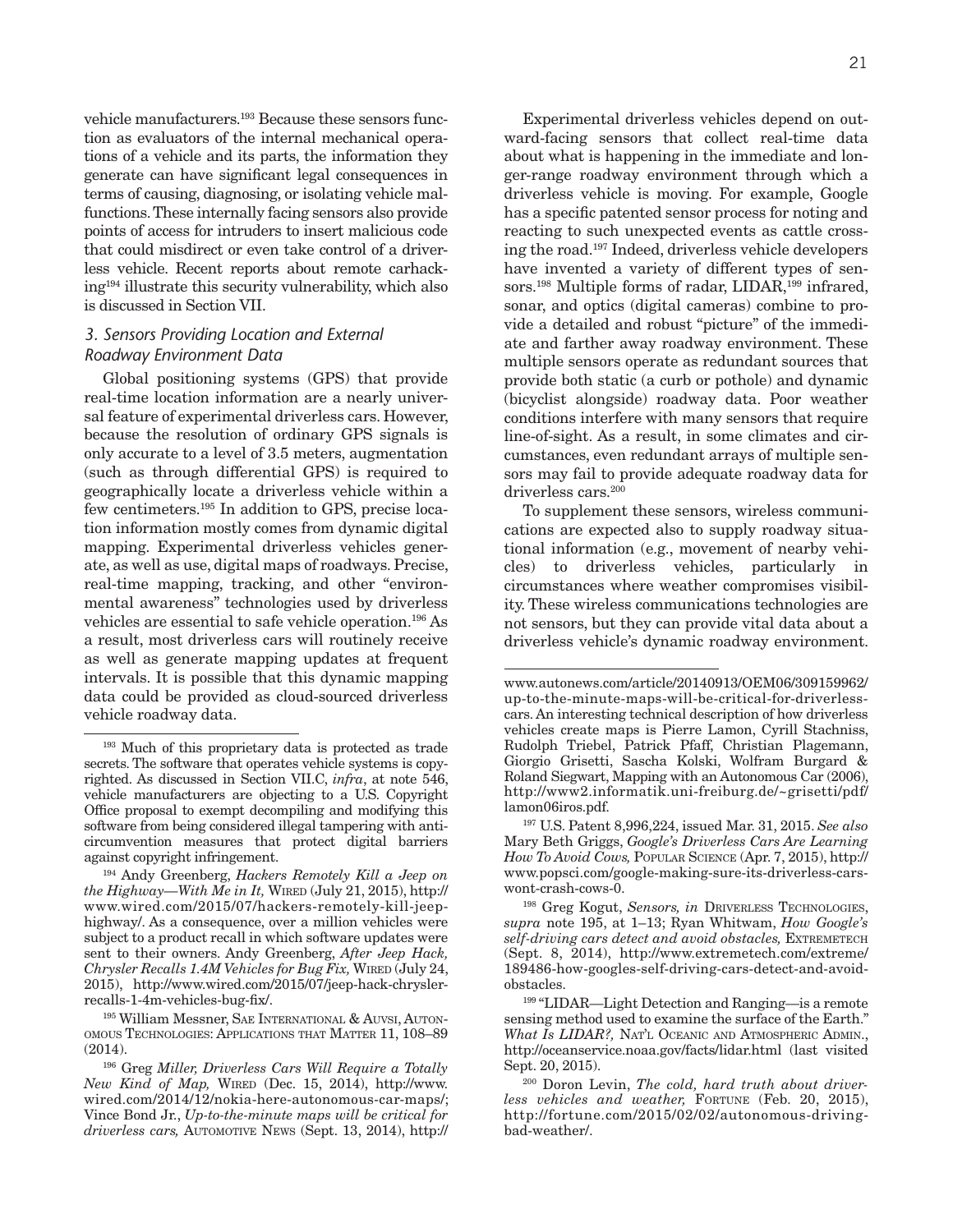Section III.C.2.a discusses the potential application of connected vehicle technologies in driverless vehicles. In addition, beacon technologies, or pavementembedded signals, may be developed to transmit to driverless vehicles information from signs and warnings about potential roadway hazards such as low bridges, tight curves, or lane closures.

## *4. Automated Controls over Vehicle Functions and Operation*

In a driverless vehicle, control over vehicle operation is automated through networks of actuator microprocessors (sometimes called ECUs, for "electronic control units") triggered by the vehicle's artificial intelligence. So far, automated controls in conventional vehicles appear to have been remarkably reliable in accomplishing specific vehicle operations from anti-lock brakes to electronic stability control. However, some automated vehicle controls appear to have proved more reliable than others. For example, automatic lane-keeping controls<sup>201</sup> seem to be less reliable than electronic stability control.202

Media reports about technical experiments enabling remote access to automated vehicle controls have eroded public confidence in automated vehicle controls. Such vulnerabilities, associated with car-hacking, present legal as well as technical challenges for driverless vehicles. Indeed, automated controls have proved to be the most vulnerable aspect of vehicle automation to car hacking.203 The security aspects of automated controls in driverless vehicles will be discussed further in Section VII.C.

#### *5. Artificial Intelligence*

Driverless vehicles rely on highly sophisticated artificial intelligence to integrate and analyze internal vehicle operational data and roadway sensor data and then to determine which automated controls to activate. This machine ability to control all vehicle operations distinguishes driverless vehicles from other automated technologies that either assist or warn human drivers.

Driverless vehicle artificial intelligence integrates internal vehicle operational and external roadway environment inputs as described above. It is likely that driverless vehicle artificial intelligence will be functionally distributed across multiple parts of a vehicle's decision and control systems, rather than being located in a single central processing unit. It also will be self-learning in the sense that the algorithms used in operating a vehicle modify themselves over time in response to previous operations, new information, and feedback. Self-learning algorithms are characterized by their dynamic adaptability. Rather than robotically carrying out static programming directions, driverless vehicles analyze data, model it, and make data-driven predictions and decisions, such as actuating vehicle controls.204 Actuated controls simultaneously provide feedback data to various parts of the system.

So far, sufficient computational power to manage driverless vehicle data integration, analysis, and activation appears to be available and at necessary analytic speed.205 However, capacities for rapid data fusion and control architecture are not unlimited. In particular, the computational demands of advanced security systems needed to protect driverless vehicles from external threats may drain resources and slow analytic functioning in driverless vehicles. A driverless vehicle's artificial intelligence is tasked with performing vehicle management and guidance functions otherwise performed by a human driver. That artificial intelligence has to be at least as accurate and reliable as human intelligence engaged in the same types of operations.206

At present, the legal system does not specifically regulate any of the parameters in which driverless vehicle artificial intelligence will be permitted to operate. Because artificial intelligence decisions have consequences in terms of safety, economic, and environmental impacts, this aspect of driverless cars is likely to be subject to extensive legal regulation that is not yet in existence.

## **C. Connected Vehicle Technologies**

Various types of connected vehicle technologies (wireless communications) may provide inputs for driverless vehicle operation. As of mid-2015, it

<sup>201</sup> Chad Kirchner, *Lane Keeping Assist Explained,* Motor Review (Feb. 17, 2014), http://motorreview.com/lanekeeping-assist-explained/. It may be that lane markings are insufficiently standardized and maintained for the technology to operate properly.

<sup>202</sup> *Electronic Stability Control,* NHTSA, http://www. safercar.gov/Vehicle+Shoppers/Rollover/Electronic+ Stability+Control (last visited Sept. 20, 2015).

<sup>203</sup> Charlie Miller & Chris Valasek, Remote Exploitation of an Unaltered Passenger Vehicle (2015), http:// illmatics.com/Remote%20Car%20Hacking.pdf.

<sup>204</sup> Self-learning artificial intelligence is a type of machine learning developed in computer science. *See gen*erally Stuart Russell and Peter Norvig, ARTIFICIAL INTELLIgence: A Modern Approach (2013).

<sup>205</sup> Aaron Dubrow, *Researchers improve artificial intelligence algorithms for semi-driverless vehicles,* Physics.org (Feb. 3, 2015), http://phys.org/print342167574.html.

<sup>206</sup> Some of the most sophisticated applications of selflearning artificial intelligence come from DeepMind, now owned by Google, Inc. *See* Hannah Devlin, *Google develops computer program capable of learning tasks independently,*  The Guardian (Feb. 25, 2015), http://www.theguardian. com/technology/2015/feb/25/google-develops-computerprogram-capable-of-learning-tasks-independently.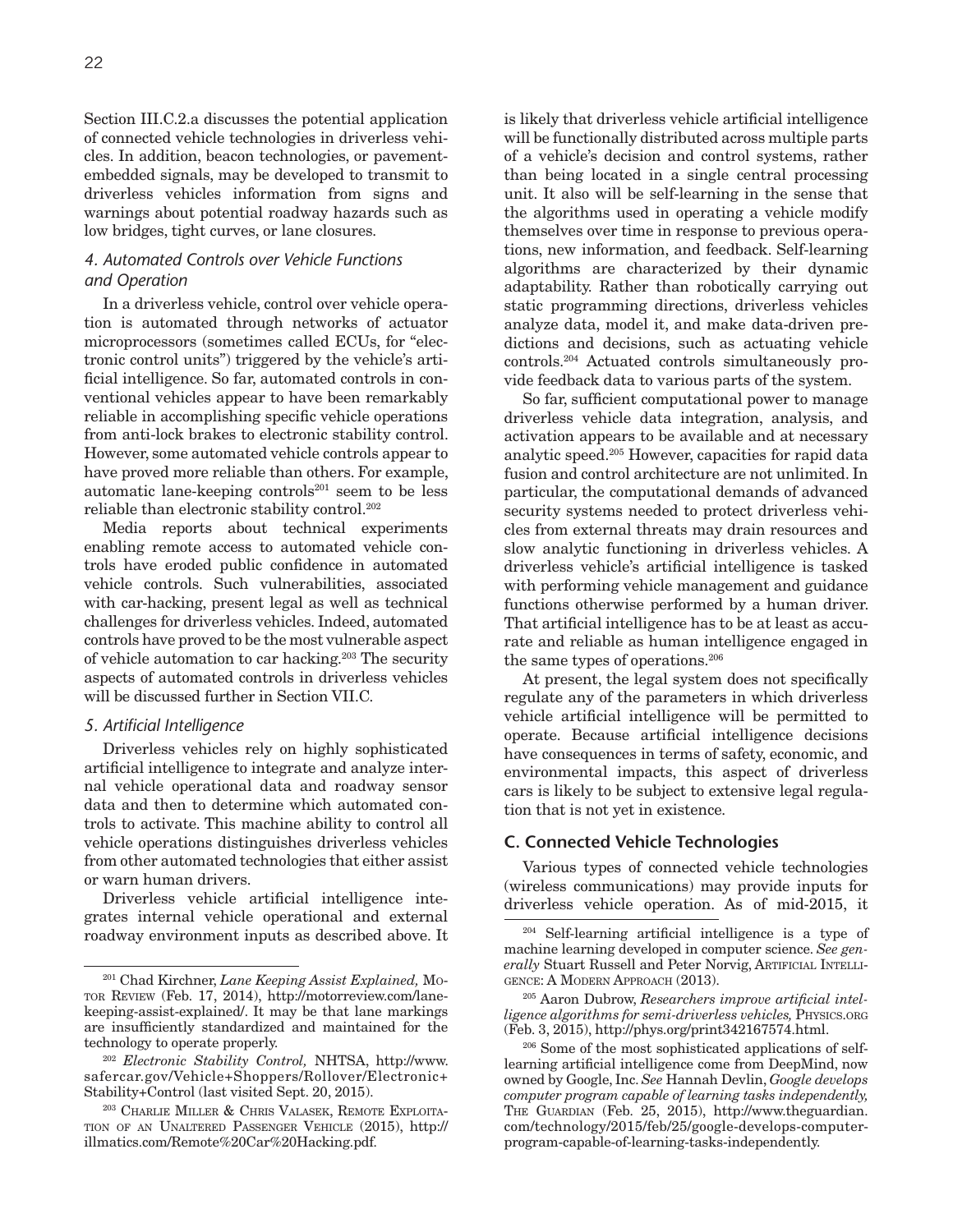remains undetermined which types of vehicle communications will be integrated into driverless vehicles. Driverless vehicles are not technically required to be connected vehicles. But they probably will be.

#### *1. Vehicle Connectivity*

Wireless communications systems connect vehicles with other vehicles or with other receivers located in or near the roadway around them. Various technologies provide this vehicle connectivity. Wireless technologies are already embedded in most latemodel conventional cars. Cellular wireless connections offer phones, Internet access, information, and entertainment to moving vehicles. A NHTSA requirement of dedicated short range communications (DSRC) transceivers as safety equipment on all new passenger vehicles and light trucks is expected to be proposed by the end of 2015.207 All of these systems could provide data useful in the operation of driverless vehicles.

Ambiguous terminology frequently confuses policy decisions regarding vehicle connectivity. In the United States, "telematics" (also "automotive telematics" or "mobile telematics") can refer generically to any form of wireless communication to or from vehicles, i.e., vehicles connected to the outside world over various types of wireless connections. For some automotive analysts, such as the consulting firm Gartner, only communications *from* vehicles are telematics: "Telematics refers to the use of wireless devices and 'black box' technologies to transmit data in real time back to an organization. Typically, it's used in the context of automobiles, whereby installed or after-factory boxes collect and transmit data on vehicle use, maintenance requirements or automotive servicing."208 "Mobile telematics" can refer, even more narrowly, to connections between an automobile's computer systems and embedded wireless communications systems that transmit vehicle operation data to the vehicle's manufacturer or insurer. Under whatever name, telematics or various other vehicle communications technologies may be used in driverless vehicles. On the other hand, because driverless vehicles can operate without wireless communications functions, driverless vehicles need not have any such connectivity.

Indeed, some experimental driverless vehicles have been deliberately designed not to connect with external sources of information for their operation. For example, the vehicles involved in the DARPA 2004, 2005, and 2007 Grand and Urban Challenges were not permitted to use externally communicated information for vehicle operation.209 One way to characterize vehicles that rely only on data generated within the vehicle, without wireless connections, is to describe them as "self-contained," in contrast with wirelessly connected vehicles, described as "interconnected."210 What is not known at this time is whether future driverless cars will be interconnected<sup>210</sup> through reliance on wirelessly communicated data for vehicle operations.

#### *2. USDOT Connected Vehicle Program*

The United States Department of Transportation (USDOT) has an elaborate Connected Vehicle Pro $gram<sup>211</sup>$  This program is divided into two parts: 1) connected vehicle safety systems through which vehicles transmit and receive vehicle operation data over DSRC transceivers, and 2) connected vehicle mobility applications, which provide information, entertainment, and other communications over various commercial wireless networks.<sup>212</sup>

USDOT Connected Vehicle Program research has also considered "multi-modal" systems combining DSRC safety data and other wireless vehicle communications platforms into a "Core System" that would connect vehicles with off-road transportation management systems and other vehicle data users.213 Only a concept of operations has been prepared for such a combined Core System.

USDOT's bifurcated Connected Vehicle Program divides DSRC wireless vehicle communications

<sup>209</sup> *See DARPA Urban Challenge,* DARPA, http:// archive.darpa.mil/grandchallenge/ (last visited Sept. 20, 2015).

210 Dorothy J. Glancy, *Privacy in Autonomous Vehicles*, 52 Santa Clara L. Rev. 1171, 1176–78 (2012).

211 The Intelligent Transportation Systems Joint Program Office (ITS JPO) manages research aspects of the connected vehicle program within the Office of the Assistant Secretary for Research and Technology. The Office maintains a Web site on this subject at http://www.its.dot. gov/connected\_vehicle/connected\_vehicle\_research.htm. In addition, the Federal Highway Administration Office of Operations also conducts connected vehicle research. Their connected-vehicle Web site appears at http://ops. fhwa.dot.gov/travelinfo/infostructure/aboutinfo.htm.

212 Christopher Hill, Module 13: Connected Vehicles 1–2 (2013), http://www.pcb.its.dot.gov/eprimer/documents/ module13.pdf ("[I]n summary, safety-related systems in the connected vehicle environment will likely be based on dedicated short range communications (DSRC). Nonsafety applications may be based on different types of wireless technology.").

<sup>213</sup> *Connected Vehicle Core System Baseline Documen*tation, OFFICE OF THE ASSISTANT SEC'Y FOR RESEARCH AND Tech., U.S. Dep't of Transp. (Sept. 16, 2015), http://www. its.dot.gov/connected\_vehicle/connected\_vehicle\_ coresystems.htm.

<sup>207</sup> *Transportation Sec. Foxx announces steps to accelerate road safety innovation DOT 49-15,* NHTSA (May 13, 2015), http://www.nhtsa.gov/About+NHTSA/ Press+Releases/2015/nhtsa-will-accelerate-v2v-efforts.

<sup>208</sup> *Gartner IT Glossary "Telematics,"* Gartner (2013), http://www.gartner.com/it-glossary/telematics.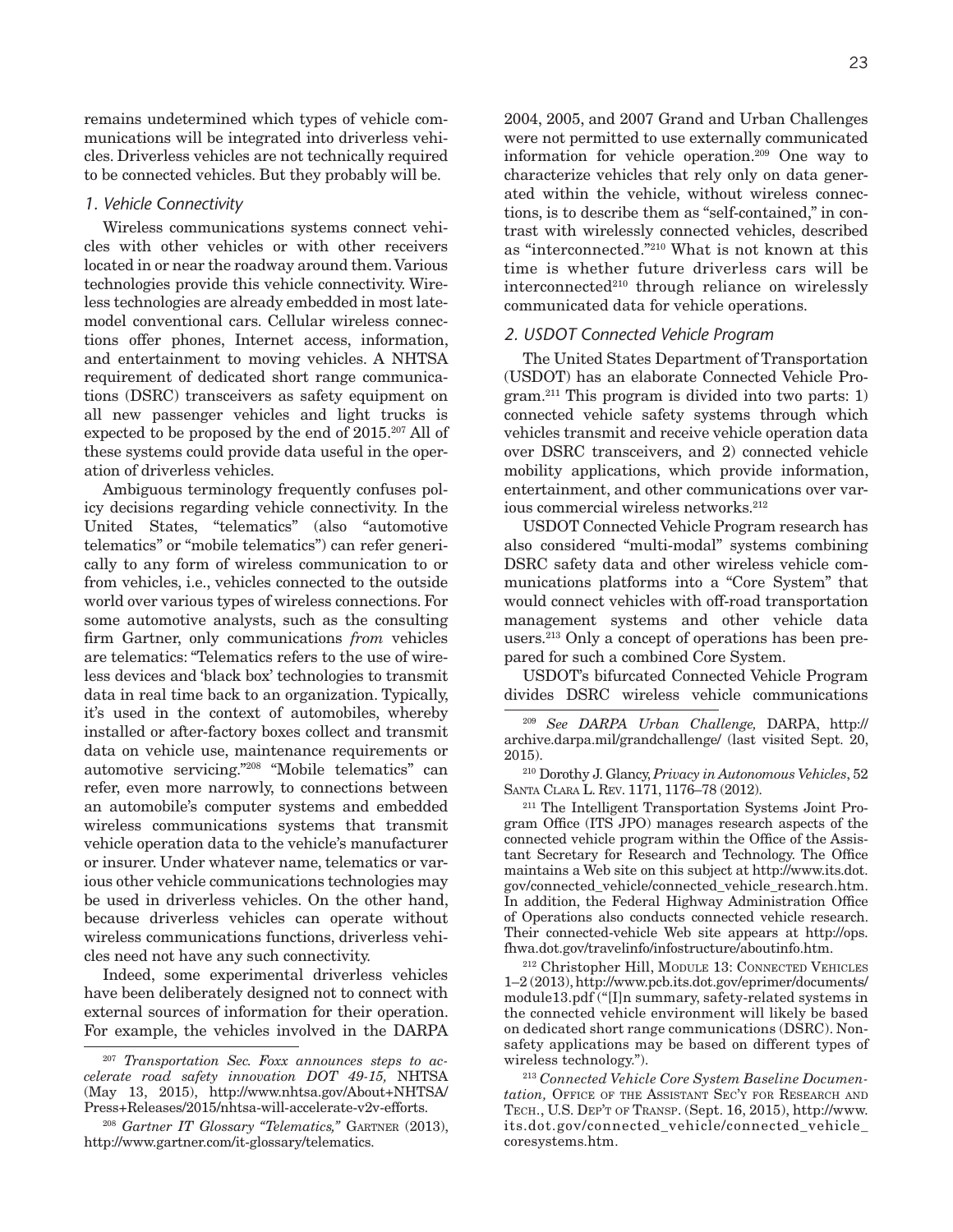technologies that use closed ad hoc networks from commercial mobile wireless applications. Indeed, the wireless technologies involved are both technically and legally distinct. For example, cybersecurity vulnerabilities posed by DSRC connected vehicles are markedly different from those posed by commercial wireless mobile applications.

Referring to both categories as "connected vehicles" obscures important technical differences that affect legal policy determinations. Indeed, the legal ramifications of safety-oriented DSRC vehicle communications are unlike the legal ramifications of mobile wireless communications that provide convenience, information, and entertainment to people in existing vehicles.

*a. Connected Vehicle DSRC Safety Systems.—*Connected vehicle safety systems use specialized DSRC transceivers to send and receive real-time vehicle data over ad hoc V2V vehicle networks. NHTSA has announced that the agency plans to require this type of connected vehicle communications equipment in all new passenger cars and light trucks.214

USDOT initiated DSRC connected vehicle technologies just after the turn of the 21st century, as part of a USDOT research program called VII (Vehicle Infrastructure Integration). In 1999, the Federal Communications Commission (FCC) had assigned 75 megahertz of spectrum at 5.850–5.925 GHz (often referred to as the 5.9 GHz spectrum) solely for vehicle safety and mobility communications over DSRC.215 The initial VII concept was to provide human drivers real-time information about the infrastructure (curves, bridges, embankments), as well as what other nearby vehicles (particularly not yet visible vehicles) were doing. The VII program developed a DSRC radio communications system over the FCC-allocated radio spectrum. DSRC radio technology has the capacity to transmit vehicle operation data at high speeds and with low latency. DSRC communications between a vehicle and the roadside infrastructure are called V2I. DSRC communications from one vehicle to another vehicle are called V2V. DSRC communications that transmit vehicle data to all sorts of mobile devices are called V2X. In all cases, DSRC's function is wireless transmission of vehicle operational data. This data can provide useful operational inputs for driverless vehicles.

In 2014, NHTSA announced a regulatory initiative to require DSRC "Connected Vehicle" radio transceivers as mandatory safety equipment in all new passenger vehicles and light trucks in the United States.216 This announced, but not yet formally proposed, mandatory V2V safety requirement is not aimed specifically, much less solely, at driverless vehicles. According to NHTSA, required V2V operational data will be exchanged anonymously over ad hoc networks for the purpose of warning drivers of conventional vehicles.<sup>217</sup> Still, such a DSRC requirement would also provide driverless vehicles a valuable source of real-time data about nearby vehicle operations.

Four serious uncertainties cloud the potential for near-term requirements regarding DSRC connected vehicle V2V safety data transmissions. First, the FCC is under Congressional pressure to re-allocate parts of the now-dedicated 5.9 GHz DSRC spectrum to other types of wireless users.<sup>218</sup> Other, non-vehicle uses of this spectrum could cause interference that would degrade the usefulness of DSRC real-time vehicle communications to the point that that V2V Connected Vehicle communications could become unreliable, particularly in congested urban areas. Interference issues continue to be under study.<sup>219</sup>

Second, when NHTSA announced the agency's intention to require connected vehicle DSRC transceivers in all passenger vehicles and light trucks,

217 NHTSA ANPRM, *supra* note 214, 79 Fed. Reg. 49,270, 49,272 ("[W]e plan to propose to require that new vehicles be equipped with DSRC devices, which will enable a variety of applications that may provide various safetycritical warnings to drivers.").

218 Revision of Part 15 of the Commission's Rules to Permit Unlicensed National Information Infrastructure (U-NII) Devices in the 5 GHz Band, 28 FCC Rcd. 1769 (Feb. 20, 2013). *See also* Rebecca Blank & Lawrence E. Strickling, U.S. Dep't Of Commerce, *Evaluation of the 5350–5470 MHz and 5850–5925 MHz Bands Pursuant to Section 6406(b) of the Middle Class Tax Relief and Job Creation Act of 2012* (Jan. 2013), http://www.ntia.doc.gov/ files/ntia/publications/ntia\_5\_ghz\_report\_01-25-2013.pdf.

219 Michael O'Rielly & Jessica Rosenworcel, *Driving Wi-Fi Ahead: the Upper 5 GHz Band, OFFICIAL FCC BLOG* (Feb. 23, 2015), https://www.fcc.gov/blog/driving-wi-fiahead-upper-5-ghz-band.

<sup>214</sup> Federal Motor Vehicle Safety Standards: Vehicle-to-Vehicle (V2V) Communications, 79 Fed. Reg. 49,270 (proposed Aug. 20, 2014) (to be codified at 49 C.F.R. pt. 571) (hereinafter "NHTSA ANPRM"). *See also* NHTSA, *supra* note 207.

<sup>215</sup> Amendment of Parts 2 and 90 of the Commission's Rules to Allocate the 5.850–5.925 GHz Band to the Mobile Service for Dedicated Short Range Communications of Intelligent Transportation Services, 14 FCC Rcd. 18221 (Oct. 21, 1999).

<sup>216</sup> NHTSA ANPRM, *supra* note 214. *See also* Nat'l Highway Traffic Safety Admin., U.S. Dep't of Transp., Vehicle-To-Vehicle Communications: Readiness of V2v Technology for Application xiii (2014) (hereinafter "NHTSA Readiness Report") http://www.nhtsa.gov/ staticfiles/rulemaking/pdf/V2V/Readiness-of-V2V-Technology-for-Application-812014.pdf.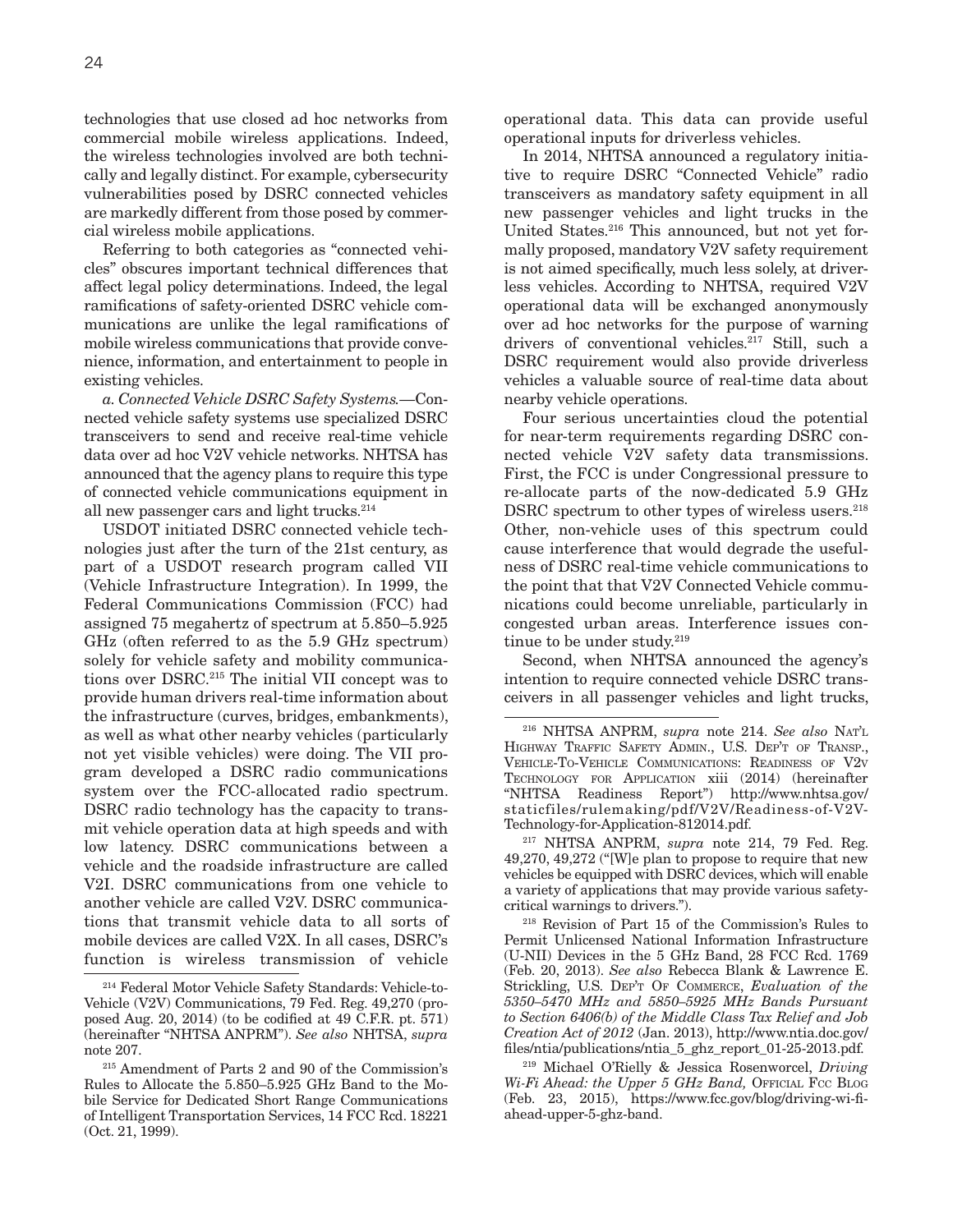substantial objections were raised about the continuing absence of adequate measures to protect both privacy and security as well as to prevent the use of V2V for surveillance. Some of these privacy, security, and surveillance concerns are based on DSRC connected vehicle design features in which unencrypted vehicle operational data (the Basic Safety Message, or BSM) are transmitted "in the clear" from vehicle to vehicle. See Section VII, infra, for a discussion of these issues in greater detail.

Third, there are legal objections to NHTSA's announced intention to propose agency regulations that would require a DSRC transceiver to be embedded in every new passenger vehicle and light truck. There is no express statutory authorization for such an agency requirement.<sup>220</sup> The need for legislative authorization further increases the possibility that NHTSA's intended DSRC connected vehicle requirement may be delayed or even blocked by Congress.

Fourth, some transportation technology experts are beginning to view DSRC as 1990s technology that needs reassessment in light of newer and better communications technologies.221 So far, alternative communication technologies, such as those used in commercial mobile wireless applications described below, have not yet attained the speed and low latency that make DSRC essential for vehicle safety communications. Nevertheless, improvements in commercial mobile wireless technologies may provide alternative ways to transmit specialized vehicle operation data wirelessly in real-time.222 If such improved wireless communications technologies can attain the functionality of DSRC, driverless vehicles may transmit and receive vehicle safety data over these wireless channels, instead of the currently planned connected vehicle DSRC safety systems.

*b. Connected Vehicle Wireless Mobility Applications (Mobile Wireless).—*Connected Vehicle Wireless Mobility Applications (Mobile Wireless) are

220 Jenna Greene, *Car Talk: Sharp Turns Ahead,* Nat'l L.J. (Dec. 1, 2014), http://www.nationallawjournal.com/ id=1202677551065/Car-Talk-Sharp-Turns-Ahead. *See also* Rand Report, *supra* note 181, at 100 (discussing limitations to NHTSA regulatory authority).

221 Brad Templeton, *Will Robocars Use V2V at All?*, ROBOHUB (Feb. 3, 2015), http://www.automotiveitnews. org/articles/share/559041/.

<sup>222</sup> *Vehicle-to-Vehicle Communication Technology Industry Awareness Driven by Driverless Cars; DSRC to be Challenged by 5G in the Next Decade, Says ABI Research,*  Fin. Mirror (Jan. 20, 2015), http://www.financialmirror. com/newsml\_story.php?id=32225. *Cf.* Randal O'Toole, *Policy Implications of Autonomous Vehicles* 1, 5–8 (2014), http://object.cato.org/sites/cato.org/files/pubs/pdf/pa758\_1. pdf (describing the extensive driving data most drivers already get from mobile wireless technology through platforms such as Google Maps, Apple Maps, and various weather mobile apps).

different from the narrowly focused, standardized DSRC Connected Vehicle Safety Systems discussed in the previous section. Mobile wireless communications comprise a heterogeneous group of technologies using commercial wireless networks (currently 4G and LTE, but by the time driverless vehicles are introduced, probably some form of 5G). These wireless technologies send and receive a wide range of data, including navigation assistance, traffic, weather, phone conversations, email, and entertainment programming, as well as vehicle operation data. Mobile wireless services also include satellite services, such as Sirius XM Satellite Radio, that transmit digital signals into moving vehicles, under circumstances where slower transmission speeds and higher latency do not interfere with the purpose of the transmission. For short distances within a vehicle, Bluetooth is typically used for wirelessly communicating among devices.

Mobile wireless technologies, such a smartphones, can be brought into a vehicle to provide navigation and other information to enhance vehicle mobility and convenience. Applications include existing commercial services that provide navigation and parking advice, automatic accident reporting, weather, and traffic reports. Some wireless services provide only audio-video entertainment and information. Others facilitate Internet connections.

Apple and Google provide the two main vehicle platforms that allow smartphone (phone and Internet) functions to appear on a vehicle's dashboard display screen and enable smartphone control by using the vehicle's controls, including voice controls. Apple's interface, called CarPlay, was launched in March 2014. Google's similar interface, called Android Auto, launched in June 2014.

In addition, many vehicle manufacturers embed closed-network wireless communications platforms that automatically communicate data regarding vehicle parts and operations back to the vehicle's manufacturer. Some of these closed wireless systems also carry infotainment, navigation, and automatic crash notification (ACN) services. Automotive operating systems that have been used to run this type of embedded vehicle connectivity include Microsoft Embedded Automotive, open-source MeeGo, and QNX Car from Research in Motion. The most advanced vehicle-embedded communications systems offer cross-platform mobile access to phone, Internet sites, infotainment, and email, as well as provide data communication between a vehicle's automotive systems and its manufacturer. Hackers used this communications feature in a Jeep Cherokee to tap into vehicle control systems so that they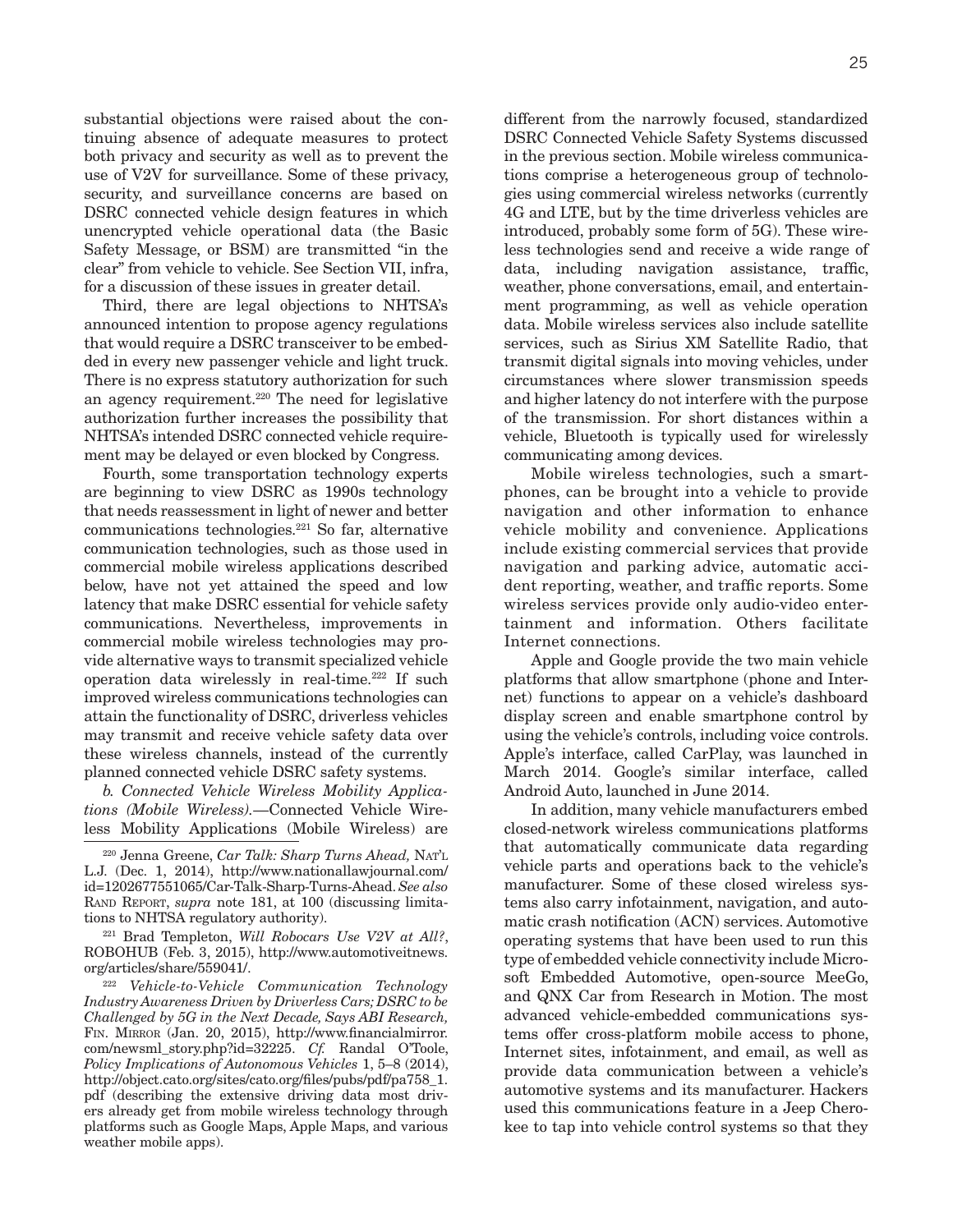26

could remotely take over operational control of the vehicle while it was being driven on a highway.223

In March 2014, the Federal Highway Administration (FHWA) published a *Federal Register* Notice requesting information about Connected Vehicle Mobility Applications "that leverage the full potential of trusted communications among connected vehicles, travelers, and infrastructure to better inform travelers, enhance current operational practices, and transform surface transportation systems management."224 This research program seeks "applications that synergistically capture and utilize new forms of connected vehicle and mobile device data to improve multimodal surface transportation system performance and enable enhanced performance-based systems management."225 FHWA apparently seeks to leverage connected vehicle data for use in commercial applications, as well as traffic management and safety programs.

In 2015, USDOT launched a connected vehicle research program to encourage "Dynamic Mobility Applications." This USDOT program will "combine connected vehicle and mobile device technologies in innovative and cost-effective ways to improve traveler mobility and system productivity, while reducing environmental impacts and enhancing safety."226 The Dynamic Mobility Applications program envisions competitive commercial development, with the federal government playing "an appropriate and influential role as a technology steward for the continually evolving integrated transportation [information] system."227 The program seeks development of ways to use connected vehicle data for traveler convenience, safety, environmental, and transportation management functions.

USDOT encourages, but does not generally regulate, Mobile Wireless applications, except insofar as they may pose safety hazards in the form of driver distractions. In 2013, NHTSA published voluntary guidelines that restrict visual and tactile access to many types of in-vehicle wireless devices and displays, such as those used in Mobile Wireless applications.228 Because these guidelines only affect driverfacing interfaces, they will not apply to driverless vehicles. Since automated, semi-autonomous, or partly self-driving vehicles all have drivers subject

<sup>223</sup> Miller & Valasek, *supra* note 203, at 20–33. The system hacked was a QNX-based system called Uconnect.

224 Connected Vehicle Pilot Deployment Program; Request for Information, 79 Fed. Reg. 14105, 14105 (Mar. 12, 2014).

<sup>226</sup> *Connected Vehicles CV Pilots Deployment Project,*  U.S. Dep't Of Transp. (Nov. 7, 2014), http://www.its.dot. gov/pilots/cv\_pilot\_progress.htm.

to distraction, the driver distraction guidelines would apply. So far, NHTSA has brought no formal enforcement actions related to Mobile Wireless applications that have allegedly distracted drivers of conventional cars. Nevertheless, NHTSA has warned that the agency may initiate enforcement if in-vehicle electronic devices contain safety-related defects or cause driver distraction when human drivers are in control of vehicles.

#### *3. FCC Communications Regulation*

The FCC allocates the communications spectrum and licenses both telecommunications devices and wireless telecommunications carriers that transmit communications to and from vehicles. In addition, the FCC's E911 regulations, adopted in 2010, require wireless mobile phone communications to provide location information (primarily from GPS).

Although there have been suggestions that the FCC adopt specific licensing regulations with regard to providers of vehicle-based mobile wireless services (which the FCC generally refers to as telematics), the FCC has so far only asserted general jurisdiction over wireless communications devices and wireless service providers. Aside from licensing the 5.9 GHz spectrum (5.850–5.925 GHz) for use by DSRC vehicle safety and mobility services, the FCC does not yet specifically regulate connected vehicle communications platforms. Further regulation of vehicle communications systems by the FCC is possible, as communications from connected vehicles become more widespread.<sup>229</sup>

## *4. Vehicle Connection Security Issues*

Among the most serious challenges faced by connected vehicles, whether human-driven or driverless, are heightened cybersecurity threats. In the context of Mobile Wireless applications, security threats can be difficult to guard against because there are so many sources both of data input and of types of communications. In a multi-connection wireless communications setting, identifying, isolating, and preventing security threats from hackers, malware, defective equipment, and other cybersecurity threats is especially difficult. See Section VII, infra.

According to a recent report, "A new car may have more than 145 actuators and 75 sensors, which produce more than 25 GB of data per hour. The data is analyzed by more than 70 onboard computers to

<sup>225</sup> *Id.*

<sup>228</sup> Visual-Manual NHTSA Driver Distraction Guidelines for In-Vehicle Electronic Devices, 78 Fed. Reg. 24818 (Apr. 26, 2013).

<sup>229</sup> *See* the discussion of potential FCC privacy regulation, *infra* at notes 508–511.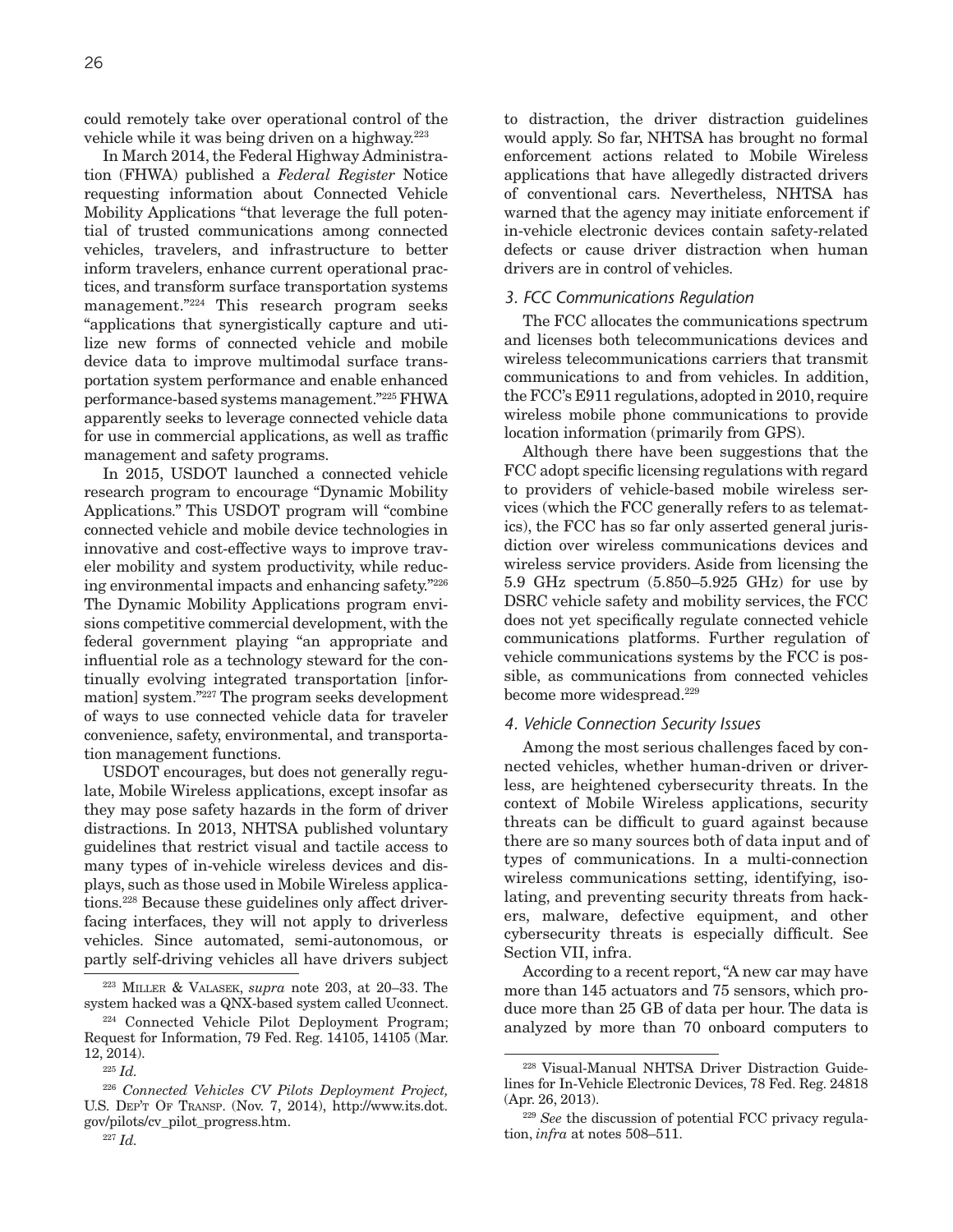ensure safe and comfortable travel."230 Connected vehicle mobility applications access this vehicle data to provide feedback data to the manufacturer of the vehicle. They also offer attractive hacker targets.

Mobility applications often include "infotainment systems, engine management units, and onboard diagnostic units, radios operating at different frequencies, GPS receivers, transponders, Bluetooth devices, and cell phone chips." As a result, "malware in any subsystem could compromise the safety of not only the people in the car, but also those around them."231 Research is underway with regard to potential security threats in the context of connected vehicle communications systems. Development of security solutions for connected vehicle communications is discussed in Section VII, infra.

### **D. Manufacture and Sales**

It is unlikely that automobile original equipment manufacturers (OEMs) will build everything that goes into driverless vehicles, including all parts and systems. Instead, driverless vehicle manufacturers will, almost certainly, integrate parts and technologies from component manufacturers into driverless vehicles.232 Specialized companies, such as Bosch, Continental, and many other vehicle parts suppliers, are developing driverless and automated vehicle parts and modules.<sup>233</sup> Technology companies, such as Google, Inc., also develop components or modules for assembly into the company's driverless vehicles. Because of the need to integrate multiple automated systems within a driverless vehicle, it is most likely that driverless cars and trucks will be manufactured solely as original equipment, rather than as aftermarket driverless vehicle retrofit modules or kits.234

233 Joseph Szczesny, *Continental Ups the Autonomous Car Ante,* The Detroit Bureau (Aug. 18, 2014), http://www. thedetroitbureau.com/2014/08/continental-ups-the-autonomous-car-ante/. Stephen Edelstein, *Bosch expects to see self-driving cars in 10 years, DIGITAL TRENDS (Jan. 20,* 2015), http://www.digitaltrends.com/cars/bosch-expectssee-self-driving-cars-10-years/.

234 Installation of driverless vehicle components is probably too difficult to make aftermarket versions of driverless vehicles realistic. Michigan law exempts from liability for injuries from product defects not present at the time of manufacture both manufacturers and subcomponent manufacturers if vehicles are converted into automated motor vehicles. Mich. Comp. Laws § 600.2949b (2014).

Most conventional cars and trucks are currently sold through intermediaries, known as dealers. It is possible that some driverless cars will be sold directly by automobile companies, rather than through dealers. For example, Tesla Motors currently markets its advanced electric cars directly to purchasers, without an intermediary dealer. The vehicle manufacturer handles continuing warranty service and maintenance. In driverless vehicles, software, such as mapping, is likely to require continuing maintenance and more frequent updating than physical aspects of the vehicle. Frequent software and firmware updates for driverless vehicles are expected to be wirelessly downloaded from manufacturers.

Continuing need for updates, mapping, and other programming modifications may tether a driverless vehicle to its manufacturer throughout the life of the vehicle. As discussed elsewhere in this report, the need for ongoing changes in driverless vehicle programming and systems are likely to affect products liability for harm resulting from driverless vehicle programming modifications. Virtually continuous vehicle information exchanges with manufacturers through mobile wireless communications is already a common feature of some advanced motor vehicles, particularly electric vehicles.<sup>235</sup>

## **E. Vehicles Not Considered Driverless Vehicles**

Before the driverless vehicles discussed in this report become available, several forms of highly automated vehicles will likely be in use. As discussed earlier, part-time or partially self-driving vehicles are not, for the purposes of this report, considered driverless vehicles.

#### *1. Vehicle Platoons*

Vehicle platooning has been a subject of enthusiastic discussions for a long time. Applications of vehicle platoons, from truck convoys to "car-trains," rely on wireless communications connecting one platooned vehicle with the next, and the rest of the chain. These vehicles currently require human drivers to manage entry into and exit from the platoon, although platooned vehicles are not under active driver control during the part of the journey when they are attached to the platoon. For the purposes of this report, platooning is an example of a highly promising connected vehicle technology that provides opportunities for a degree of human driver passivity. However, a vehicle in a platoon is not a driverless vehicle, in the sense that a human driver

<sup>230</sup> Max Glaskin, *Safe and Secure,* Vision Zero Int'l, June 2014, at 40.

<sup>231</sup> *Id.*

<sup>232</sup> Gabe Nelson, *Google in talks with OEMs, suppliers to build self-driving cars,* Automotive News (Jan. 14, 2015), http://www.autonews.com/article/20150114/ OEM09/150119815/google-in-talks-with-oems-suppliersto-build-self-driving-cars.

<sup>235</sup> *See* Francesca Svarcas, *Turning a New LEAF: A Privacy Analysis of CARWINGS Electric Vehicle Data Collection and Transmission,* 29 Santa Clara Comp. & High Tech. L.J. 165 (2012).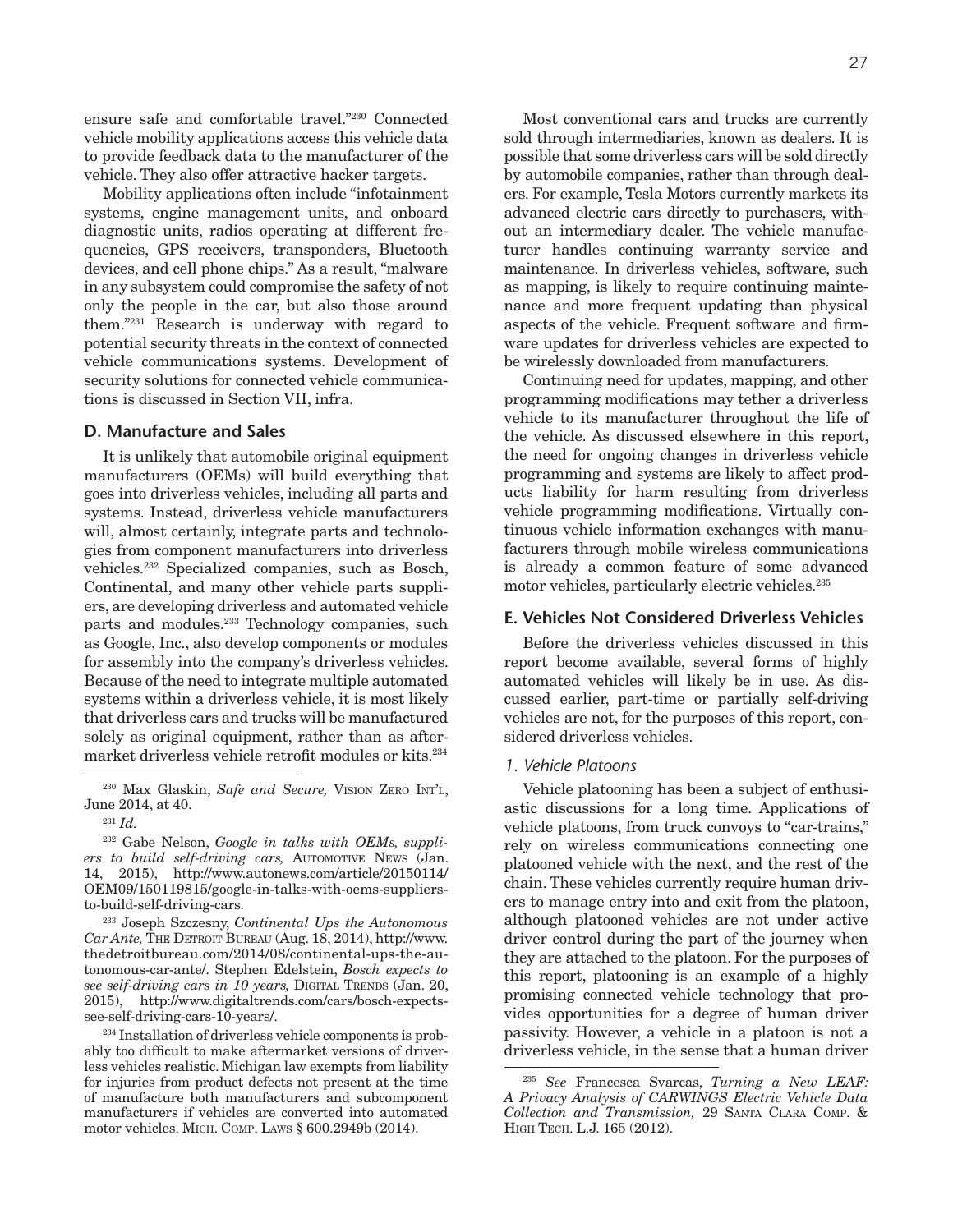is entirely superfluous. In the future, driverless vehicles may be able automatically to attach and detach from vehicle platoons. But that does not appear to be a near-term option.

Early applications of this technology have been developed as truck platoon systems such as that provided by Peloton Technology in the United States.236 In Europe, the European Commission established the SARTRE Project (Safe Road Trains for the Environment). Successfully developed SARTRE vehicle platoons operated on normal public highways and demonstrated significant environmental, safety, and comfort benefits, mostly in the context of long-haul trucking.237

Since a follow-the-lead–truck approach still retains drivers, it does not involve vehicles that are, in present versions, driverless. A driver operates the lead truck; in the following trucks, drivers remain in the vehicles, although they do not exercise active vehicle control while they are in the platoon.

In the United States, legal impediments to lawful operation of truck platoons take the form of state laws that specifically ban "truck convoys."238 Other state statutes set specific minimum spaces between vehicles under "following too close" prohibitions.<sup>239</sup>

## *2. Remotely Controlled Vehicles*

Remote control over a vehicle by an external operator does not make the vehicle driverless. Although no human driver may be present in the vehicle, a remotely controlled vehicle does not control its own

<sup>237</sup> Sartre Project, http://www.sartre-project.eu/en/ Sidor/default.aspx (last visited Sept. 20, 2015). *See also* Ian Norwell, *Road Trains on Track?*, TRANSP. ENGINEER (Apr. 28, 2014), http://www.transportengineer.org.uk/ transport-engineer-features/road-trains-on-track/60995.

<sup>238</sup> E.g., CAL VEH. CODE § 21705 (West 2000) ("Motor vehicles being driven outside of a business or residence district in a caravan or motorcade, whether or not towing other vehicles, shall be so operated as to allow sufficient space and in no event less than 100 feet between each vehicle or combination of vehicles so as to enable any other vehicle to overtake or pass.").

<sup>239</sup> *E.g.,* N.Y. Veh. & Traf. Law § 1129 (McKinney 2011):

Following too closely. (c) Motor vehicles being driven upon any roadway outside of a business or residence district in a caravan or motorcade whether or not towing other vehicles shall be so operated as to allow sufficient space between each such vehicle or combination of vehicles so as to enable any other vehicle to enter and occupy such space without danger.

operation. Control by external operators simply moves the vehicle's "driver" from being a human inside the vehicle to someone outside the vehicle.

Remotely controlled vehicles are often associated with familiar childhood toys. In commercial versions, they are used in mining and military operations, often in the form of very large-scale trucks, digging equipment, and UGVs (unmanned ground vehicles).240 In the context of rail transport, remote control of trains has been a controversial feature of railroad operation for a long time, partly because of job displacement of human train operators.<sup>241</sup>

This report instead focuses on driverless vehicles whose operations are not controlled by any human driver either inside or outside the vehicle.

#### **F. Driverless Vehicle Uses and Deployment**

Slightly different legal rules and policies will apply to different ways in which driverless vehicles may be used. For example, driverless trucks in interstate commerce likely will be subject to federal regulation with regard to minimum insurance requirements; driverless passenger cars will instead be subject to state insurance regulation.

Potential uses for driverless vehicles include:

• Individually owned personal/family transportation;

• On-demand personal-mobility services in urban areas;

• Rental vehicles for short-term mobility and transport needs;

• Long-haul movement of goods and commodities;

• Commercial local delivery services;

• Paratransit driverless vehicles (services for persons with disabilities);

• Fleets owned by corporations or other entities;

• Fleet ownership by groups of users for cooperative use; and

• Urban low speed vehicles on limited roadways.

<sup>241</sup> Fed. Railroad Administration, U.S. Dep't of Transp., Remote Control Locomotive Operations: Results of FOCUS GROUPS WITH REMOTE CONTROL OPERATORS IN THE United States and Canada 8, DOT/FRA/ORD-06/08 (2006).

<sup>236</sup> Peloton, http://www.peloton-tech.com/about/ (last visited Sept. 20, 2015). Peloton is an automated vehicle technology company that utilizes vehicle-to-vehicle communications and radar-based active braking systems, combined with sophisticated vehicle control algorithms, to link pairs of heavy trucks. The safety systems are always active, and when the trucks are out on the open road, they can form close-formation platoons.

<sup>240</sup> *See, e.g.,* Mark L. Swinson, *Robotics, Military, in* 15 Encyclopedia of Microcomputers 99, 105–07 (Allen Kent & James G. Williams eds., 1995); Horst Wagner, *Mining Technology for Surface and Underground Mining—Evolving Trends, in* 1 MINING IN THE 21ST CENTURY: QUO VADIS? 35, 47–48 (A.K. Ghose & L.K. Bose eds., 2003); Press Release, Rio Tinto Improves Productivity Through the World's Largest Fleet of Owned and Operated Autonomous Trucks (June 9, 2014), http://www.riotinto.com/ media/media-releases-237\_10603.aspx. The mining trucks Rio Tinto claims to be "autonomous" are in fact operated by remote control. *Id.*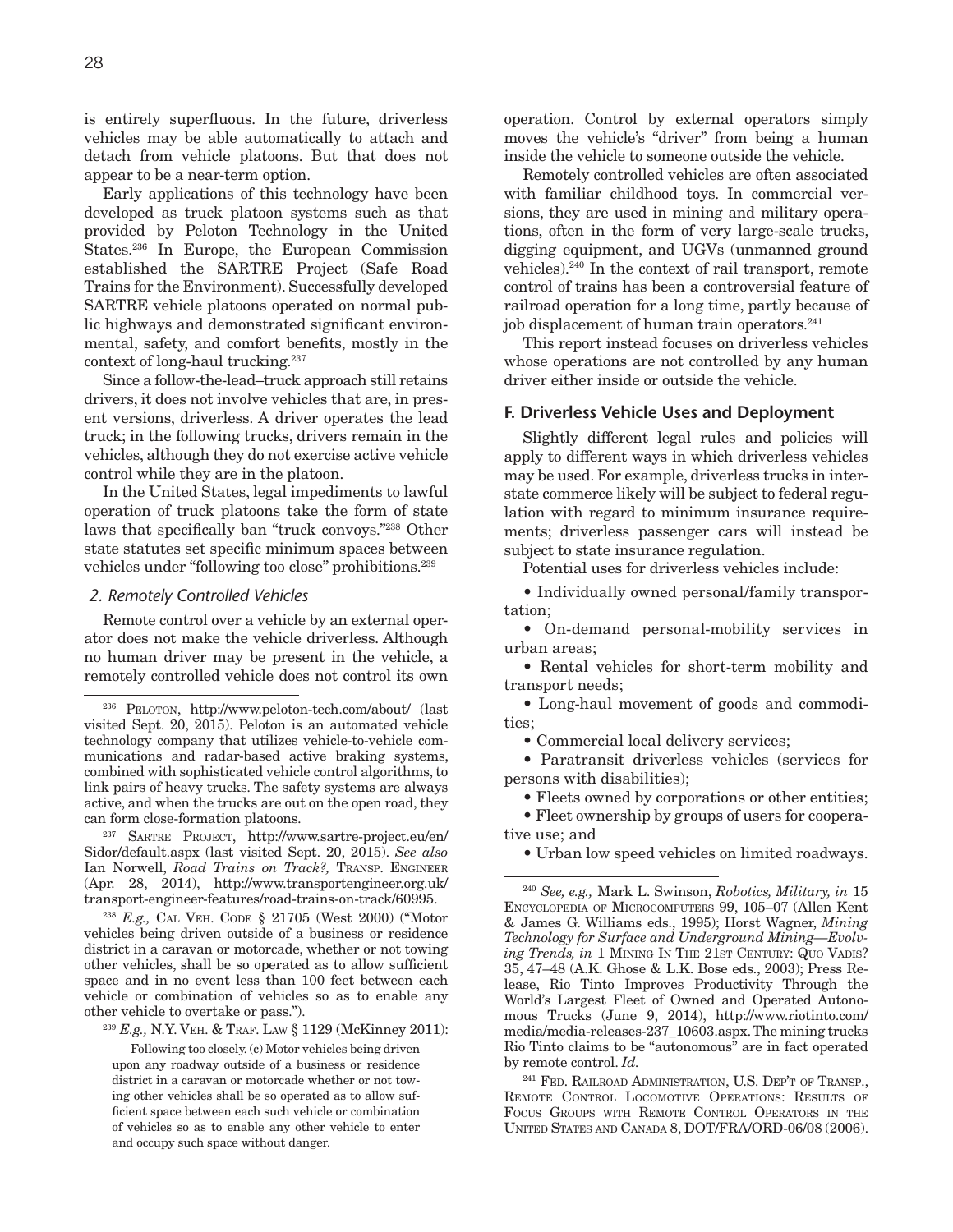Which of these driverless vehicle uses will develop earliest and which applications would provide the most demand for driverless vehicles is difficult to predict. However, it is possible to sort out some of the factors and circumstances likely to encourage use of driverless vehicles, as well as some factors that would tend to discourage use of driverless vehicles.

## *1. Factors Encouraging Driverless Vehicle Use*

Factors that are likely to encourage driverless vehicle market interest or to stimulate purchase of driverless vehicles will include enhanced safety, convenience, and efficiencies such as the ability of riders to perform other tasks or to rest.

Availability of fleets of driverless vehicles for ondemand use appears to be attractive to many potential users, particularly in urban areas. Repeated journeys along the same roads (commuting to work or to school), frequent slow-moving traffic or traffic stoppages, opportunities to multitask or to do nothing, as well as individual personal preferences for solitary personal mobility without a human driver are all likely to encourage interest in purchasing or using a driverless vehicle.

These factors tend to be present primarily in urban and suburban settings. More intense use of urban area roadways will tend to increase the accuracy of real-time roadway maps and to provide more data sources regarding traffic and weather conditions. Special road markings, or beacons, automatically transmitting data to driverless vehicles would also be more economically justifiable in higher-use urbanized areas. Overall, economies of scale suggest more densely traveled areas as more conducive for use by driverless vehicles.

Because driverless vehicles will generate quite a number of public goods such as environmental and public safety benefits,242 tax or regulatory incentives may provide an additional factor encouraging purchase of driverless vehicles.

#### *2. Factors Discouraging Driverless Vehicle Use*

Factors likely to discourage interest in driverless vehicles include cost; psychological queasiness about loss of control; roadway risks from other vehicles and the infrastructure, as well as from non-vehicle road users (pedestrians, bicycles, etc.); concerns about surveillance and tracking of individuals; and insecurity about potential defects in and hacker attacks on driverless vehicle technical systems. It is unclear whether driverless vehicles will be preferred for long or short journeys. Initially, driverless vehicles may be rarely used until controlled operating

environments, such as segregated roadways for driverless vehicles, are established.

At the outset, increased cost will be an important factor discouraging many would-be purchasers of driverless vehicles. According to Morgan Stanley analyst Ravi Shanker, at today's prices, full driverless capability is estimated to add about \$10,000 to the cost of a car."243 The Boston Consulting Group estimates that in 2025 a driverless vehicle will add  $$9,800$  to the vehicle's base price.<sup>244</sup> Increased production of driverless vehicles should bring costs down.

Corporate or cooperative purchases of driverless vehicles for on-demand use will face uncertainties about demand patterns, as well as high front-end capital costs.

#### *3. Specialized Driverless Vehicle Environments*

In the transition to widespread use of driverless vehicles, these vehicles will have to be able to cope with human-driven vehicles. As noted earlier, at least initially, driverless vehicles may first be used in special controlled environments, such as areas restricted to low-speed vehicles or restricted travel lanes.

*a. Urban Personal Mobility On-Demand Services. —*When people are asked about the type of driverless vehicles they want to be available first, they usually point to on-demand personal mobility services for short trips.245 On-demand driverless car services promise convenience and privacy in transporting people to and from local destinations in urban areas where population density makes such transport-on-demand profitable. Existing online ride services, which are sometimes called "ride-sharing," "ride-hailing," or "Transportation Network Companies" (TNCs), are smartphone applications popularized by Uber, Lyft, Sidecar, and similar ventures. They are a frequently mentioned business model for use of driverless vehicles. Summoning a vehicle without a driver seems to be both potentially

<sup>242</sup> RAND Report, *supra* note 181, at 9.

<sup>243</sup> Morgan Stanley, *Autonomous Cars: The Future is Now* (Jan. 23, 2015), http://www.morganstanley.com/ articles/autonomous-cars-the-future-is-now/.

<sup>244</sup> Boston Consulting Group Report, *supra* note 188, at 15.

<sup>245</sup> *See, e.g.,* Antonio Loro, *Driverless Taxis: The Next Next Big Thing in Urban Transportation?,* PLANETIZEN (May 6, 2014), http://www.planetizen.com/node/68657. See also Bora Alp Baydere, Kelechi Erondu, Daniel Espinel, Siddarth Jain & Charlie Ritter Madden, Car-Sharing Service Using Autonomous Automobiles 3 (Spring 2014) (unpublished manuscript), http://web.stanford.edu/ class/me302/PreviousTerms/2014-06Car-SharingService UsingAutonomousAutomobiles%28paper%29.pdf.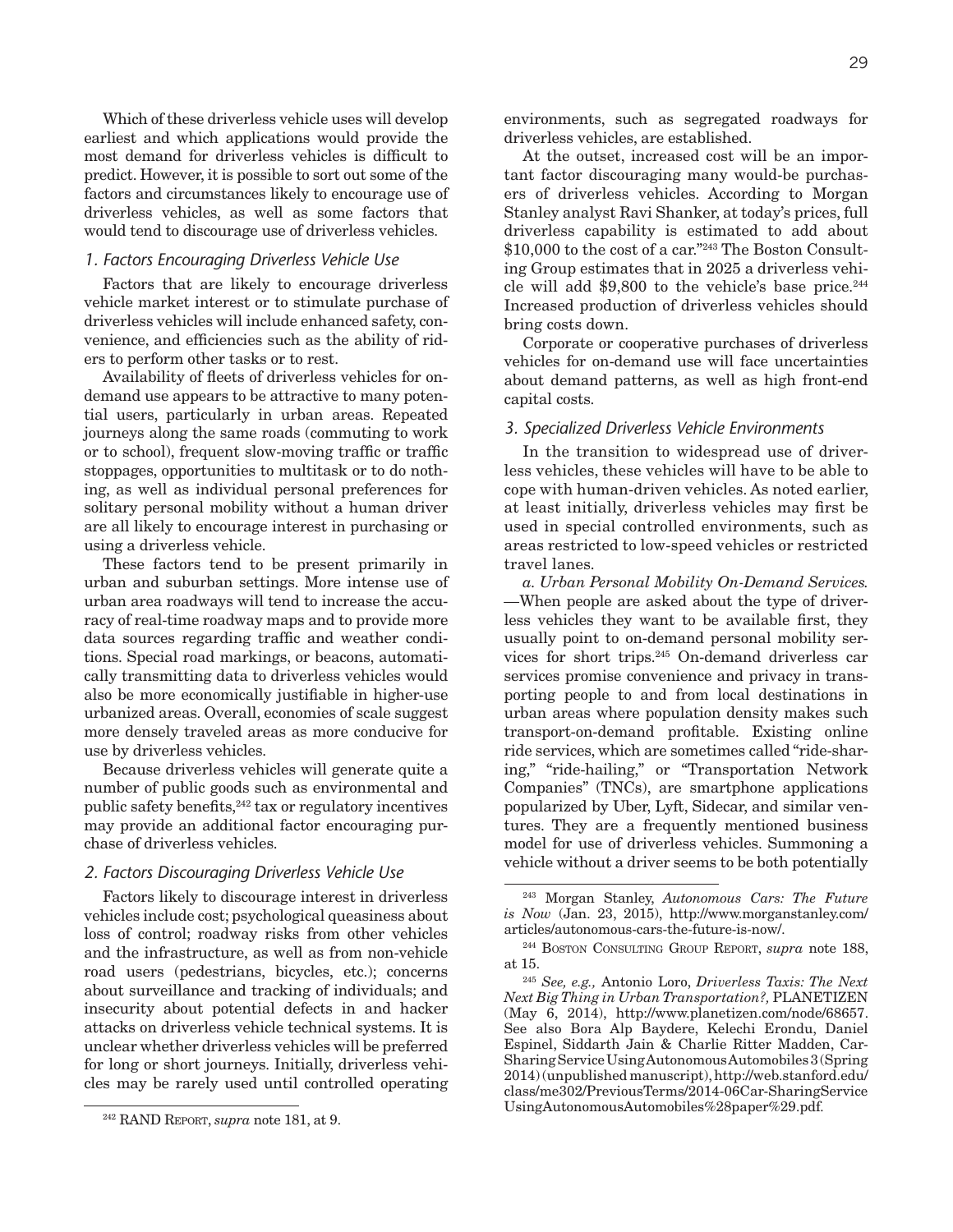more reliable and more private than current online ride-service programs in which vehicles come with human drivers. Variations on use of on-demand driverless vehicles appear likely to include cooperatives in which fleets of driverless vehicles are owned in common by groups and made available for personal or shared use by members of a driverless vehicle cooperative.

Indeed, driverless vehicles could well become the main type of vehicle used in online on-demand ride services, an increasingly popular form of spontaneous personal mobility. To the extent that such transportation services replace personal vehicle ownership, such a transformation would reflect fundamental changes in expectations about personal mobility. Instead of purchasing a machine that requires maintenance and garage space, personal mobility could become a service that requires neither. Some studies of millennials indicate a shift toward such a preference for personal transportation as a service, as opposed to personal mobility through individual vehicle ownership.<sup>246</sup>

*b. Small Low-Speed Driverless Vehicles.—*In mid-2015, Google, Inc., began to take delivery of a fleet of small, low-speed vehicles.<sup>247</sup> The company intends to license these two-person vehicles in California, once the California Department of Motor Vehicles has adopted regulations that permit their licensing for on-road operation, enabling general operation of these driverless vehicles on public roadways. Google managers note that the corporation does not plan to go into the business of driverless car manufacturing. Rather, at least initially, the corporation plans to own and use its fleet of 100 or so driverless vehicles to transport employees and visitors on and around the corporation's campus. For regulatory purposes, these driverless cars are categorized as low-speed vehicles (LSVs) limited to top speeds between 20 and 25 miles per hour. NHTSA regulates these LSVs under a special regulatory category for lighter, limited-speed vehicles, such as golf carts, under Motor Vehicle Safety Standard No. 500, which authorizes small, light vehicles restricted to speeds under 25 miles per hour.248

Low speed driverless vehicles will be limited to use on protected and well-mapped routes.

Whether such an application of driverless vehicles can be extrapolated to broader consumer uses remains to be seen. If consumer models of driverless vehicles are limited to the LSV regulatory category of small, light, low-speed vehicles, the potential consumer market may also be limited to retirement and other planned communities that emphasize alternatives to conventional automobiles.249 On the other hand, in some large cities, such as New York, the maximum speed limit is already  $25$  miles per hour.<sup>250</sup> In such congested urban cores, small, low-speed, few-passenger driverless vehicles would be especially attractive mobility options for local trips.

*c. Controlled Roadway Environments for Driverless Vehicles.—*In order to minimize legal risks that may result from personal injuries, property damage, or other adverse interactions with unpredictable human drivers and pedestrians, driverless vehicles may work best in controlled environments, in which vehicle movements and roadway events are more predictable. Segregated roadways with few or no pedestrians or other road users, where all vehicles are driverless and where road closures, construction, or repairs are infrequent and mapped in advance, may be the most efficient near-term way to deploy driverless vehicles.

In a longer timeframe, probably before the beginning of the next century, all vehicles may be required to be driverless. Human-driven vehicles may be prohibited from using most public roadways, just as horses are often prohibited on urban streets.

## **IV. CIVIL LIABILITY FOR PERSONAL INJURY**

For as long as they have been imagined, driverless vehicles have been perceived as a panacea to the safety hazards associated with their human-operated

<sup>246</sup> American Public Transportation Association, Millennials & Mobility: Understanding the Millennial Mindset (2013), http://www.apta.com/resources/reportsand publications/Documents/APTA-Millennials-and-Mobility. pdf.

<sup>247</sup> Mark Harris, *Google reveals plans to increase pro*duction of self-driving cars, THE GUARDIAN (Sept. 12, 2015), http://www.theguardian.com/technology/2015/sep/12/ google-self-driving-cars.

<sup>248</sup> *Low Speed Vehicles,* 49 C.F.R. § 571.500 (2011).

<sup>249</sup> *See* William L. Garrison & David M. Levinson, The Transportation Experience: Policy, Planning, and Deployment 418 (2014) (describing examples including the Del Web Sun City retirement communities and Celebration in Florida); Daniel Sperling & Deborah Gordon, Two BILLION CARS: DRIVING TOWARD SUSTAINABILITY 41 (2010).

<sup>250</sup> *Transcript: Mayor de Blasio Signs New Law Lowering New York City's Default Speed Limit to 25 MPH*  (Oct. 27, 2014), http://www1.nyc.gov/office-of-the-mayor/ news/494-14/transcript-mayor-de-blasio-signs-new-lawlowering-new-york-city-s-default-speed-limit-25-mph (announcing that from November 7, 2014, onward, the speed limit on all streets in New York City will be 25 miles per hour unless otherwise posted); Jim Gorzelany, *The World's Most Traffic-Congested Cities,* FORBES (Apr. 25, 2013), http://www.forbes.com/sites/jimgorzelany/2013/04/ 25/the-worlds-most-traffic-congested-cities/ (noting that Manhattan's actual average road speed hovers around 13 miles per hour).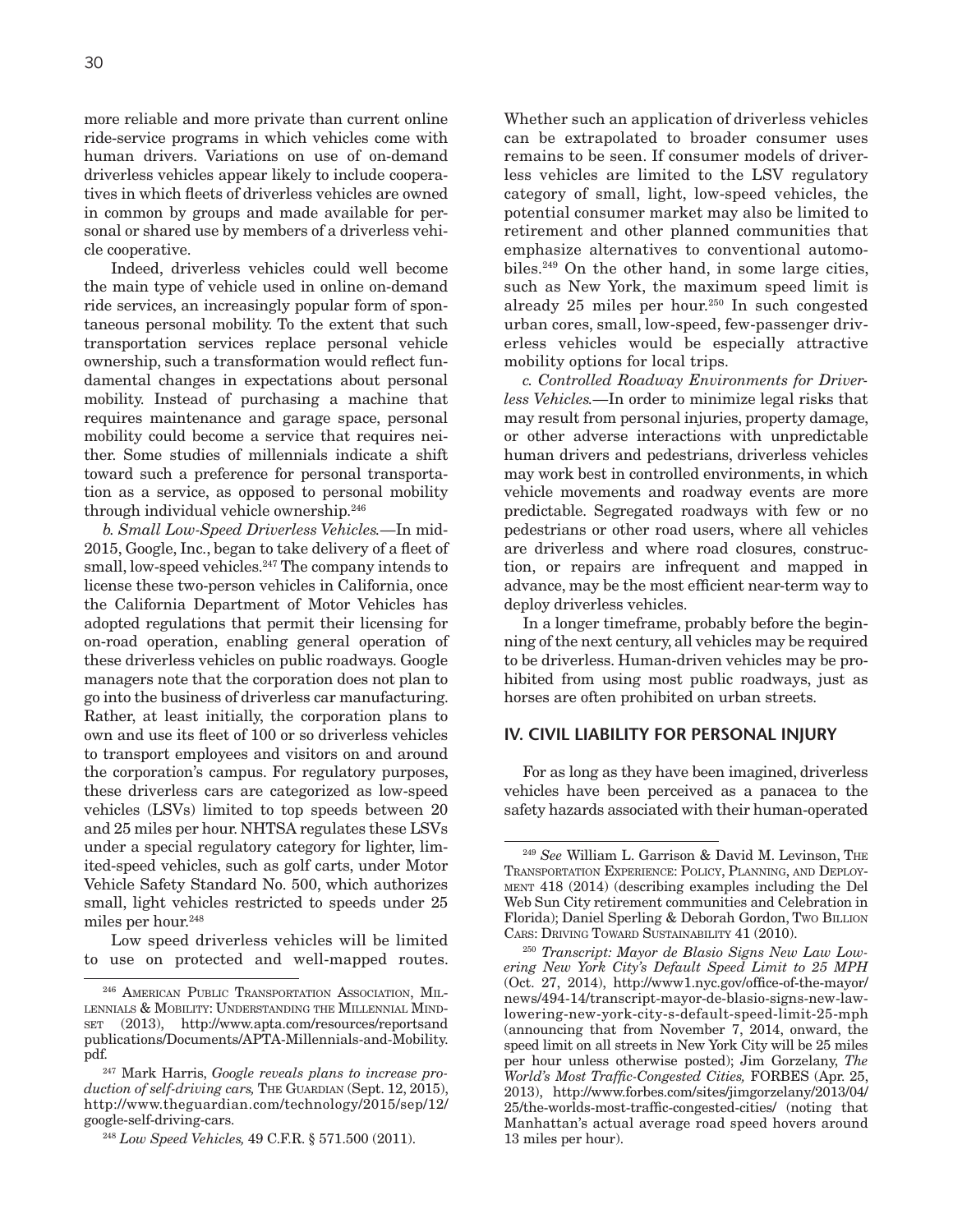counterparts.251 Yet even if driverless vehicles are safer than other methods of transportation, they will still get into accidents.<sup>252</sup> When this happens, questions will arise regarding who should have to bear the costs of these accidents.

There exists a well-established body of law that prescribes the legal liabilities of manufacturers and operators of conventional automobiles when these devices injure people or property. This section reviews these rules and considers how they may apply to driverless vehicles.<sup>253</sup>

These civil liability projections involve substantial speculation. It is far from certain that the laws of tomorrow will be the same as those of today. Also, driverless technologies (or the market for these devices) may or may not evolve in the manner presently forecast. These and other contingencies make it difficult to pinpoint how liability rules and driverless vehicles will intersect. Nevertheless, as discussed earlier in this report certain patterns tend to recur when new technologies lead to perceived risks of personal injuries. These trends, as mapped against the current law and the anticipated trajectory of driverless vehicles' development and diffusion, afford a basis for probabilistic, as opposed to definite, forecasts.

## **A. Basic Principles**

According to NHTSA, an estimated 5,615,000 police-reported motor vehicle traffic crashes occurred in 2012.254 Although only a small percentage of these crashes generated lawsuits, automobile accidents produce more personal injury lawsuits than do any

253 Several commentators already have considered whether and to what extent these principles will apply to the makers and users of driverless vehicles. E.g., RAND Report, *supra* note 181, at 111–34; F. Patrick Hubbard, *"Sophisticated Robots": Balancing Liability, Regulation, and Innovation,* 66 Fla. L. Rev. 1803 (2014); Gary E. Marchant & Rachel A. Lindor, *The Coming Collision Between Autonomous Vehicles and the Liability System,* 52 Santa Clara L. Rev. 1321 (2012); John Villasenor, *Products Liability and Driverless Cars: Issues and Guiding Principles for Legislation,* Brookings (Apr. 24, 2014), http://www.brookings.edu/research/papers/2014/04/ products-liability-driverless-cars-villasenor.

<sup>254</sup> National Highway Traffic Safety Administration, traffic safety facts: research note 2012 Motor Vehicle Crashes: Overview, DOT HS 811 586, 4 (2013).

other type of accident.255

When automobile accidents lead to personal injury and property-damage lawsuits, these cases typically involve application of one or more theories of recovery in tort. Lawsuits against the drivers of automobiles, or against other persons on or about the road, typically sound in a negligence theory of liability. Manufacturers, distributors, and sellers of a vehicle also may be held liable for their negligence, but more often are alleged to have produced a "defective" product under one or more theories of "strict products liability." The text below summarizes these various avenues of recovery.

#### *1. Negligence*

Negligence represents the most fundamental and pervasive theory of liability for accidents. A plaintiff suing for negligence must plead and prove a series of "essential elements" in order to recover damages.256 Specifically, the plaintiff must establish that:

• The defendant owed the plaintiff a duty of care, with the standard normally being set at "reasonable" or "ordinary" care;

• The defendant failed to exercise the required care, an element often referred to as "breach";

• The plaintiff's harm was caused by the defendant's breach of its duty of care (i.e., by the defendant's negligence)—in other words, had the defendant acted with reasonable care, the harm would not have occurred (an element often referred to as "cause in fact," or "but-for causation");<sup>257</sup>

 $256$  DAN B. DOBBS, THE LAW OF TORTS  $\S 125$  (2d ed. 2011).

<sup>257</sup> This inquiry normally requires a counterfactual in which all other circumstances are held constant, except that the allegedly negligent party acted with the requisite care. If the same harm would have transpired anyway notwithstanding these changed circumstances, the requisite causal connection does not exist. RESTATEMENT (THIRD) OF TORTS: LIability for Physical and Emotional Harm § 26, cmt. (2010). In limited circumstances, a party's obligation to prove but-for causation (also sometimes referred to as "cause in fact") will be relaxed. This situation sometimes arises when defendants whose negligence already has been established occupy a superior position, relative to the plaintiff, to prove that their breach of a duty did not contribute to the plaintiff's injuries. In chain collisions involving seriatim accidents among automobiles, for example, some courts shift the burden to multiple negligent defendants to establish that their negligence was not the cause of all or part of the injuries incurred by a plaintiff buffeted by multiple impacts. E.g., Fugere v. Pierce, 5 Wash. App. 592, 597, 490 P.2d 132, 135–36 (Wash. App. 1971).

<sup>251</sup> *See, e.g.,* Norman Gel Geddes, Magic Motorways 56–57 (1940) (discussing the safety features anticipated to appear in the automobiles of 1960); Martin Mann, *The Car That Drives Itself,* Popular Science, May 1958, at 75.

<sup>252</sup> Indeed, in May 2015 Google acknowledged that its selfdriving vehicles had been involved in 11 minor accidents. These mishaps were attributed to human errors, not the selfdriving capabilities of these devices. Justin Pritchard, *Google Acknowledges 11 Accidents with Its Self-Driving Cars,* San Jose Mercury News (May 10, 2015), http://www.mercury news.com/california/ci\_28091208/business-special-reports.

<sup>&</sup>lt;sup>255</sup> THOMAS H. COHEN, TORT BENCH AND JURY TRIALS IN STATE COURTS, 2005 1, U.S. Department of Justice, Bureau of Justice Statistics (Nov. 6. 2009). *See also* Deborah R. Hensler, M. Susan Marquis, Allan F. Abrahamse, Sandra H. Berry, Patricia A. Ebener, Elizabeth G. Lewis, E. Allan Lind, Robert J. Maccoun, Willard G. Manning, Jeannette A. Rogowski & Mary E. Vaina, Compensation for Accidental Injuries in the United States 122–23 (1991) (describing the linkage between automobile accidents and "claiming" behavior by injured parties).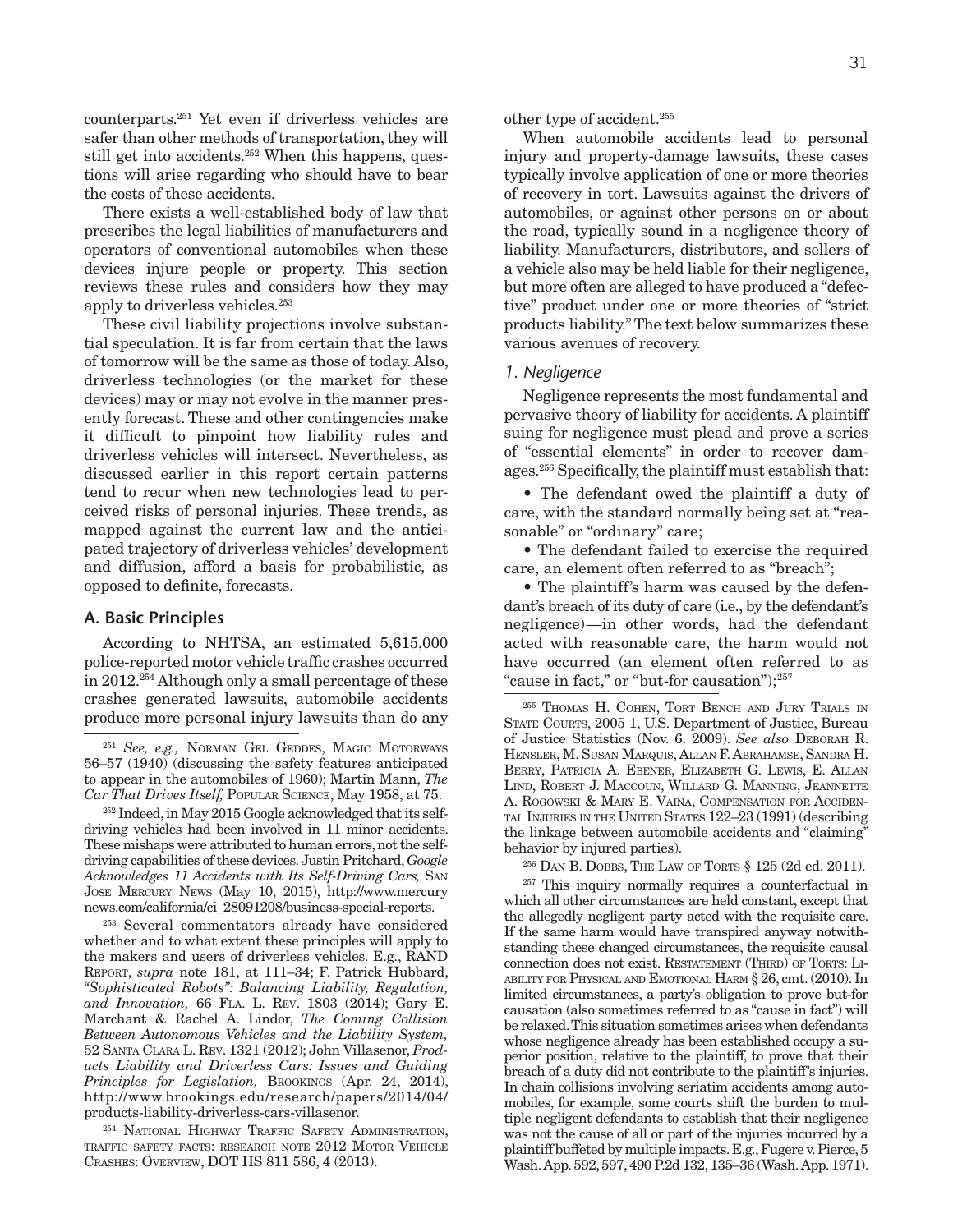• The defendant's negligence also must represent a "proximate cause" of the plaintiff's harm, meaning that a reasonable person in the defendant's position at the time of his or her claimed negligence would have foreseen that their negligent behavior could lead to harm of the general sort suffered by the plaintiff;258 and

 $\bullet$  Damages.<sup>259</sup>

The duty element of a negligence claim is a "matter of law," meaning that judges, rather than juries, ordinarily ascertain whether a defendant owed a plaintiff a duty.260 With conventional automobile accidents, the existence of a duty is only rarely a disputed issue.<sup>261</sup> Matters that are contested more often concern whether the defendant breached his or her duty of reasonable care, whether this breach caused the plaintiff's injuries, the extent of the plaintiff's damages, and whether these damages are wholly or in part due to the plaintiff's own negligence. The last of these matters represents a defense commonly referred to as "comparative negligence" or "comparative fault."262 Unlike questions of duty, these issues are left to juries to decide, unless the parties have stipulated to a trial before a judge, or a judge determines that given the facts involved, all reasonable juries would have to agree how an issue should be decided.

In evaluating the viability of a negligence claim resulting from a vehicle accident, parties, attorneys, and judges benefit from a robust body of case law that has accumulated over the past 115 years.<sup>263</sup> Opinions issued by judges in earlier cases and records of jury verdicts help lawsuit participants anticipate the resolution of disputes. Judicial opinions, in particular,

<sup>260</sup> Restatement (Third) of Torts: Liability for Physical and Emotional Harm, *supra* note 257, § 7 cmt. b.

261 60A Corpus Juris Secundum Motor Vehicles § 582 (2015) ("The operator of a motor vehicle has a duty to exercise reasonable or ordinary care for the safety of others while operating his vehicle.")

<sup>262</sup> Dobbs, *supra* note 256, at § 220.

provide guidance in the application of various rules associated with the presentation of vehicle accident claims that sound in negligence. Such topics include whether a statute, regulation, or ordinance will flesh out the generic standard of reasonable care, under a doctrine known as n*egligence per se*; 264 and whether circumstantial evidence permits a jury to infer a party's negligence, under a doctrine known as r*es ipsa loquitur*. 265 The predictability of the outcomes in many automobile-accident cases has led to the "routinization" of a substantial segment of legal practice in this field. High-volume "settlement mills" resolve many of these matters, especially those that involve only modest damages.266

#### *2. Strict Products Liability*

Negligence law also applies to the manufacturers and sellers of automobiles.267 Furthermore, in the vast majority of states these parties also may be sued under an alternative theory of tort liability. This form of liability does not rest squarely on notions of "fault," as does negligence. Instead, this approach holds product manufacturers and other defendants closely involved in a product's chain of distribution and sale liable without a showing of fault for "defects" in the products they make, distribute, or sell.<sup>268</sup>

<sup>267</sup> DAVID G. OWEN, PRODUCTS LIABILITY LAW §§ 2.1-2.6 (2008).

268 Warranty law also provides a means for purchasers of goods to recover against the seller, regardless of negligence, when the purchased products proved defective. Today, the few states that have not adopted strict products liability in tort tend to recognize similar rights of redress cast as warranty protections. Graham, *supra* note 124, at 620. In jurisdictions that recognize strict products liability claims, a cause of action alleging a breach of a warranty may provide an additional basis for recovery. The most important warranty associated with the sale of goods by merchants is the implied warranty of merchantability. Under Section 2-314 of the Uniform Commercial Code, "a warranty that the goods shall be merchantable is implied in a contract for their sale if the seller is a merchant with respect to goods of that kind." U.C.C. § 2-314. To be "merchantable," fungible goods must be "of fair average quality" and "fit for the ordinary purposes for which such goods are used." *Id.* 

<sup>258</sup> Proximate causation conventionally has been described in terms of whether a type of harm was foreseeable at the time of the negligent act or omission, or as an inquiry into whether an actor's negligence was a "substantial factor" in bringing about the claimed harm. RESTATEMENT (THIRD) OF TORTS: LIABILITY FOR PHYSICAL AND Emotional Harm, *supra* note 257, at § 29 cmts. a, e. More recently, a formulation has emerged whereby proximate cause relates to the "scope" of the enhanced risk created by an actor's negligent behavior. The RESTATEMENT (THIRD) of Torts: Physical and Emotional Harm, an advocate of this approach, provides that "[a]n actor's liability is limited to those harms that result from the risks that made the actor's conduct tortious." *Id.* § 29.

<sup>259</sup> Dobbs, *supra* note 256, at § 124.

<sup>263</sup> The first published decision in a tort lawsuit involving an automobile was Mason v. West, 31 Misc. 583, 65 N.Y.S. 651 (C.C.N.Y. 1900), *rev'd,* 70 N.Y.S. 478 (N.Y.A.D. 1901).

<sup>&</sup>lt;sup>264</sup> RESTATEMENT (THIRD) OF TORTS: PHYSICAL AND EMOtional Harm, *supra* note 257, § 14 ("An actor is negligent if, without excuse, the actor violates a statute that is designed to protect against the type of accident the actor's conduct causes, and if the accident victim is within the class of persons the statute is designed to protect.").

<sup>&</sup>lt;sup>265</sup> *Id.* § 17 ("The factfinder may infer that the defendant has been negligent when the accident causing the plaintiff's harm is a type of accident that ordinarily happens as a result of the negligence of a class of actors of which the defendant is the relevant member.")

<sup>266</sup> Nora Freeman Engstrom, *Run-of-the-Mill Justice,*  22 Geo. J. Leg. Ethics 1485, 1500 (2009) (discussing the emergence of "settlement mills" for soft-tissue automobile accident claims).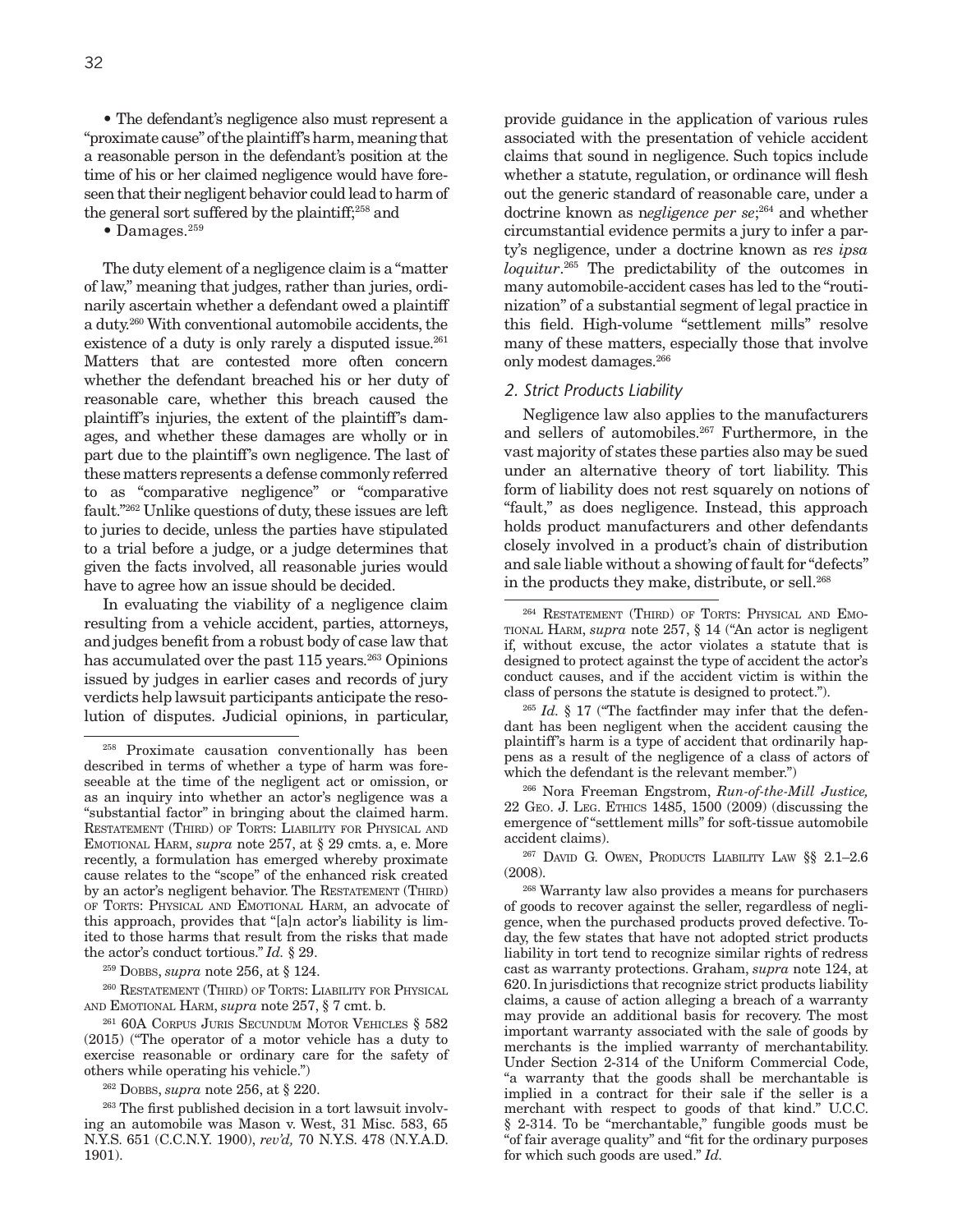There exist three such forms of "strict products liability," which are distinguished from one another by the nature of the defect that the product is alleged to contain:

• *Manufacturing Defects.* A product contains a "manufacturing defect" when it "departs from its intended design even though all possible care was exercised in the preparation and marketing of the product."269 This sort of defect applies to products that are "physically flawed, damaged, or incorrectly assembled,"270 such as a soda bottle cast with glass less thick than the manufacturer specified, making the bottle prone to break. The prevalence of products with this sort of defect in the 1940s and 1950s helped inspire the trend toward strict products liability.271 Due to modern quality-control measures, however, claims that allege manufacturing defects are now few and far between.<sup>272</sup>

• *Design Defects.* By contrast, design defect claims, once rare, are now relatively common.<sup>273</sup> There exist two approaches toward recognizing a defect in a product's intended design. One, known as the "consumer expectations" or "consumer contemplation" standard, regards a product's design as defective when it fails to perform as safely as an ordinary consumer would expect under the circumstances presented.274 An alternative approach is sometimes referred to as the "risk-utility" definition of a design defect. Per one leading authority that endorses this view of a design defect, a product

is defective in design when the foreseeable risks of harm posed by the product could have been reduced or avoided by the adoption of a reasonable alternative design by the seller or other distributor, or a predecessor in the commercial chain of distribution, and the omission of the alternative design renders the product not reasonably safe.<sup>275</sup>

Today, few jurisdictions apply only the "consumer expectations" definition of a design defect.<sup>276</sup> Most states have adopted some form of the risk-utility test as the principal means for ascertaining a design defect. Nevertheless, in evaluating whether a particular product's design is "not reasonably safe,"

274 Mikolajczyk v. Ford Motor Co., 231 Ill. 2d 516, 526– 27, 901 N.E.2d 329, 336 (2008).

<sup>276</sup> *Id.,* § 2 cmt. d.

these jurisdictions commonly encourage the consideration of a wide range of factors that may include the safety expectations of consumers.<sup>277</sup> Other jurisdictions utilize a hybrid approach that more directly implicates both the consumer expectations standard and a risk-utility formulation.278

• *Warning Defects.* Third and finally, a product is regarded as defective when a failure to provide sufficient instructions or warnings renders the product "not reasonably safe" in light of the "foreseeable risks of harm posed by the product."279 This standard, with its emphasis upon the need for reasonable notice of foreseeable risks, deviates only modestly from a negligence rule.

Many judicial opinions have elaborated how these principles apply to automobiles.280 It is today well accepted that automobiles must be designed in a manner that makes them reasonably safe even in the event of an accident—in other words, they must be "crashworthy."281 It is also generally accepted that a plaintiff's negligence can represent a full or partial defense in a products lawsuit.<sup>282</sup> However, there exists no similar consensus about other issues associated with products liability cases, such as whether a plaintiff will be regarded as having breached his or her duty of exercising reasonable care for their own safety by failing to utilize a seat belt.<sup>283</sup>

Personal injury lawsuits against manufacturers and sellers of driverless vehicles—whether framed in negligence, strict liability, or other theories likely will draw to some degree from decisions in prior cases involving products such as conventional vehicles and their components, GPS devices,<sup>284</sup>

<sup>281</sup> RESTATEMENT (THIRD) OF TORTS: PRODUCTS LIABILITY, *supra* note 269, § 16 & cmt. a.

<sup>282</sup> *Id.,* § 17 & cmt. a.

<sup>283</sup> Dobbs, *supra* note 256, § 231.

<sup>284</sup> *E.g.,* American Winds Flight Acad. v. Garmin Intern., 2010 U.S. Dist. LEXIS 97651 (N.D. Ohio Sept. 17, 2010) (holding that the manufacturer of a GPS device was not liable for the death of a pilot in an airplane equipped with the device, on grounds including the open and obvious nature of the danger associated with exclusive reliance upon the device).

<sup>269 23</sup> C.F.R. § 636.109.

<sup>270</sup> *Id.* § 2 cmt. c.

<sup>271</sup> Graham, *supra* note 124, at 600–13.

<sup>272</sup> Aaron D. Twerski, *Chasing the Illusory Pot of Gold at the End of the Rainbow: Negligence and Strict Liability in Design Defect Litigation,* 90 Marq. L. Rev. 7, 18 (2006) ("Manufacturing defects are rare events.")

<sup>&</sup>lt;sup>273</sup> JANE STAPLETON, PRODUCT LIABILITY 30 (1994).

<sup>&</sup>lt;sup>275</sup> RESTATEMENT (THIRD) OF TORTS: PRODUCTS LIABILITY, *supra* note 269, § 2.

<sup>277</sup> *Id.,* § 2 cmt. f. *See also* John W. Wade, *On the Nature of Strict Tort Liability for Products,* 44 Miss. L.J. 825, 837– 38 (1973) (relating factors relevant to the design-defect inquiry).

<sup>278</sup> *See, e.g.,* Soule v. Gen. Motors Corp., 8 Cal. 4th 548, 566–68, 882 P. 2d 298, 307-309 (1994); Mikolajczyk, 231 Ill. 2d at 555–57 (Ill. 2008).

<sup>&</sup>lt;sup>279</sup> RESTATEMENT (THIRD) OF TORTS: PRODUCTS LIABILITY *supra* note 269, § 2.

<sup>280</sup> This type of litigation is so common as to merit a full chapter in the leading single-volume products liability treatise. Owen, *supra* note 267, §§ 17.1–17.5.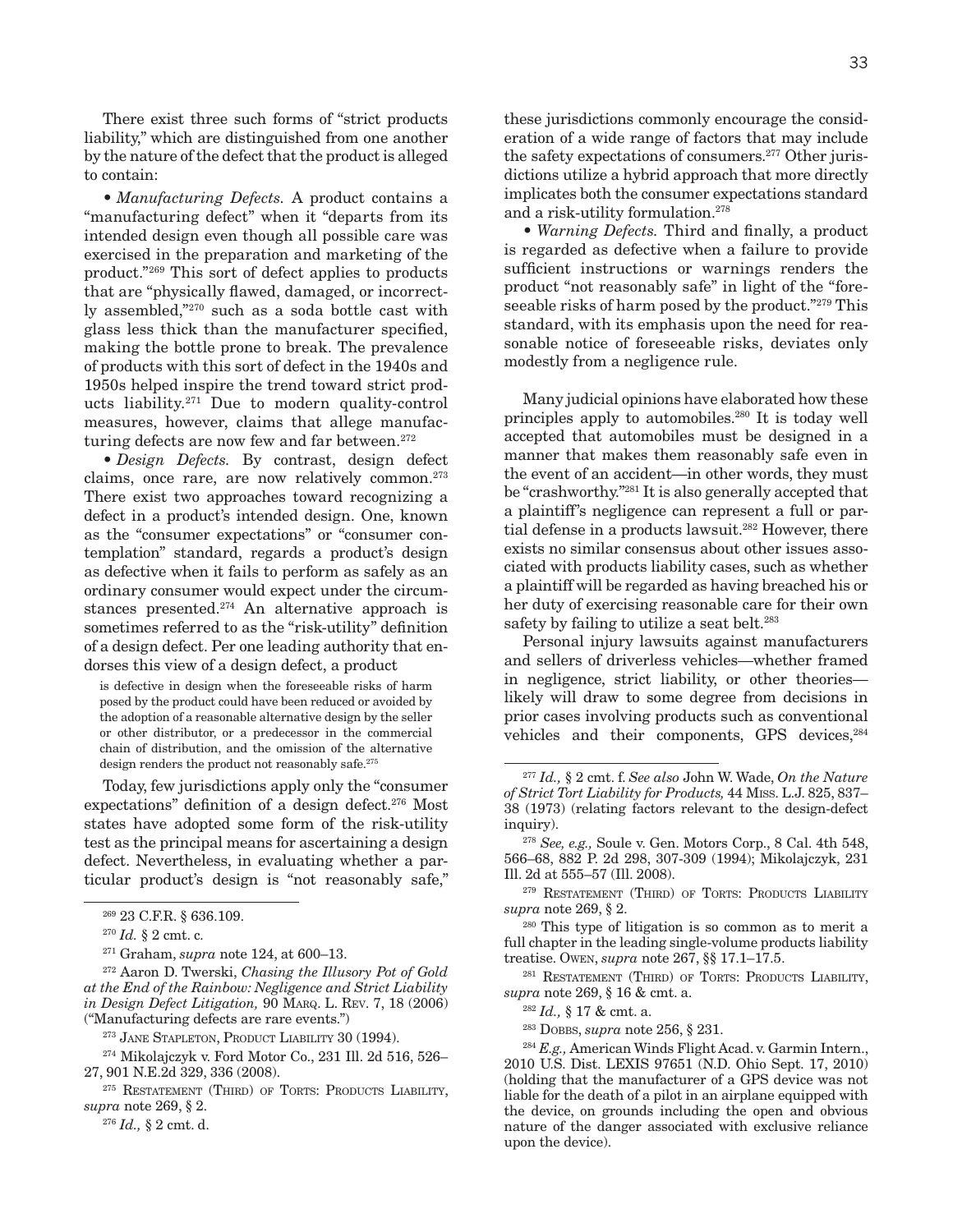autopilot functions on airplanes,285 and aeronautical charts.286 As to certain issues, these cases have produced a robust body of seemingly pertinent case law; as to other topics, there are fewer decisions on point. Furthermore, the risks and benefits of driverless vehicles may be sufficiently distinctive that these decisions may not provide useful references in all circumstances.

#### *3. Limitation or Preemption of Tort Liability*

Critics of the tort system sometimes express concerns that the application of common-law tort principles through the courts can involve excessive costs, insufficient or poorly allocated benefits, and the recognition of conflicting or suboptimal standards of conduct. An additional fear is that even the mere threat of tort liability potentially can frustrate the development and diffusion of socially beneficial technologies. These concerns have prompted efforts to avoid or limit conventional tort law in particular contexts:

• *No-Fault Insurance Laws.* In the 1960s and 1970s, many states enacted "no-fault" automobile insurance regimes.287 Under these laws, claims that allege only minor property damage or modest personal injuries bypass the tort system altogether, and are instead compensated by first-party insurance on a "no-fault" basis.288 It was hoped that "no-fault" regimes would result in more compensation for accident victims at a cost savings relative to conventional systems that depend more heavily upon courtroom litigation for recovery.<sup>289</sup> After a promising start, the no-fault movement stalled in the mid-1970s due to circumstances such as opposition among plaintiffs' lawyers, disappointing early results that failed to meet the expectations of no-fault advocates, and the closing of a "policy window" conducive to the enactment of no-fault schemes.290 These dynamics have led a few states to repeal the no-fault statutes they had enacted.<sup>291</sup>

• *Liability Caps.* The federal government and many states have placed caps on the damages that claimants can recover in certain contexts.292 One type of cap limits the damages that can be received for a particular type of harm in a class of accidents or lawsuits, such as the ceilings that some states have placed on noneconomic damages (such as pain and suffering) in medical malpractice cases.293

• *Alternative Forums.* Statutes also can channel claims toward forums other than conventional courts. For example, in response to concerns that liability pressures were depleting the supply of childhood vaccines, Congress enacted the National Childhood Vaccine Injury Act of 1986.294 This law directs personal injury claims associated with the administration of a listed vaccine toward a special federal forum, in which cases are heard by special masters, rather than juries.<sup>295</sup> These masters can award damages (funded by an excise tax on vaccines), but the pain and suffering damages that can be awarded for successful claims are capped at \$250,000.296

• *Preemption by Statute:* Congress and state legislatures can eliminate tort liability by preempting these claims.297 One rationale for preemption involves the protection of an emerging industry from the threat of future litigation. In this spirit, the Biomaterials Access Assurance Act of 1998 conferred broad immunity upon the suppliers of biomaterials for injuries associated with implants that incorporated these biomaterials, but were manufactured by other parties.298 Likewise, by providing that "[n]o provider or user of an interactive computer service shall be treated as the publisher or speaker of any information provided by another information content provider," Section 230 of the

<sup>285</sup> Brouse v. United States, 83 F. Supp. 373, 374 (N.D. Ohio 1949). *See also* Dylan LeValley, *Autonomous Vehicle Liabil* $ity$ —Application of Common Carrier Liability, 36 SEATTLE UNIV. L. Rev. *supra* 5, 9–10 (2013) (critiquing the analogy between autonomous vehicles and autopilot functions).

<sup>286</sup> *See generally* David L. Abney, *Liability for Defective Aeronautical Charts,* 52 J. Air L. & Com. 323 (1986).

<sup>287</sup> James M. Anderson, Paul Heaton & Stephen J. Carroll, The U.S. Experience with No-Fault Automobile Insurance 35–44 (2010). Engstrom, *supra* note 103, at 303.

<sup>288</sup> Engstrom, *supra* note 103, at 320–22.

<sup>&</sup>lt;sup>289</sup> See generally ROBERT E. KEETON & JEFFREY O'CONNELL, BASIC PROTECTION FOR THE TRAFFIC VICTIM (1965).

<sup>290</sup> Engstrom, *supra* note 103, at 328–79.

<sup>291</sup> *Id.* at 306.

<sup>292</sup> A survey of state damages caps can be found at the American Tort Reform Association's Web site, http://www. atra.org/legislation. Though these caps appear more often in state law, federal law incorporates a few such provisions, e.g., that found in the Oil Pollution Act of 1990, Pub. L. No. 101-380, § 1004, 104 Stat. 84, Aug. 18, 1990 (capping certain forms of civil liability for oil spills).

<sup>293</sup> Cal. Civ. Code § 3333.2 (West 1997).

<sup>294</sup> National Childhood Vaccine Injury Act of 1986, Pub. L. No. 99-660, 100 Stat. 3755 (codified at 42 U.S.C. §§ 300aa–1 to –34 (2012)).

<sup>295 42</sup> U.S.C. §§ 300aa–10 to –16.

<sup>296</sup> *Id.* §§ 300aa–15.

<sup>297</sup> *E.g.,* Bruesewitz v. Wyeth LLC, 562 U.S. 223, 243, 131 S. Ct. 1068, 1082, 179 L. Ed. 2d 1, 17 (2011); Riegel v. Medtronic, Inc., 552 U.S. 312, 330, 128 S. Ct. 999, 1011, 169 L. Ed. 2d 892, 906 (2006); (2008); Geier v. American Honda Motor Co., 529 U.S. 861, 886, 120 S. Ct. 1913, 1928, 146 L. Ed. 2d 914, 935 (2000).

<sup>298</sup> Biomaterials Access Assurance Act of 1998, Pub. L. No. 105-230, 112 Stat. 1519, 1525.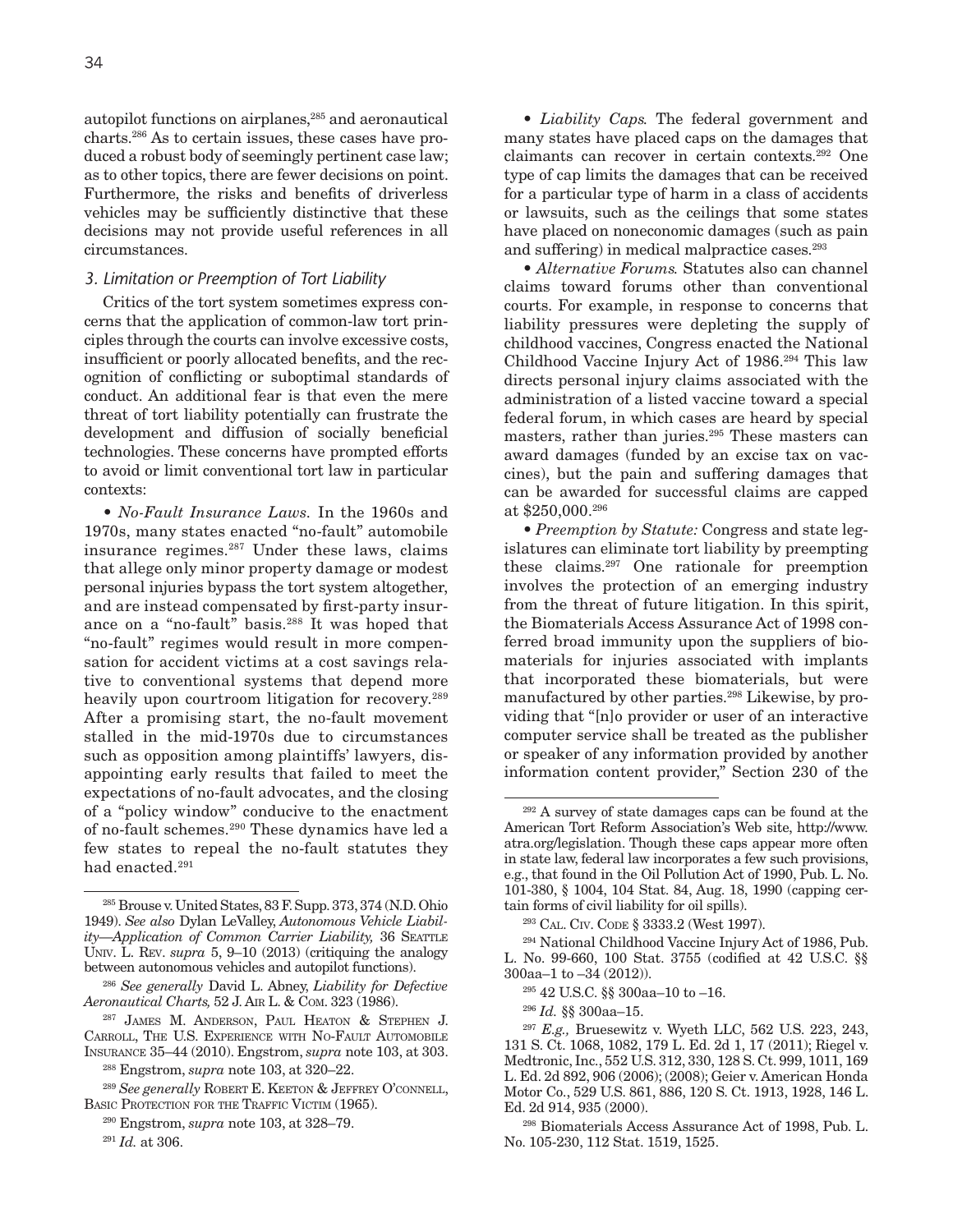Communications Decency Act of 1996<sup>299</sup> greatly limited plaintiffs' ability to recover against the operators of Internet websites for content generated by third parties.

• *Preemption by Regulation:* Administrative regulations enacted under the authority conferred by statute also may preempt tort remedies. In *Geier v. American Honda Motor Co.,*300 for example, the United States Supreme Court held that air bag standards promulgated by NHTSA preempted a plaintiff's claim that her automobile was defective for failing to incorporate a driver'sside air bag.301 The *Geier* Court acknowledged that the statute under which the agency had promulgated the regulation did not expressly preempt tort remedies.302 The plaintiff's lawsuit was nevertheless barred, the Court held, because it sought to achieve through litigation a goal (universal incorporation of air bags) that conflicted with the pertinent safety standard's perceived objective of encouraging a variety of passive restraint systems within automobiles.<sup>303</sup>

This list does not exhaust the ways in which legislatures or administrative agencies can limit tort liability. Laws also may alter the procedures associated with tort claims to make recovery more difficult,304 provide product manufacturers with an affirmative defense such as a statute of repose,<sup>305</sup> or eliminate or preclude certain causes of action.306 In certain instances, however, state laws that limit plaintiffs' remedies have been struck down as violating the enacting state's constitution.307

#### *4. Additional Considerations*

Tort law does not necessarily apply to new technologies in an easily predictable or wholly rational manner. Instead, there exist several possible sources of contingency in the application of even well-established rules to a new device. This report touched upon several of these dynamics in its discussion of innovations of the past: immature claim consciousness;<sup>308</sup> inadequate, skewed, or evolving risk assessments;<sup>309</sup> absent or off-point baseline analogical references;<sup>310</sup> idiosyncratic events; and path dependence in the law.311

#### **B. Application**

The text below will discuss other analysts' predictions regarding the civil liability prospects of driverless vehicles, before offering a forecast of its own.

## *1. Other Analyses of Liability for Accidents*

Existing analyses of how tort liability may adhere to the manufacture and use of driverless vehicles tend to agree on certain matters. They have reached the shared conclusion that a proliferation of driverless vehicles eventually will lead to an "upward" shift in the locus of civil liability for everyday accidents, away from drivers and toward the manufacturers of these devices.<sup>312</sup> This movement, it is believed, will necessitate greater reliance upon products liability law as a rule of decision in vehicle accident cases.<sup>313</sup> Within this area of the law, design defect and warning defect claims are expected to be more common than manufacturing defect claims.<sup>314</sup>

<sup>309</sup> *See* Rachel Maines, Asbestos and Fire: Technological Trade-Offs and the Body at Risk (2005) (discussing the shifts that have occurred in the risk perceptions that have surrounded asbestos); Graham, *Of Frightened Horses and Autonomous Vehicles: Tort Law and Its Assimilation of Innovations, supra* note 92, at 1256–66; Peter Huber, *Safety and the Second Best: The Hazards of Public Risk Management in the Courts,* 85 Colum. L. Rev. 277, 319 (1985).

310 Graham, *Of Frightened Horses and Autonomous Vehicles: Tort Law and Its Assimilation of Innovations, supra* note 92, at 1252–56; Mandel, *supra* note 175, at 553–57.

<sup>311</sup> *See* Hathaway, *supra* note 174.

<sup>312</sup> RAND Report, *supra* note 181, at xxii; Marchant & Lindor, *supra* note 253, at 1323.

313 Julie Goodrich, *Driving Miss Daisy: An Autonomous Chauffeur System,* 51 Houston L. Rev. 265, 280–81 (2013).

314 Marchant & Lindor, *supra* note 253, at 1323.

<sup>299</sup> Communications Decency Act of 1996, Pub. L. No. 104-104, § 509, 110 Stat. 133, 137–39 (Title V, Telecommunications Act of 1996, Pub. L. No. 104-104, 110 Stat. 56).

<sup>300 529</sup> U.S. 861, 120 S. Ct. 1913, 146 L. Ed. 2d 914 (2000).

<sup>301</sup> *Id.* at 865.

<sup>302</sup> *Id.* at 868.

<sup>303</sup> *Id.* at 886.

<sup>&</sup>lt;sup>304</sup> COLO. REV. STAT. ANN. § 13-25-127(2) (West 2014) (permitting an award of exemplary damages only on the presentation of proof beyond a reasonable doubt that the tort was attended by fraud, malice, or willful and wanton conduct).

<sup>305</sup> *E.g.,* Tex. Civ. Prac. & Rem. Code Ann. § 16.012(b) (West 2015) (creating a 15-year statute of repose, running from the time of sale, in products liability actions).

<sup>306</sup> *See, e.g.,* Bonnie Hershberger, *Supersized America:*  Are Lawsuits the Right Remedy?, 4 J. Food L. & Pol'y 71, 82 (2008) (discussing the enactment of laws addressing "obesity lawsuits" in approximately half of the states).

<sup>307</sup> *E.g.,* Watts v. Lester E. Cox Medical Centers, 376 S.W.3d 633, 636 (Mo. 2012) (holding that a state law capping non-economic damages in medical malpractice cases violated the right to a jury trial conferred by the Missouri state constitution).

<sup>308</sup> *See* William L.F. Felstiner, Richard L. Abel & Austin Sarat, *The Emergence and Transformation of Disputes: Naming, Blaming, Claiming…,* 15 Law & Soc. Rev. 631 (1980); Graham, *Of Frightened Horses and Autonomous Vehicles: Tort Law and Its Assimilation of Innovations, supra* note 92, at 1266; Michael L. Rustad & Thomas H. Koenig, *Cybertorts and Legal Lag: An Empirical Analysis,*  13 So. Ca. Interdisciplinary L.J. 77, 77–78 (2004) (discussing the concept of "legal lag" as applied to tort law and new technologies).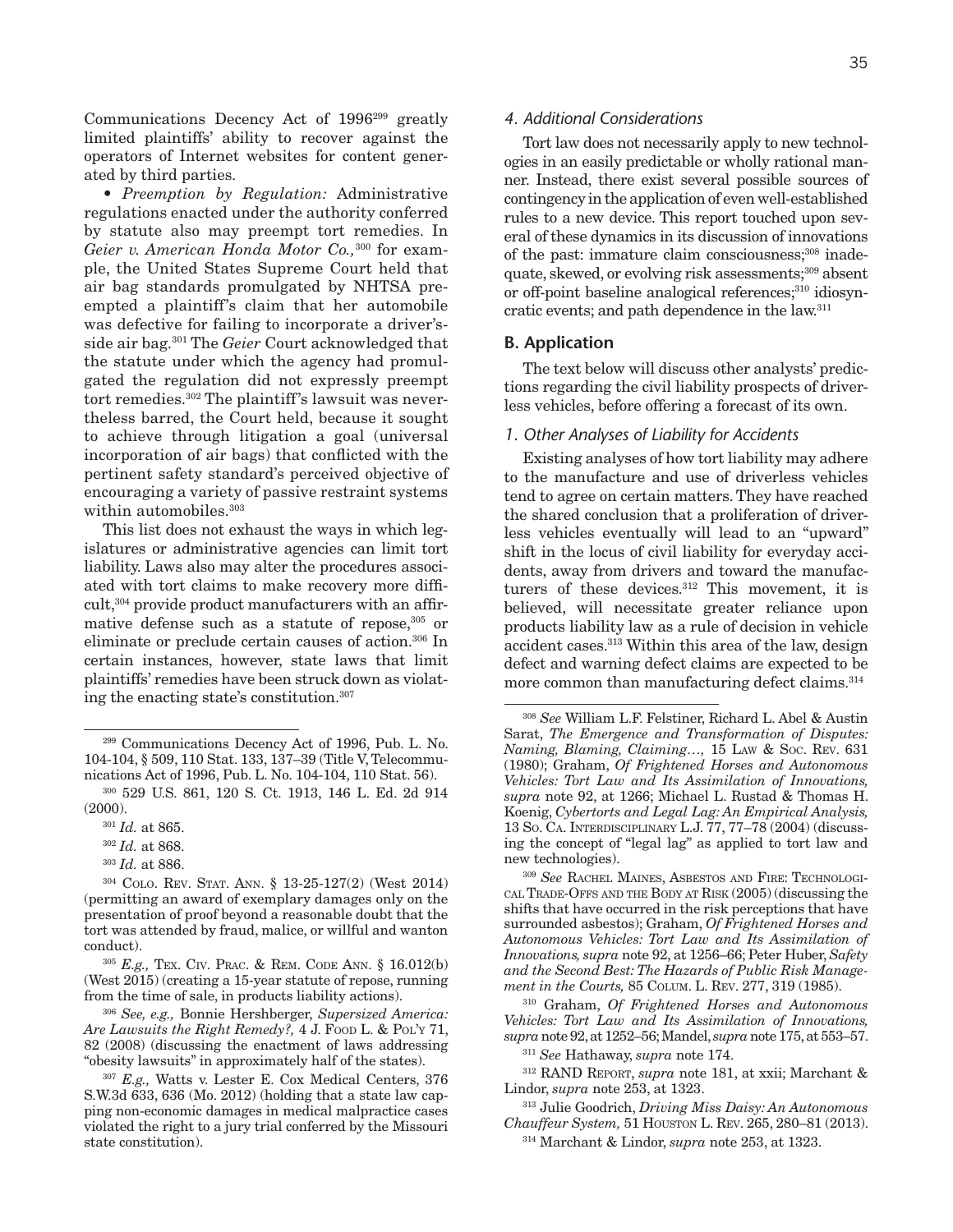On other topics, existing predictions part ways. Some, although not all, of these analyses have expressed concerns that judges and juries will overestimate the risks associated with driverless vehicles and fail to fully take into account the safetyenhancing characteristics of these devices.315 Of particular concern is the possibility that juries will find manufacturers of driverless vehicles liable for an aspect of a vehicle's performance (such as a decision to swerve left when confronted by a particular scenario) that is on balance preferable to the known alternatives, but nevertheless caused the particular plaintiff in the case at hand to suffer an injury. These worries have led some commentators to ask whether it is or will become good policy to preempt or limit the tort liability of the manufacturers of driverless vehicles.316 Other observers disagree with this prediction and prescription. Those who take the latter view anticipate that the common law will prove capable of fair application to driverless vehicles in any personal injury lawsuits that may arise, whereas the preemption of tort liability would eliminate an incentive for the manufacturers of driverless vehicles to improve their products' safety.317

Presently, all of these predictions and conclusions—regardless of whether they agree or conflict—seem reasonable, but hardly indisputable. It is difficult enough to forecast how the law will apply to today's technologies. The catalogue of contingencies associated with driverless vehicles therefore allows only rough predictions. In addition to the possibility of changes in the underlying law, it is unclear whether and to what extent:

• Driverless vehicles will be primarily selfdirected, or will rely on V2V or V2I communications to direct their movement;

• The software associated with driverless vehicles will be marketed as, and generally understood to represent, a product distinct from a vehicle's physical hardware;

• Driverless technologies will evolve in the manner and sequence presently anticipated;

• Driverless vehicles initially will be available only to limited audiences, or be deployed only in particular contexts (such as providing transportation for hire within urban areas); and

• Conspicuous accidents or other adverse events will occur that may frustrate or delay the use and acceptance of these devices.

Each of these uncertainties could have a profound effect on the civil liability rules associated with driverless vehicles. Greater reliance on a V2I system than is presently anticipated, for instance, likely would necessitate substantial government engagement in the development of the necessary infrastructure, which in turn could create a larger aperture for negligence claims against state and local authorities (and implication of the various immunities that can apply to government decision making) than might otherwise exist.

These contingencies mean that any predictions regarding the liability prospects of driverless vehicles must be both general and probabilistic, state key underlying assumptions, and appreciate the temporal dimension of tort law and practice. The forecast that follows assumes the gradual emergence, over the next several years, of driverless vehicles with incrementally evolving capabilities up to and including Level 4 NHTSA functionality. It further assumes that advanced driverless vehicles will be mass-marketed to consumers and eventually will garner a significant share of the market for new vehicles, but share the road with both conventional vehicles and vehicles with automated capabilities for at least the next half-century.

#### *2. Liability for Accidents: A Staged Forecast*

These assumptions lead to the following plausible, if not unavoidable, projections. The types of personal injury cases associated with driverless vehicles likely will evolve over time. Claims that allege user negligence will predominate at first, but eventually will fall off substantially as driverless vehicles and their users both grow more common and competent. These claims against users will be replaced, to a degree, by claims that allege defects in driverless vehicles (the "upward" shift spoken of by other commentators), although these claims will not be as common as negligence lawsuits brought against drivers are today, due to the enhanced safety profile of these devices.

Most early claims against manufacturers of driverless vehicles likely will resemble those lodged against the makers of conventional vehicles, attacking matters such as a perceived lack of design "crashworthiness." There may be a lag before a substantial number of sophisticated defect claims that specifically attack driverless features and functions appear. Any early cases, however, likely will prove important in directing the future path of the law. Significantly, in the long run the total number of personal injury lawsuits involving vehicles should

<sup>315</sup> *Id.* at 1334–35.

<sup>316</sup> RAND Report, *supra* note 181, at 118; Goodrich, *supra* note 313, at 292–93. *See also id.* at 132 ("[M]anufacturer liability is expected to increase, and this may lead to inefficient delays in the adoption of these technologies.")

<sup>317</sup> *E.g.,* Villasenor, *supra* note 253.

<sup>&</sup>lt;sup>318</sup> See generally Boston Consulting Group REPORT, *supra* note 188 (offering similar predictions regarding the diffusion of autonomous vehicles).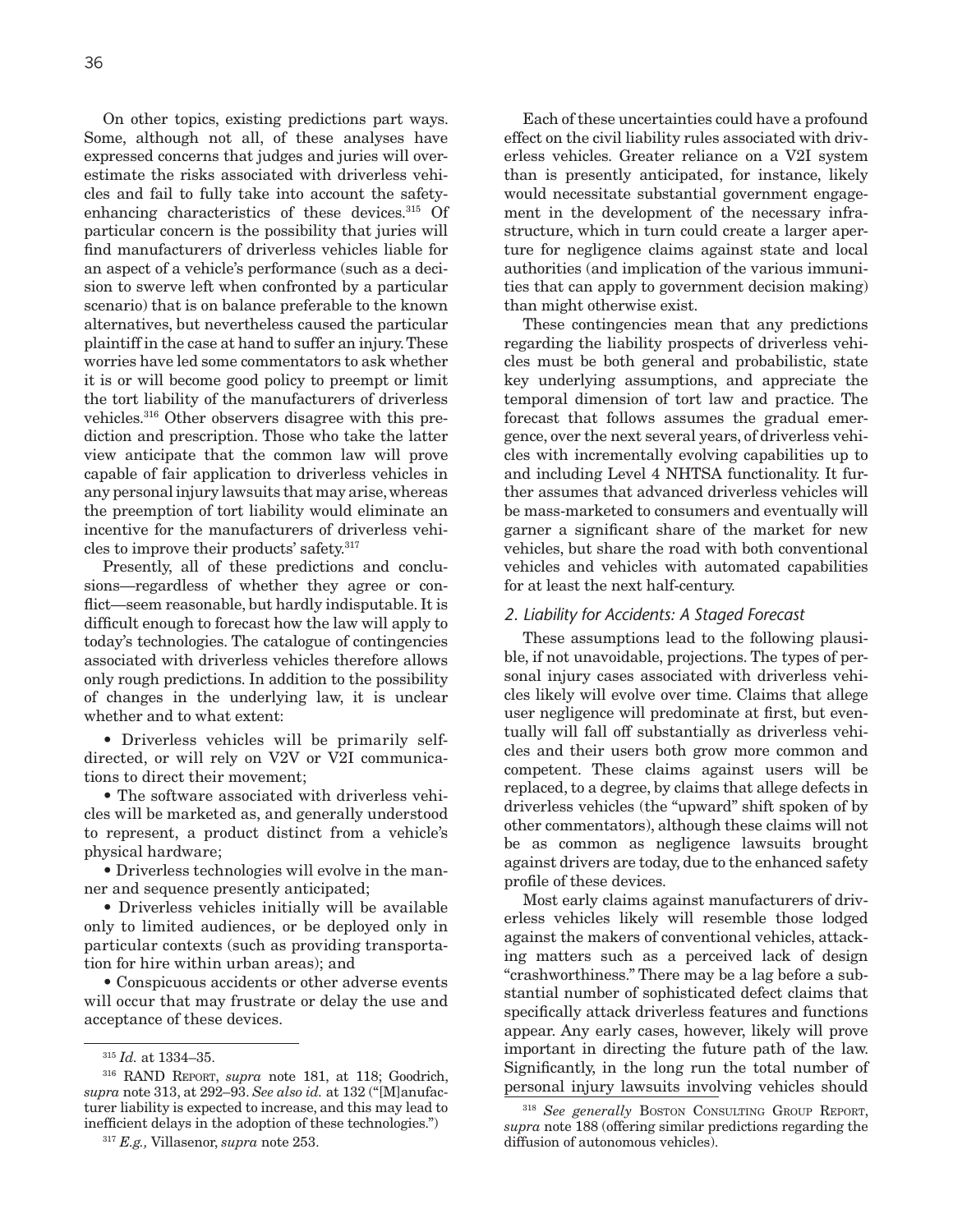The text below divides this scenario into three stages, each of which signifies a different phase in the maturation of personal injury litigation involving driverless vehicles.

*a. Stage One: Early Litigation—*The immediate future likely will witness only a modest volume of tort litigation owing to the distinctive qualities of driverless vehicles. If these cases emerge, most will address basic issues associated with the use of driverless vehicles, such as the proper spheres allocated to human direction and automatic control of these devices, how users and manufacturers should manage the transitions between these modalities, and core principles regarding interactions between driverless vehicles on the one hand and conventional automobiles and other highway users on the other.

Several dynamics may contribute to a lag in cases involving driverless vehicles during this span. These constraints include the limited number of driverless vehicles on the highways; advancing but still immature expectations regarding the rights and responsibilities of the manufacturers and operators of driverless vehicles (and others who come into contact with these devices); difficulties that early adopters of these devices may experience in recovering for their injuries, should a sense prevail that the devices are to some degree still experimental and choices to use them assume significant risk; statutes and regulations that restrict the use of driverless vehicles and technologies incorporated within these vehicles; and potential marketing and sales strategies associated with the first wave of driverless vehicles, such as a practice of channeling sales toward institutional customers who stipulate to operate these devices only in a manner whereby accidents are particularly unlikely to occur.<sup>319</sup>

The rarity of cases involving driverless vehicles, however, will make any cases that are litigated especially significant; indeed, perhaps unrealistically important. During this early phase, due to path dependence and the likely notoriety of initial judicial decisions that concern this new technology, whatever tort litigation does occur may have substantial impact on the development of the law pertaining to these vehicles. For example, if early case outcomes suggest that generic tort principles do not properly account for the unique risks and benefits of driverless vehicles, pressure will build for the

reevaluation and possible alteration of these rules― whether through federal preemption or otherwise.

To the extent that litigation concerning driverless vehicles does arise during this span, the immaturity of the technology and plaintiffs' evolving "claim consciousness" suggests a bias toward lawsuits that attack 1) decisions made by the drivers of automated vehicles with driverless capacities, and in particular, decisions associated with the engagement and maintenance of driverless functionalities; 2) an alleged failure to provide sufficient warnings regarding risks associated with these devices, particularly visà-vis the utilization of driverless capabilities (as opposed to "hands-on" driving); and 3) alleged defects in a vehicle's sensors, actuators, and other hardware, as opposed to defect claims that attack flaws in the software that translates information derived from sensors into driving instructions.

With regard to the first of these categories of potential claims, early adopters of driverless vehicles may be subject to allegations that they failed to exercise the required care vis-à-vis one or more novel attributes of these devices. The first wave of automated vehicles with driverless functionalities will be capable of driverless operation only in certain areas, and may be precluded by law or design from being operated in driverless mode elsewhere. This limitation raises the possibility of litigation in which injured plaintiffs will ascribe their injuries to an operator's assertedly negligent decision to utilize a driverless vehicle in an area where, or at a time when, it either was not authorized for use, or when or where it may have been unreasonably unsafe to engage an automated vehicle's driverless functions.320 These claims may point to a violation of a pertinent time, place, or manner statute, regulation, or ordinance as bespeaking negligence, or may seek to create novel commonlaw "rules of the road" that will come to govern interactions between driverless vehicles and either conventional vehicles or pedestrians.

The improper engagement of driverless features in certain areas or zones also may generate warningdefect claims against manufacturers, as well as related design-defect claims that condemn, for example, the absence of an automatic transfer of the driving function to active human direction under certain circumstances. Manufacturers predictably will seek to avoid the first type of claim by requiring that prospective purchasers undergo extensive training and certify their awareness of various hazards and limitations associated with the operation of these vehicles. The second type of claim may require litigation to ascertain the manufacturer's design responsibilities.

<sup>319</sup> *See* Bryant Walker Smith, *Proximity-Driven Liability,* 102 Geo. L.J. 1777, 1815–18 (2014) (considering how entities that sell driverless vehicles or services associated with these devices could manage their risk profile through alternative sales and service strategies).

<sup>320</sup> *See* RAND Report, *supra* note 181, at 132 (discussing the "weak spot" at the driver-vehicle interface).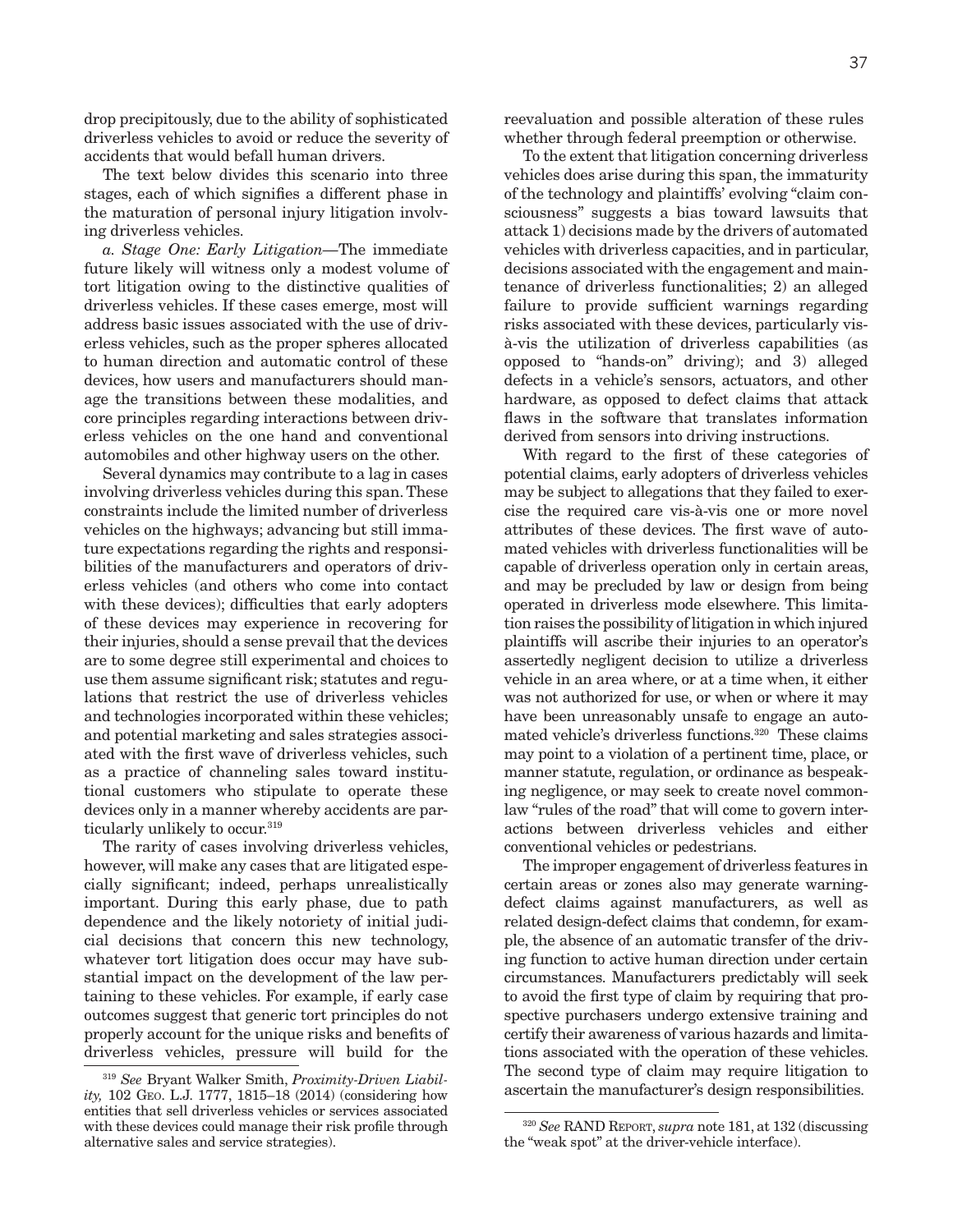Other design-defect claims also may emerge. While basic driverless technologies are still developing, the risk-utility profiles associated with alternative design choices may be difficult to pinpoint. Some design decisions made by manufacturers may be susceptible to scrutiny sooner than others, however. Sensor technology, for example, is (or soon will be) at a point where different designs can be meaningfully compared with one another, as would be required for recovery for a design defect in riskutility jurisdictions.321

Difficulties in intelligently critiquing programming choices may inhibit nuanced design-defect lawsuits involving vehicle software, at least for a time. Software may produce early and easy productdefect litigation where it leads to palpably improvident outcomes—such as a vehicle turning abruptly and unexpectedly into oncoming traffic, running a red light, or crossing over a sidewalk when making a turn—in which case a defect of some sort will be difficult to deny.<sup>322</sup> In such cases, the presence of a defect likely will be ascertained simply by assessing whether a vehicle's actions substantially deviated from customary safe driving practices utilized by the closest substitute—human drivers under similar conditions.

That said, certain features of driverless vehicles may accelerate the normally gradual process through which plaintiffs develop claim consciousness and their counsel develop the ability to identify and attack a design defect. Highway users already are conditioned to regard an automobile accident as the potential basis for a "claim" of some sort.323 Furthermore, information collected or relayed by driverless vehicles may shorten the feedback loop through which data regarding a product's dangerous qualities is gathered and translated into possible improvements. Even the issuance of a software "patch" for a driverless vehicle could greatly simplify a plaintiff's lawyer's burden of locating and proving a product defect,

(a) was of a kind that ordinarily occurs as a result of product defect; and

*Id.,* § 3.

especially in jurisdictions that permit the introduction of such remedial measures in court.<sup>324</sup>

As suggested before, depending upon their number, cost, and outcome, early design and warning defect cases may cause manufacturers to press for liability-lessening measures. One such option would involve the creation of "safe harbors" through legislation or regulation, whereby the satisfaction of a safety standard would provide an affirmative defense to liability. Alternatively, legislatures could preempt state tort liability standards for driverless vehicles—either altogether, as to a particular type of defendant, or for particular types of accidents. Whether and to what extent these efforts will prove successful will depend upon a constellation of factors, including the perceived safety benefits of driverless vehicles, the perception that liability may or may not unduly deter their development and deployment, and the persuasiveness of affected stakeholders.

In summary, the first phase of litigation over driverless vehicles is expected to involve relatively few cases. Most litigation against the makers of driverless vehicles during this span probably will not concentrate upon driverless capabilities at all, but instead will seem almost identical to claims presently lodged against the makers of conventional automobiles. As for claims against the users of driverless devices, plaintiffs may try to restyle existing theories of negligence commonly directed against the drivers of conventional vehicles, for example, by attacking the users of driverless vehicles as insufficiently attentive toward circumstances that arguably required "hands-on" driving. This sort of claim may lead to the integration of manufacturers into the litigation mix, under a failure-to-warn theory. It also is possible that even in this early phase of litigation, manufacturers may become enmeshed in cases that challenge specific design choices made regarding technologies such as sensors, and, conceivably, programming decisions regarding how the vehicle should respond to stimuli. Depending upon their number and cost, these lawsuits may cause manufacturers to press for laws or regulations that will provide affirmative defenses to liability, or outright preemption of state tort liability.

*b. Stage Two: The Maturation of Driverless-Vehicle Litigation.—*Operating mostly within the basic framework of rules produced by initial litigation, the types of civil liability claims associated with

<sup>321</sup> Boston Consulting Group Report, *supra* note 188, at 13.

<sup>322</sup> Per the RESTATEMENT (THIRD) OF TORTS: PRODUCTS Liability *supra* note 269:

It may be inferred that the harm sustained by the plaintiff was caused by a product defect existing at the time of sale or distribution, without proof of a specific defect, when the incident that harmed the plaintiff:

<sup>(</sup>b) was not, in the particular case, solely the result of causes other than product defect existing at the time of sale or distribution.

<sup>323</sup> Hensler, *supra* note 255, at 122–23.

<sup>&</sup>lt;sup>324</sup> *Compare* FED. R. EVID. 407 (barring the introduction of evidence regarding a subsequent remedial measure to prove the existence of product defect) with Ault v. Int'l Harvester Co., 13 Cal. 3d 113, 120, 528 P. 2d 1148, 1152, 117 Cal. Rptr. 812, 816 (1974) (permitting the introduction of this evidence).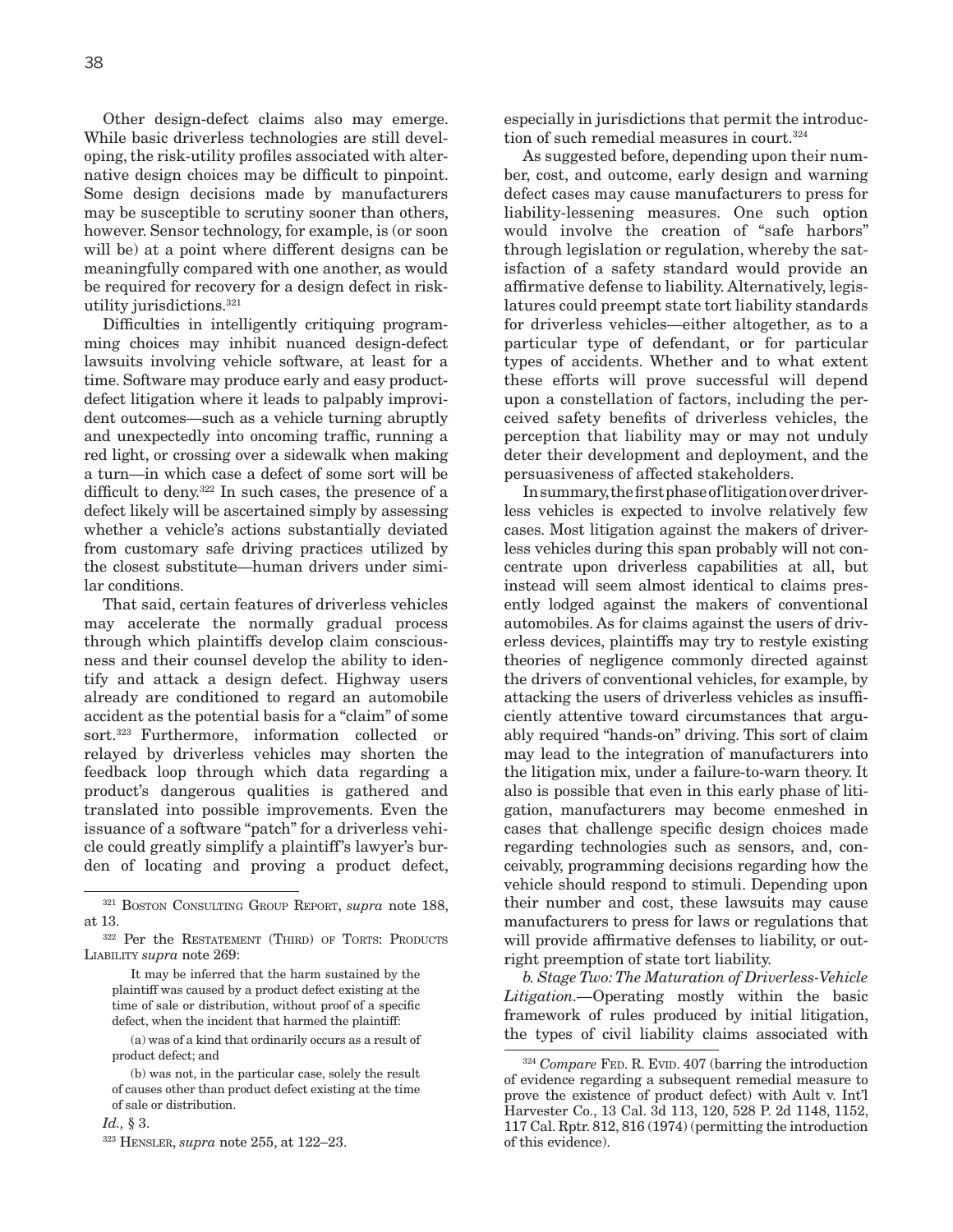driverless vehicles likely will evolve and mature during a second phase of litigation, in sync with the increasing capabilities and prevalence of these devices. Some of the tort claims brought within this second stage of litigation will resemble those pursued in earlier cases. Operators of driverless vehicles likely will continue to face claims that they improperly engaged or utilized a vehicle's driverless functions, and manufacturers will have to respond to charges that their products' warnings or designs facilitated these errors. This period also may witness the emergence of more sophisticated claims against users, such as allegations that users overrode safety directions programmed within the vehicle or selected an unreasonably aggressive driving mode.

Meanwhile, as driverless vehicles grow increasingly sophisticated and take over ever more responsibility relative to their human occupants, the principal locus of liability for accidents is expected to transition away from people using these vehicles for transportation and toward the manufacturers of these devices and the software used in them. As this shift occurs, products liability cases will appear that spot and attack increasingly subtle defects in the software and hardware that direct a vehicle's movements and actions. The evolution of software, the development of expectations regarding how it should perform, and the (possible) availability of data that allows for comparison across software platforms will enhance the ability of plaintiffs to pursue designdefect claims in which a particular programming choice associated with an accident is attacked as defective.325 Especially during the early portion of this phase, some of these claims may concern the combined operation of sensors (what the vehicles should have observed) and software (how the vehicle should have responded to the data it received). As time passes, the emphasis placed upon the latter portion of this equation likely will increase, as plaintiffs and their counsel grow more comfortable in challenging software design decisions.

Once it reaches a sufficient stage of sophistication, litigation over the defectiveness of vehicle software may present difficult technical and moral issues to judges and juries. Programmers of driverless vehicles will have to decide in advance how the vehicle will respond to certain situations in which some sort of accident is unavoidable. In these scenarios, a particular coding decision may reduce the risk of harm to the driver, but impose greater risk upon a passenger or third parties, such as pedestrians (or vice versa). Human drivers already make

325 David C. Vladeck, *Machines Without Principals: Liability Rules and Artificial Intelligence,* 89 Wash. L. Rev. 117, 132 (2014).

these sorts of decisions, and have their conduct reviewed after the fact for reasonableness by judges and juries. Yet the need to have these matters resolved in advance within a vehicle's software code may provide a basis for manufacturers or software suppliers to push for the promulgation of liabilitylimiting standards for the algorithms used in these contexts. If adopted, these rules may lead to additional safety standards involving other coding matters. Alternatively or in addition, judges may have substantial gatekeeping roles assigned to them in determining whether alternative programming decisions that would address these scenarios represent "reasonable" alternative designs, as many jurisdictions require for presentation of a design-defect claim to a jury.326

Other claims that may appear within this second phase will be even more novel, and are therefore more difficult to anticipate. Some of these claims may involve intangible harms. The prodigious amount of data generated by driverless vehicles, together with the connected attributes of these devices, will create incentives and opportunities for businesses and individuals to collect and use this information for profit, or for other purposes. Consumers or other affected persons may regard this exploitation of "their" data as injurious. Although most of the resulting cases will be resolved by reference to evolving consumer protection and privacy statutes, the common law of torts, and specifically the privacy torts,<sup>327</sup> may be invoked as a means of deciding who can properly control this information. Some of these disputes may challenge the collection or dissemination of information by vehicle manufacturers or software providers. Other claims may involve "hacking" by hostile third parties.328 And still other potentially tortious fact patterns, yet unknown, may arise.

Litigation during this period also may challenge distinctions that historically have appeared within products liability law. For example, while products are subject to strict products liability,

<sup>&</sup>lt;sup>326</sup> RESTATEMENT (THIRD) OF TORTS: PRODUCTS LIABILITY, *supra* note 269, at § 2 cmt. d.

<sup>327</sup> *See* William L. Prosser, *Privacy,* 48 Cal. L. Rev. 383 (1960) (recognizing four distinct common-law privacy torts: intrusion, public disclosure of private facts, false light in the public eye, and (mis)appropriation of one's likeness).

<sup>328</sup> *See* Brian Leon, *Students from China's Zhejiang University Successfully Hack a Tesla Model S to Win \$10,000,*  N.Y. DAILY NEWS (Aug. 8, 2014), http://www.nydaily news.com/autos/chinese-university-students-successfullyhack-tesla-model-s-article-1.1896540 (discussing how, in response to a challenge and prize offer, within hours a team of university students used a computer to "control[] the [Tesla's] lights, horn, sunroof, and door locks remotely all while the car was in motion").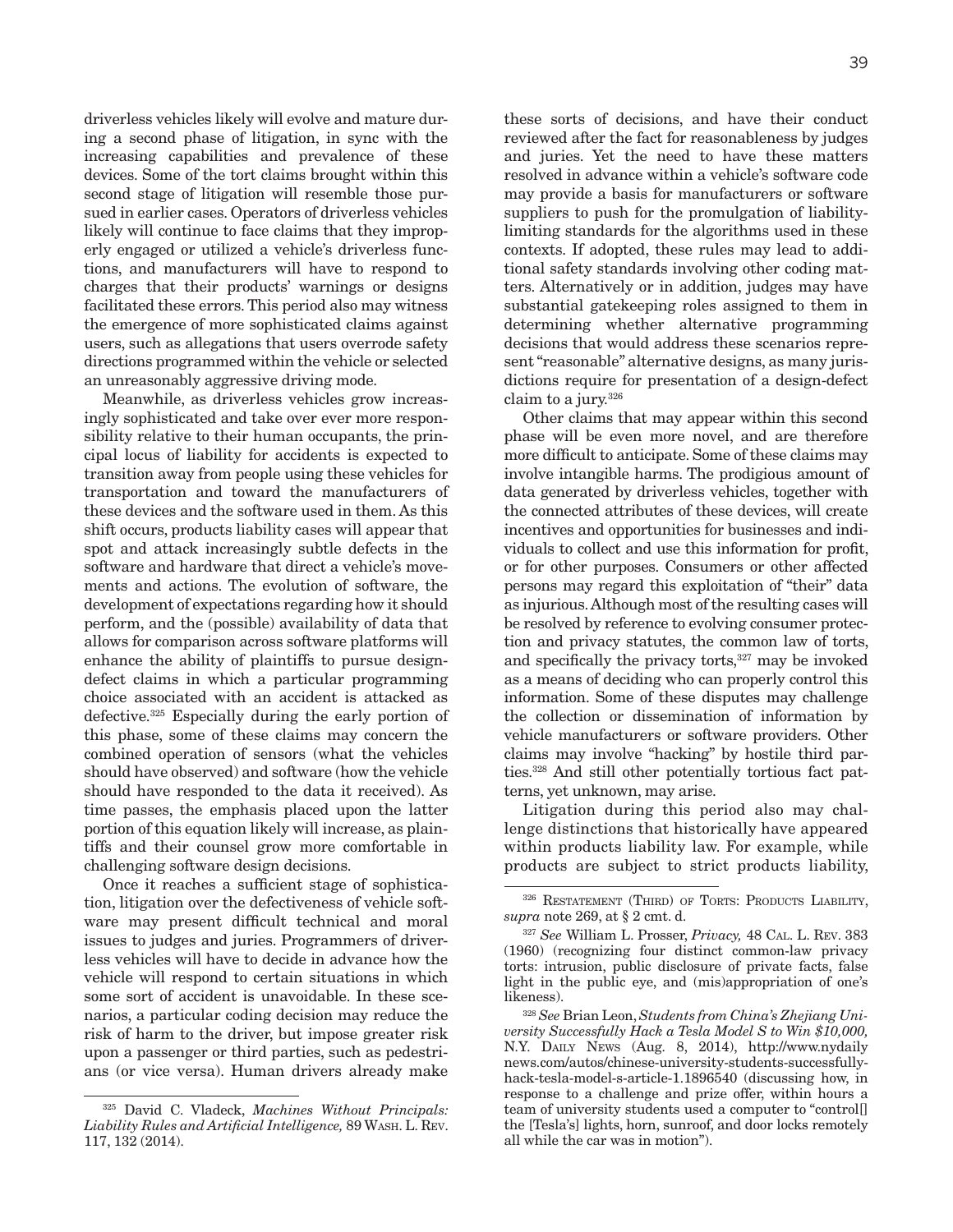services are not.<sup>329</sup> Under prevailing case law, aeronautical charts represent a product, $330$  while chauffeurs are regarded as providing a service. Given this divide, it is unclear whether and when the software incorporated within driverless vehicles will be regarded as a product or as a service.<sup>331</sup> Also, the post-sale responsibilities of product manufacturers are governed mostly by the law of negligence. In applying this standard, courts have not imposed significant responsibilities upon manufacturers to update products that were not defective at the time they were sold. This too may change, since yesterday's programming decisions for driverless vehicles may produce unreasonable dangers within a very short period of time, and it is expected that software updates for these vehicles will be capable of delivery almost instantaneously and at low cost.332

Finally, depending on the path that driverless vehicle technologies follow, during this time new claims may emerge against third parties who neither use nor manufacture driverless vehicles, but are in other ways responsible for their operation on the highways. If a V2I connected vehicle infrastructure becomes prevalent, local governments may face defective programming claims. Likewise, there may appear new business niches associated with the operation of driverless vehicles, such as counterparts to present-day navigation "apps," that promise to enhance the efficiency or otherwise direct the performance of driverless vehicles manufactured by a different company. Original manufacturers may argue that use of these "apps" amounts to the misuse or alteration of a product, which may provide them with a defense to a tort action. The makers and retailers of these operation enhancers, meanwhile, may become the subjects of litigation and regulation.

*c. Stage Three: A Mature Claiming Environment.—*At some point, personal injury litigation associated with driverless vehicles likely will reach a mature state. Novel issues still may appear, but not as often, and most tort claims involving driverless vehicles will become routinized, as occurred between the 1920s and the 1960s with claims involving conventional automobiles.333 This routinization will affect a diminished and ever-shrinking pool of personal injury claims involving vehicles, owing to the safety benefits of driverless vehicles relative to conventional vehicles and the former's replacement of the latter on the nation's highways.

It is unclear whether persons who suffer injuries associated with driverless vehicles during this mature stage will seek relief primarily through the courts, or through other avenues. As just noted, the anticipated decline in the frequency and severity of vehicle accidents will be accompanied by a proliferation of parties or entities potentially contributing to the remaining accidents (OEMs, programmers, hardware suppliers, state and federal municipalities, and providers of apps and V2V and V2I communications). If these groups are routinely added to the litigation mix and thereby complicate the liability equation, a different compensation system may well recommend itself. Although nofault insurance has presented its own set of problems, a form of no-fault insurance may better fit an age of driverless vehicles than it does the present fault- and defect-based legal regime. The National Childhood Vaccine Injury Act of 1986 offers yet another model for an alternative compensation system that may emerge.

## *3. Conclusions*

The common grounds for civil liability for personal injuries associated with the manufacture, use, and operation of driverless vehicles likely will evolve over time. Early lawsuits will draw heavily from existing law that relates the rights and responsibilities of the makers and users of conventional vehicles. Claims gradually will grow more sophisticated and begin to critically evaluate the capabilities of driverless vehicles as a distinct technology.

As other commentators have noted, as primary responsibility for decision making while driving shifts from human drivers to driverless vehicles, the principal repository of liability for everyday traffic accidents correspondingly will drift away from individual vehicle operators and toward product manufacturers. Automobile-accident plaintiffs in the future presumably will rely increasingly on the strict-liability theories of recovery that are available against defendants involved in the supply chain for products, instead of the negligence principles that apply to human drivers. Over time, driverless vehicles may lead to changes in generic products liability doctrine, although the precise direction of these adjustments is difficult to anticipate.

Eventually, driverless vehicles likely will result in a significant reduction in the total number of lawsuits involving the operation of motor vehicles. Negligence claims against users may remain somewhat more prevalent and persistent than what

<sup>&</sup>lt;sup>329</sup> RESTATEMENT (THIRD) OF TORTS: PRODUCTS LIABILITY, *supra* note 269, § 19.

<sup>330</sup> *See* Abney, *supra* note 286.

<sup>331</sup> *See* Smith, *supra* note 319, at 1817–19.

<sup>332</sup> *See id.* at 1803–08.

<sup>333</sup> Samuel Issacharoff & John Fabian Witt, *The Inevitability of Aggregate Settlement: An Institutional Account of American Tort Law,* 57 Vand. L. Rev. 1571, 1618 (2004).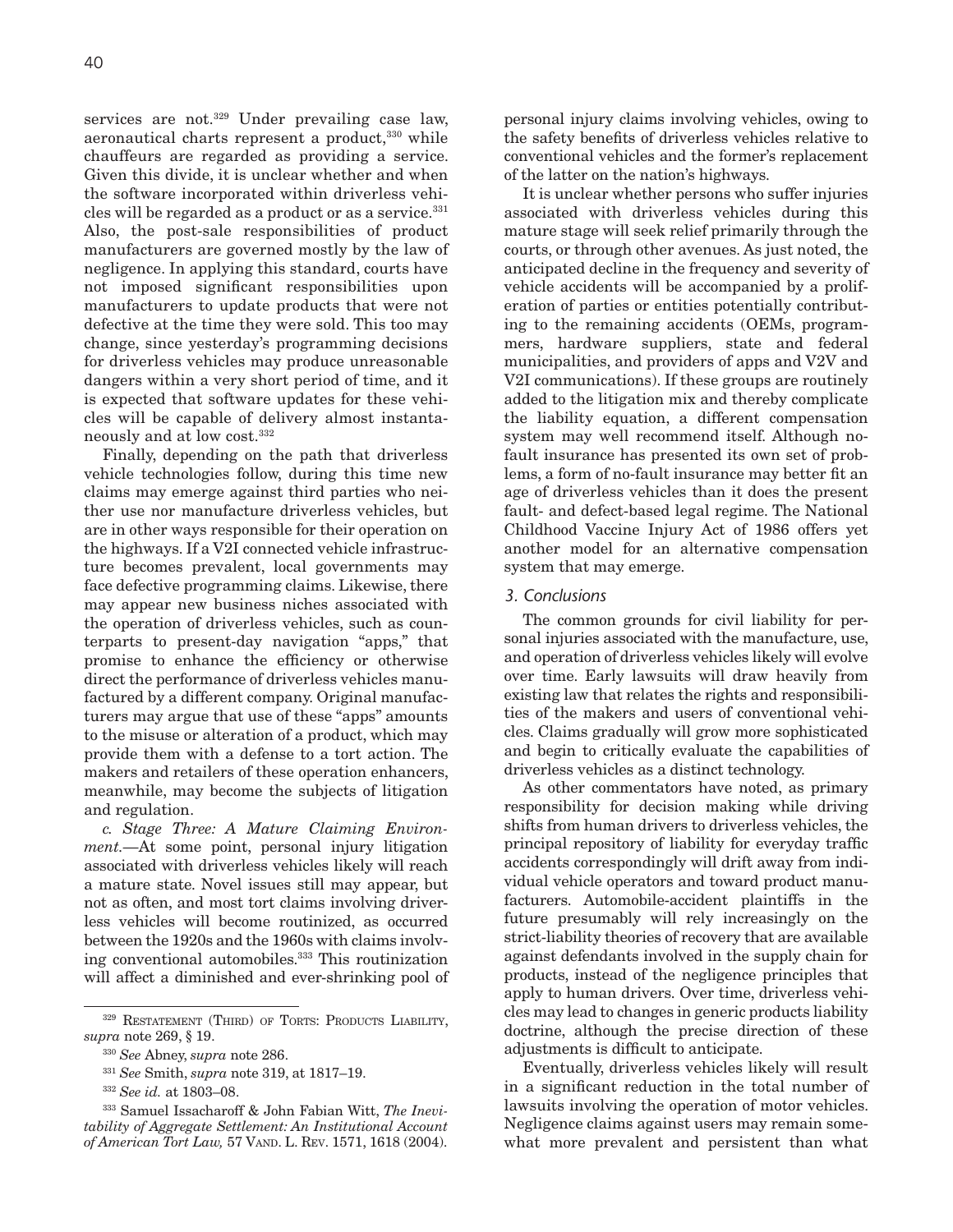some observers presently predict,<sup>334</sup> and unless a transformative change in law occurs, at least some lawsuits against manufacturers will persist. Yet the anticipated overall decline in personal injury litigation associated with automobiles may have important consequences for a substantial segment of the bar for whom these matters represent a significant share of their case portfolios.<sup>335</sup>

These prospects all lie far in the future. Presently, the main issue before policymakers concerns whether to avoid this anticipated gradual change through the near-term enactment of statutes or promulgation of regulations that preempt or otherwise limit tort lawsuits associated with driverless vehicles. If conventional vehicles provide any guide, some preemption of tort liability vis-à-vis basic safety features and certain programming choices is probably inevitable in the long run. But the information required for the adoption of sound, longterm regulatory standards has not yet been generated, and broad preemption has not yet been necessary for innovation to occur in this field. Furthermore, the incremental and ongoing development of automated and driverless vehicle technologies militates against premature regulatory strategies—of any stripe—that may be overbroad or off the mark, and prove difficult to amend at a later date.

Finally, policymakers should appreciate that the civil liability law that comes to surround driverless vehicles will itself serve as a foundation for principles later extended to other applications of artificial intelligence, if and when these technologies begin to cause harm. To date, software has not left a particularly large footprint on tort law, primarily because software programming decisions rarely have led to personal injuries. That will change once driverless vehicles become common. It will change even more if and when robots and other products involving sophisticated artificial intelligence become more prevalent and useful. The tort law that coalesces around driverless vehicles will represent the opening chapter of a longer narrative in which our society decides where and how to address and account for risks associated with these devices.

# **V. CRIMINAL LAW AND PROCEDURE**

Driverless vehicles will develop a complicated, multifaceted relationship with federal and state criminal law and procedure.<sup>336</sup> These devices may lead to the recognition of new crimes, even as they reduce the overall number of traffic infractions and other crimes committed with automobiles. They also may enhance the surveillance capabilities of the government, even as they diminish the number of traffic stops that, today, represent the most common form of interaction between police officers and the general public.<sup>337</sup>

These developments will take time to unfold. More immediately, driverless vehicles will inherit a large body of existing laws that address the proper operation of motor vehicles, their required equipment, and the misuse or exploitation of these devices. Many of these laws attach criminal penalties to violations of their provisions.

Some of these existing statutes admit to ready application to driverless vehicles. Other laws may require revisions to clarify how they will apply, if at all, to this new form of transportation. And still other laws, presently not in existence, may impose new criminal prohibitions that specifically address novel antisocial behaviors associated with driverless vehicles.

The future also may see a reevaluation of who, or what, should be held criminally liable for crimes involving driverless vehicles. As discussed in connection with this report's discussion of civil liability, the automation of functions associated with the operation of driverless vehicles will entail a shift in responsibility from human drivers to the automobiles themselves and the systems they rely upon. Just as this shift may lead to the reconsideration of who may be held liable in a civil action for damages after an accident involving a driverless vehicle, it also may call into question existing assignments of criminal responsibility.

## **A. Criminal Laws**

Federal and state laws relate hundreds of crimes pertinent to motor vehicles. A basic taxonomy would

<sup>334</sup> *But cf.* RAND Report, *supra* note 181, at 118 ("Overall, we do not anticipate that liability for individual drivers will be a problematic obstacle or deterrent to the use of AV technologies."); *id.* at 132 ("The existing liability regime does not seem to present unusual liability concerns for owners or drivers of vehicles equipped with AV technologies.").

<sup>335</sup> *See* Erik Turkewitz, *Will Google Cars Eviscerate the Personal Injury Bar?,* N.Y. Personal Injury Law Blog (Dec. 22, 2014), http://www.newyorkpersonalinjury attorneyblog.com/2014/12/will-google-cars-eviscerate-thepersonal-injury-bar.html.

<sup>336</sup> Other authors also have considered the topic addressed in this section. *E.g.,* Frank Douma & Sarah Aue Palodichuk, *"But Officer, it Wasn't My Fault…the car did it," Criminal Liability Issues Created by Autonomous Vehicles,* 52 Santa Clara L. Rev. 1157 (2012); Jeffrey K. Gurney, *Driving into the Unknown: Examining the Crossroads of Criminal Law and Autonomous Vehicles*, 5 Wake Forest J. Law & Pol'y 393 (2015).

<sup>&</sup>lt;sup>337</sup> CHRISTINE EITH & MATTHEW DUROSE, CONTACTS BETWEEN POLICE AND THE PUBLIC, 2008, U.S. Department of Justice, Office of Justice Programs, Special Report NCJ234599, 1 (Oct. 2011).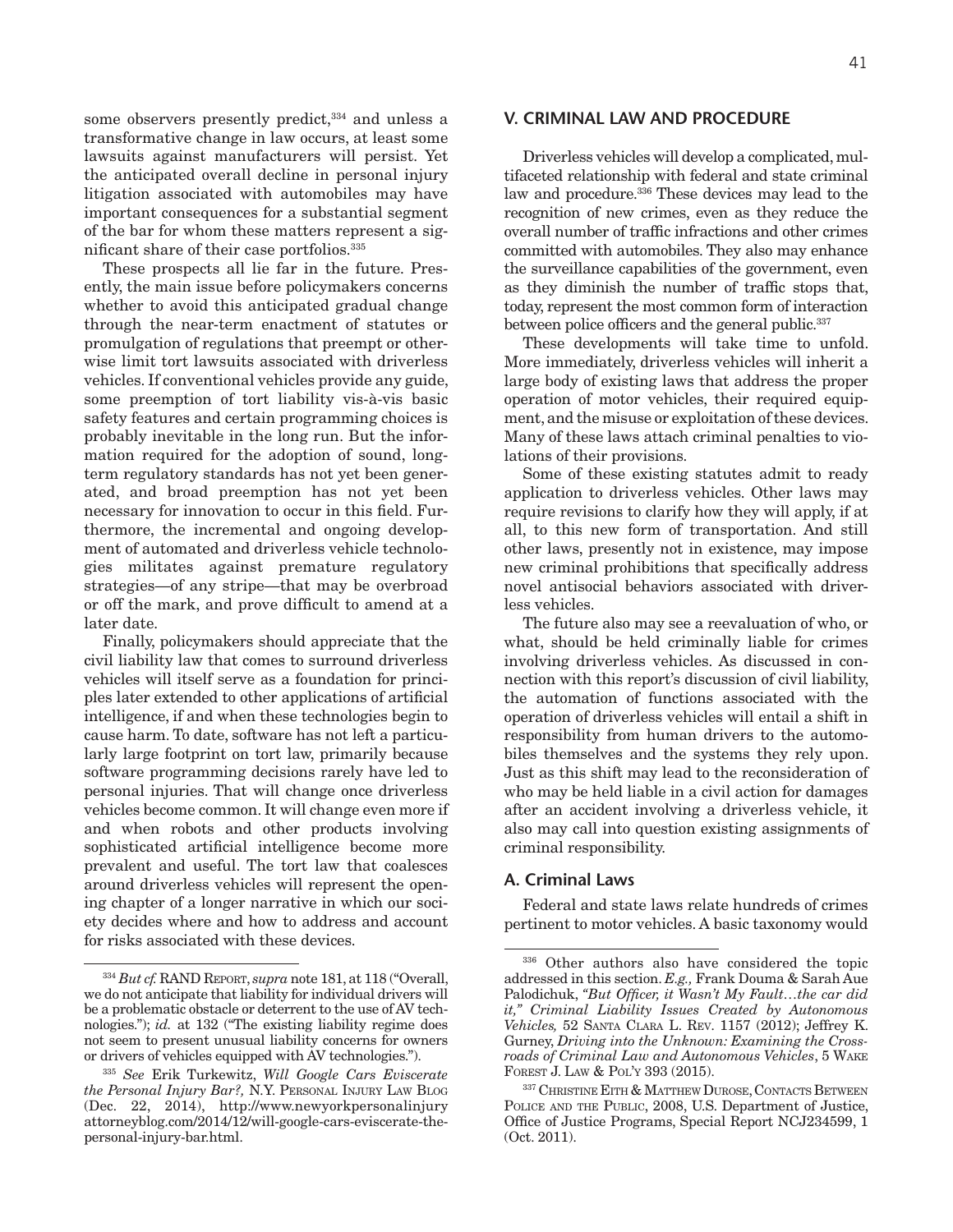distinguish among basic regulatory offenses (e.g., equipment violations and simple deviations from rules of the road); crimes that address aggravated forms of user misconduct (e.g., driving under the influence of alcohol, hit-and-run); specific forms of more general crimes (e.g., automobile theft, carjacking); and criminal conduct that are facilitated by or otherwise connected to motor vehicles, but as to which the pertinent criminal prohibition does not specifically reference or require these devices (e.g., transportation of narcotics for purposes of sale). Crimes within the first of these categories tend to carry modest penalties and minimal mens rea (intent) requirements. The other types of crimes run the gamut from infractions punishable by only a fine to serious felonies that can carry long prison terms.

Some, though not necessarily all, of these offenses will apply to driverless vehicles, with little need for translation or modification. For example, many of the basic equipment requirements found within state vehicle codes, such as the common requirement that a vehicle have operating headlamps, presumably will apply both to driverless vehicles and to vehicles with active human drivers. There may come a time when the driverless vehicles are so predominant on the roads and their sensory capabilities so robust that a subset of these safety laws may become obsolete. But until then, it is expected that these rules will continue in force, and will be of general application.

Other provisions of state vehicle codes may require some modifications to account for the distinct characteristics of driverless vehicles, as related below.338

In this vein, some states already have enacted laws that permit road testing of autonomous vehicles, under certain conditions. On the issue of compliance with traffic laws, regulations promulgated in Nevada prescribe that "a person shall be deemed the operator of an autonomous vehicle which is operated in autonomous mode when the person causes the autonomous vehicle to engage, regardless of whether the person is physically present in the vehicle while it is engaged," Nev. ADMIN. CODE  $\S 482A-020(2)(2014)$ , and "For the purpose of enforcing the traffic laws and other laws applicable to

# *1. Reassignment and Recasting of Criminal Liability*

In some contexts, driverless vehicles eventually may lead to the reassignment of criminal liability from its current bearer to someone (or something) else, or to the replacement of low-level sanctions with other methods of deterrence and punishment. For example, current state laws typically make the "driver" or "operator" of a vehicle liable for failing to stop at a stop sign.339 If a driverless vehicle fails to obey such a sign, conceivably the human user of the vehicle could continue to be held liable. To reach this result, however, the user either would have to be considered the "driver" or "operator" of the vehicle, or the pertinent statute would have to be amended to make mere users responsible for their actions.

Continued assignment of liability to users seems likely insofar as Level 3 vehicles are involved.340 That said, the prospect of criminal liability may undermine key benefits associated with driverless vehicles, especially as these devices grow safer and the need for human oversight diminishes. As time passes and the public grows more comfortable with driverless vehicles, governments may find it appropriate to revisit the imposition of criminal liability on passive users of advanced driverless vehicles.341 In its place, governments could fine or impose other penalties upon the manufacturers of vehicles that commit traffic violations, or upon the makers of software or other components that direct these devices; they could simply remove these vehicles from operation; or they could adopt some other response.

Debates over whether to shift responsibility for traffic infractions from users to third parties may be contentious, however. Prevailing notions regarding the responsibility of drivers and users for their automobiles may prove difficult to dislodge. It also may be unclear for some time who, as among users and various product manufacturers, bears responsibility for various aspects of a vehicle's performance. This confusion may counsel against the reassignment of liability, at least for some time. It is possible that an interregnum period will appear in which drivers will be permitted to claim a defense by ascribing an improper traffic maneuver to a self-driving function, but no direct liability will attach to the manufacturer or anyone else for this error.

<sup>338</sup> As a threshold matter, state vehicle codes tend to presume that vehicles have a "driver." To this point, the existence and nature of a "driver" both have been sufficiently obvious that states have not provided a robust definition of this term. With driverless vehicles, this will change. One leading commentator has observed that at present, the ambiguity inherent in the word "driver," as that term is used in various contexts, means that driverless vehicles are "probably" legal in the United States, but under present law "there is likely to be some person connected to the vehicle who must be licensed, who may need to be physically present, and who must act prudently." Smith, *Automated Vehicles Are Probably Legal in the United States, supra* note 180, at 480 (footnotes omitted). While some individuals and entities may be comfortable with these ambiguities, others may not be, and will continue to press for laws that clarify how a driverless vehicle may be utilized without fear of criminal sanctions.

drivers and motor vehicles operated in this State, the operator of an autonomous vehicle that is operated in autonomous mode shall be deemed the driver of the autonomous vehicle regardless of whether the person is physically present in the autonomous vehicle while it is engaged." *Id.,* § 482A-030(2).

<sup>339</sup> *E.g.,* Cal. Veh. Code § 22450 (West 2000).

<sup>340</sup> *See* Gurney, *supra* note 336, at 415–16.

<sup>341</sup> *Id.*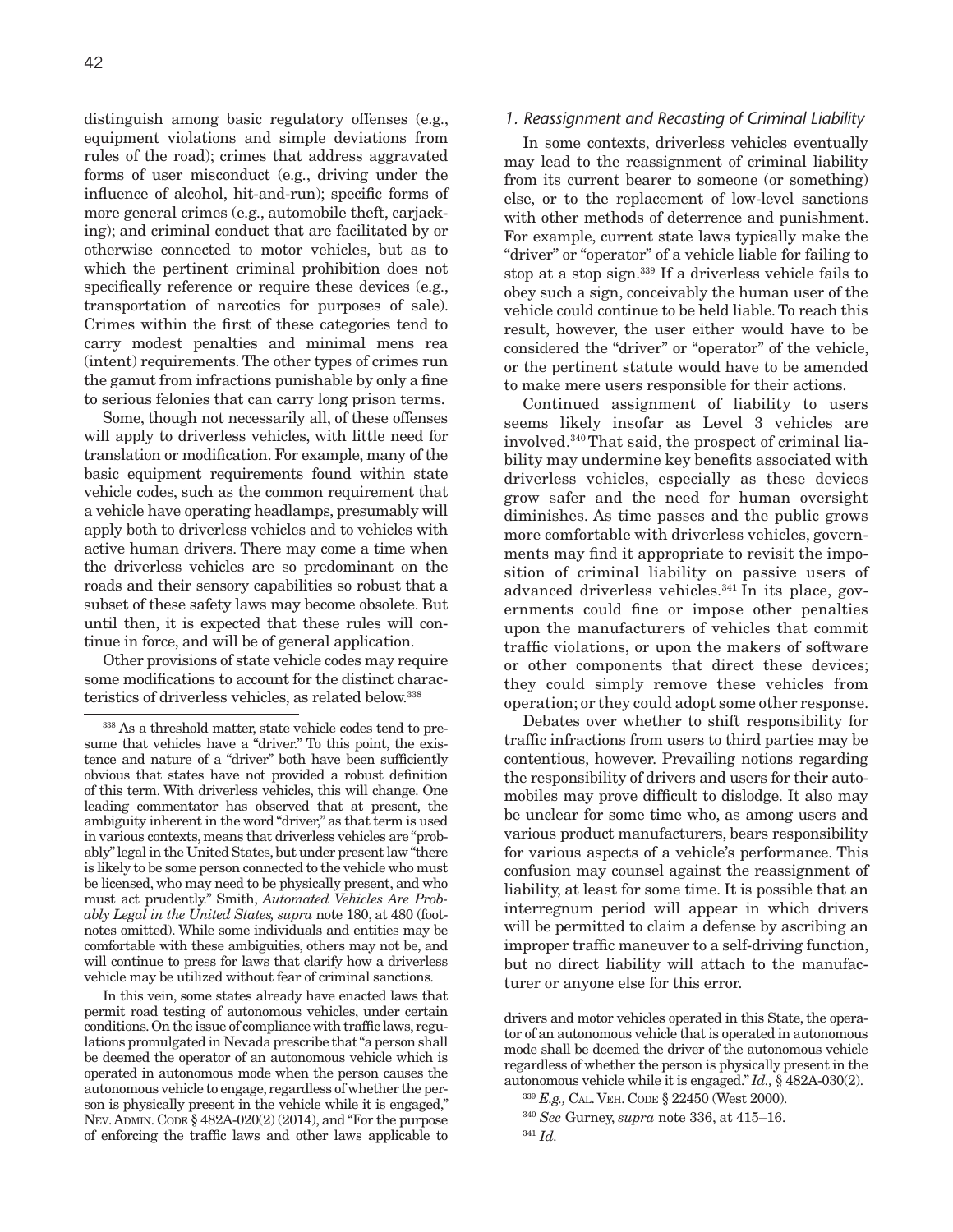## *2. Rules of the Road*

As the stop sign example above indicates, although driverless vehicles will be subject to most or all of the prevailing "rules of the road," they also may occasion changes or additions to existing directives. Some of these shifts likely will precede the broad diffusion of driverless vehicles, while others will evolve gradually, over the course of many years. As previously discussed, with automobiles the first rules of the road and equipment requirements related to registration and licensing, permissible spheres of usage, etiquette when interacting with other forms of transportation, the necessary (basic) safety equipment, and speed limits. Other, more nuanced rules took longer to appear. A similar response to driverless vehicles (already incipient in those states that have permitted the limited road testing of these devices) would include, early on, such basic matters as vehicle registration, licensing (including driver qualifications), areas in which driverless vehicles may be used, necessary conduct when interacting with conventional vehicles, insurance requirements, and a clarification of who serves as a "driver," "operator," or controller of these devices. Other rules would appear later, when proper policy would hinge on the particular path that this technology has taken in its development and adoption.

# *3. Other Driving Offenses*

Other existing crimes likewise may require modifications to account for how driverless vehicles are used. Hit-and-run statutes, for instance, commonly require the "driver" of a vehicle to stop and give both information and assistance at the site of an accident.<sup>342</sup> A driverless vehicle may be fully capable of transmitting the information required by these laws. But direct human engagement may be required for the provision of medical assistance. These statutes therefore may have to be rewritten or supplemented to assign greater responsibilities to "users" or "occupants" of driverless vehicles in the event of an accident. Other traffic laws that impose similar duties on drivers or operators may require comparable adjustments.

These changes may occur along different timetables across the states. With the crime of driving under the influence of alcohol, for example, the appearance of driverless vehicles may lead some states to amend their DUI laws (which commonly prohibit "driving" or "operating" a motor vehicle while in a prohibited state or degree of intoxication) to encourage potentially inebriated drivers to avail themselves of a driverless option, such as a for-hire driverless taxi.343 A state might work toward this goal by permitting the use of a Level 3 vehicle in situations where it would be impermissible to drive or operate a vehicle that requires more human engagement. But other states may regard the ability of human user to reassert control over even a Level 3 vehicle as a sufficient basis for a DUI offense. If states vary in their responses, experiences under different regimes likely will inform the approaches taken to this issue when more advanced, Level 4 vehicles appear.

## *4. Generic Crimes*

Driverless vehicles also may make it easier to commit other crimes not inherently connected to automobiles.344 Their potential for use as unmanned "drones" suggests that they could be deployed for terrorist purposes. Terrorists or other third parties also may try to "hack" individual vehicles or the system in which these devices operate—either to trigger collisions or simple confusion, or to gain access to data compiled by driverless cars for purposes of surveillance or profit.

It is unclear whether new criminal laws will be necessary to address these hypothetical scenarios. Most third-party criminal behavior involving driverless cars already is captured by existing crimes, such as laws that prohibit computer "hacking"345 or the unauthorized transportation of explosive devices.346 Nevertheless, the existence of generic crimes will not necessarily sate public demand for an additional criminal prohibition to serve as a direct, firm response to a novel threat. The relatively recent adoption of "carjacking" laws offers a case in point. Although the conduct associated with carjacking amounts to robbery, a crime of ancient vintage, in the early 1990s several states and the federal government responded to amplified fears about this sort of offense by enacting special carjacking statutes that attached heightened penalties to the use of force to commandeer an automobile.347 Alternatively, use of driverless vehicles in the commission of a crime may be made the subject of a criminal "enhancement," parasitic to an existing offense, whereby a stiffened penalty may be imposed when a crime is committed using a driverless vehicle.

<sup>342</sup> Cal. Veh. Code §§ 20001, 20003(a) (West 2000 & Supp. 2015).

<sup>343</sup> *See* Gurney, *supra* note 336, at 421–23 (discussing this possibility).

<sup>344</sup> Douma & Palodichuk, *supra* note 336, at 1159.

<sup>345</sup> Every state has some form of computer-crime law on the books. Jordan M. Blanke, *Criminal Invasion of Privacy: A Survey of Computer Crimes, 41 JURIMETRICS 443,* 449 (2001).

<sup>346</sup> *E.g.,* 18 U.S.C. § 842 (2012).

<sup>347</sup> *E.g.,* Anti Car Theft Act of 1992, Pub. L. No. 102-519, 106 Stat. 3384; Act of Sept. 30, 1993, ch. 611, 1993 Cal. Stat. 3456.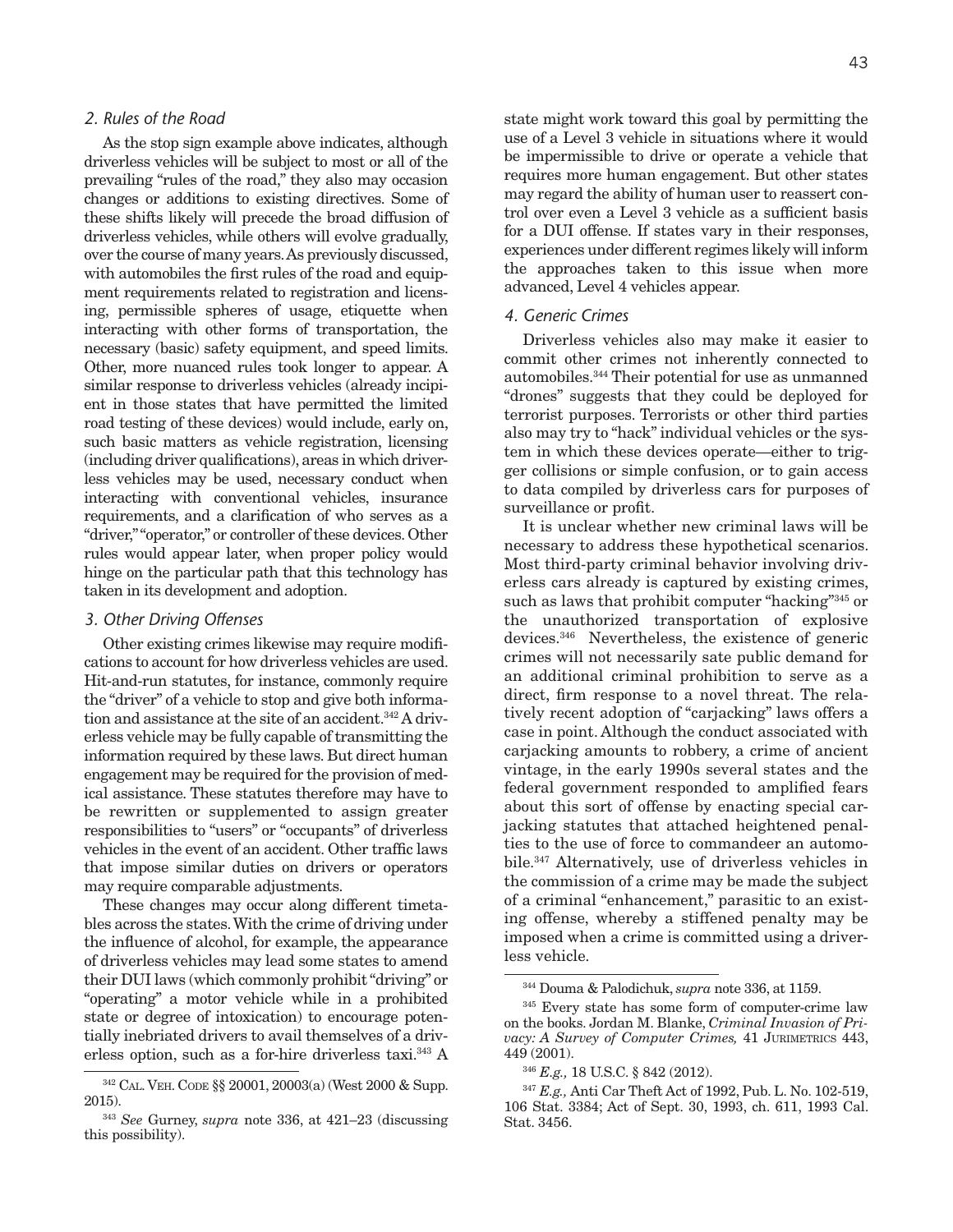## *5. New Crimes*

In addition to enhancing existing criminal capabilities, driverless vehicles also may inspire relatively unprecedented forms of misconduct, unique to the technology, that in turn generate new criminal laws. The recent spate of state laws that criminalize "sexting" and "revenge pornography" illustrate that although some time may pass before it becomes apparent that a new technology is being utilized in a manner that compels the creation of a new crime,  $348$ legislatures can respond quickly to such concerns once they arise.349 One type of new crime that may become associated with driverless vehicles would involve user modification of the software installed in these devices. It has been observed that just as the users of cellular phones may "hack" their devices to enhance their capabilities, users of driverless vehicles likewise may try to override functions within their vehicles that limit the speeds at which they operate, or control other aspects of their performance.350 This sort of owner modification of driverless vehicles may become the subject of criminal liability, as hacking by a third party (or odometer tampering by a vehicle seller) already are.

Yet these concerns about new criminal capabilities remain speculative at this point. One lesson that emerges from innovations of the past is that criminal laws enacted at an early phase of a technology's development often prove stubbornly resistant to change, even as the technology grows more sophisticated, patterns of use and misuse shift, vocabularies surrounding the technology change, and a different policy response becomes increasingly desirable. This intransigence can be particularly acute when crimes have been enacted and any modification would reduce the scope of an offense or lessen the attached punishment. The "stickiness" of early adopted policies tends to counsel in favor of significant deliberation prior to the recognition of any stringent and severe new criminal laws concerning a new technology.

## *6. Federal Crimes*

The discussion above presumes that states will continue to occupy the lead role in crafting and enforcing criminal laws applicable to motor vehicles operated on the highways. That said, the federal government also has played a role in the creation and enforcement of crimes involving motor vehicles. Back in 1919, Congress passed the Dyer Act, also known as the National Motor Vehicle Theft Act, which made interstate motor vehicle theft a federal crime.351 This law provided federal prosecutors with a steady stream of cases for several decades. More recently enacted federal crimes applicable to automobiles, such as the odometer fraud provisions of the Motor Vehicle Information and Cost Savings Act of 1972352 and the carjacking crime within the Federal Anti Car Theft Act of 1992,353 today also produce a small number of federal prosecutions. More commonly, federal prosecutors pursue generic crimes that can be facilitated by automobiles, such as the interstate transportation of narcotics.

Driverless vehicles may lead to new federal crimes. The Commerce Clause of the United States Constitution confers upon Congress the power to regulate interstate commerce. Courts have held that the federal carjacking statute represents a valid exercise of this authority,  $354$  paving the way for federal crimes that would address interference with an increasingly networked highway system. Yet when and how the federal government will exercise this authority is at this point unclear. In this legal context, as in other spheres, the circumstances surrounding the development and spread of driverless vehicles likely will influence the timing and nature of federal engagement with these devices.

#### **B. Criminal Investigations**

If they become common, driverless vehicles also will have an important effect on police investigations. These devices will alter the existing "equilibrium" between privacy and security by enabling both new crimes and new methods of surveillance.355 Among

<sup>354</sup> *E.g.,* United States v. Runyon, 707 F.3d 475, 489-90 (4th Cir. 2013).

<sup>348</sup> The first law specifically prohibiting "obscene phone calls," for example, appears to have been enacted in 1907, decades after telephones first appeared. An Act Prohibiting the Uttering of Lascivious or Obscene Language over Telephones in this State, ch. 249, 1907 N.D. Laws 387.

<sup>349</sup> *See* Sameer Hinduja & Justin W. Patchin, *State*  Sexting Laws, CYBERBULLYING RES. CTR. (2015), http:// cyberbullying.us/state-sexting-laws.pdf (indicating that as of January 2015, 20 states had enacted laws that prohibit "sexting"). As of April 2015, 18 states have enacted "revenge porn" laws that criminalize the nonconsensual online posting of sexually explicit images. Alex Ronan, *Could All of These New Revenge-Porn Laws Actually Be a Bad Thing?,* N.Y Mag. (April 16, 2015), http://nymag. com/thecut/2015/04/why-regulating-revenge-porn-is-sotricky.html.

<sup>350</sup> RAND Report, *supra* note 181, at 70–71.

<sup>351</sup> National Motor Vehicle Theft Act, Pub. L. No. 66-70, 41 Stat. 324 (1919).

<sup>352</sup> Motor Vehicle Information and Cost Savings Act, Pub. L. No. 92-513, §§ 403–06, 86 Stat. 947, 961 (1972).

<sup>353</sup> Anti Car Theft Act of 1992, Pub. L. No. 102-519, 106 Stat. 3384. *See also* F. Georgann Wing, *Putting the Brakes on Carjacking or Accelerating It – The Anti-Carjacking Act of 1992,* 28 U. Rich. L. Rev. 385, 410–22 (1994) (discussing the legislative history of this law).

<sup>355</sup> *See* Orin S. Kerr, *An Equilibrium-Adjustment Theory of the Fourth Amendment,* 125 Harv. L. Rev. 478 (2011) (describing how new technologies may disrupt this equilibrium).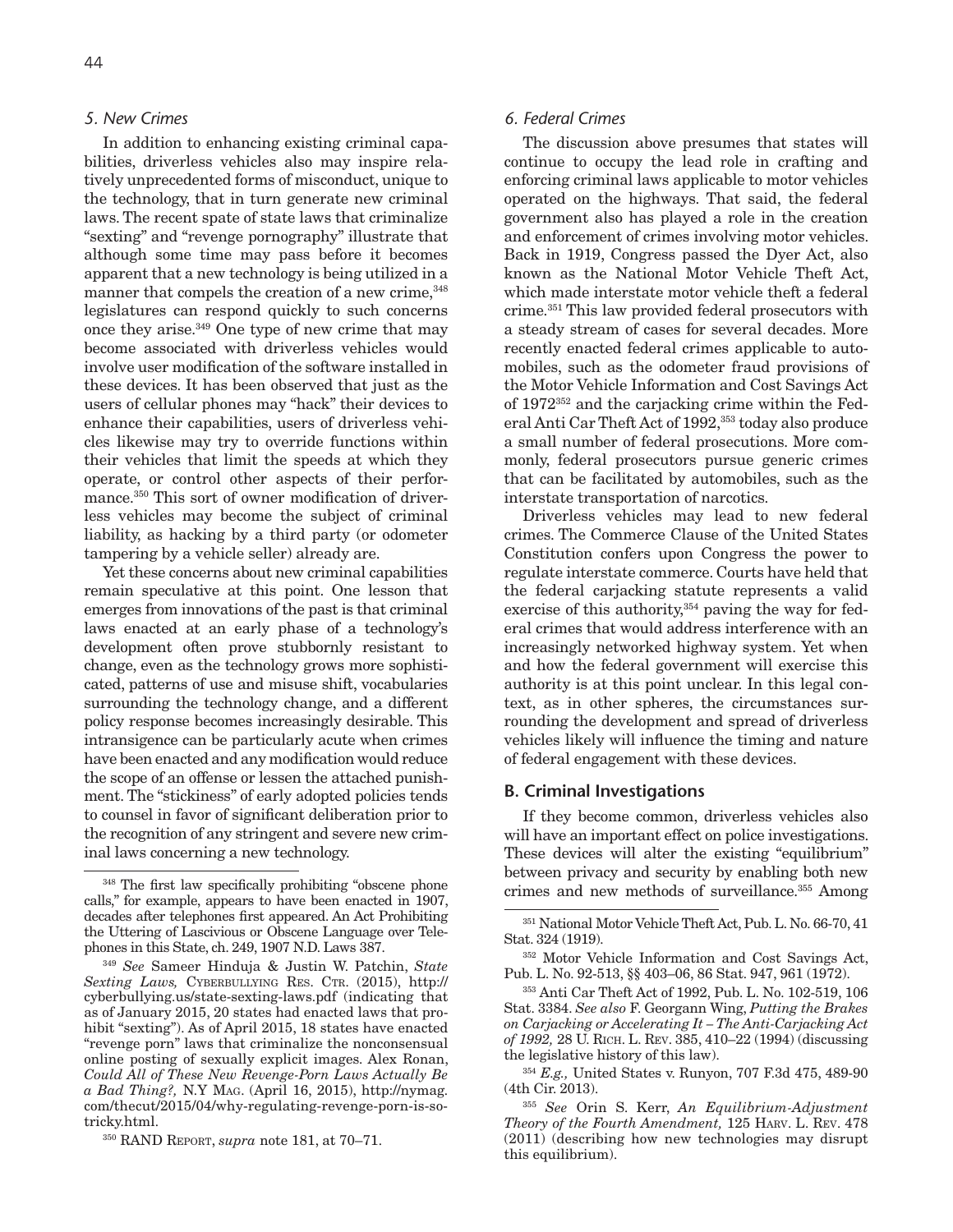their privacy consequences, driverless vehicles will collect a tremendous amount of information regarding their users' movements, information that law enforcement may want to obtain without a search warrant. It is anticipated that these efforts will be challenged by defendants and others who regard such efforts as impermissible under the Fourth Amendment to the United States Constitution.356

These arguments will implicate what is presently a hotly contested area of law. Under the Fourth Amendment, the government engages in a "search" either when it intrudes upon an individual's subjective expectation of privacy, to the extent that society is prepared to regard such an expectation as reasonable,357 or when it commits an information-gathering "trespass" upon a person or their papers, houses, or effects.358 For a "search" to be lawful, the government first must have obtained a search warrant that authorizes the search, or a recognized exception to the warrant requirement must apply. A search warrant can be obtained only on a showing of probable cause, a standard equated with a "fair probability" that the search will yield evidence of a crime.<sup>359</sup>

A recent decision by the United States Supreme Court regarding prolonged government surveillance of vehicle movements yielded a consensus that GPS surveillance (at least on the facts presented) amounts to a "search" that triggers Fourth Amendment protections, but a split over the analytical approach that compels that conclusion. In 2012, the Court held, unanimously, in *United States v. Jones*  that a "search" occurred when government agents placed a GPS device on a suspect's automobile and then used that device to track the suspect's movements for 28 days.<sup>360</sup> Significantly, however, the justices did not agree on a single rationale for this holding. Five justices relied upon the "trespass" theory,<sup>361</sup>

356 The Fourth Amendment provides:

U.S. CONST. amend. IV.

357 Katz v. United States, 389 U.S. 347, 361, 88 S. Ct. 507, 19 L. Ed. 2d 576, 587 (1967) (Harlan, J. concurring). while another five (one justice joining both camps) would have held that the prolonged use of the GPS device under the specific circumstances presented (involving an investigation of suspected narcotics trafficking) violated the defendant's reasonable privacy expectations.362

Although *Jones* signifies that a majority of the present Court apparently regards trespassory and some non-trespassory surveillance of vehicle movements as implicating the Fourth Amendment, it remains unclear precisely when the government's non-trespassory acquisition of information regarding a driverless vehicle's whereabouts will be treated as a "search." With driverless vehicles, this collection could occur along different avenues. The government may try to obtain this information through infrastructure built for connected-vehicle, including V2I, purposes, or through a more basic repurposing of existing surveillance tools such as cameras and license plate readers positioned on and about the highways.<sup>363</sup> Law enforcement also may invoke the "third-party doctrine," under which an individual lacks a reasonable expectation of privacy in information that he or she voluntarily communicates to a third party,<sup>364</sup> to justify the warrantless acquisition of information regarding driverless-vehicle use from communications providers or from companies that manufacture or maintain driverless vehicles.

Presently, one cannot predict with certainty how these warrantless-surveillance scenarios will be resolved. At least one member of the U.S. Supreme Court has expressed reservations about the continued application of the third-party doctrine,<sup>365</sup> and it is possible that this rule and related Fourth Amendment doctrine will change before driverless vehicles become common.

Searches of driverless vehicles themselves, as opposed to mere surveillance of their movements, also may raise interesting legal issues. Automobiles represent "effects" under the Fourth Amendment to the United States Constitution, and their owners and possessors generally can claim a reasonable expectation of privacy as against physical intrusions

The right of the people to be secure in their persons, houses, papers, and effects, against unreasonable searches and seizures, shall not be violated, and no warrants shall issue, but upon probable cause, supported by oath or affirmation, and particularly describing the place to be searched, and the persons or things to be seized.

<sup>358</sup> *See, e.g.,* United States v. Jones, \_\_ U.S. \_\_, 132 S. Ct. 945, 949, 181 L. Ed. 2d 911 (2012) (holding that the government engages in a "search" when it physically occupies a person's vehicle for the purpose of obtaining information).

<sup>359</sup> Illinois v. Gates, 462 U.S. 213, 238, 103 S. Ct. 2317, 2332, 76 L. Ed. 2d 527, 548 (1983).

<sup>360</sup> *Jones,* 132 S. Ct. at 949.

<sup>362</sup> *Id.* at 957–64 (Alito, J., concurring).

<sup>363</sup> Devlin Barrett, *U.S. Spies on Millions of Drivers,*  The Wall Street Journal, Jan. 26, 2015, at A1.

<sup>364</sup> *See* Smith v. Maryland, 442 U.S. 735, 743-44, 99 S. Ct. 2577, 2581-2584 (1979); United States v. Miller, 425 U.S. 435, 443, 96 S. Ct. 1619, 1624, 48 L. Ed. 2d 71, 79 (1976). *See also* Orin S. Kerr, *In Defense of the Third-Party Doctrine,* 107 Mich. L. Rev. 561, 563 (2009) (discussing this doctrine and critiques thereof).

<sup>365</sup> *See* Jones, 132 S. Ct. at 957 (Sotomayor, J., concurring).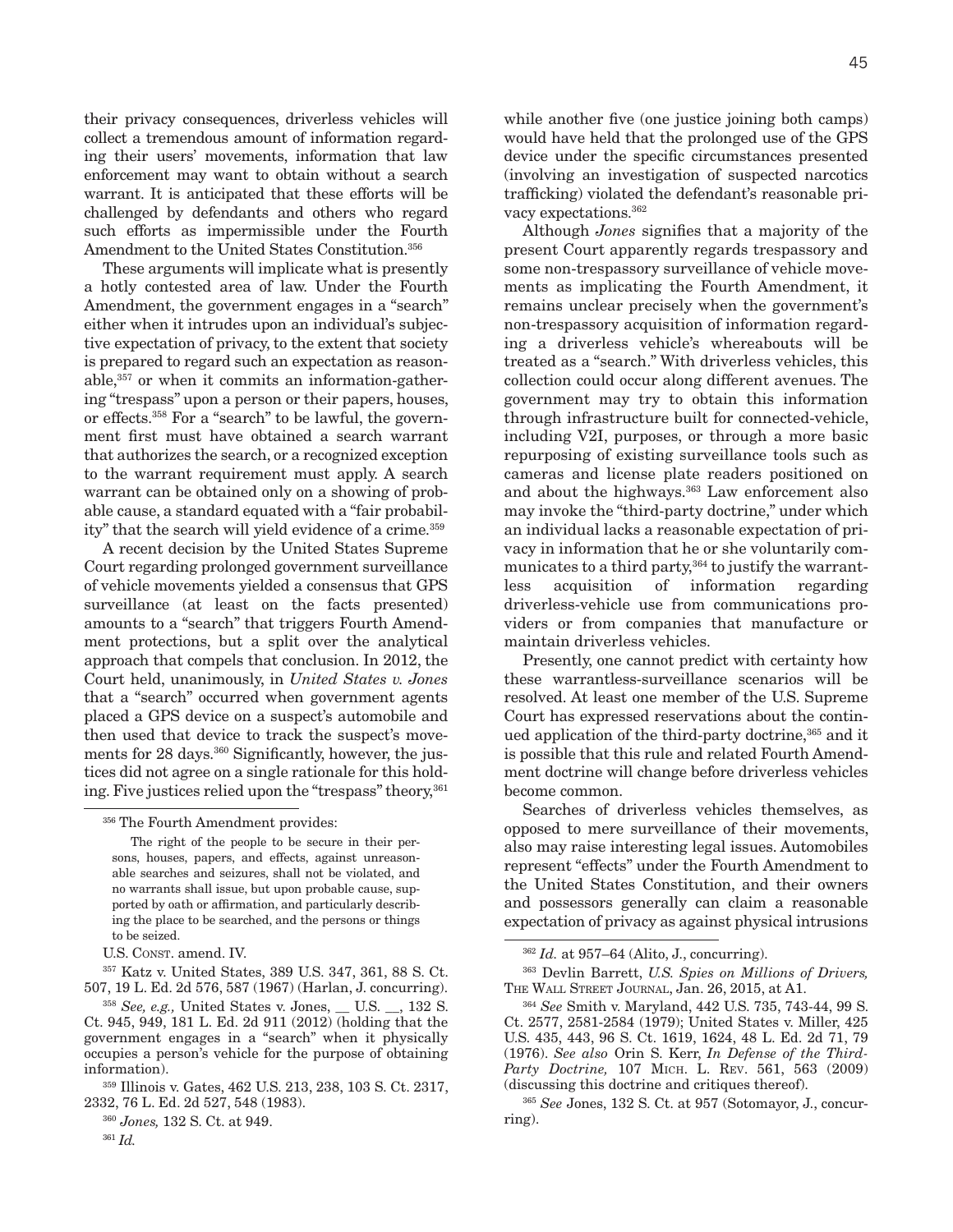by the government.<sup>366</sup> Therefore, a police officer's entrance into and search of a vehicle amounts to a "search" that requires a warrant or warrant exception.

Several such exceptions apply to automobiles. These exceptions are premised on rationales including the pervasive regulation of these devices, their susceptibility to movement, and the fact that they tend to be operated in public places.<sup>367</sup> With regard to automobiles, the most commonly invoked warrant exceptions consist of:

• *Consent:* Police may search a vehicle if they receive voluntary consent to search from someone with actual or "apparent" authority.<sup>368</sup>

• *The "automobile exception":* Police also may search a vehicle, as thoroughly as they could if they had a search warrant, if there is probable cause that the vehicle contains contraband or evidence of a crime.<sup>369</sup>

• *Searches incident to arrest:* Police may search the area of a vehicle within grabbing distance of a lawfully arrested recent occupant, and may search the interior of a vehicle's passenger compartment if it is reasonable to believe that the vehicle contains evidence of the offense of arrest.370

• *Vehicle frisks:* Police may search the passenger compartment of a vehicle for a weapon if the officer has reasonable suspicion that the vehicle contains a weapon, and that an occupant of the vehicle may become armed and dangerous if allowed access to the weapon.371

• *Inventory searches:* A lawfully impounded vehicle may be physically searched by law enforcement pursuant to preexisting inventory policies;372 and

• *Regulatory searches:* Under limited circumstances, police may search a vehicle to ensure compliance with basic registration and regulatory requirements.<sup>373</sup>

368 Florida v. Jimeno, 500 U.S. 248, 251, 111 S. Ct. 1801, 1803 (1991); Illinois v. Rodriguez, 497 U.S. 177, 188, 110 S. Ct. 2793, 2801 (1990).

369 California v. Acevedo, 500 U.S. 565, 580, 111 S. Ct. 1982, 114 L. Ed. 2d 619, 634 (1991).

370 Arizona v. Gant, 556 U.S. 332, 351, 129 S. Ct. 1710, 1723–1724, 173 L. Ed. 2d 485, 501 (2009).

371 Michigan v. Long, 463 U.S. 1032, 1049, 103 S. Ct. 3469, 3480-3481, 77 L. Ed. 2d 1201, 1219–1220 (1983).

There also exist other discrete circumstances in which vehicles may become subject to government inspection without a search warrant, such as when a vehicle enters the country through an international border.<sup>374</sup>

In many circumstances, these warrant exceptions will apply to driverless vehicles just as they do to conventional automobiles. In other cases, however, the nature of the evidence that law enforcement officers may seek to obtain from driverless vehicles may complicate the necessary Fourth Amendment analysis. In this respect, the culling of digital evidence from driverless vehicles by police may prove particularly sensitive. Recently, in *Riley v. California*, 375 the U.S. Supreme Court barred the warrantless search of cellular telephones incident to the arrests of their possessors.376 In reaching this result, the Court emphasized the quantity and potentially sensitive nature of the digital information in these devices.<sup>377</sup> As applied to driverless vehicles, this ruling will encourage defendants to challenge the government's warrantless acquisition of digital information from their vehicles, even when this action is taken pursuant to a recognized warrant exception. A defendant in such a case could argue with some force that the collection of broad swaths of location data or other information concerning vehicle use pursuant to, for example, the automobile exception is just as unreasonable as the warrantless search of a cell phone incident to arrest was deemed to be in *Riley*. 378

Finally, and perhaps most intriguingly, the emergence of driverless vehicles may function to *limit* police interactions with the public. If driverless vehicles lead to fewer traffic violations and impaired driving offenses, there likely will be fewer occasions for police to pull motorists over. This diminution of traffic stops could have profound consequences for police staffing and deployment, and on the use of traffic stops to enforce other substantive criminal prohibitions.

## **C. Conclusions**

The criminal laws that will become attached to driverless vehicles will not be written on a blank slate. These devices will be subject to a large body of existing law applicable to conventional motor vehicles. And between now and when driverless vehicles

<sup>366</sup> *See* California v. Carney, 471 U.S. 386, 391–92, 105 S. Ct. 2066, 2069-2070 (1985) (discussing the premises behind the "automobile exception" to the warrant requirement); Cardwell v. Lewis, 417 U.S. 583, 590, 94 S. Ct. 2464, 2469, 41 L. Ed. 2d 334 (1974) (same).

<sup>367</sup> *Id.*

<sup>372</sup> South Dakota v. Opperman, 428 U.S. 364, 372, 96 S. Ct. 3092, 3098–3099, 49 L. Ed. 2d 1000, 1007 (1976).

<sup>373</sup> New York v. Class, 475 U.S. 106, 118, 106 S. Ct. 960, 968, 89 L. Ed. 2d 81, 93 (1986).

<sup>374</sup> United States v. Flores-Montano, 541 U.S. 149, 155, 124 S. Ct. 1582, 158 L. Ed. 2d 311, 318 (2004).

<sup>375</sup> \_\_ U.S. \_\_, 134 S. Ct. 2473, 189 L. Ed. 2d 430 (2014). <sup>376</sup> *Id.* at 2485.

<sup>377</sup> *Id.* at 2489–91.

<sup>378</sup> *See* Dorothy J. Glancy, *Sharing the Road: Smart Transportation Infrastructure,* 41 Fordham Urb. L.J. 1617, 1649–51 (2014) (discussing the *Riley* case and its implications for driverless vehicles).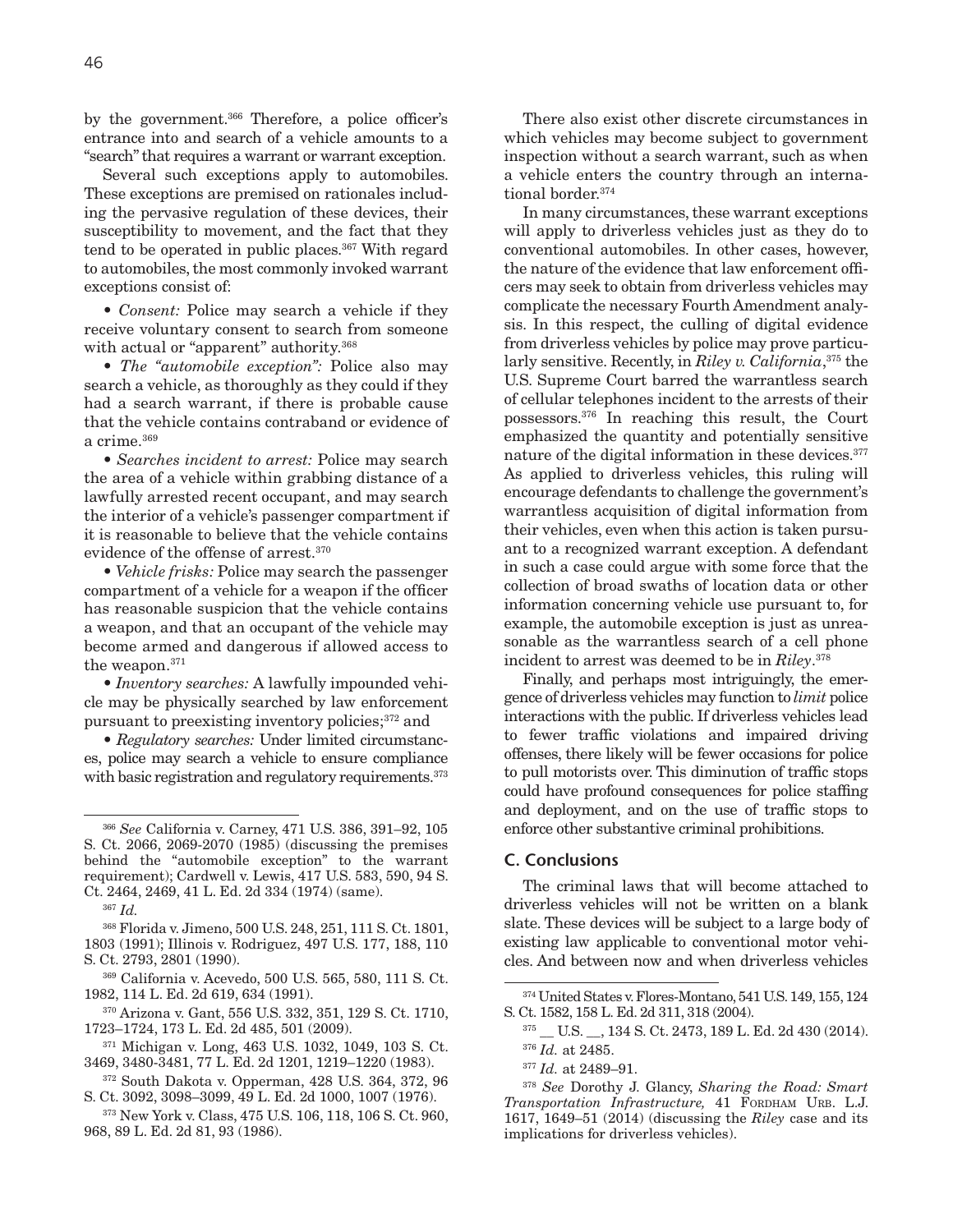become common, the law likely will evolve to respond to the capabilities of vehicles that incorporate increasingly sophisticated autonomous functionalities.

In the future, as now, most of the crimes pertinent to the operation of driverless vehicles likely will take the form of "rules of the road" and equipment violations. These crimes lie on the border of administrative (civil) and criminal offenses, carry modest penalties, and require limited or no proof of culpable intent. Some of these offenses will be applied to the users of driverless vehicles in much the same way that they presently pertain to users of conventional vehicles. Others will require adjustments in their vocabulary or substantive provisions to make sense as applied to driverless vehicles.

Furthermore, new offenses likely will appear to govern how driverless vehicles should be operated. Nevertheless, while driverless vehicles therefore may occasion an increase in the number of regulatory offenses that are recognized, if they become common, they likely will lead to a reduction in the number of offenses committed.

Other, more serious crimes specific to driverless vehicles probably will take longer to appear. Some of these crimes will evolve gradually while others will fall in place during opportune policy windows. If the history of computer crimes provides any indication, legislators and prosecutors likely will rely on existing offenses to address most misbehavior involving driverless vehicles for a while before sufficient interest develops for the enactment of offenses that explicitly address criminal behavior that involves these devices. Even a single real or hypothetical crime may prove sufficient to spark such a movement, however.

## **VI. THE EVOLVING INSURANCE MATRIX FOR DRIVERLESS VEHICLES**

## **A. Introduction**

Insurance issues arising from the relationship among driverless vehicles, insurers, manufacturers, and policymakers will present a host of interesting challenges. The reduction in injuries and the reduced responsibility and liability on the part of operators will benefit the public and the operators, but it will also present challenges to the business plans of many insurers. Although the cost of injuries will fall, there will be some need to insure the increased legal responsibility on the part of those in the commercial chain. This is a very different model of insurance. As vehicles become more connected, cyber risks will present a new set of insurance challenges. In addition, while the federal government is empowered to regulate insurance under the commerce clause of the U.S. Constitution, most insurance regulation has been delegated by the federal government to the states. Consequently, state regulation varies and sometimes presents challenges to accommodate a system designed for cars with "drivers" (who are often "at fault") to the new paradigm.

#### **B. Regulation of Automobile Insurance**

The business of insurance moves in interstate commerce.379 Insurance may, therefore, be regulated by the federal government. In 1945, however, Congress ceded the regulation of insurance to the states in the McCarran-Ferguson Act.380 With rare exception, Congress has been content to leave regulation of insurance to state regulators. When uniformity is desirable or state regulated markets do not work well, Congress sometimes exercises its power to intervene. Examples include: the Employee Retirement Income Security Act of 1975 (ERISA),<sup>381</sup> the National Flood Insurance Program (NFIP),382 the Product Liability Risk Retention Act of 1981<sup>383</sup> and 1986,384 and the Patient Protection and Affordable Care Act (ACA) (although the latter's mandate was upheld as a " $\text{tax"}$ ).<sup>385</sup>

After the recent failure of a number of financial institutions, the federal regulation of insurance was again mooted. For insurers whose size may cause existential threats should they become insolvent, the Dodd-Frank Wall Street Reform and Consumer Protection Act imposed capitalization and regulatory requirements beyond those imposed by state regulators.<sup>386</sup> Dodd-Frank also established the Federal Insurance Office (FIO) attached to the Treasury Department. The FIO's role to date has been largely to monitor insurance issues. Mandatory insurance rates for interstate trucking also fall within the federal purview.

381 29 U.S.C. §§ 1001–1461 (2012) (especially with respect to self-funded employer health plans).

383 15 U.S.C. §§ 3901 et seq. (2012).

384 15 U.S.C. §§ 3901–3906 (2012).

385 National Federation of Independent Business v. Sebelius, 567 U.S. \_\_\_\_\_\_, 132 S. Ct. 2566, 183 L. Ed. 2d 450 (2012).

<sup>386</sup> *See* Ian Katz, *Republicans Order Records in New Attack on FSOC Transparency,* Bloomberg Bus. (May 29, 2015) http://www.bloomberg.com/news/articles/2015-05-29/ republicans-demand-records-in-new-attack-on-fsoctransparency. The Financial Stability Oversight Council (FSOC) is the federal entity charged with deciding whether a financial institution is "systemically important."

<sup>379</sup> United States v. South-Eastern Underwriters Ass'n, 322 U.S. 533, 64 S. Ct. 1162, 88 L. Ed. 1440 (1944) (holding that federal antitrust laws apply to insurance).

<sup>380 15</sup> U.S.C. §§ 1011–1015 (2012) (federal antitrust laws apply to insurance to the extent insurance is not regulated by the states).

<sup>382 42</sup> U.S.C. § 4104c (2012).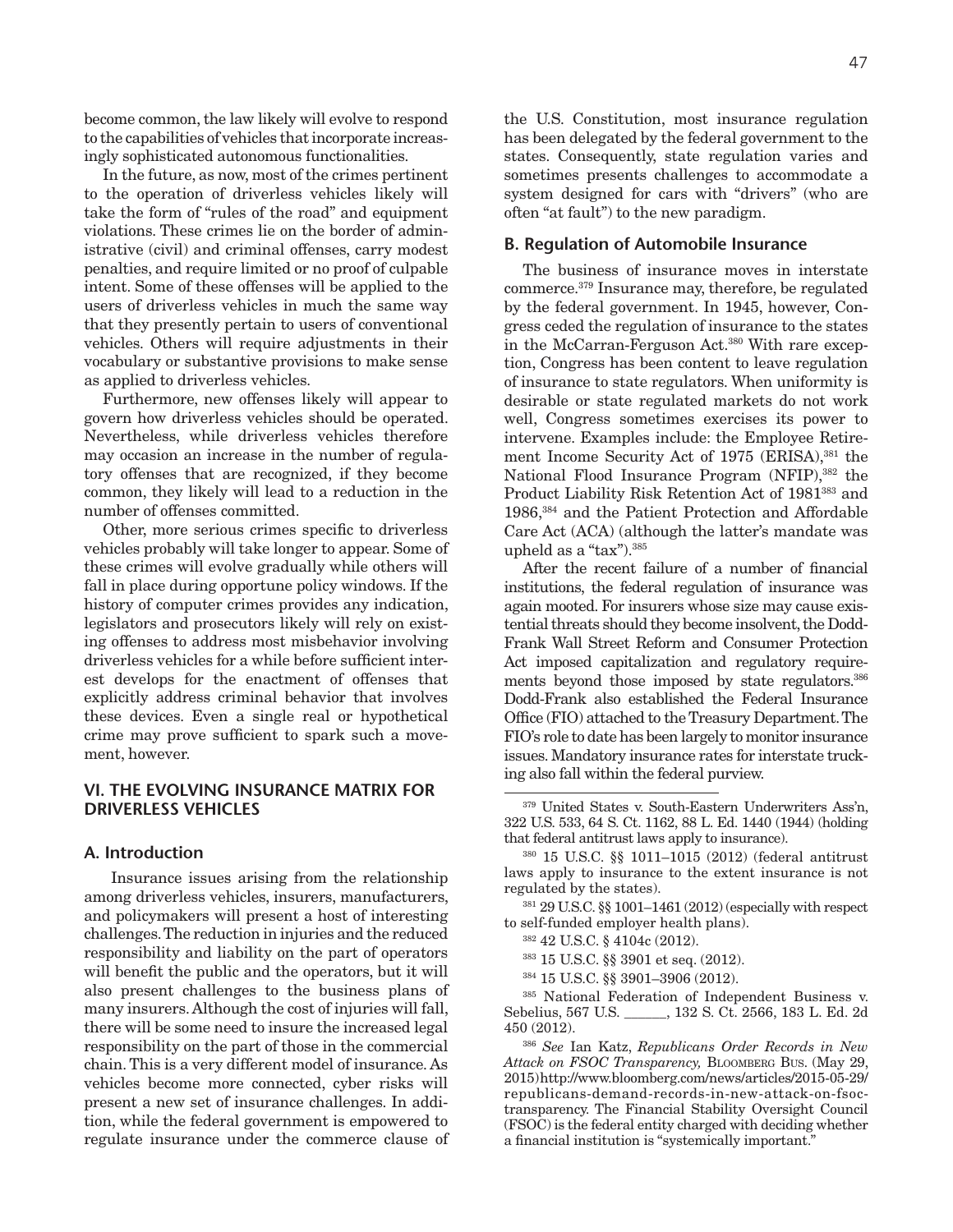The regulation of automobile insurance, therefore, falls within the purview of the individual states. Each state has a commissioner or similar official who oversees insurance regulation. Some are elected (as in California), but most are appointed (as in Nevada).387 These officials belong to the National Association of Insurance Commissioners (NAIC). The NAIC meets regularly to consider issues of broad significance to insurance and to develop and propose model laws and regulations to promote consistency among states. The NAIC, however, does not have the power to impose its model rules on states.

All states endorse the rule that insurance rates may not be excessive, inadequate, or unfairly discriminatory.388 One of the main purposes of insurance regulation is to assure that insurers remain solvent enough to pay claims. This purpose is served by the requirement that rates not be "inadequate." Regulators regularly review the financial condition of insurers to assure their solvency. In the context of insurance, "unfairly discriminatory" means that, *so far as practical,* rates should reflect risk, expenses, and reasonable profit. "Excessive" means that insureds are being overcharged because the rate exceeds these parameters. In addition, all states have some form of insurance guarantee fund (funded by assessments on insurers) to pay claims should an insurer become insolvent.

In the context of automobile insurance, generally speaking states attempt to achieve these goals using four different models: No-File, File-and-Use, Useand-File, or Prior-Approval. No-File, File-and-Use, and Use-and-File states rely primarily on competition to set rates. In these states insurers may either file, then use their rates, or use their rates provided they, within a specified amount of time, file them. Prior-Approval states, on the other hand, require that rates be approved before they can be used. California and New York are examples of Prior-Approval states. Even in states other than Prior-Approval states, insurance regulators have the power to disapprove rates under appropriate circumstances.389

In addition to regulating insurance in different ways, states also differ with respect to other details governing automobile insurance. For example, every state except New Hampshire requires some form of mandatory automobile insurance (usually referred to as Financial Responsibility Laws). These laws are designed to insure that a person injured by an automobile has some recourse against a financially responsible party. The minimum amount of insurance required by states, however, is not consistent. For example, California requires drivers to carry a policy with minimum personal injury limits of \$15,000 per person, \$30,000 per accident, and \$5,000 for property damage (usually referred to as a 15/30/5 policy). This limit has not changed since 1967. Minimum limits in other states vary from 15/30 (AZ, CA, DE, LA, NV) to 50/100 (AK, ME).390 Congress, however, exercised its power under the interstate commerce clause to set a minimum limit of \$750,000 (or more if carrying radioactive or hazardous material) for large trucks through the Federal Motor Carrier Safety Administration (FMCSA).391 In May 2015, Nevada became the first state to permit the testing of large (18-wheeler) selfdriving trucks on its public highways.<sup>392</sup>

#### **C. The Standard Automobile Policy**

The standard automobile policy contains a bundle of coverages. While one may think of a "vehicle" as being covered, the insurance actually insures a constellation of people who have some relationship with the vehicle. For example, those covered for liability may include the named insured, any family member residing with the insured, an unemancipated child away at school, and any person driving the car with the permission of an insured. The coverages most pertinent to driverless cars are coverages for liability, physical damage, uninsured/underinsured, collision, and MedPay.<sup>393</sup>

# **D. Automobile Safety**

Although automobile insurance is regulated by each state, minimum levels of safety for automobile design are set at the federal level. NHTSA sets standards for the minimum performance of automobiles. NHTSA prescribes standards for,

<sup>&</sup>lt;sup>387</sup> A list of states with elected or appointed commissioners is available at *State Commissioners-2014*, NATL Ass'n of Ins. Comm'rs, http://www.naic.org/documents/members\_ state\_commissioners\_elected\_appointed.pdf.

<sup>388</sup> *See, e.g.,* Cal. Ins. Code § 1861.05(a) (West 2013) ("No rate shall be approved or remain in effect which is excessive, inadequate, unfairly discriminatory or otherwise in violation of this chapter.").

<sup>&</sup>lt;sup>389</sup> See generally The INSTITUTES, INSURANCE REGULATION § 5.4 (Karen Porter, ed. (2010)).

<sup>390</sup> State financial responsibility limits (as of February 2015) are listed at *Compulsory Auto/Uninsured Motorists,*  Ins. Info. Inst., http://www.iii.org/issue-update/compulsoryauto-uninsured-motorists. PIP (no-fault) jurisdictions include AR, DE, DC, FL, HI, KS, KY, MD, MA, MI, MN, NJ, NY, ND, OR. PA, and UT.

<sup>391</sup> Information on this topic is available at DMV.Org, http://www.dmv.org/insurance/federal-motor-carrierinsurance.php.

<sup>392</sup> Peter Valdes-Dapena, *Self-driving Semi Hits the Road,* CNN Money (May 6, 2015), http://money.cnn. com/2015/05/06/autos/self-driving-truck/index. html?iid=ob\_homepage\_tech\_pool&iid=obnetwork.

<sup>393</sup> *See generally Automobile Insurance—The Personal Auto Policy (PAP),* ThisMatter.com, http://thismatter.com/ money/insurance/types/auto-insurance.htm.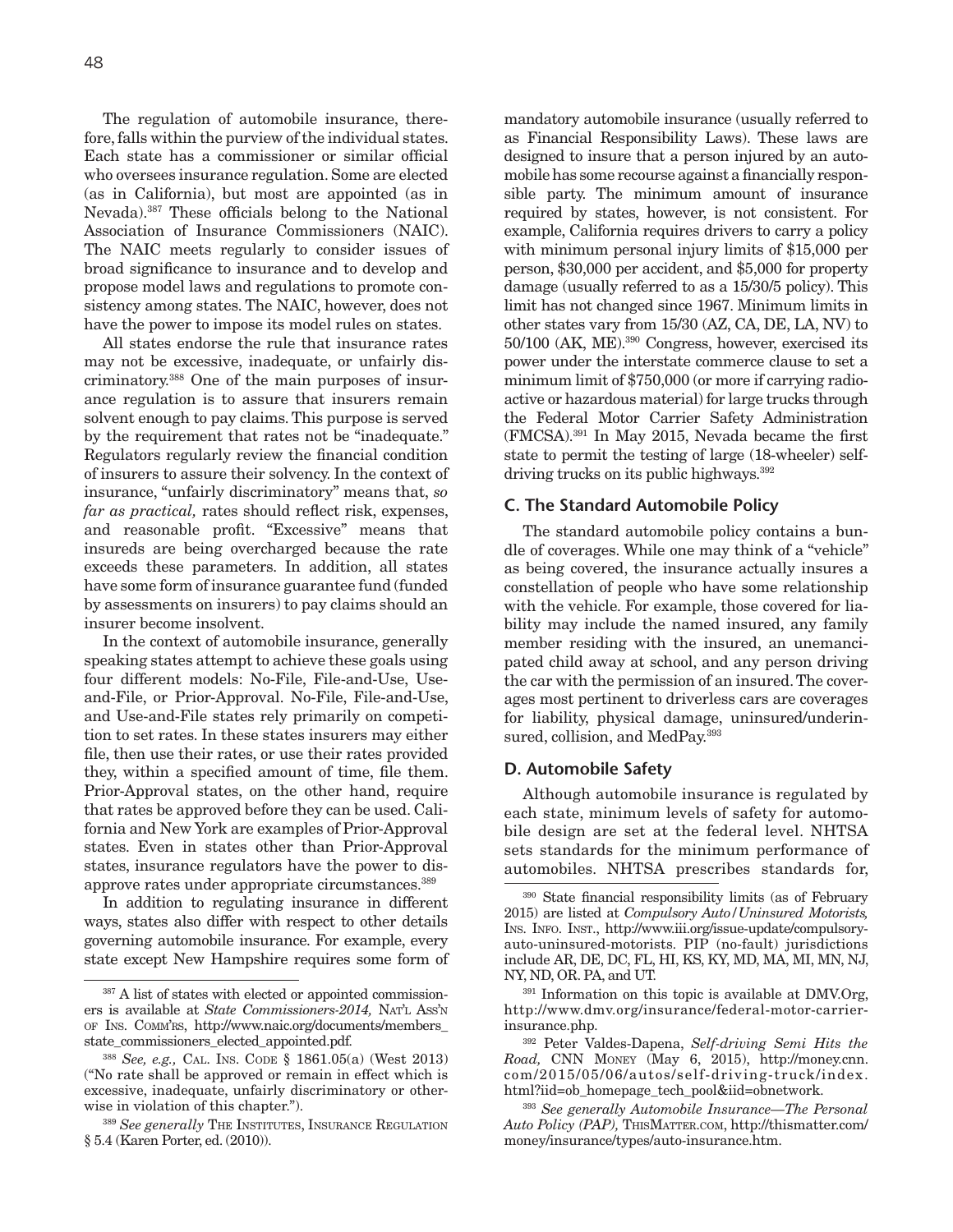*inter alia,* windshield wipers, trunk releases, seatbelts, air bags, anti-brake lock (ABS) braking, crashworthiness, electronic stability control (ESC), gasoline mileage, and many other aspects of car construction and design. As with many federal agencies, NHTSA's regulation of automobile design is governed by rigorous cost/benefit analysis.394 NHTSA's requirements preempt any less exacting state standards.<sup>395</sup>

NHTSA has not adopted any standards for the design or safety of AVs. Indeed, NHTSA has stated that "in light of the rapid evolution and wide variations in self-driving technologies, we do not believe that detailed regulation of these technologies is feasible at this time at the federal or state level."396

In this regulatory vacuum, states are moving forward with their own regulations for testing and driving AVs. Thus far, four states (Nevada, California, Michigan, and Florida) and the District of Columbia have adopted laws or regulations allowing testing of AVs. Virginia has also announced that it will open certain highways for testing. Bills are pending in 11 states, and bills have failed in 7 states.<sup>397</sup> It is likely that testing is legal on public highways in the absence

396 NHTSA Preliminary Statement, *supra* note 184, at 12–13. For a criticism of NHTSA with respect to overseeing safety critical computer programing, see David Benjamin, *Toyota Underestimated "Deadly" Risks, EE Live! keynoter says,* EDN Network (April 02, 2014), http://www.edn.com/ electronics-blogs/now-hear-this/4429744/Toyota-Under estimated—Deadly—Risks--EE-Live—keynoter-says. The Uniform Law Commission is presently studying the advisability of proposing uniform state laws for driverless vehicles. *See State Regulation of Driverless Cars,* Unif. L. Comm'n (2015), http://www.uniformlawcommission.com/ Committee.aspx?title=State%20Regulation%20of%20 Driverless%20Cars.

<sup>397</sup> The American Association of Motor Vehicle Administrators (AAMVA) maintains a site tracking state legislation, http://www.aamva.org/WorkArea/linkit.aspx? LinkIdentifier=id&ItemID=5826&libID=5802 (hereinafter "AAMVA Autonomous Vehicle Legislation Chart"). Other related information is collected by the AAMVA at their Autonomous Vehicle Information Library, http:// www.aamva.org/Autonomous-Vehicle-Information-Library/ (last visited Sept. 20, 2015). Meanwhile, legislative developments for automated cars are tracked at Gabriel Weiner & Bryant Walker Smith, *Automated Driving: Legislative and Regulatory Action, CTR. FOR* Internet & Soc'y (Sept. 2, 2015), http://cyberlaw. stanford.edu/wiki/index.php/Automated\_Driving:\_ Legislative\_and\_Regulatory\_Action#State\_Bills.

of legislation,398 so the effect of legislation is often to narrow the circumstances under which testing can take place. The Uniform Law Commission is studying whether to adopt a proposed model law for the states, including insurance requirements for drivers.

California Department of Motor Vehicles testing regulations went into effect on September 16, 2014. As mandated by California Vehicle Code Section 38750,399 regulations for the operational stage were due to be completed by January 1, 2015. At the date of this writing, however, the Department has not yet published final, or even proposed, regulations.

## **E. Insuring Driverless Vehicles**

#### *1. How Insurers Create Automobile Insurance Rates*

Most insurers create automobile rates in a twostep process. First they create a "rate plan" to calculate a "base rate" (a "base rate" is also called an "indication" in the insurance industry). The insurer looks at its book of the relevant business and asks the question: How much must the insurer collect in premium from each insured to service this book of business over the next rating period, including overhead and profit? For example, if there were 100 insureds all purchasing the same coverage, and it would cost \$100 to service this book of business over the next policy period, then the base rate would be \$1. The insurer must collect, on average, \$1 from each policyholder.400

Insurers, however, do not charge all policyholders the same amount. This is because policyholders, even if purchasing the same coverage, do not present the same risk of loss. If the insurer charged the same amount, than those who present lower risk (perhaps \$.80) would pay too much. Not only might this be "unfairly discriminatory," but they would, unless mandated to carry this coverage, likely drop out of the pool because they are not receiving appropriate value for their premium. Even if coverage is mandated, as with automobile insurance, insureds would over time migrate to a different insurer who differentiated rates to more closely approximate the insured's risk. This would leave the insurer with a group of policyholders who present a greater risk than the \$1 base rate. If they paid only \$1 for their policies, but on average cost \$1.20 in losses, the insurer would eventually be out of business. To avoid this outcome (known in the industry as "adverse

<sup>394</sup> *See generally* Robert W. Hahn and Cass R. Sunstein, *A New Executive Order for Improving Federal Regulation? Deeper and Wider Cost-Benefit Analysis,* 150 U. Pa. L. Rev. 1489 (2002).

<sup>395 49</sup> U.S.C. § 30103(b)(1) (2012) (state standards valid "only if the standard is identical to the standard prescribed under this chapter").

<sup>398</sup> Smith, *supra* note 180.

<sup>399</sup> Cal. Veh. Code § 38750 (West 2014).

<sup>400</sup> For a more detailed look at how actuaries actually model automobile insurance rates, *see* Casualty Actuarial Society, Basic Ratemaking (2010), http://www.casact.org/ library/studynotes/werner\_modlin\_ratemaking.pdf.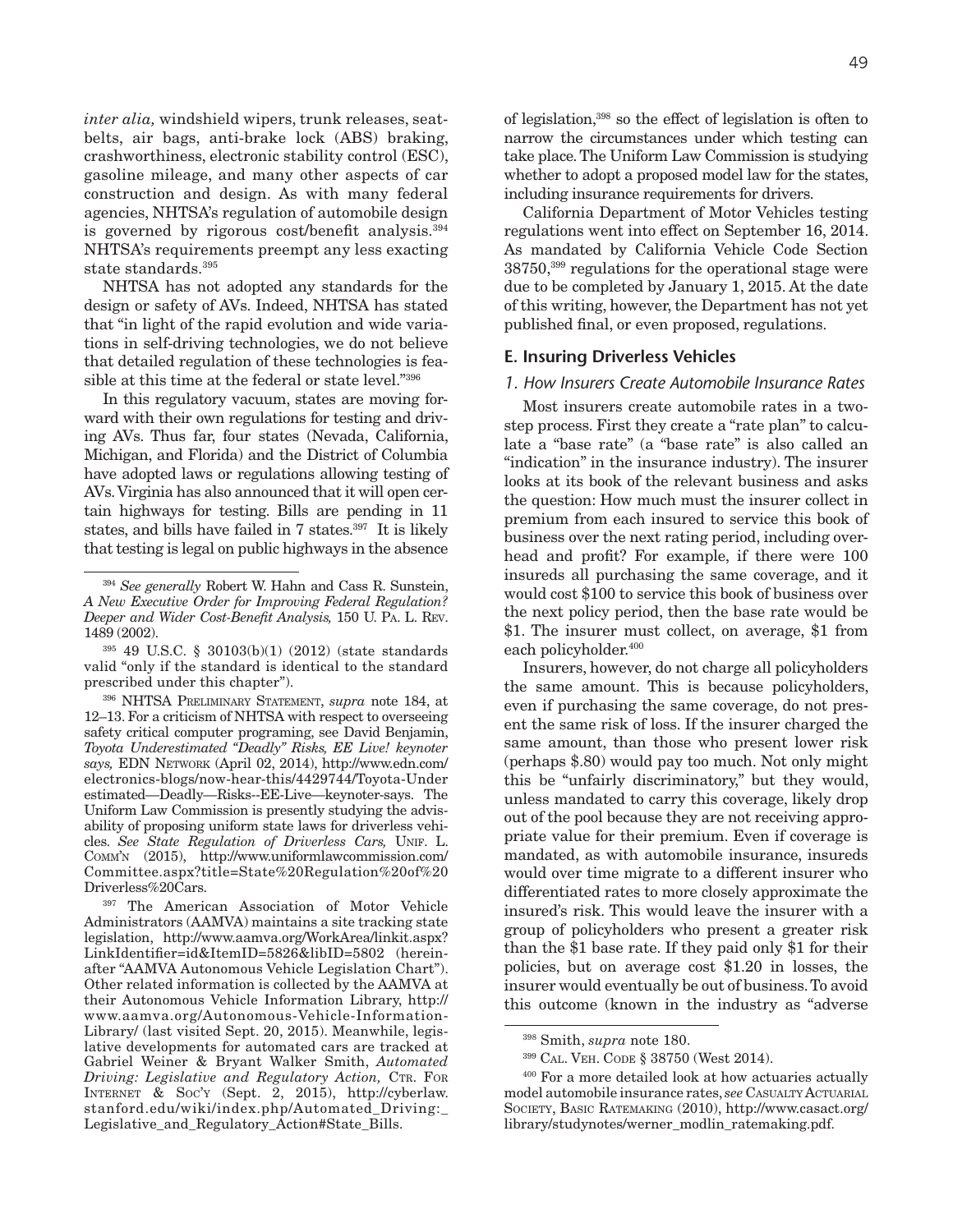selection"), the insurer creates a "class plan."401 Failure to have a class plan that reasonably discriminates among risks can, then, result in a slow "death spiral" for the insurer.

The class plan applies "rating factors" to adjust the base rate depending on the risk presented by the policyholder. With respect to automobile insurance, many of the rating factors are familiar: age, gender, driving record, miles driven, location, accident history, vehicle class, and credit score (where permitted). California's regulations, for example, permit the use of 19 rating factors for automobile insurance. Many of these rating factors include a welter of subdivisions.

Applying some rating factors to the above example, A's rate calculation might look something like this. Ms. A is a female, and females as a group have fewer accidents than males. A neutral rating factor has a relativity of 1, but as a female, she may have a relativity of .90. Thus, her rate would be \$.90. If the average person drives 12,000 miles per year, then 12,000 miles per year would have a relativity of 1. Ms. A, however, drives 20,000 miles per year. This increases the likelihood of an accident and may yield a relativity of 1.10. This would likely offset the benefit Ms. A received because of her gender and move her back to a rate of \$1. Sadly, Ms. A also has a poor driving record, having been convicted of three moving violations in the past 3 years. This driving record may yield a relativity of 1.20. Now Ms. A's premium would move from \$1 to \$1.20. Ms. A may, however, enjoy some downward adjustments if the automobile is garaged in an area with fewer claims or (if her state permits its use) she has a good credit score. The combination of all of the rating factors and their relativities yields the ultimate rate Ms. A must pay for her policy. The actual process is not as simple as this may appear. It often includes multiplicative algorithms, sequential analysis, and "pumping" and "tempering."402

Formulating a class plan is largely a zero-sum game. If a relativity lowers a rate for some policyholders, that lower rate must be balanced by a higher rate for some others in the class plan. Thus, a lower rate for a low mileage driver would likely be balanced by higher rates for higher mileage drivers. When done correctly, the net rate over the book of policies will equal the base rate (\$1 in the above example). Politics and social policy play a role in deciding which rate classifications are acceptable. In

one jurisdiction, territory (where the automobile is garaged), credit score, or gender may be permitted, while not permitted in another.<sup>403</sup>

Calculating appropriate relativities is a very sophisticated undertaking. It involves analyzing large amounts of data collected by insurers from their own loss experiences and from other sources. This information is then utilized by actuaries to predict the frequency and severity of future losses over the policy period for each of the characteristics evidenced by the insured. This includes predicting future trends in losses. It is possible, for example, that medical or repair costs are predicted to rise over the policy period. It is also possible that gasoline prices may spike or plummet, causing less or more driving and fewer or more accidents over the policy period. Trend is one of the most difficult factors to predict and, where insurance rates are subject to prior approval (as in California), disputes over the future trend for losses occupy much of the regulator's attention.

#### *2. Emerging Issues for Insuring Driverless Vehicles*

"The advent of autonomous cars could revolutionize the world of motor insurance."404

NHTSA estimates that approximately 93 percent of accidents are caused, at least in part, by human error.405 NHTSA estimates that the economic cost alone amounts to over \$900 per person per year in the United States. There are approximately \$871 billion in economic and societal losses per year.<sup>406</sup> The U.S. Centers for Disease Control and Prevention (CDC) reports that in 2012 over 2.5 million Americans were sent to the emergency room because of accidents (approximately 7,000 per day). Nearly  $200,000$  were hospitalized.<sup>407</sup> These figures suggest that reducing human error can substantially reduce injuries, deaths, and other costs caused by automobile accidents.

It is likely that self-driving cars will not be totally autonomous for a number of years. They will operate

406 Larry Blincoe, National Highway Traffic Safety Administration, *The Economic and Societal Impact of Motor Vehicle Crashes* DOT HS 812.013, 2 (2015).

<sup>401</sup> *See, e.g.,* Cal. Code Regs. tit. 10, §§ 2632.7, 2632.8 (2015) (California auto insurers must file a "class plan" with the Department of Insurance).

<sup>402</sup> *See Spanish Speaking Citizens' Foundation, Inc. v. Low,* 85 Cal. App. 4th 1179, 1186 (2000); Casualty Actuarial SOCIETY, *supra* note 400.

<sup>403</sup> *See generally* Insurance Regulation, *supra* note 389, § 8.10; Laura Adams, *How Age, Gender and Marital Status Affect Your Auto Insurance* (Mar. 31, 2015), http://www. huffingtonpost.com/laura-adams/how-age-gender-andmarital-status-affect-your-car-insurance\_b\_6973360.html.

<sup>404</sup> Gillian Yeomans, Autonomous Vehicles: Handing Over Control: Opportunities and Risks for Insurance 18, Lloyds, (2014) (hereinafter "Lloyd's Report").

<sup>405</sup> National Highway Traffic Safety Administration, National Motor Vehicle Crash Causation Survey, DOT HS 811 059 (July 2008).

<sup>407</sup> Centers for Disease Control and Prevention, *Motor Crash Injuries,* Vital Signs (Oct. 2014), http://www.cdc.gov/ vitalsigns/crash-injuries/index.html.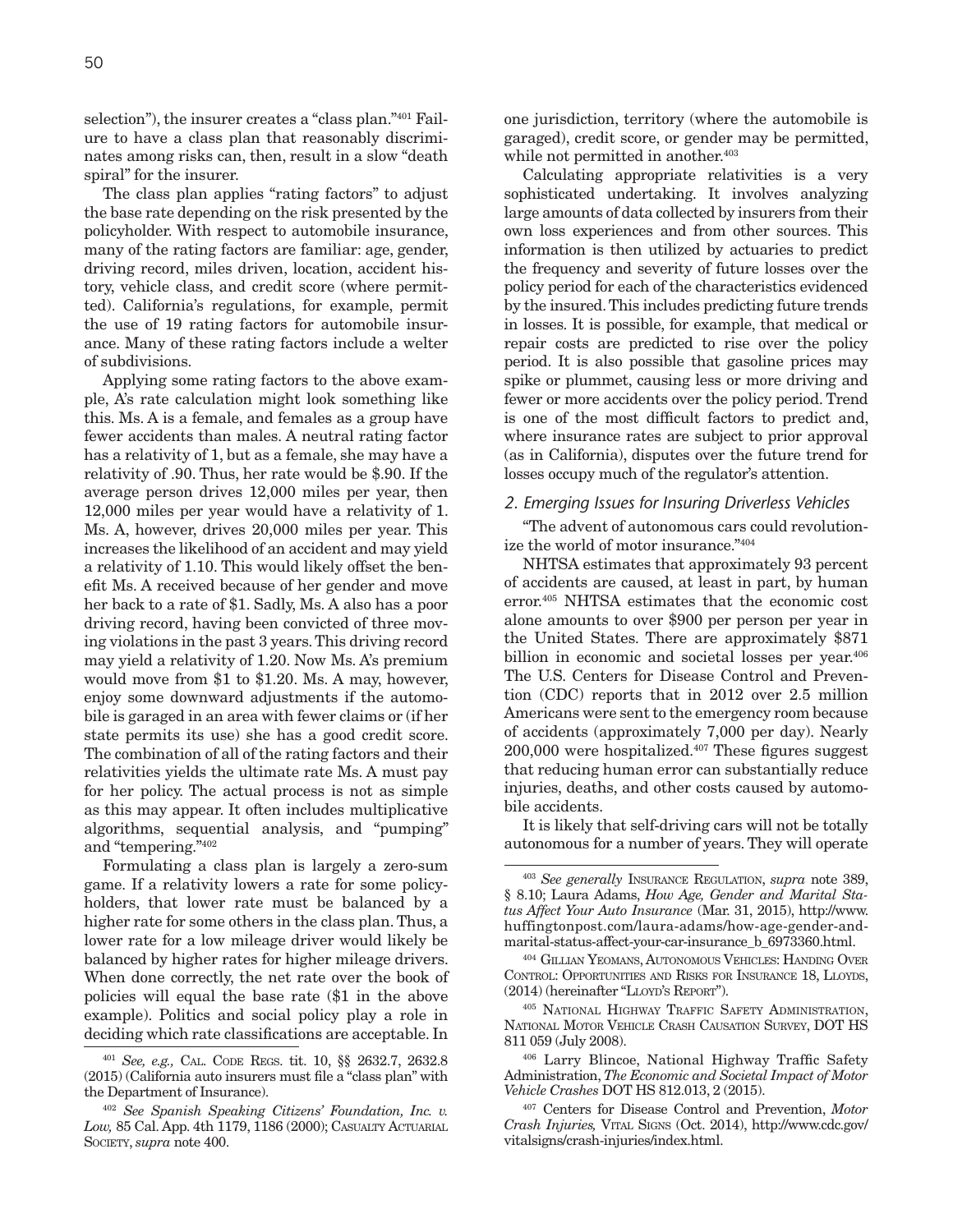in a shared driving mode (NHTSA Level 3) in which the driver may trust the driving to the car, but must be available on adequate notice to take over the driving. In addition, there will be circumstances, such as the present inability to drive in snow, where the vehicle must be driven by the operator. Thus, there are parts of the country where the benefits of self-driving vehicles will not be as great as in others. It is unlikely, therefore, that the savings from self-driving vehicles will match, or come close to matching, NHTSA's estimates of the current costs of accidents.

For that portion of the shared driving experience in which the operator manually drives the automobile, insurance and the calculation of insurance rates should be fairly straightforward. There will be some adjustments that will account for the fact that the automobile, when in manual mode, will more frequently be driven in more dangerous circumstances. Urban driving, driving in construction zones, or driving in snow or inclement weather are examples. The Casualty Actuarial Society is presently studying how much potential savings may be expected as self-driving cars are introduced.408

To the extent that these losses are presently insured (some, such as air pollution, the cost of congestion, and lost productivity, are not), and the cars are moving in self-driving mode, the cars should enjoy lower insurance rates. One study suggested an average saving of \$475/driver/year.<sup>409</sup> These savings will either flow to the insurer's bottom line, or, either because of competition or rate regulation, will be savings to the policyholder. One would expect regulators in Prior-Approval states, such as in

409 Alain L. Kornhauser, *Smart Driving Cars: History and Evolution of Automated Vehicles* 49 (Sept. 20, 2013), http://orfe.princeton.edu/~alaink/SmartDrivingCars/ Presentations/Florida\_Seminar\_Nov2013\_URLsV2.pdf. Other predictions are similar. One recent report advised:

The personal lines sector could fall to 40% of current size. …The personal lines automobiles sector will likely bear the brunt of the transformation, as it will hold a smaller share of a smaller market. Currently, the personal auto sector accounts for almost \$125 billion in loss costs. By 2040, we believe this sector could cover less than \$50 billion in loss costs.

California, to make every attempt to pass these savings on to policyholders.

Passing these savings to the policyholder has two principal benefits. It helps consumers with lower rates, and lower rates encourage drivers to purchase these safer vehicles. There are differing estimates as to the cost of equipping an automobile to drive itself. Some are concerned that the higher price will deter many from purchasing the automobile, or the higher price will create a class difference between those who can afford a self-driving vehicle and those who cannot. If, however, insurance savings over the life of the vehicle offset the additional cost of equipping the vehicle, cost should neither deter acceptance nor create two classes of drivers. As with other technology, as driverless cars mature, one would expect dramatic drops in price.

Creating an awareness in consumers of the interplay between the added vehicle cost and the lower insurance costs presents a marketing issue. One analogous marketing model is that used to inform consumers of the energy efficiency of some appliances, such as water heaters and refrigerators. In that context, consumers are now accustomed to pricing an appliance with its future costs in mind. The same could be applied to vehicles.

Since rates must be neither "excessive, inadequate, nor unfairly discriminatory,"410 regulators and insurers will face some new challenges as these vehicles are introduced. Automobile insurance rates are based on extensive data bases. Apart from testing data, which may or may not be available to insurers or regulators (OEMs and others may treat this information as proprietary or trade secrets), there will be a considerable amount of guesswork going into initial rate making. At present, insurers have little or no data on which to base a rate, even assuming that it was clear where liability would lie.<sup>411</sup>

 In addition, the added technology may raise repair costs. Perhaps they will be offset by lower frequency, perhaps not. Insurers would be inclined to play it safe by estimating higher rates, while regulators may be inclined to protect consumers and encourage adoption of this safer technology by estimating lower rates. Similar challenges have been confronted when new safety measures were introduced, such as rear window mounted taillights and electronic stability control. Some insurers are

<sup>408</sup> For their first report, *see* Casualty Actuarial Society Automated Vehicles Task Force, Restating the National Highway Transportation Safety Administration's National Motor Vehicle Crash Causation Survey for Automated Vehicles (2014), http://www.casact.org/pubs/forum/14fforum/ CAS%20AVTF\_Restated\_NMVCCS.pdf. *See also If Cars Drive Themselves, How Will Actuaries Make Sense of Data to Price the Risks?, CARRIER MGMT.* (May 20, 2014), http://www. carriermanagement.com/news/2014/05/20/123377.htm.

KPMG, Automobile Insurance in the Era of Autonomous Vehicles, Survey Results 9 (2015), https:// www.kpmg.com/US/en/IssuesAndInsights/Articles Publications/Documents/automobile-insurance-in-theera-of-autonomous-vehicles-survey-results-june-2015.pdf.

<sup>410</sup> *See, e.g.,* Cal. Ins. Code § 1861.05(a) (West 2013) ("No rate shall be approved or remain in effect which is excessive, inadequate, unfairly discriminatory or otherwise in violation of this chapter.")

<sup>411</sup> Alexander C. Kaufman, *Tesla's Self-Driving Feature*  Leaves Insurers Idling as States Scramble, HUFFINGTON POST (Mar. 28, 2015), http://www.huffingtonpost.com/2015/03/28/ tesla-self-driving-cars\_n\_6961922.html.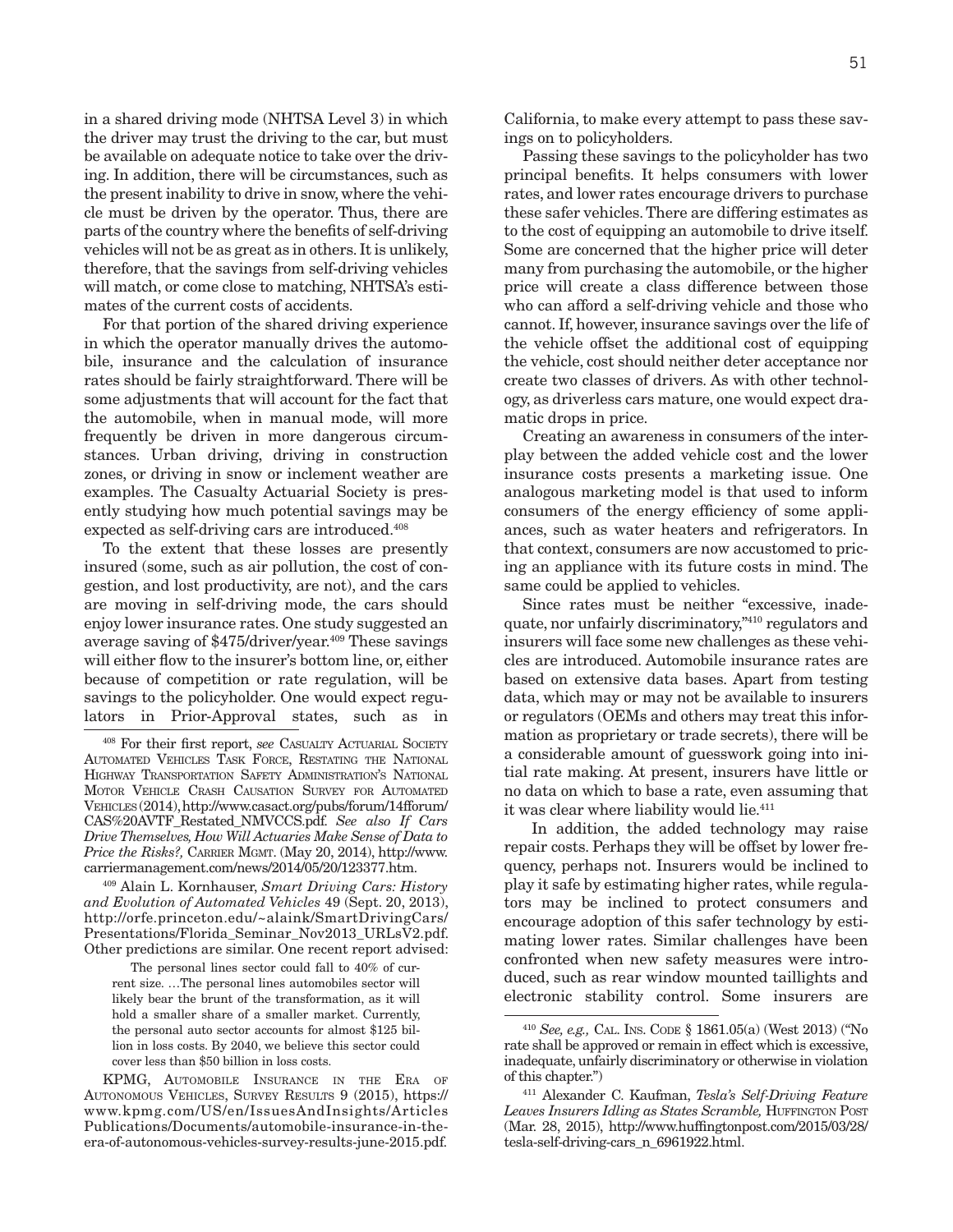working with OEMs to insure that they understand the new technology well enough to propose realistic insurance products and rates.<sup>412</sup>

In time, there will be a growing database, however it will likely be much less static than databases used to rate current vehicles. OEMs will continually improve and update their algorithms, and these will be downloaded to all of the vehicles in the fleet. This could happen daily, or perhaps on a virtually continuous basis. As a consequence, yesterday's self-driving car will not be the same as today's or tomorrow's. In March 2015, Tesla downloaded over the web a revised algorithm to one of its models that increased its acceleration.413 In the same month Tesla announced that it would, in 3 months, download a hands-free autopilot feature that would allow freeway driving without the driver's 100 percent attention.<sup>414</sup>

Given the rapid advances of technology in other areas, one can expect the safety of these vehicles to rapidly improve. An insurance system that can respond to these improvements with similar alacrity will deliver numerous benefits. Many regulatory systems in prior approval states, however, are not presently equipped to quickly adjust rates. In California, for example, an insurer may not change a rate either up or down without filing a complete rate application.415 Many other states allow some degree of flexibility without prior approval.416 This regulatory challenge is only just beginning to be confronted.

## *3. Liability-Related Insurance Issues*

Liability issues drive automobile insurance issues because a major function of automobile

414 Although TESLA has since made it clear that driving is still the operator's responsibility. Evan Ackerman, *Tesla Model S: Summer Software Update Will Enable Autonomous Driving,* IEEE Spectrum (Mar. 23, 2015), http://spectrum. ieee.org/cars-that-think/transportation/self-driving/teslamodel-s-to-combine-safety-sensors-to-go-autonomous.

<sup>415</sup> Cal. Ins. Code § 1861.05(b) (West 2013) ("Every insurer which desires to change any rate shall file a complete rate application with the commissioner.").

416 States allowing flex rating permit insurers to use new rates without prior approval if they do not exceed a certain percentage of the previously filed rate. *See* Insurance Regulation, *supra* note 389, § 8.15. For a list of states and their regulatory frameworks, see *Regulation Modernization*, Ins. Info. Inst. (Apr. 2015), http://www.iii.org/issue-update/ regulation-modernization.

policies is to insure against liability of the insured or (in the case of uninsured/underinsured motorist coverage [UM/UIM]) the liability of another. Put another way, most of what insurers insure against today is human error. A typical insuring clause in the liability portion of a policy insures the "insured" for any amounts up to the policy limits for which the insured may become "legally liable." UM/UIM coverage compensates those injured by UM/UIM drivers up to the policy limits of the UM/UIM coverage only if the insured is "legally entitled to recover" from the uninsured or underinsured driver. Thus, legal responsibility is the lynchpin of both of these important coverages. To the extent human error is removed, to a similar extent the insurers' business model changes.

Driverless vehicles will challenge these traditional insurance models for several reasons. As vehicles move towards driverless capabilities, there will be a transitional period of shared driving experience—some driving in manual mode and some driving in self-driving mode. To the extent vehicles are driven in manual mode, one would expect liability and insurance to look much as it does at present. In order to accurately rate this portion of the driving, however, insurers will need to know how many miles the car is driven in manual mode and what the nature of this driving is (snow, urban, construction, etc.). Risks presented by these miles may differ substantially from the risks presented by average miles in general. In addition, gathering this information may present some privacy issues (discussed elsewhere in this report).

If the vehicle causes an accident while operating in driverless mode, under present products liability law the responsibility would be allocated to those in the commercial chain (dealer, OEM, possibly the programming entity if different, etc.) rather than the driver.<sup>417</sup> If the operator were sued, the automobile insurer would have a duty to defend under the policy. However, once it is shown that the operator was not "legally liable" for the accident, the traditional policy should not pay for the damages.

Autonomous cars could potentially lead to a substantial reduction in motor insurance claims if accidents significantly reduce in frequency. Lower claims would be expected to result in lower premiums, and tighter profit margins. Some might argue that if cars really do become crashless, there may not even be a need for motor insurance….Damage or theft can still occur when a car is parked in a driveway, and for the present at least, cars with semi-autonomous capabilities are more expensive than their traditional

<sup>412</sup> *See* Cathy Schwamberger, Counsel for State Farm, Testimony before the California Department of Insurance (Sept. 15, 2014), https://www.insurance.ca.gov/0400 news/multimedia/0030VideoHearings/upload/AVHearing-SchwambergerWrittenComments.pdf.

<sup>413</sup> *Jon Fingas, Tesla Model S is getting even quicker through a software update, ENGADGET* (Jan. 29, 2015), http:// www.engadget.com/2015/01/29/tesla-model-s-accelerationupdate/.

<sup>417</sup> *See* Fluor Co. v. Jeppesen & Co., 170 Cal. App. 3d 468, 216 Cal. Rptr. 68 (1985) (air chart treated as "product" when error in map contributed to crash).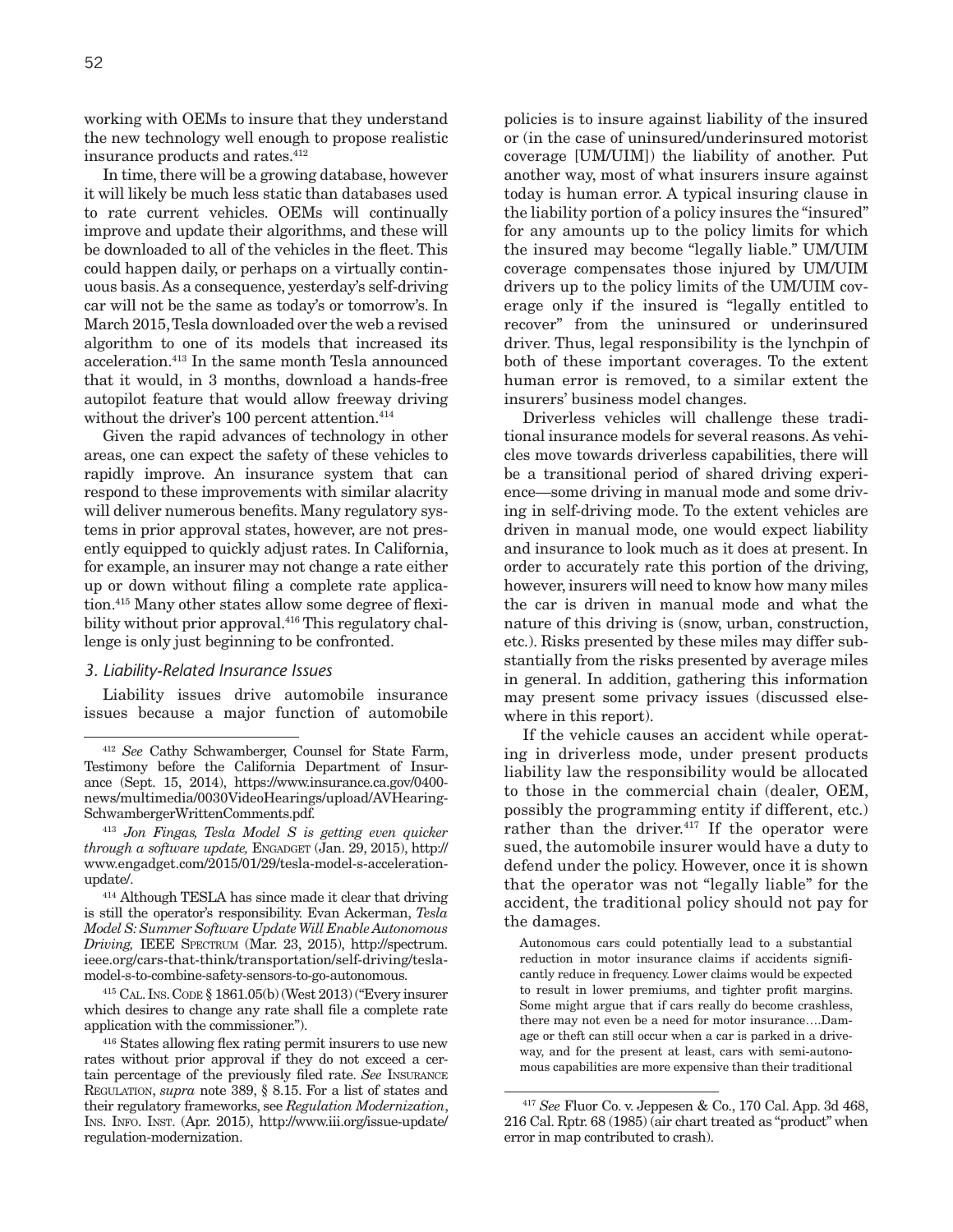counterparts. It is possible that this risk could become part of a household contents policy coverage.418

Others believe that any significant impact on the insurance industry is far in the future.<sup>419</sup>

Similarly, if a person were hit by a UM/UIM vehicle, there would be coverage if the uninsured or underinsured vehicle were driven in manual mode. If in driverless mode, however, then the injured party would not be "legally entitled to recover" from the operator of the uninsured or underinsured vehicle.420 Therefore, under present policies, the UM/UIM coverage would not apply. Rather than a UM/UIM claim against the insured's own insurance company, the insured's claim would be a products liability claim against the OEM and/or those in the commercial chain.

A product's liability claim has the potential of being much more complex. As accidents increasingly become the responsibility of the commercial supplier, legislators and other policymakers may not be content to make every fender-bender a products liability case. Defense and cost containment expenses for different classes of claims differ dramatically. In 2013, insurers' cost containment expenses for private passenger auto liability was 6.8 percent of incurred losses, while for products liability it was 75.1 percent.421 One would expect similar expenses on the part of the injured party.

 It may also present special challenges to the injured party if the manufacturer is no longer solvent

419 Mark Hollmer, *Progressive at PCI: Telematics will*  Become Ubiquitous Underwriting Tool, CARRIER MGMT. (Oct. 28, 2014), http://www.carriermanagement.com/news/ 2014/10/28/131022.htm (quoting Tom Hollyer of Progressive Insurance as stating, "I don't think there's any kind of [automobile insurance industry] cliff in the foreseeable future.").

420 A recent Farmers Insurance TV ad promoting UM/ UIM coverage shows a robot driving a car into the rear of the insured's parked car. The robot then runs away. Query as to whether the insured would have a claim against a robot driven car under UM/UIM insurance. Against whom would the insured be "legally entitled to recover?" The manufacturer of the robot? The car owner who, apparently, was a passenger in the car? The ad is available at http://www.ispot.tv/ad/7fjV/ farmers-insurance-robo-driver.

<sup>421</sup> *Products Liability,* Ins. Info. Inst. (2015), http://www. iii.org/fact-statistic/products-liability.

or available. Although "New GM" established a fund and process to compensate those injured by its defectively designed ignition switches, its official position is that it is not legally responsible for "Old GM's" defective products. Although still subject to appellate review, a federal bankruptcy judge has ruled that those liabilities were discharged in bankruptcy.<sup>422</sup>

Every state has a guarantee fund to compensate, up to a limit, those who would be entitled to compensation should an insurance company become insolvent. These funds are funded by assessments on insurance companies admitted to sell insurance within the state. Unlike insurance companies, at present there is no guarantee fund to insure that those injured by insolvent OEMs are compensated.<sup>423</sup> In addition, OEMs may choose to insure (if at all) with non-admitted, surplus lines insurers, risk retention groups, captives, or through other methods. Typically, guarantee funds do not back these liabilities.<sup>424</sup>

Given the shift in responsibility to the commercial marketers of driverless vehicles, one would also expect that the insurance burden (to the extent they choose to insure) would also shift to commercial policies covering dealers, OEMs, and others. Although physically injured parties may have claims against a number of parties in the commercial enterprise, the commercial parties may bargain to distribute any losses (which, with respect to them, are purely economic), among themselves as suits their commercial interests.425

# *4. Imposing Some or All of the Initial Liability on the Operator*

To give an injured person a local and marginally solvent responsible party, it may be possible to make the vehicle's performance a "non-delegable duty" for which the operator is responsible regardless of the lack of fault. There is some precedent for this

<sup>424</sup> *See id.* § 12.13.

<sup>418</sup> Lloyd's Report, *supra* note 404, at 18. Beginning in March 2015, some insurance companies began citing selfdriving cars as threats to their business model in SEC filings. *See* Benjamin Preston, *Insurers Worry Self-Driving Cars Could Put a Dent in their Business, THE GUARDIAN (Mar.* 8, 2015), http://www.theguardian.com/technology/2015/mar/ 08/insurers-worry-self-driving-cars-could-put-a-dent-intheir-business. *See also* Kristen V. Brown, *Self-Driving Cars: Bumpy Ride for Insurance Industry, S.F. CHRON. (Apr.* 13, 2015) (citing four insurance companies that noted the potential threat of self-driving cars to their businesses), http://www.sfgate.com/business/article/Self-driving-carsbumpy-ride-for-insurance-6195316.php.

<sup>422</sup> Hilary Stout and Dannielle Ivory, *Ruling Shields G.M. From Ignition Suits,* N.Y. Times (Apr. 15, 2015), http://www. nytimes.com/2015/04/16/business/general-motors-winsruling-shielding-it-from-most-claims-over-ignition-flaw. html? r=0. For a colorful commentary on this issue, see Further on the Effect of the GM Bankruptcy on New GM's Exposure to Ignition Defect Litigation (June 5, 2014), http:// thenecessaryandproperblog.blogspot.com/2014/06/furtheron-effect-of-gm-bankruptcy-on.html. See also Linda Sandler and Patrick G. Lee, *Bankruptcy Order Could Shield GM from Ignition Switch Claims,* Ins. J. (Mar. 20, 2014), http:// www.insurancejournal.com/news/national/2014/03/ 20/323778.htm.

<sup>423</sup> *See* Insurance Regulation, *supra* note 389, § 12.12.

<sup>425</sup> Philippine Airlines, Inc. v. McDonnell Douglas Corporation, 189 Cal. App. 3d 236, 234, 234 Call. Rptr. 423 (1987) (Airline and manufacturer allowed to allocate among themselves losses, including personal injuries, caused by crash).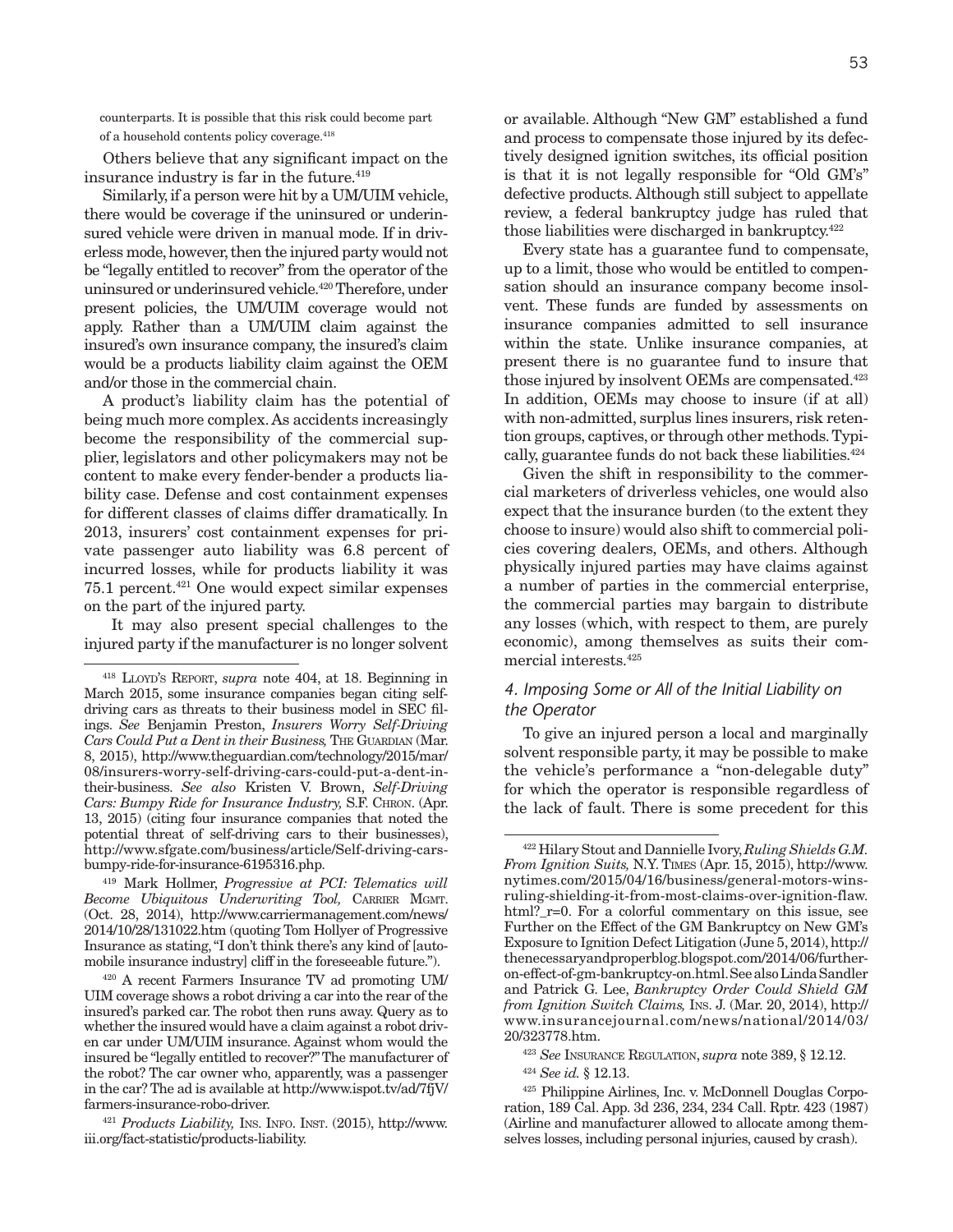approach with respect to brake failure.426 In the United Kingdom, liability falls on the driver/user even if not at fault. The driver's or insurer's remedy lies in subrogation against the manufacturer. $427$ 

If, however, unlimited liability remains on the operator for accidents caused by a failure of the product, many may be deterred from purchasing these safer vehicles. One possible compromise may be to fasten the initial responsibility on the operator up to the minimum financial responsibility limits set by the state. At present, drivers are required to carry insurance up to these modest limits. Fault on the part of the driver would be required for any claim beyond the minimum. This would give an injured party a convenient source for compensation for the majority of claims that fall within these limits without adding an additional burden on present drivers. Indeed, given the lower frequency of accidents, the premium may be substantially lower than at present.

If an insurer paid a claim for which its insured was not at fault, the insurer would have the right to pass the loss to the commercial suppliers through subrogation. Unlike the insured, it may be possible for insurers to consolidate similar claims against a manufacturer, thus making the processing of the claims much more efficient. Insurers and manufacturers may even find it in their interest to agree to arbitrate disputed claims. There is an existing model for mutual arbitration agreements. When an insurer pays a collision claim for which another insured may be responsible, insurers have agreed to arbitrate the claims with the responsible party's insurer.<sup>428</sup> Likewise, uninsured/underinsured motorist claims are subject to arbitration.<sup>429</sup> These claims are processed very quickly and at minimal expense. A similar model may emerge for dealing with subrogation claims. Insurers' rates should be net of any subrogation recovery (less expenses), so rates should still be lower than at present.

## *5. Product Liability and Higher Per Claim Costs*

Under the present system, insurance payouts do not accurately reflect insurable losses. It is not uncommon for more serious injuries to go undercompensated because insurance coverage is inadequate to compensate for serious injuries. Setting aside possible coverage for health care costs from health insurance or public sources, if a

responsible driver carries a minimal policy (e.g., 15/30/5 policy in California, another policy at a different state's minimum, or no insurance at all), a seriously injured party is likely to settle with the driver for far less than the party's actual injuries. Sadly, adequacy of compensation for serious injuries depends largely on the financial sufficiency of the injurer. If the injured party carries uninsured/underinsured motorist coverage (UM/ UIM), there may be an additional source for compensation. UM/UIM coverage, however, is often modest in amount and is subject to numerous limitations. Many losses in serious cases, therefore, fall on the individual or on the public through such programs as Medicaid and Medicare.

In addition, there are exclusions in standard automobile policies which remove some otherwise insurable injuries from the insurance pool. For example, if a careless driver suffers injuries and also injures other family members in the vehicle, none of these injuries is covered. They fall within the "family" or "insured" (all relatives living in the home are "insureds") exclusion.

This dynamic changes dramatically if other sources of coverage or assets become available. As responsibility shifts from drivers to commercial suppliers, more injuries will be compensated at rates closer to their true value because commercial suppliers will have adequate assets or insurance. For example, if the driver and other family members were injured due to a defect in the automobile's ignition switch, all would have claims against the OEM. These injury costs will be passed to vehicle owners in the cost of the cars. Passing the true cost of a product, including injury costs, to those who use the product is one of the aims of "strict liability" under products liability tort law.430 It is also fairer to innocent injured parties if they must bear fewer of their injuries. It does mean, however, that the reduction in the frequency of accidents with self-driving cars may not net a linear savings to car owners. This is because injuries that would be under- or uncompensated when responsibility stops with the driver now will be compensated at closer to their actual value.

Claims costs may also rise because self-driving cars will likely be more expensive to repair. At the same time, however, costs attributed to assigning responsibility should decrease. Both California and Nevada require the event data recorder ("black box," or EDR) in self-driving cars to preserve all of the

<sup>426</sup> Maloney v. Rath, 69 Cal. 2d 442, 445 P. 2d 513 (1968) (faultless driver responsible for injury caused due to brakes negligently repaired by brake shop).

<sup>427</sup> Lloyd's Report, *supra* note 404, at 18–19.

<sup>428</sup> *See* Insurance Regulation, *supra* note 389, § 9.18.

<sup>429</sup> *See id.* § 12.12.

<sup>430</sup> Greenman v. Yuba Power Products, Inc., 59 Cal. 2d 57, 377 P. 2d 899 (1963); Phipps v. General Motors Corp., 278 Md. 337, 363 A. 2d 955 (Ct. App. 1976) (discussing the rationales for strict liability).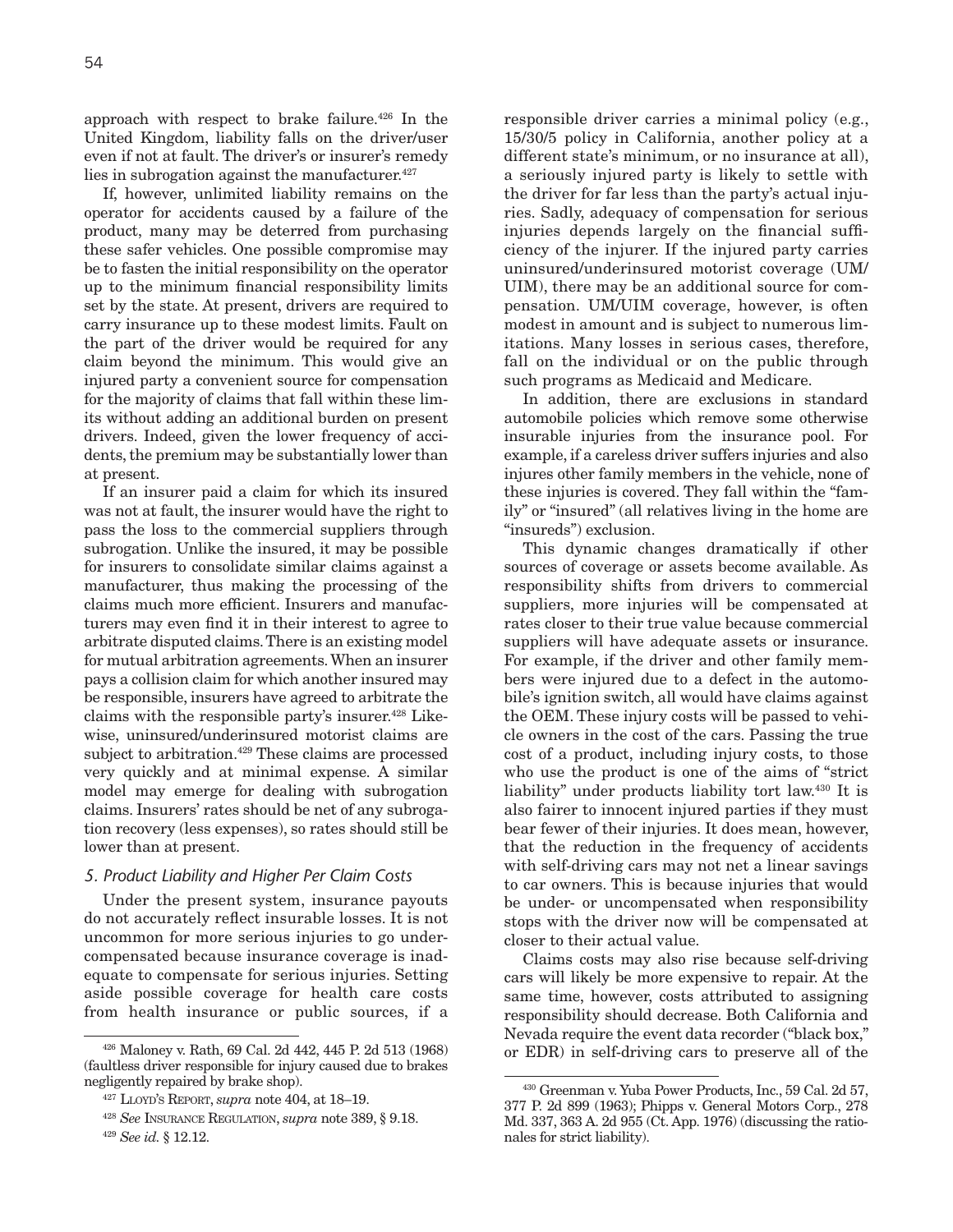data for the last 30 seconds prior to an accident.<sup>431</sup> With some retraining, adjusters and lawyers should be able to assign responsibility among the driver, the vehicle, or others with relative ease.

Whether the higher claims value and higher repair costs will be offset by the lower claims frequency and lower adjustment costs remains to be seen.

# *6. Adoption of Self-Driving and Driverless Cars*

For reasons stated above, the adoption of self-driving cars may present serious challenges to companies writing traditional personal automobile policies. The threat to their premium base and business model has been noted. At the same time, the public has much to gain by the adoption of self-driving cars. These challenges and benefits depend to a large extent on the rate at which self-driving cars are adopted.

The average life of a car in the current fleet is between 11 and 12 years (up from 9.8 years in 2002).432 Thus, if all new cars were required to be self-driving cars, one would expect one-half of the fleet to be self-driving in approximately 11 years. Electronic Stability Control (ESC) has been required on all light vehicles since 2011, yet the Insurance Institute for Highway Safety (IIHS) and Highway Loss Data Institute (HLDI) estimate that there will not be 95 percent penetration of ESC until 2030.433 Since self-driving cars are not mandated and will not be available for several years, one might expect the penetration of self-driving cars to take even longer than ESC.434

There are some good reasons to believe that significant penetration may arrive sooner than these estimates. Safety features short of Level 3, such as ESC, do not drive the car to the extent that the driver may put driving time to other productive uses, whether that be texting, reading, or consulting with clients. Adding productive value to driving time should be a substantial incentive for many to adopt self-driving cars. This will especially be so if the insurance savings substantially offset the added cost of the self-driving components.

In a recent study by the Boston Consulting Group, their survey showed that, despite the added expense for the technology, 44 percent to 55 percent of those polled would buy either a partially or fully autonomous car. For partially autonomous cars, lower insurance costs were the top reason for making the purchase (safety was second). For fully autonomous cars, lower insurance was the second ranking reason, with safety in the first spot.435 Thus, properly rating these cars and passing the insurance savings on to the consumer will be critical to their rapid acceptance.

Since there are also benefits to the public in general (e.g., less congestion, fewer accidents, better fuel economy, etc.), it may be reasonable to view their adoption as a public good. As such, there will be sound reasons for public policymakers to offer incentives to adopt self-driving automobiles. Tax credits, as applied to electric vehicles, is one approach. Offering money to retire older cars ("Cash for Clunkers") is already an incentive in place in some states. Air Quality Control Districts in California offer \$1,000 to retire older cars simply because they pollute more than newer ones. Driving in the carpool lane might also be offered as an incentive, along with, perhaps, a higher legal speed limit. Where trucks are currently limited to 55 mph and cars are limited to 65 mph, perhaps driverless cars, because of their enhanced safety features and better reactions, could be permitted an official 75 mph limit. There may be other incentives to more quickly introduce self-driving cars.

# *7. New Models of Insurance*

As mentioned above, under the current legal regime, the role of traditional automobile liability insurance will decrease as the number and severity of accidents decreases and the legal responsibility for accidents shifts away from drivers or operators. Commercial insurance for those in the commercial chain will increase in importance. One would not expect this to present any special challenges, as commercial insurance has been available for thousands of products in the market place.

It is also possible that, at Level 4, many OEMs will not sell cars to individuals, but rather will sell them to operators of fleets of cars. Users will subscribe to use the vehicles as needed. One would expect the insurance burden, then, to fall on the commercial insurers of the OEM and/or the fleet owner.

<sup>431</sup> Cal. Veh. Code § 38750(c)(1)(G) (West 2014), Nev. Admin. Code § 482A.110(2)(b) (2014). *See also* Majorie A. Shields, *Annotation, Admissibility of Evidence Taken from Vehicular Event Data Recorders (EDR), Sensing Diagnostic Modules, or "Black Boxes,"* 40 A.L.R. 6th 595 (2008). Privacy issues are discussed in Glancy, *supra* note 210, at 1175–76, 1202–03.

<sup>432</sup> *Average Age of Vehicles on the Road Remains Steady at 11.4 years, According to IHS Automotive,* IHS (June 9, 2014), http://press.ihs.com/press-release/automotive/average-agevehicles-road-remains-steady-114-years-according-ihsautomotive.

<sup>433</sup> *See* Adrian Lund, *Advanced Safety Technologies and Other Guideposts on the Road to Vision Zero* (June 5, 2014), http://www.iihs.org/iihs/topics/presentations. (Scroll down to June 5, 2014, and link to article.)

<sup>434</sup> Hollmer, *supra* note 419 (It will be many years "before the new technology gets to even a 50 percent penetration of the install base.") 435 Boston Consulting Group Report, *supra* note 188.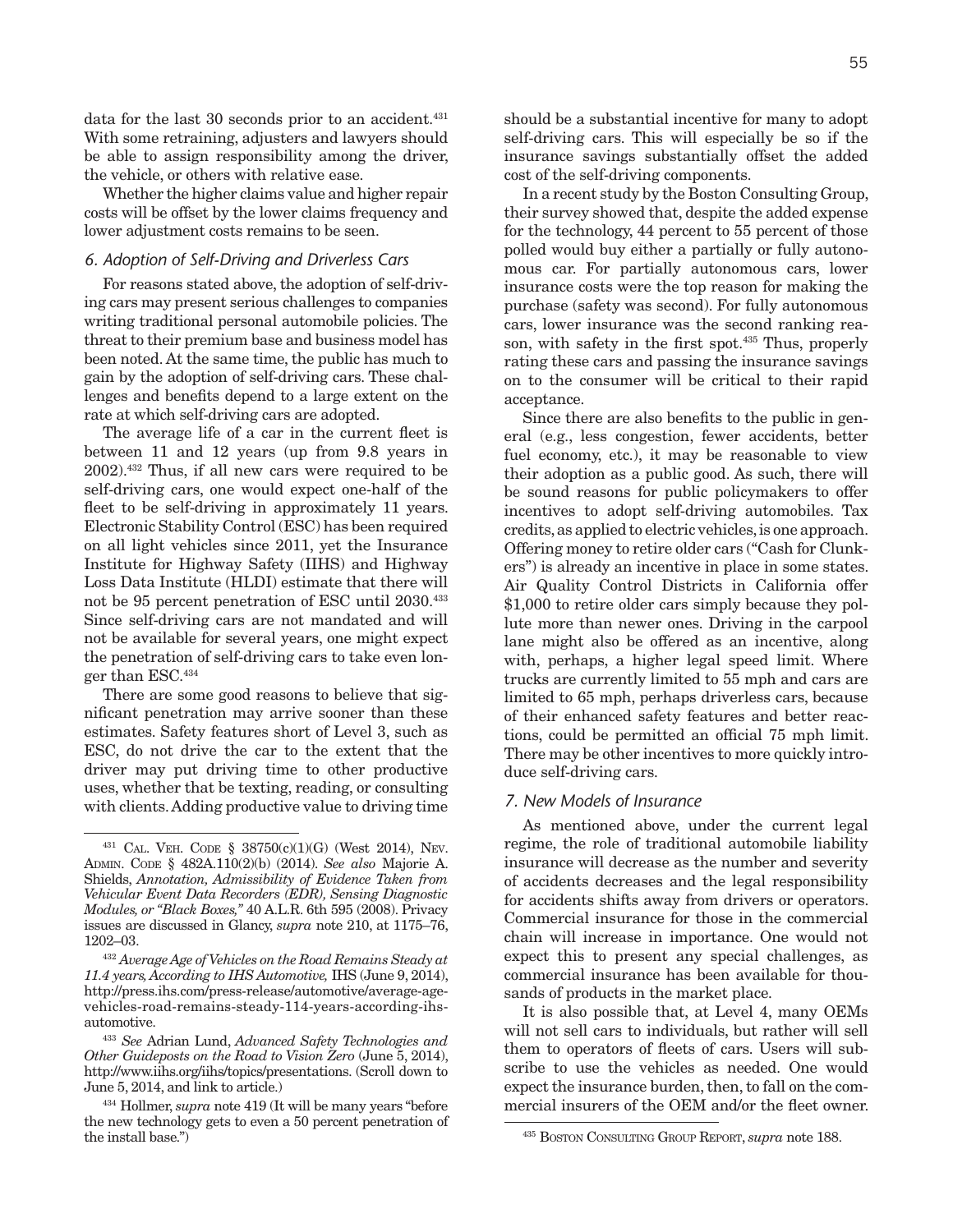Depending on their business relationship, they could allocate this insurance burden among themselves.

If traditional products liability insurance is too expensive or unavailable, there is presently federal legislation in place to allow commercial entities to form associations to pool the risk themselves. In the 1970s, products liability insurance became very difficult to obtain. Congress responded by adopting the Product Liability Risk Retention Act of 1981436 and 1986.437 These acts allow OEMs, wholesalers, distributors, and retailers to form their own risk retention groups to spread and assume all of, or a portion of, their products liability exposure.<sup>438</sup>

This shift may create an opening for some new and innovative insurance products. Rather than pursuing a products liability claim against a commercial supplier, people may prefer to insure themselves against injury from driverless cars. Such a policy might resemble UM/UIM insurance (first-party insurance) or health insurance. The insured would have a claim against the insured's own insurance company. The difference would be that the ability to recover would not turn on whether the other driver was liable to the injured person (this will seldom be the case). A first-party claim may be far more convenient and efficient than pursuing a claim directly against the commercial suppliers of the vehicle. Health insurance, which may soon be ubiquitous, is of that kind. Even in the event of an automobile accident, the insured's health costs, less any deductibles or co-pays, are covered by the insured's own health insurer without regard to the legal responsibility of any other party. Indeed, health costs, which are often a significant part of an automobile accident injury claim, are covered regardless of fault. The health insurer, however, may or may not have a subrogation claim against the injuring party's recovery.439

If insurers were to employ the UM/UIM or health insurance model to offer a policy covering, for example, pain and suffering, it might be offered as a stand-alone policy or as an endorsement to some other existing policy (e.g., auto policy, homeowners policy, or rental policy).

#### *8. Insure Like Online Ride Services?*

There is an insurance model evolving in related vehicle transportation areas that lawmakers may easily adapt to self-driving cars. When a car is being driven in self-driving mode, the person who would ordinarily have been the "driver" is really no more than a passenger. The car is driven by the algorithm built into the car's computer system and by any updates. This is analogous to riding in a taxi or limousine driven by someone else. Imagine a robot sitting in the driver's seat. Most, and perhaps all, states regulate the insurance requirements for taxis, limousines, and (now) online ride services (also known as Transportation Network Companies [TNCs] such as Uber and Lyft). In April 2015, approximately 35 states had TNC legislation either enacted or pending.440

California enacted its own statute.441 This legislation submits regulation of TNCs to the California Public Utilities Commission (CPUC), but also sets minimum insurance requirements below which the CPUC may not go. The statute requires a minimum of \$1 million in liability and uninsured motorist coverage when a passenger is in the car; it requires \$1 million in liability coverage from the time the driver accepts a passenger; and it requires \$250,000 in coverage (\$50,000 primary and \$200,000 "excess") from the time the driver turns on the app which allows potential passengers to solicit rides from the driver.

To the extent driverless cars are deployed in fleets, either by the OEM or others, this model may commend itself. California's current TNC statute applies only to businesses connecting passengers with drivers using their "personal vehicles."<sup>442</sup> Therefore, it may not be broad enough to cover driverless cars deployed on a fleet basis. A fleet may, however, fall within the jurisdiction of the CPUC as a "charter party carrier." A charter party carrier includes "…every person engaged in the transportation of persons by motor vehicle for compensation, whether in common or contract carriage, over any public highway in this state."443

To the extent the cars are privately owned, similar insurance might be offered on a group basis.<sup>444</sup> The group would be those who own the vehicles and those related to the owner in much the same way

<sup>443</sup> *Id.* § 5360.

<sup>436 15</sup> U.S.C. §§ 3901 et seq. (2012).

<sup>437 15</sup> U.S.C. §§ 3901–3906 (2012).

<sup>438</sup> *See* Insurance Regulation, *supra* note 389, § 3.8.

<sup>439</sup> For a recent decision discussing the controversial area of subrogation by a health insurer in the context of ERISA, *see* Wurtz v. The Rawlings Co., 761 F.3d 232 (2d Cir. 2014). *See also* U.S. Airways v. McCutchen, \_\_ U.S. \_\_, 133 S. Ct. 1537, 185 L. Ed. 2d 654 (2013) (self-funded ERISA plan entitled to recover health expenditures from injured party, including injured party's UM/UIM coverage).

<sup>440</sup> *ISO Introduces Endorsements to Address Ridesharing Policy Gaps,* Ins. J. (Apr. 2, 2015), http://www.insurance journal.com/news/national/2015/04/02/363254.htm.

<sup>441</sup> Cal. Pub. Util. Code §§ 5430–5443 (West 2010 & Supp. 2015).

<sup>442</sup> *Id.*

<sup>444</sup> The California Insurance Code states that "Any insurer may issue any insurance coverage on a group plan, without restriction as to the purpose of the group, occupation or type of group." CAL. INS. CODE § 1861.12 (West 2013). At this writing, the California Commissioner of Insurance is studying the possibility of narrowing the definition of "group" under this provision. Whether owners of self-driving or driverless cars may qualify as a "group" is at present an open question.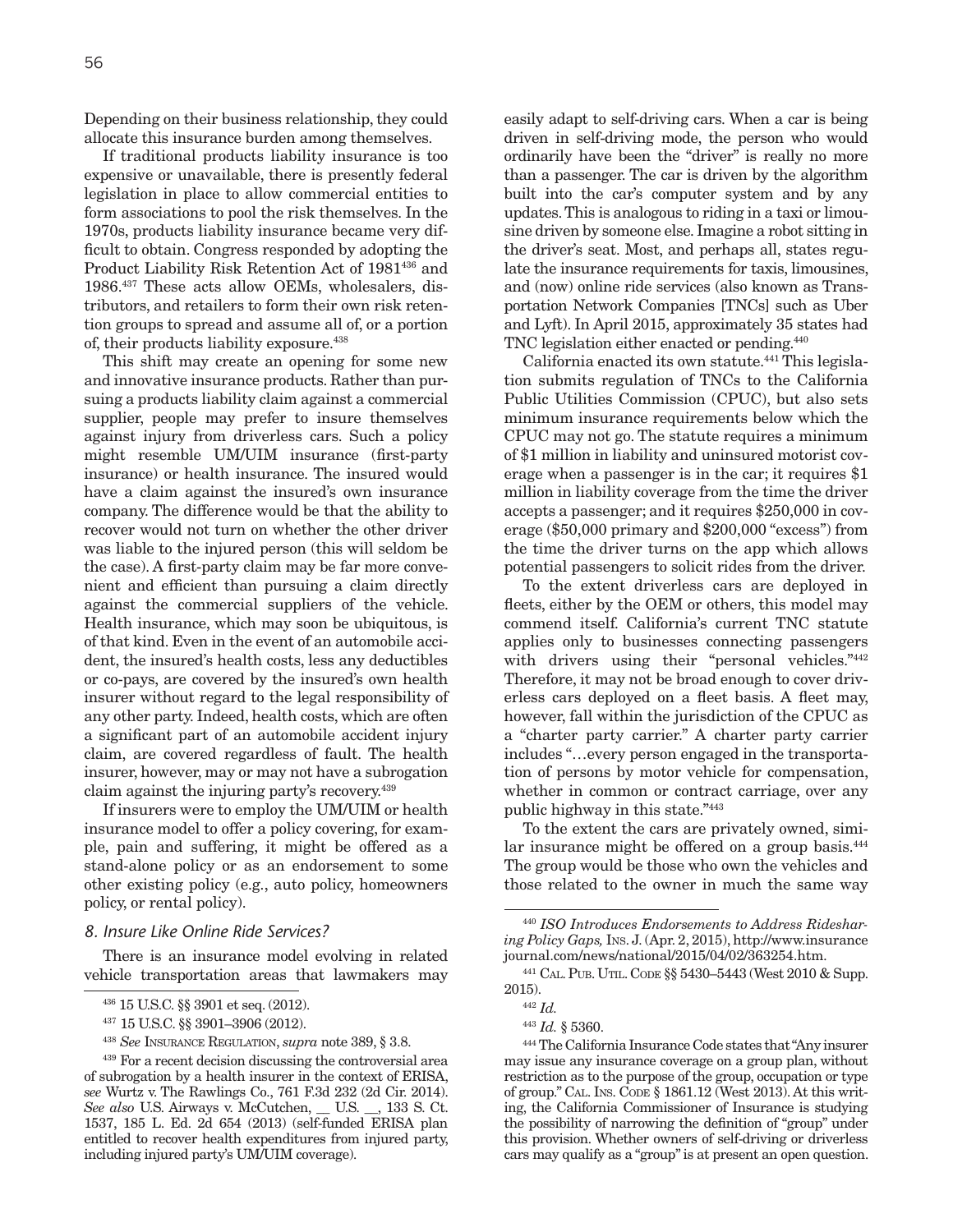that private auto insurance covers family members, permissive users, and others.

### *9. Cyber Insurance*

Cyber risks from hackers have become all too familiar as the personal and commercial world becomes ever more connected. Driverless cars may raise the importance of cybersecurity because, unlike most hacking today, malicious cyber interference with an automobile may cause serious personal injury and property damage.445 At present there is little financial motive to hack into cars, but this may change.446 As a consequence, NHTSA is doing focused research on hacking and hacking defenses at its Transportation Research Center.447

In addition, the vehicle, or its manufacturer, may acquire data of a personal privacy nature. These dangers would suggest that there may be an evolving market, at least at the commercial level, for cyber insurance policies to cover these enhanced risks.<sup>448</sup>

There is considerable doubt whether standard Commercial General Liability (CGL) policies cover cyber risk. The issue may turn on whether there was "property damage" or merely damage to electronic media and records. In any event, insurers are beginning to add cyber exclusions to the policies to avoid any ambiguity with respect to the issue.<sup>449</sup>

446 One study reported that a disgruntled employee used a Web-based system to immobilize approximately 100 cars and leave them with their horns honking. Dowling & Partners Securities, LLC, Property and Casualty Research, *It's Been A Great Ride…,* (Sept. 27, 2013), at 13.

447 Jim Travers, *Inside the Government Lab Hacking Into Cars,* Consumer Reports (May 7, 2015), https://www. yahoo.com/autos/inside-the-government-lab-hacking-intocars-118366695712.html. *See also Can Your Car Get Hacked? Your Driving Data Is At Risk. Someday, Your Car's Controls Could Be As Well,* Consumer Reports (Apr. 30, 2015), http:// www.consumerreports.org/cro/magazine/2015/06/can-yourcar-get-hacked/index.htm.

## *10. Telematics-Based Policies*

As OEMs become increasingly responsible for driving cars, they will need to gather information about how and where the car is driven. This information may be used to improve programing, avoid misuse, and achieve overall safety for those in the vehicle and others. This information may also be useful to improve insurance products.

Ideally, an insurer would rate a policy based on real knowledge about the driver, the vehicle, and other hazards that it might present. It is impractical, however, to put an observer in every vehicle, so insurers instead rely on "proxies"—e.g., driving record, age, gender, location, vehicle type, etc. These are the familiar rating factors used to price policies.

With the new information flowing back and forth between the driver and the OEM, it may be possible to price policies so that the premiums better match the actual exposure. Proxies are, after all, only very rough approximations of risk. OEMs may find it in their interest to offer their own policies, or they may share this information with affiliated insurers.

Use of this information for other than improving the safe driving of the vehicle may cause serious privacy concerns. At present a number of insurers offer telematics-based policies on an optional (i.e., opt-in) basis.450 Even with an opt-in, however, California's commissioner of insurance has not approved collection of any data by insurers beyond mileage.451 In a November 12, 2014, letter to the Federal Trade Commission, a number of OEMs pledged not to pass on information to insurers and others without the owner's permission.452

## *11. The Future of Mandatory Automobile Insurance*

As the dangers of automobiles became apparent, many states adopted some form of mandatory insurance (usually known as Financial Responsibility Laws, or FR). Having in mind that at one time automobiles were causing approximately 55,000 fatalities per year in the United States, some form of mandatory coverage seemed imperative. Eventually every state except New Hampshire adopted some form of mandatory automobile insurance, along with some form of either mandatory or optional UM/UIM insurance.

<sup>445</sup> Three recent "friendly" hacking experiences have been widely reported. In one case the hacker hacked into a commonly used dongle of the kind supplied by insurance companies and others to monitor driving. Andy Greenberg, *Hackers Cut a Corvette's Brakes Via a Common Car Gadget,* Wired (Aug. 11, 2015), http://www.wired.com/2015/08/hackers-cutcorvettes-brakes-via-common-car-gadget/. In another, hackers took over the steering of a jeep. Greenberg, *supra* note 194. The third incidence was the hacking into a TESLA. Kim Zetter, *Researchers Hacked a Model S, But Tesla's Already Released a Patch* (Aug. 6, 2015), http://www.wired.com/2015/ 08/researchers-hacked-model-s-teslas-already/ Tesla claims to have fixed the vulnerability with a download. These all were friendly hacks, in the sense that those who did them were merely demonstrating to the industry the vulnerability without malicious intent.

<sup>448</sup> Lloyd's Report, *supra* note 404, at 16–20.

<sup>449</sup> Judy Greenwald, *Insurers fight to bar cyber coverage under commercial general liability policies,* Bus. Ins. (Oct. 26, 2014), http://www.businessinsurance.com/article/20141026/ NEWS07/141029850.

<sup>450</sup> Mark Hollmer, *Progressive at PCI: Telematics will Become Ubiquitous Underwriting Tool* (Oct. 28, 2014), http://www.carriermanagement.com/news/2014/10/28/ 131022.htm.

<sup>451</sup> Cal. Code Regs. tit. 10, § 2632.5(i)(5)(a) (2015) ("An insurer shall only use a technological device to collect information for determining actual miles driven…."). *See also* Lloyd's Report, *supra* note 404, at 18.

<sup>452</sup> Joan Lowy, *Automakers Vow to Protect Motorists' Privacy,* San Jose Mercury News (Nov. 13, 2014), http://www. mercurynews.com/drive/ci\_26929248/automakers-vowprotect-motorists-privacy.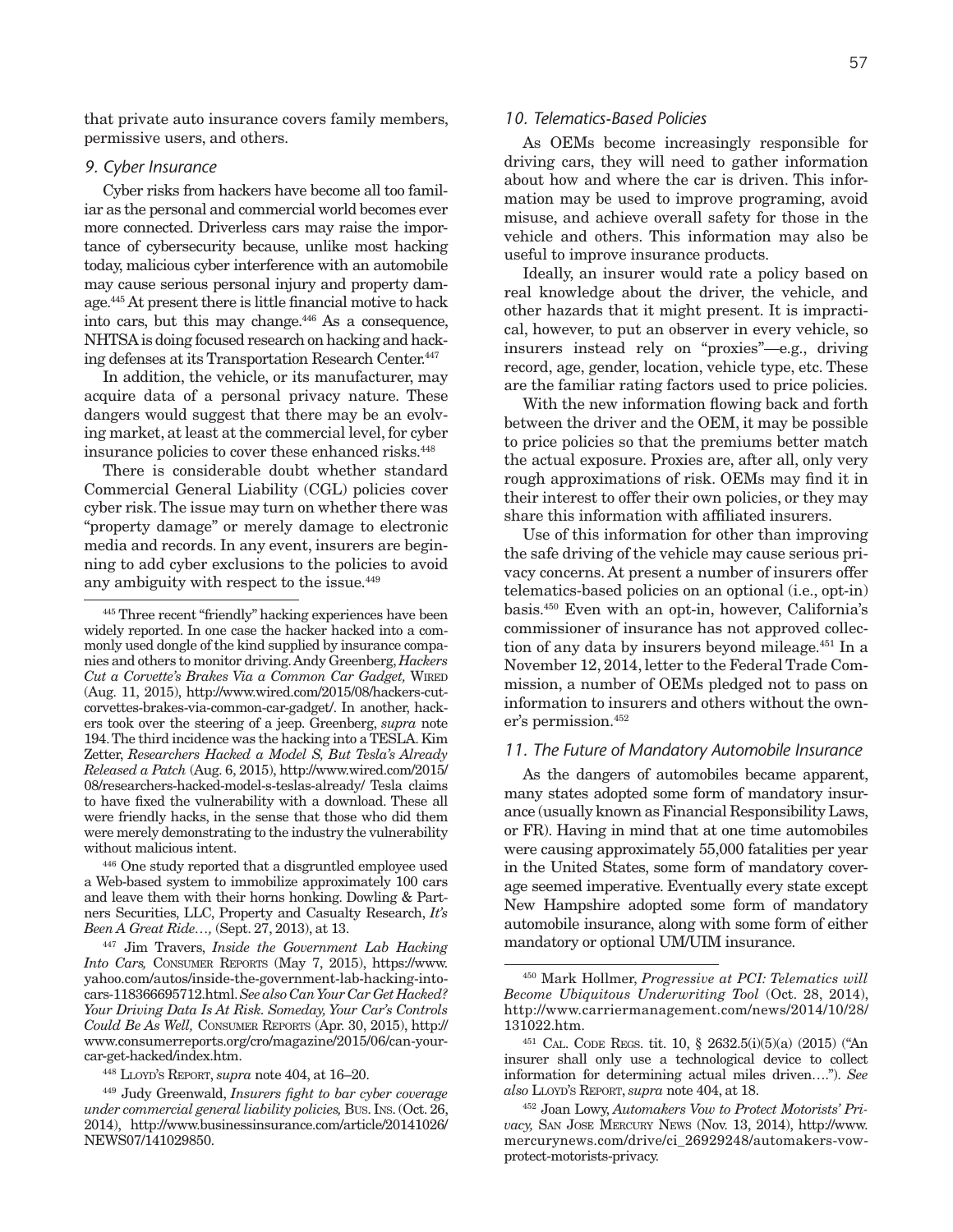Much has changed since those days. With far greater population, far more cars, and far more miles driven, the rate of fatalities has declined to approximately 33,000 per year.453 This is still a significant number. Over 10 years this is 40,000 more deaths than the population of Saint Paul, Minnesota. Nevertheless, the introduction of selfdriving cars offers the prospect of dramatically reducing this toll, along with the related injury rate.

This raises the question whether it will be necessary to continue mandatory automobile insurance requirements.454 Although many choose to insure against liability for non-auto related injuries, usually through endorsements on their homeowners or renters policy, there is no requirement that they do so even though they may engage in any number of dangerous activities. Accidents arising from boating, ATVs, firearms, scalding water, power tools, play equipment, swimming pools, lawnmowers, and many other hazards are but a few examples.

## **F. Connected Vehicle Communications Issues**

Looking further into the future, there will likely be a time when connected vehicle communications (perhaps V2V or V2I) play a very important role in transportation and road safety.

Once most or all cars are communicating with one another, it may be almost impossible to assign responsibility for any particular accident. This will especially be so if they communicate in an anonymous manner to protect the privacy of their passengers. Moreover, even if assigning responsibility were possible, it may not be worth the effort. This would suggest that it may be appropriate to consider an entirely different compensation and/or insurance system for those, hopefully rare, accidents. Since the many benefits flowing from such an integrated system accrue not only to the individual driver, but the public in general, policymakers may explore more publicly oriented compensation methods. As discussed in Section IV, infra, one possible model is that designed for the rare adverse side effects that flow from vaccines. A \$0.75 tax on each dose of the vaccine funds the National Vaccine Injury Compensation Program.455 Within some limits, those injured by vaccines may recover for their injuries without showing fault, defect, or any other responsibility other than cause. The program is administered by the Federal Court of Claims.456

# **G. Some Different Models for Compensating Those Injured by Driverless Vehicles**

Automobile insurance is not the only way to protect the public with respect to accidents. Automobiles are "Goods" under the Uniform Commercial Code and they are "Products" for products liability purposes. Apart from any express warranties, as goods they come to the consumer with implied warranties of merchantability and fitness for purpose. As products, they must be free of defects in design and manufacture (including, in California, satisfying the reasonable expectations of a consumer).457 In addition, they must be accompanied by adequate warnings. Moreover, claims under the UCC and products liability may be asserted against the OEM and all in the commercial chain of distribution.458 This may include the entity programming the "map" for the vehicle.459

These rules were developed for the purpose of protecting consumers in much the way insurance protects the consumer. They also fold the costs of injuries into the cost of the goods, thus encouraging the development of safer goods and influencing rational consumer choices by reflecting injury costs in the price.

Since those in the commercial chain are likely to be responsible for injuries caused by driverless cars, one would expect funding this liability will shift also to the business judgment of those in the chain. OEMs, for example, may self-fund, retain some of the risk, insure, insure through a captive, or adopt some other model. Since some surveys suggest that drivers believe that they are safer than a self-driving car, marketing self-driving cars with an express warranty of their safety may be an effective marketing tool. If the OEM "owns" the responsibility anyway, there would be little additional cost to them in making their existing responsibility express.

In addition, it is unlikely that purchasers of automobiles will own the software that drives the car. Like most other computer programs, ownership will

<sup>453</sup> *See* Adrian Lund, *Advanced Safety Technologies and Other Guideposts on the Road to Vision Zero* (June 5, 2014), http://www.iihs.org/iihs/topics/presentations (Scroll down).

<sup>454</sup> Lloyd's Report, *supra* note 404, at 18; Stephanie K. Jones, *Future Visions: Will Driving Become Too Safe to Insure,* Ins. J. (May 8, 2012), http://www.insurancejournal. com/news/national/2012/05/08/246831.htm.

<sup>455</sup> National Childhood Vaccine Injury Act of 1986, 42 U.S.C. §§ 300aa–1 to 300aa–34 (2012).

<sup>456</sup> *See* Kevin Funkhouser, *Paving the Road Ahead: Autonomous Vehicles, Products Liability, and the Need for a New Approach,* 2013 Utah L. Rev. 437 (2013) (arguing for a no-fault scheme modeled after the federal National Childhood Vaccination Injury Act.)

<sup>457</sup> Campbell v. General Motors Corp., 32 Cal. 3d 112, 124– 27, 649 P. 2d 224, 231 (1982).

<sup>458</sup> Henningsen v. Bloomfield Motors, Inc., 32 N.J. 358, 161 A. 2d 69 (1960).

<sup>459</sup> *See* Fluor Co. v. Jeppesen & Co., 170 Cal. App. 3d 468, 216 Cl. Rptr. 68 (1985) (treating an air chart as a "product" when an error in the map contributed to a crash).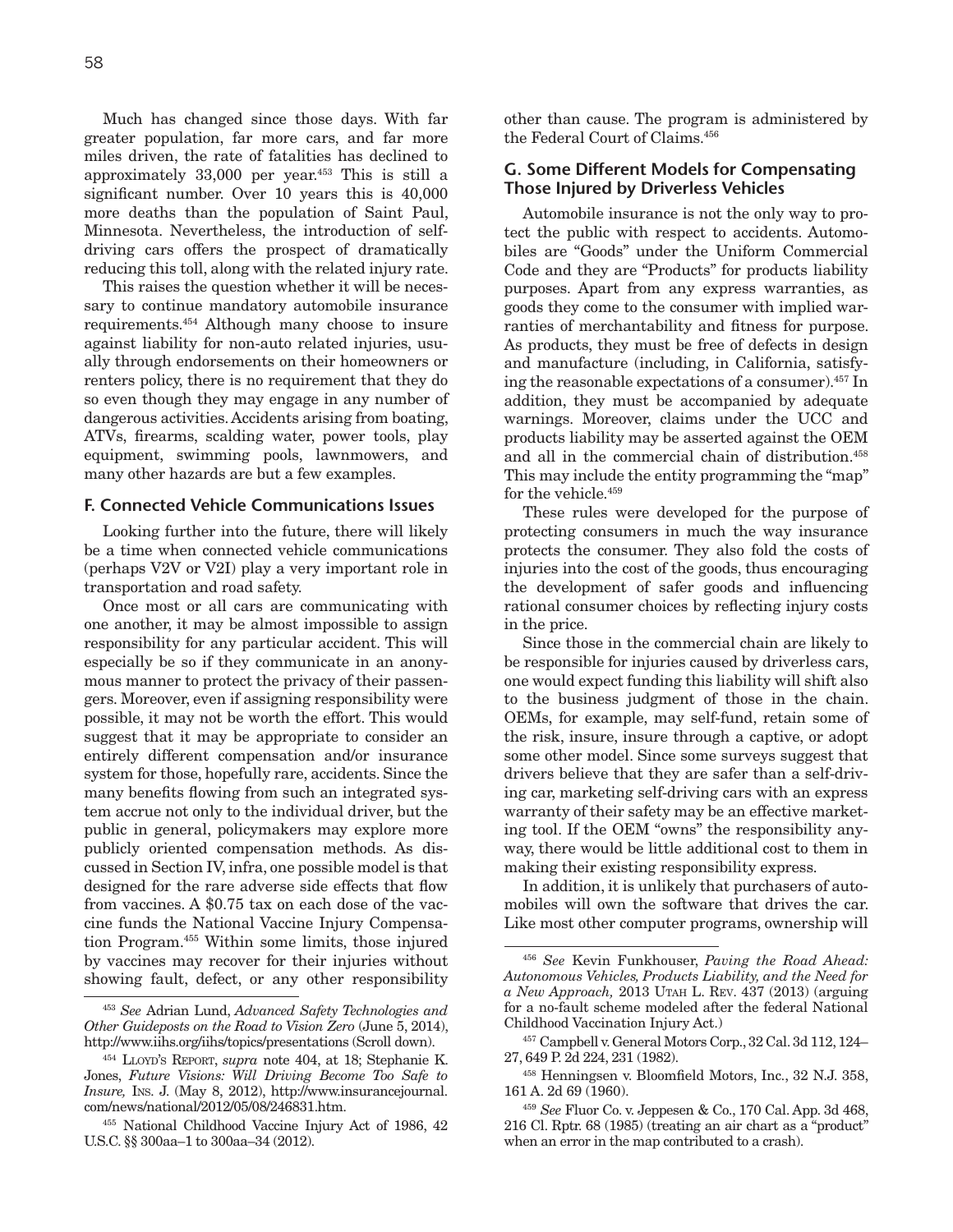remain in the OEM, and the program will be licensed to the operator. $460$  In order to keep mapping and algorithms up to date, there will be a constant flow of information between the supplier and the selfdriving car. Although there will be some privacy concerns, some flow in information will doubtless be necessary in order to keep driverless cars as safe as they may reasonably be made.

Licensing, rather than selling, the programs also helps address a separate issue—how to address aging technology. Computers, including personal computers, age and become outdated even with the benefit of updates. Although many cars sold today will run for 20 years, it is doubtful that the technology behind a self-driving car will last that long. Ownership of the program by the OEM will allow the OEM to "retire" dated technology. The OEM could disable technology that is not updated or has become inadequate. This may compel the owner to return to the dealer for the installation of a new processor or program, or return the car to manual mode, or, perhaps, force retirement of the vehicle (with some attendant marketing issues presented by forced retirement). To the extent that driverless cars are marketed on a fleet basis with subscriptions, their constant use will make earlier retirement more economical.

## **H. Guarantee Funds for OEMs**

Assuring the solvency of insurers is a primary function of state insurance regulators. When an insurer becomes insolvent, all states also have guarantee funds covering some of the liability for insolvent insurers (see discussion above). Guarantee funds usually have caps on coverage—e.g., \$500,000 in California, although the guarantee is unlimited for workers' compensation claims.

There is no similar guarantee fund for suppliers of automobiles. As responsibility for injuries shifts from drivers to OEMs and others in the commercial chain, injured parties must look there for compensation. The financial condition of those in the commercial chain is not regulated or vetted like insurance companies. There are any number of auto manufacturers who have disappeared, and even the wellknown brand, General Motors, is no longer the same company that bore that name a few years ago. There are also mergers and acquisitions that will raise questions of responsibility for injuries.

This raises the question whether it would be in the public interest to look into ways to guarantee some protection when injured parties may no longer look to the commercial chain for compensation. Much like the National Vaccine Injury Compensation Program, it might be funded with an assessment on sales or licenses. Regulations for the testing of self-driving cars in California, Florida, and Nevada have taken a small step in that direction. Testers must maintain \$5 million in insurance, bonds, or audited net worth in order to test self-driving cars on California's public roads.<sup>461</sup>

# **I. Example of Awkward State Insurance Regulation—California's Proposition 103**

California is the largest insurance market in the United States and also has the largest number of cars on the road of any state. It also presents an interesting case study illustrating how state regulation of insurance may have unintended consequences for insuring driverless cars.462

In 1988, when driverless cars existed only in science fiction, California voters adopted Proposition 103. Unlike ordinary legislation, the proposition may be amended only by a 2/3 vote of the legislature, and then only if the changes "further" the purposes of the proposition. Otherwise, it may only be amended by another proposition adopted by the voters.

Proposition 103 changed the regulation of insurance in a number of significant ways. Like a number of states, the proposition made automobile rates subject to "prior approval." The proposition also mandated that three rating factors must be weighted higher than any others (including the capabilities of the vehicle) and in the following order:

1. Driver's driving record (e.g., accidents and convictions for moving violations);

- 2. The number of miles driven per year; and
- 3. The number of years of driving experience.463

In addition to mandating that a driver's driving record and years of driving experience be weighted more than any other rating factor, Proposition 103 also requires all auto insurers to offer a "Good Driver

<sup>460</sup> Kyle Wiens, *We Can't Let John Deere Destroy the Very*  Idea of Ownership, WIRED (Apr. 21, 2015), http://www.wired. com/2015/04/dmca-ownership-john-deere/ (noting that with the exception of Tesla, automakers and even manufacturers of farm machinery assert ownership over the software in their products).

<sup>461</sup> Cal. Veh. Code § 38750(b)(3) (2014); Fla. Stat. § 316.86 (2015); NRS § 482A.060 (2015).

<sup>462</sup> Robert W. Peterson, *New Technology—Old Law: Autonomous Vehicles and California's Insurance Framework,* 52 Santa Clara L. Rev. 1341 (2012); Hilary Rowan, "Out-of Date Rating Factors May be Impediment to Self-Driving Cars," DAILY JOURNAL (San Francisco, CA), Nov. 12, 2014, at 1.

<sup>463</sup> Cal. Ins. Code § 1861.02(a) (West 2013). In contrast to personal automobiles, the mandatory rating factors would not apply to automobiles deployed on a fleet basis because they do not apply to any policy insuring more than four vehicles.  $Id.$ , § 660(a)(2).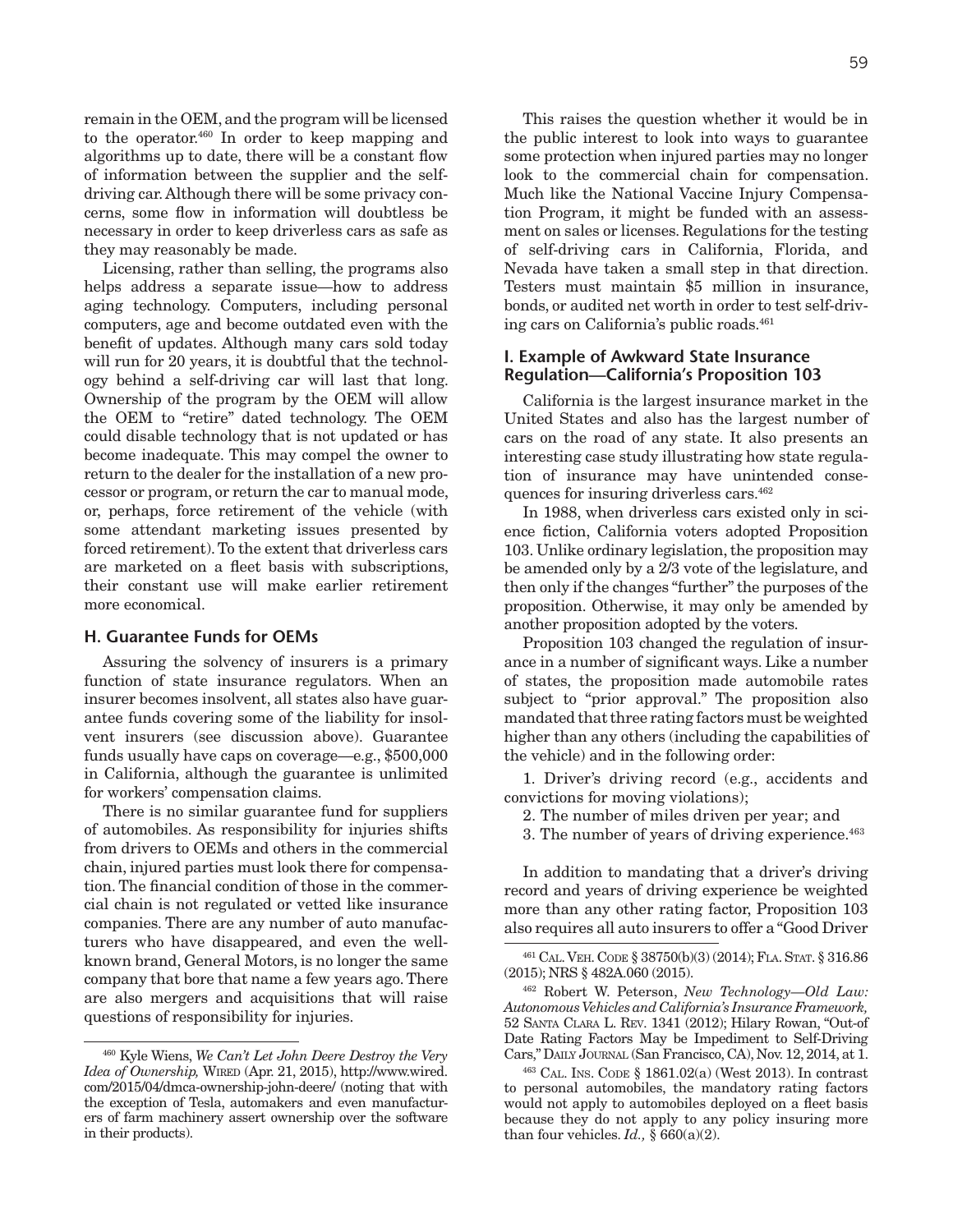Discount." Insurers are to offer those who qualify a discount of "at least 20% below the rate the insured would otherwise have been charged for the same coverage."464

Proposition 103 also does not allow insurers to change a rate (either up or down) without filing a "complete rate application."465 Driverless cars, which are really computers with wheels, are likely to improve in safety at a rate more consistent with computer development than with Detroit design. Accidents, and perhaps near accidents, can be analyzed, the algorithm can be adjusted, and it can be downloaded to every vehicle in the fleet.<sup>466</sup> Although insurance regulators attempt to insure that rates are not excessive, inadequate, or unfairly discriminatory, unlike California, a number of states allow some degree of flexing up or flexing down without prior approval. This is usually within a range of 5 percent, 7 percent, or 15 percent.467

On September 15, 2014, the California Department of Insurance held its first hearing to begin to address some of these issues.468

#### **J. Conclusions**

Whether rating driverless cars under a personal liability regime or a products liability regime, insurers will be challenged by lack of data. Testing data and simulations are helpful, but they are a poor substitute for actual data generated by the driving of these vehicles in the hands of the public.

Much of this data, such as it is, may be reported (as in California) to the DMV under its testing regulations, but it may not be available to insurers or others because it is considered proprietary by those reporting. Some insurers are working closely with product

467 A list of states and their regulatory framework appears at *Regulation Modernization*, Ins. Info. Inst., http://www.iii. org/issue-update/regulation-modernization.

468 For a report of the hearing, see Don Jergler, *Prop. 103 vs. Self-Driving Cars Revving Up in California,* Ins. J. (Sept. 18, 2014), http://www.insurancejournal.com/news/ west/2014/09/17/340898.htm.

developers to develop a sufficient understanding of the technology and the risks to make an educated guess at appropriate rates. It might be helpful to insurers, and regulators who must assure that rates are not excessive, inadequate, or unfairly discriminatory, if the insurance industry were more closely integrated in the development and approval process.

As driverless cars move into the market place, they will begin to generate frequency and severity data. Unlike data generated from manually driven vehicles, the credibility of this data may rapidly change. The programs, algorithms, and maps driving the automobiles are likely to be updated frequently, or, perhaps, continuously. Thus, yesterday's rates may no longer be appropriate for tomorrow's vehicle. Assuming that driverless cars will prove much safer than manually driven cars, reducing the insurance burden on owners should increase acceptance of the vehicles. Unfortunately, the regulatory systems of many states, including California, are not geared to nimble rate adjustments. Some states do, however, allow insurers to flex within a range without approval.

While lower frequency and ease of assigning responsibility because of information stored in the event data recorder should push rates lower, two factors push in the opposite direction. As responsibility moves from individuals (who may be uninsured or underinsured) to the commercial side, the more serious injuries are likely to be adjusted at closer to their actual value. In addition, driverless cars may be more expensive to repair. How these two vectors will interact remains to be seen.

California is in a unique position because of Proposition 103. Proposition 103 is driver-centric, not vehicle-centric. Two of the three mandatory rating factors (driving record and years of driving experience) assume that there is a driver who is legally responsible for operating the vehicle. Likewise, the Good Driver Discount assumes that there is a driver who, if good, deserves the discount, and if "not good," then not. These rating factors and the Good Driver Discount would do little mischief if they were not mandatory. How this regulatory system will accommodate driverless cars is an open question.

In the more distant future, as self-driving cars begin to dominate the market, the public may prefer to insure itself against injuries caused by faulty cars and faultless drivers. There may be a market for first party insurance (something like UM/UIM) to compensate for these kinds of claims. Health care costs, which are a large part of claims for more serious injuries, are already of this kind.

As we move even further into the future, it is likely that automobiles will both communicate with each other (V2V) and communicate with the

<sup>464</sup> *Id.,* § 1861.02(b)(2).

<sup>465</sup> *Id.,* § 1861.05(b) ("Every insurer which desires to change any rate shall file a complete rate application with the commissioner.").

<sup>466</sup> Evan Ackerman, *Why You Shouldn't Worry About Self-Driving Car Accidents,* IEEE Spectrum (May 12, 2015), http://spectrum.ieee.org/cars-that-think/transportation/selfdriving/why-you-shouldnt-worry-about-googles-selfdrivingcar-accidents ("The specific cause of the accident could then be identified, and then, more than likely, engineers could develop a way of making sure that the car would never, ever have that accident again. Furthermore, the update could be instantly propagated to every other autonomous car, making them all that much safer. Needless to say, humans don't work this way, and we just keep having the same sorts of accidents over and over again.").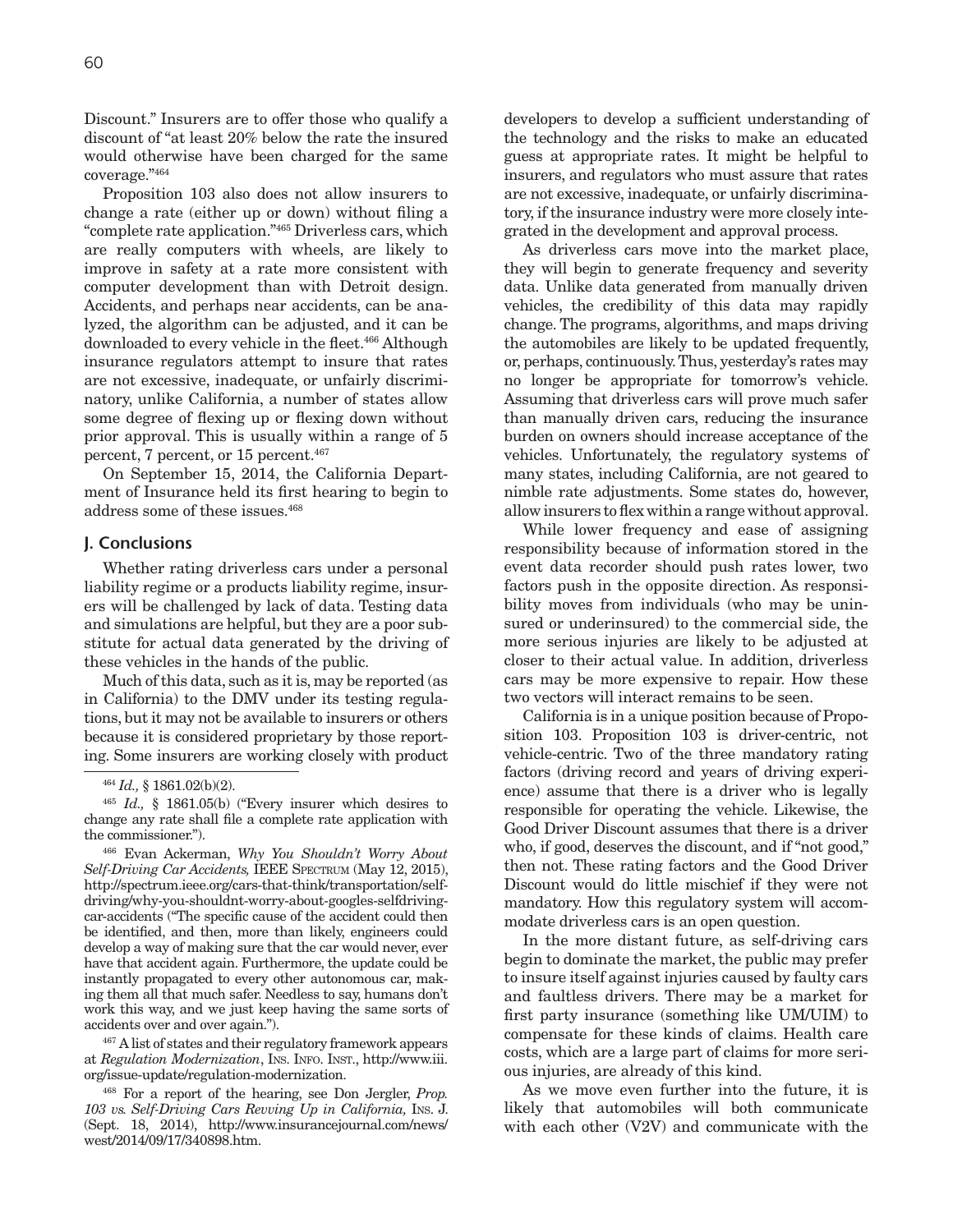infrastructure (V2I). With dozens of cars communicating with each other, when an accident does occur in this space, it may be impossible to resolve fault, or even cause. It may be appropriate, then, to move to an entirely different system for compensating injuries. Something along the lines of the National Vaccine Injury Compensation Program may be appropriate.

# **VII. PRIVACY AND SECURITY LAWS**

Privacy and security laws will affect the design and operation of driverless vehicles both on the road and as part of the cyber infrastructure. These laws include measures protecting personal information, regulating surveillance, preventing interference with personal choices, as well as requiring physical, network, and information security requirements.

Ultimately, a wide variety of privacy and security laws are certain to apply to driverless vehicles. At present, privacy laws are numerous and varied. Security laws are less developed. Increased complexity with regard to both applicable privacy laws and security requirements is nearly certain by the time driverless vehicles are in widespread use.

## **A. Expectations of Privacy in Driverless Vehicles**

Driverless vehicle users will expect that both privacy and security will be protected when they use driverless vehicles. In an era in which vehicles are often associated with surveillance, car hacking, targeted advertising, privacy breaches, and Big Data, legal protection for privacy expectations in driverless vehicles will depend in part on the extent to which courts and legislatures recognize such privacy expectations as reasonable.

"Reasonable expectation of privacy" expresses a norm used to determine whether privacy protections should apply in a wide variety of legal contexts from criminal procedure<sup>469</sup> to tort law,<sup>470</sup> as well as in statutes471 and administrative regulations.472 The modern legal concept of reasonable expectations of privacy is usually based on the 1967 United States Supreme Court decision, *Katz v. United States,*473 in which the court ruled that the Fourth Amendment's search and seizure restriction "protects people, not places."474 *Katz* and decisions following it suggest that the privacy expectations of people using driverless vehicles would be protected under the Fourth Amendment.

Although older court decisions sometimes described privacy expectations of people in motor vehicles as ranging from very low to virtually absent,<sup>475</sup> people in vehicles do have constitutionally protected reasonable expectations of privacy. In *Delaware v. Prouse*476 the U.S. Supreme Court observed,

An individual operating or traveling in an automobile does not lose all reasonable expectation of privacy simply because the automobile and its use are subject to government regulation. Automobile travel is a basic, pervasive, and often necessary mode of transportation to and from one's home, workplace, and leisure activities. Many people spend more hours each day traveling in cars than walking on the streets. Undoubtedly, many find a greater sense of security and privacy in traveling in an automobile than they do in exposing themselves by pedestrian or other modes of travel. Were the individual subject to unfettered governmental intrusion every time he entered an automobile, the security guaranteed by the Fourth Amendment would be seriously circumscribed. As [this Court has] recognized, people are not shorn of all Fourth Amendment protection when they step from their homes onto the public sidewalks. Nor are they shorn of those interests when they step from the sidewalks into their automobiles.<sup>477</sup>

In Fourth Amendment cases, this reasonable expectation of privacy in vehicles is subject to a number of exceptions to the usual search warrant requirements, as discussed above in Section V.B. In evaluating the reasonableness of privacy expectations, vehicles on roads are frequently contrasted with homes, where privacy expectations are very high,<sup>478</sup> as if vehicles and homes were at opposite ends of a wide spectrum of reasonable expectations of privacy. However, that does not mean that individuals'

476 Delaware v. Prouse, 440 U.S. 648, 99 S. Ct. 1391, 59 L. Ed. 2d 660 (1979).

 $\,$   $^{477}$   $Id.$  at 662–63.

<sup>469</sup> *See* text accompanying notes 355–378, *supra*.

<sup>470</sup> *See e.g.,* Sanders v. Am. Broad. Co., 20 Cal. 4th 907, 978 P. 2d 67, 85 Cal. Rptr. 2d 909 (1999) (discussing privacy expectations of a car crash victim).

<sup>471</sup> For example, the federal Foreign Intelligence Surveillance Act, 50 U.S.C. § 1801 (2012) and California's version at § 1708.8 of the California Civil Code, CAL. CIV. CODE § 1708.8 (West 2009).

<sup>472</sup> Department of Homeland Security Regulations that Support Anti-Terrorism by Fostering Effective Technologies, 6 C.F.R. §§ 25.1–25.9 (2012).

<sup>473 389</sup> U.S. 347, 88 S. Ct. 507, 19 L. Ed. 2d 576 (1967). Katz excluded from evidence in a criminal prosecution defendant's conversations recorded by law enforcement from outside a public phone booth located on a public street.

<sup>474</sup> *Id.* at 351–52. The Supreme Court rejected basing Fourth Amendment warrant requirements solely on location and interference with property rights. Although the defendant's conversations took place in a public location, the Court insisted "what he seeks to preserve as private, even in an area accessible to the public, may be constitutionally protected." *Id.* The "reasonable expectations of privacy" analysis was suggested by Justice Harlan in his concurring opinion.

<sup>475</sup> *See* United States v. Knotts, 460 U.S. 276, 103 S. Ct. 1081, 75 L. Ed. 2d 55 (1983). The Supreme Court in *United States v. Jones,* \_\_ U.S. \_\_\_, 132 S. Ct. 945, 181 L. Ed. 2d 911 (2012), distinguished *Knotts* as limited to "beeper" technology. *Jones*, 132 S. Ct. at 951−52.

<sup>478</sup> Kyllo v. United States, 533 U.S. 27, 121 S. Ct. 2038, 150 L. Ed. 2d 94 (2001) (involving the use of a thermal imaging device from a public vantage point to monitor the radiation of heat revealing a marijuana growth inside a person's home).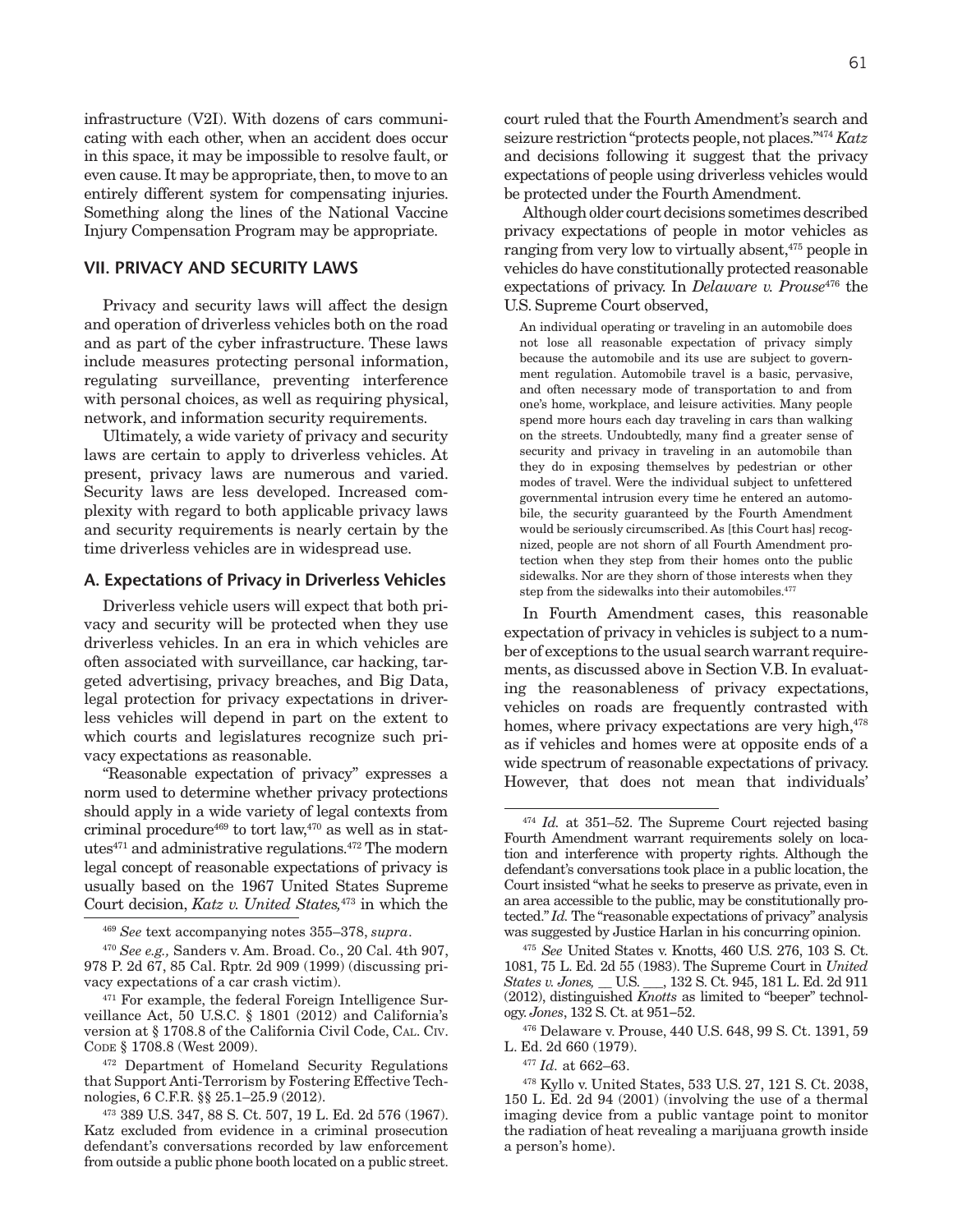expectations of privacy in driverless vehicles are unreasonable or unworthy of legal protection.<sup>479</sup>

After *Prouse,* in *Indianapolis v. Edmond,*480 the United States Supreme Court decided that, absent a judicial warrant, stopping every vehicle on a roadway for general law enforcement purposes constitutes an unreasonable seizure for the purposes of the Fourth Amendment.481 According to the Court, part of the purpose of the Fourth Amendment is to protect political liberty. The Court said that the Fourth Amendment "draw[s] the line at roadblocks designed primarily to serve the general interest in crime control," because such indiscriminate searches represent a dangerous step toward authoritarian government.482

Later, in *Arizona v. Gant,*483 Justice Stevens warned against "undervalu[ing] the privacy interests at stake. Although we have recognized that a motorist's privacy interest in his vehicle is less substantial than in his home," the privacy interest of motorists "is nevertheless important and deserving of constitutional protection."484 The Court expressly rejected "[a] rule that gives police the power to search a vehicle whenever an individual is caught committing a traffic offense, when there is no basis for believing evidence of the offense might be found in the vehicle."485 A rule allowing such a search would be unacceptable because it "creates a serious and recurring threat to the privacy of countless individuals."486 People who use driverless vehicles should enjoy similar privacy protections against unreasonable searches of their vehicles.487

Since then, in *United States v. Jones,*488 the United States Supreme Court protected privacy interests in data about a vehicle-user's movement from place to

483 Arizona v. Gant, 556 U.S. 332, 344, 120 S. Ct. 1710, 173 L. Ed. 2d 485 (2009). The case involved a vehicle search incident to an arrest.

487 Since under *Katz*, "people not places" are protected under the Fourth Amendment, a driverless vehicle not associated with people would not be accorded similar privacy protection.

place. One of the central issues posed in *Jones* was whether the defendant had reasonable privacy expectations protected by the Fourth Amendment as he drove his wife's car around the Washington, D.C., area for a month with a hidden government-installed GPS tracking device capturing every move the vehicle made. The decision in *United States v. Jones* suggests that, unless a warrant is first secured, remote tracking of a driverless vehicle would interfere with reasonable expectations of privacy protected under the Constitution.489 Intrusions into a driverless vehicle's internal systems to collect evidence of criminal activity would also appear to deserve similar Constitutional censure.490

Recent court decisions interpreting the Fourth Amendment have paid increasing attention to enhanced expectations of privacy in the contexts of roadways, $491$  of vehicles, $492$  and of technologically enhanced searches.493 Since driverless vehicles will involve all of these contextual factors, privacy expectations in driverless vehicles are probably reasonable.

#### **B. Privacy Laws**

Although privacy laws may change somewhat by the time driverless vehicles become available, laws protecting personal information and communications, as well as controlling surveillance, will protect the privacy of people using driverless vehicles.

## *1. Personal Information Privacy Laws*

A growing number of personal information laws will apply to driverless vehicles.<sup>494</sup> In particular, driverless passenger cars that transport individual people will inevitably generate considerable personal information. Examples of personal information associated with driverless passenger vehicles will include information about vehicle ownership, registration, and vehicle insurance information. Driverless passenger cars will generate real-time location information about people using driverless cars, as well as records of past travel patterns.

<sup>479</sup> Dorothy J. Glancy, *Privacy on the Open Road,* 30 Ohio N. U. L. Rev. 295, 295–99 (2004).

<sup>480</sup> Indianapolis v. Edmond, 531 U.S. 32, 121 S. Ct. 447, 148 L. Ed. 2d 333 (2000).

<sup>481</sup> *Id.* at 48.

<sup>482</sup> *Id.* at 42.

<sup>484</sup> *Id.* at 344.

<sup>485</sup> *Id.*

<sup>486</sup> *Id.*

<sup>488</sup> United States v. Jones, \_\_ U.S. \_\_, 132 S. Ct. 945, 181 L. Ed. 2d 911 (2012). The Court's decision in *Jones* held that a Fourth Amendment "search" occurred when law enforcement agents attached a tracking device to a vehicle and then used the device remotely and continuously to follow a suspect's vehicle on public roadways. *Id.*, 132 S. Ct. at 949.

<sup>489</sup> In a later decision involving a warrantless search of a smart phone, Chief Justice Roberts, writing for a unanimous court, emphasized that expectations of privacy are enhanced by the scale and pervasiveness of personal information revealed. Riley v. California, \_\_ U.S. \_\_, 134 S. Ct. 2473, 189 L. Ed. 2d 430 (2014).

<sup>490</sup> *See Jones*, 132 S. Ct. at 958 (Alito, J., concurring). The concurring opinions in *Jones* are particularly emphatic about this point.

<sup>491</sup> *E.g., Gant*, 556 U.S. 332.

<sup>492</sup> *E.g., Jones*,132 S. Ct. 945.

<sup>493</sup> *E.g., Kyllo*, 533 U.S. 27.

<sup>494</sup> *See* Glancy, Privacy in Autonomous Vehicles, *supra* note 210, at 1173–78 (providing an extended analysis of these laws).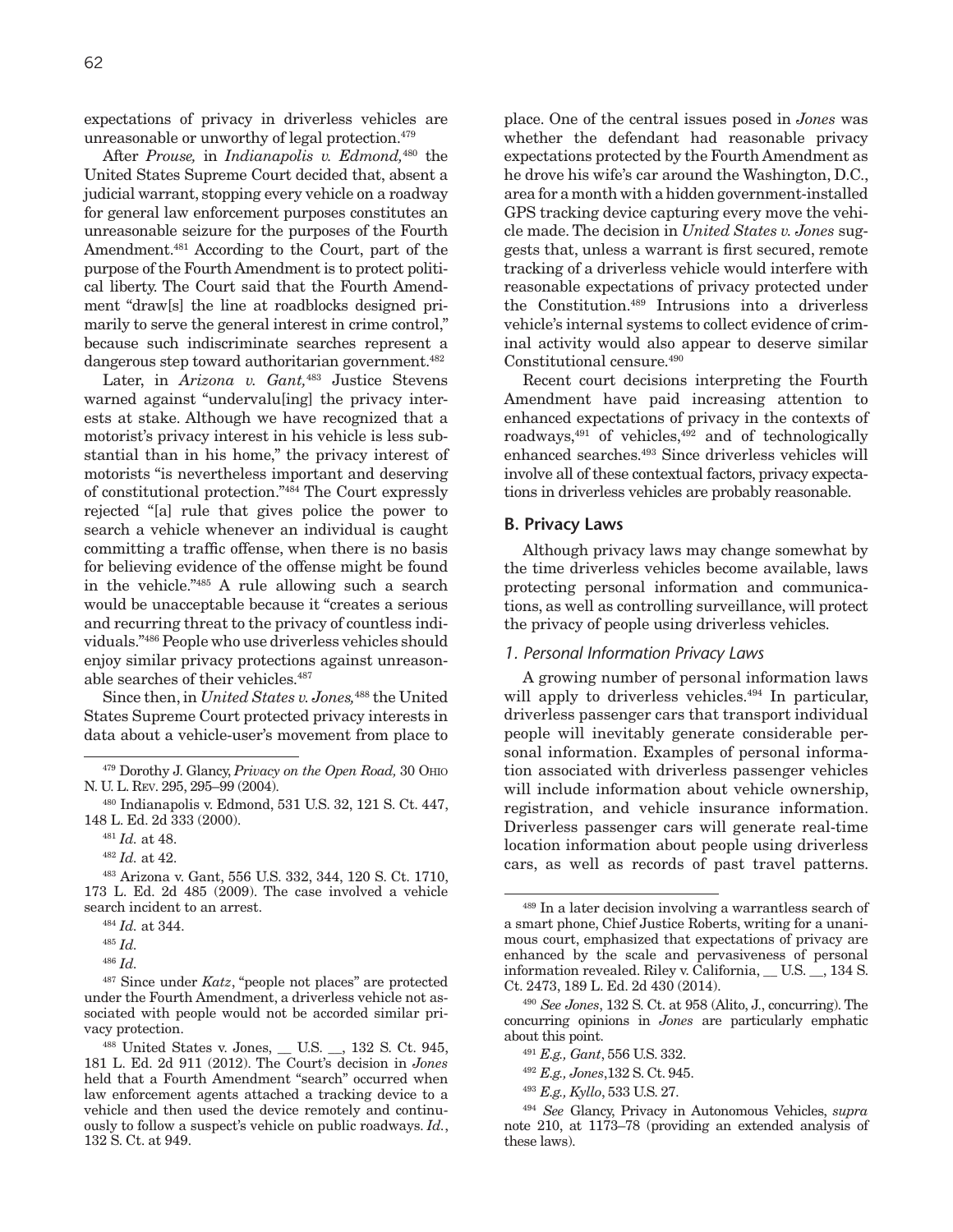Other types of driverless vehicles, such as trucks and buses, may generate somewhat less private data about specific human persons and more data about corporations or other entities that own or use these driverless vehicles.

*a. Drivers Privacy Protection Act.—*One of the federal privacy statutes that will govern personal information associated with driverless vehicles is the federal Drivers Privacy Protection Act (known as the DPPA).495 This federal statute protects an individual's personal information contained in motor vehicle registration and licensing records held by state motor vehicle departments (DMVs).496 Disclosure of DMV personal information without the written consent of the subject of the information is prohibited unless an exception applies. This federal law regulating the privacy of DMV vehicle records will apply to owners of driverless vehicles licensed and registered by state departments of motor vehicles.

In 2013 the United States Supreme Court reaffirmed the importance of privacy protection provided by the DPPA in a case involving plaintiffs' lawyers who improperly obtained North Carolina DMV registration records containing vehicle purchasers' names and addresses. The lawyers illegally used that information to send direct mail advertisements to potential plaintiffs in a class action against vehicle dealers.497

A number of states have enacted laws similar to the DPPA to protect personal information held by their departments of motor vehicles even more extensively than DPPA.498 It is possible that these laws could be extended also to protect information of people who use driverless vehicles, if records of such driverless vehicle use (for example in driverless vehicle ride services) are required to be maintained by state departments of motor vehicles. Drivers required to be present in test versions of driverless vehicles, as well as persons involved in collisions with these test vehicles, are among the subjects of DMV records related to driverless

497 Maracich v. Spears, \_\_ U.S. \_\_, 133 S. Ct. 2191 (2013).

<sup>498</sup> *See The Drivers Privacy Protection Act (DPPA) and the Privacy of Your State Motor Vehicle Record, ELECTRONIC* PRIVACY INFO. CENTER (2015), https://epic.org/privacy/drivers/ ("States were required to comply with the minimum requirements of the DPPA by September 1997. Many states are more restrictive than the federal rules.").

<sup>499</sup> *See, e.g.,* Cal. Code Regs., tit. 13, §§ 227.00–227.52 (2015) ("Autonomous Vehicles.") Section 227.44 of the Code of Regulations provides for accident reporting requirements.

vehicles.499 In the absence of operational regulations that permit the general public to operate driverless vehicles beyond the testing phase, it is difficult to predict either specific DMV driverless vehicle recordkeeping requirements or the privacy protections for personal information associated with driverless vehicles.

*b. Fair Information Practices (FIPs) and Personal Information Protection from Privacy Breaches.—* Additional state privacy statutes require fair information practices<sup>500</sup> as part of existing consumer protection laws that will apply to protect the privacy of people who own and use driverless vehicles. Fortyseven states have already enacted privacy breach statutes.501 These statutes, which are variably called "data breach," "security breach," or "privacy breach" laws, typically protect "personal information," usually defined as a person's name combined with the person's SSN, driver's license or state ID number, account numbers, or other personal information.<sup>502</sup> Privacy protection extends to improper disclosures of this personal information through unauthorized access, such as hacking, and other types of data losses, including negligence.<sup>503</sup> Under a number of these privacy breach statutes, encrypted personal information is exempt from breach notification requirements.504 If personal information is improperly disclosed by any covered public- or privatesector entity, each individual whose personal information was disclosed must be notified of the data loss. Such privacy breach notifications have substantial negative consequences—both in terms of monetary and notification costs<sup>505</sup> and in terms of

<sup>504</sup> *Id. See, e.g.,* Fla. Stat. § 501.171 (2014); Cal. Civ. Code § 1789.81.5 (West 2014).

<sup>505</sup> PONEMON INST., 2014 COST OF DATA BREACH STUDY: United States (2014), http://essextec.com/sites/default/ files/2014%20Cost%20of%20Data%20Breach%20Study. PDF. According to the Ponemon Institute study, in 2013, the average cost for each lost or stolen record containing sensitive and confidential information was \$201 per record. *Id.* at 5. The total average cost paid by organizations was \$5.9 million. *Id.* at 2.

<sup>495 18</sup> U.S.C. §§ 2721–2725 (2012).

<sup>496</sup> The United States Supreme Court upheld the DPPA against a Tenth Amendment challenge in Reno v. Condon, 528 U.S. 141, 120 S. Ct. 666, 145 L. Ed. 2d 587 (2000). The DPPA is an interesting example of federal preemption of state DMV laws that did not offer such privacy protection.

<sup>500</sup> *See* Robert Gellman, Fair Information Practices: A Basic History (Feb. 11, 2015), http://www.bobgellman.com/ rg-docs/rg-FIPShistory.pdf.

<sup>&</sup>lt;sup>501</sup> Security Breach Notification Laws, NAT'L CONF. OF St. Legislatures (June 11, 2015), http://www.ncsl.org/ research/telecommunications-and-information-technology/security-breach-notification-laws.aspx (providing a state-by-state summary, as of June 2015, of enacted and introduced breach legislation). In addition, the District of Columbia, Guam, Puerto Rico, and the Virgin Islands have enacted legislation requiring notification to individuals of security breaches of information involving personally identifiable information. *Id.*

<sup>502</sup> *Id.*

<sup>503</sup> *Id.*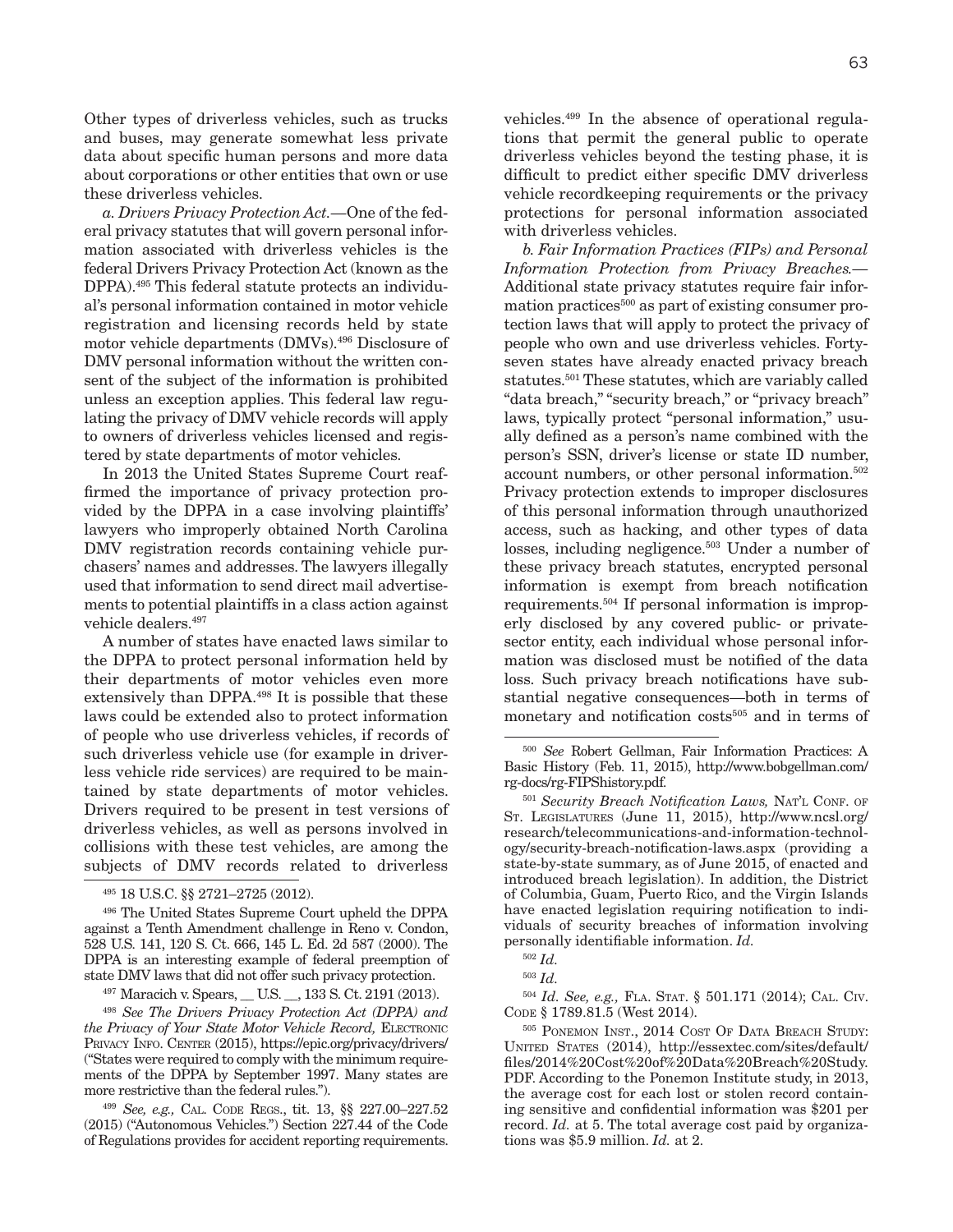harm to business reputation.<sup>506</sup> Over time, these laws have tended to become increasingly strict. They will apply to driverless vehicle manufacturers, sellers, ride service companies, and indeed, all entities that collect personal information associated with driverless vehicles.

It is not certain whether in the future Congress will enact a national privacy breach statute, or whether state legislatures will specifically adapt their privacy breach laws to information associated with driverless vehicles. If national legislation is enacted to federally regulate driverless vehicles, national privacy protections for personal information related to driverless vehicles would probably be included in that legislation.

### *2. Communications Privacy Laws*

A number of federal communications statutes will protect the privacy of communications to and from driverless vehicles. The specific communications technologies used in a driverless vehicle will determine how communications privacy laws will apply to that particular driverless vehicle.

*a. Electronic Communications Privacy Act.—*The Electronic Communications Privacy Act (ECPA)<sup>507</sup> will prohibit unauthorized interception of most electronic communications to and from driverless vehicles. There has been considerable congressional interest in replacing the 3-decades-old ECPA with a communications privacy statute more in sync with 21st-century communications technologies. Although such legislation has not been passed by both houses of Congress, some form of revised electronic communications privacy legislation is likely to be enacted eventually, perhaps by the time driverless vehicles become generally available. To the extent that particular wireless characteristics of driverless vehicle communications appear to require separate legal protection or regulation, it may become necessary to enact a separate regulatory system to protect the privacy of communications associated with these vehicles.

*b. Telecommunications Act of 1996—*Consumer Proprietary Network Information (CPNI)—Section

222 of the Telecommunications Act of 1996 provides privacy protection for what the Act calls "consumer proprietary network information" (CPNI).508 The Act defines CPNI as "information that relates to the quantity, technical configuration, type, destination, location, and amount of use of a telecommunications service subscribed to by any customer of a telecommunications carrier, and that is made available to the carrier by the customer solely by virtue of the carrier-customer relationship," as well as information contained in conventional telephone bills.<sup>509</sup> The FCC has been aggressive in enforcing CPNI privacy protections,510 as they apply to mobile wireless Internet access providers.

In March 2015, the FCC adopted its "Open Internet Order"511 that classifies mobile as well as fixed broadband Internet access service as a telecommunications service regulated under Title II of the Communications Act. Under Title II, CPNI privacy protections apply. How this new Open Internet Order affects wireless communications to and from vehicles is somewhat uncertain, because the FCC apparently intends not to apply the new Open Internet Order to communications services that are not "Basic Internet Access Services." The FCC Order refers to "limited-purpose devices such as automobile telematics" as an example of the type of nonbasic Internet services that the FCC has decided to continue to monitor, rather than regulate as Title II telecommunications services.

There is substantial controversy over consumer privacy aspects of the FCC Open Internet Order as it applies to Internet services. For example, the Federal Trade Commission (FTC) contends that the FTC has primary jurisdiction over Internet privacy matters. Although FCC vehicle communications privacy issues appear to be temporarily in abeyance, it is very likely that there will be enhanced privacy regulation of vehicle communications over the Internet as driverless vehicles become generally available to consumers.

*c. Federal Trade Commission Act—*The Federal Trade Commission protects consumer privacy and security under its Section 5 authority over "unfair or deceptive acts or practices in or affecting

<sup>511</sup> Fed. Comm. Com., "Protecting and Promoting the Open Internet" GN Docket No. 14-28, Report and Order on Remand, Declaratory Ruling, and Order, March 12, 2015.

<sup>506</sup> *See, e.g.,* Press Release, Semafone, 86% of Customers Would Shun Brands Following a Data Breach (Mar. 27, 2014), https://www.semafone.com/86-customers-shunbrands-following-data-breach/. In a survey of 2000 respondents, 87 percent of customers responded they would avoid brands following a data breach of credit or debit card personal data. *Id.* Where data breaches involved home addresses or telephone numbers, 83 percent of customers replied that they would not likely do business with the privacy-breaching organization again. *Id.*

<sup>507</sup> Electronic Communications Privacy Act, Pub. L. No. 99-508, 100 Stat. 1848 (1986) (codified as amended at various provisions of Title 18 of the United States Code (2012)).

<sup>508 47</sup> U.S.C. § 222 (2012).

<sup>509 47</sup> U.S.C. § 222(h)(1)(A) (2012).

<sup>510</sup> For example, in 2014 Verizon agreed to a Consent Decree amounting to \$7,400,000 to settle FCC complaints about misuse of customers' private information. In the Matter of Verizon, FCC Order File No.: EB-TCD-13-00007027 (Sept. 2, 2014).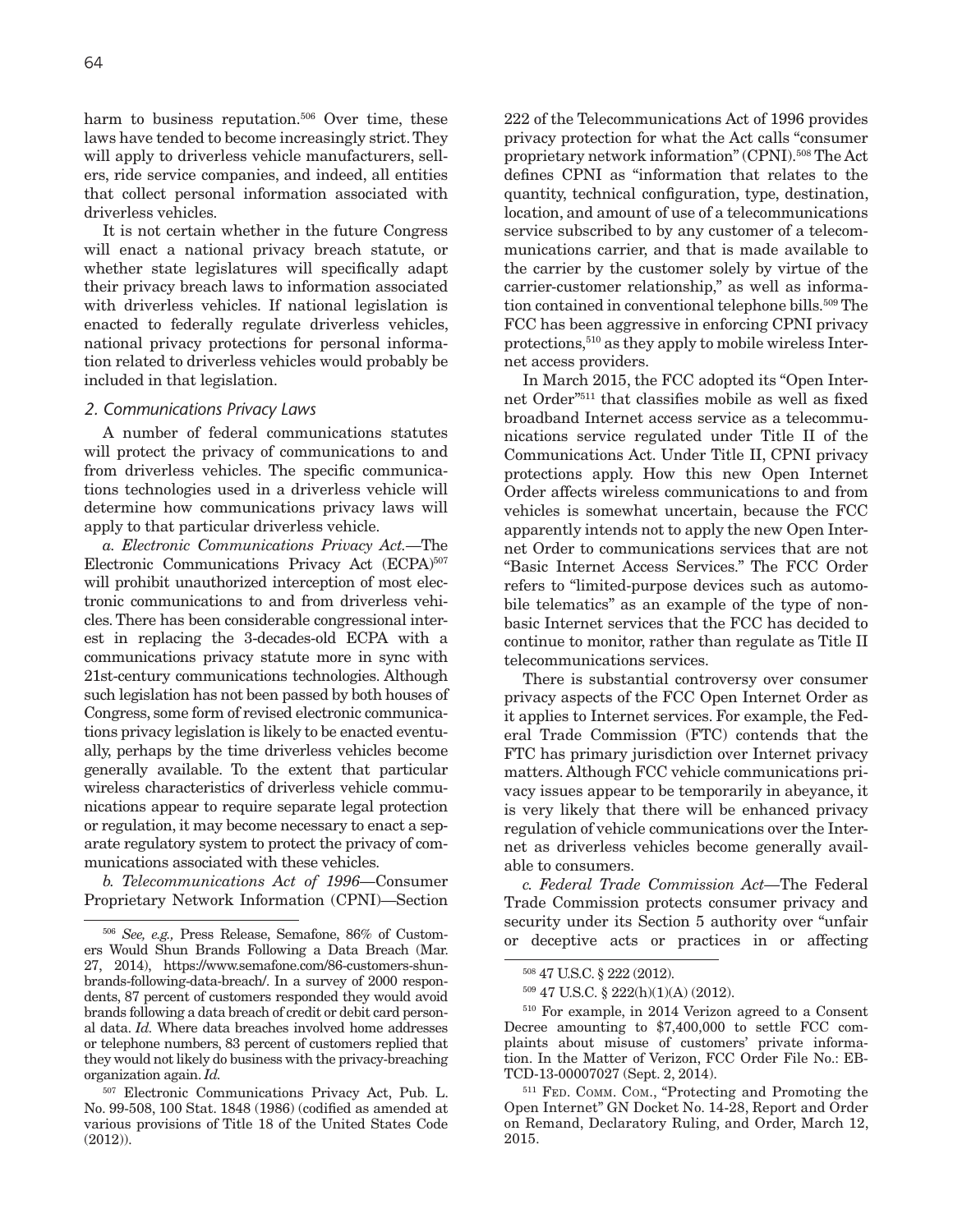commerce."512 The Commission has been active in both studying and bringing enforcement actions against Internet companies that promise privacy and security of personal information, but fail to provide it.513 In January 2015, the Commission issued a staff report in which both connected and driverless vehicles are discussed as examples of the Internet of Things that require privacy protection.<sup>514</sup>

In March 2015, the Commission established an Office of Technology Research and Investigation (OTRI) to research technology issues regarding "privacy, data security, *connected cars,* smart homes, algorithmic transparency, emerging payment methods, big data, and the Internet of Things" (emphasis added).<sup>515</sup> The Office will conduct research regarding such devices as connected cars with Mobile Wireless communications that are connected to the Internet. The FTC's Chief Technologist, Ashkan Soltani, describes a broad array of "investigative research on technology issues involving all facets of the FTC's consumer protection mission, including privacy, data security, *connected cars*" (emphasis added).<sup>516</sup> In short, the FTC expects to play a major role in consumer privacy aspects of driverless vehicles.

## *3. Surveillance Privacy*

Potential use of a driverless vehicle, or personal data derived from a driverless vehicle, for surveillance of a person (or persons) associated with the vehicle will depend on the electronic systems and technologies contained in the vehicle. Concerns about surveillance focus on tracking an individual's movements and location either by private-sector entities or by government law enforcement and national security agencies. In matters related to

<sup>514</sup> Fed. Trade Comm'n, The Internet Of Things: Privacy And Security In A Connected World (2015), https://www. ftc.gov/system/files/documents/reports/federal-tradecommission-staff-report-november-2013-workshopentitled-internet-things-privacy/150127iotrpt.pdf.

personal information security and physical security from stalkers, many of these issues also involve security, Section VII.C, infra.

*a. Private-Sector Tracking.—*There are at present relatively few laws that apply to private sector tracking and surveillance based on driverless vehicles. However, there have been heated policy discussions about tracking the locations and travels of individuals through ride service companies, such as Uber. Uber has been a particular focus of surveillance privacy concerns.<sup>517</sup> Uber's controversial 2015 "Privacy Statement"518 is both shorter than earlier versions and far more transparent about the wide scope of detailed user information collected and shared by Uber. A driverless vehicle version of this type of on-demand ride service would present similar opportunities for surveillance of users.

*b. Law Enforcement and National Security Surveillance.—*Some laws that protect communications privacy also authorize government interception and electronic surveillance, provided a warrant, or at least an administrative order, is secured. For example, in addition to protections against interception of wireless communications, the Electronic Communications Privacy Act (ECPA) provides for enhanced law enforcement access to communications and records related to driverless vehicles.<sup>519</sup>

For example, driverless vehicles that have access to public telephone networks or the Internet will be subject to the Communications Assistance for Law Enforcement Act (CALEA).520 CALEA requires

<sup>518</sup> *Uber Privacy Statement,* Uber (effective July 15, 2015), https://www.uber.com/legal/privacy-proposed/users/en.

519 With regard to unencrypted DSRC basic safety messages to be transmitted in the clear, the ECPA does not apply at all. 18 U.S.C. § 2510(16) (2012) (providing that such broadcast unencrypted communications—*e.g.,* the DSRC Basic Safety Message—are "readily accessible to the general public" and therefore not protected under the ECPA).

<sup>520</sup> *See* 47 U.S.C. §§ 1001–1010 (2012).

<sup>512 15</sup> U.S.C. § 45 (2012).

<sup>513</sup> Fed. Trade Comm'n, Protecting Consumer Privacy in an Era of Rapid Change: Recommendations for Businesses and Policymakers (2012) https://www.ftc.gov/sites/default/ files/documents/reports/federal-trade-commission-reportprotecting-consumer-privacy-era-rapid-change-recomm endations/120326privacyreport.pdf. The United States Court of Appeals for the Third Circuit ruled in favor of such an FTC enforcement action in FTC. v. Wyndham Worldwide Corp., No. 14-3414, 2015 U.S. Dist. LEXIS 14839 (3d Cir. Aug. 24, 2015).

<sup>515</sup> Ashkan Soltani, *Booting up a new research office at the FTC,* Tech@Ftc Blog (Mar. 23, 2015), https://www. ftc.gov/news-events/blogs/techftc/2015/03/booting-newresearch-office-ftc.

<sup>517</sup> Controversy over a program, which Uber once called "God's View" of its users, is instructive. Peter Sims, a technology writer, discovered that his location was secretly being tracked by Uber and asked in a blog post "can we trust Uber?" Peter Sims, Can We Trust Uber?, MEDIUM (Sept. 26, 2014), https://medium.com/@petersimsie/can-wetrust-uber-c0e793deda36.). Eventually, Senator Al Franken sent an inquiry to Uber, which reacted by having a "privacy audit" conducted by a major Washington, D.C., law firm and stating that "God View" of Uber patrons was no longer used. See Douglas Macmillan, *Will Uber's Pri*vacy Updates Satisfy Congress?, WALL. St. J. (Feb. 2, 2015, 2:09 PM), http://blogs.wsj.com/digits/2015/02/02/will-ubersprivacy-updates-satisfy-congress.

<sup>516</sup> *Id.*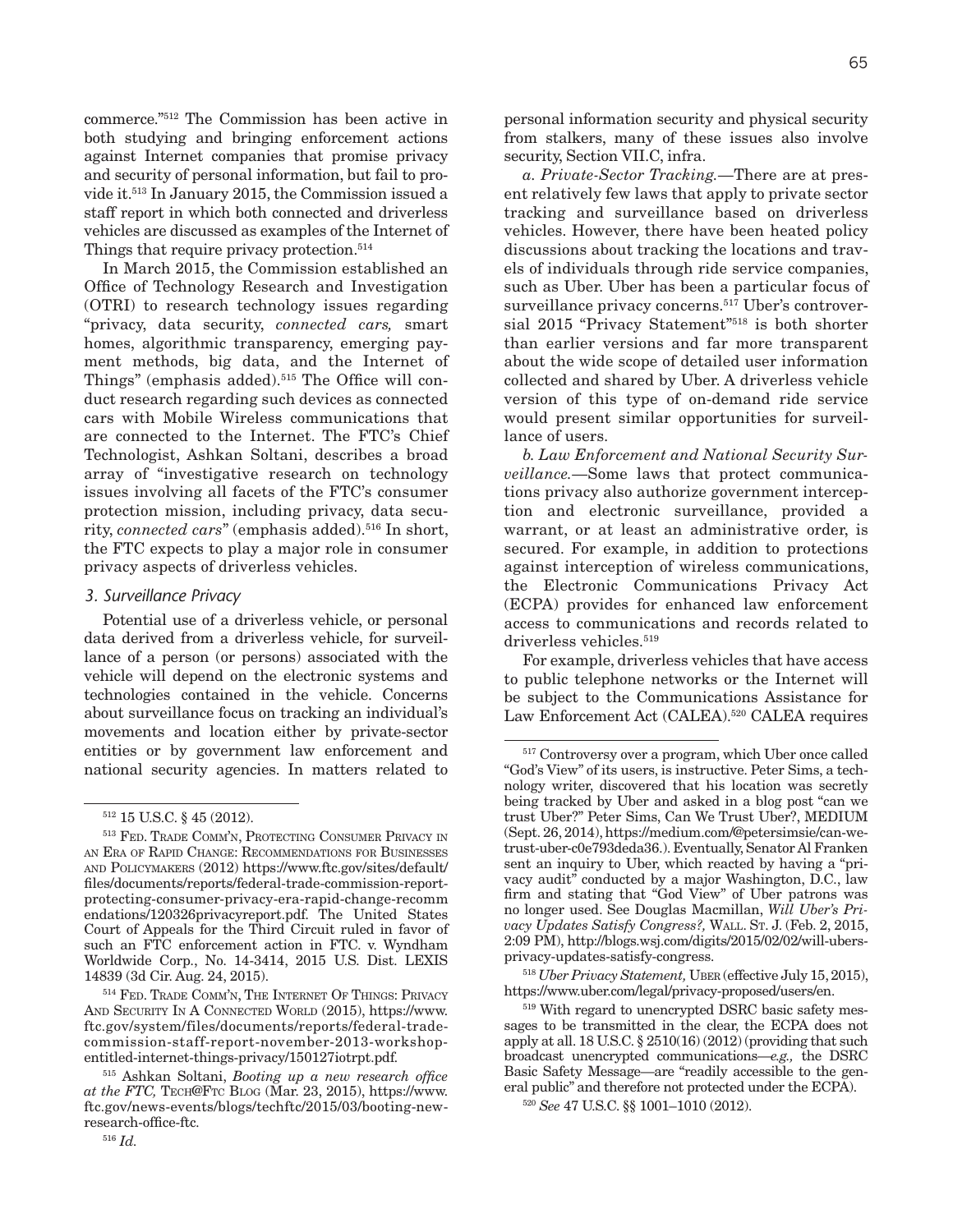66

telecommunications carriers to assist law enforcement in gaining access to telecommunications networks.<sup>521</sup> In 2005, the FCC, which has jurisdiction to prescribe "such rules as are necessary to implement" CALEA requirements,522 extended CALEA's reach to Voice over Internet Protocol (VoIP) and facilities-based broadband.523 As a result, driverless vehicles using Wireless Mobility applications will have law enforcement access built into their communications systems.

In contrast, driverless vehicles that communicate only over DSRC V2V closed safety networks appear likely to avoid having to comply with CALEA access by law enforcement. As currently designed, V2V communications take place over ad hoc, private, closed networks that do not interconnect with public telephone systems or the Internet.524 However, if DSRC V2V were expanded to V2I (e.g., with Internet communications to traffic management centers), these communications would probably be interconnected with public Internet or telephone systems. Such communications connected with telephone or Internet networks would be subject to CALEA law enforcement access requirements. $\boldsymbol{^{525}}$ 

The Stored Communications Act<sup>526</sup> will facilitate law enforcement access to driverless vehicle communications. Such access to stored data related to communications often only requires a subpoena or a "2703(d) order" based on a reasonable belief that the records are relevant and

ensure that equipment, facilities, or services that provide a customer or subscriber with the ability to originate, terminate, or direct communications are capable of—expeditiously isolating and enabling the government, pursuant to a court order or other lawful authorization, to intercept, to the exclusion of any other communications, all wire and electronic communications carried by the carrier within a service area.

*Id.*

<sup>522</sup> *Id.* at 14.

<sup>523</sup> *See* Communications Assistance for Law Enforcement Act and Broadband Access and Services, 20 FCC Rcd. 14989, 14993 (2005).

524 NHTSA Readiness Report, *supra* note 216, at xviii.

<sup>525</sup> *Communications Assistance for Law Enforcement Act and Broadband Access and Services,* 20 FCC Rcd. 14989, 14993 (2005). The 2005 FCC order extending CALEA to VoIP and facilities-based broadband notes three factors that cause a network to be subject to CALEA compliance: 1) electronic communication switching or transmission; 2) replacement for local telephone service; and 3) the public interest in CALEA's application. The second factor, known as Substantial Replacement Provision (SRP), has in the past been most important. However, the third factor, public interest in CALEA's application, might be a basis for applying CALEA.

526 18 U.S.C. §§ 2701–2712 (2012).

material to a criminal investigation.<sup>527</sup> Court decisions have taken varied approaches to permitting law enforcement access to mobile device information held by telecommunications carriers under the Stored Communications Act.<sup>528</sup>

National security access to driverless vehicle data is governed by the Foreign Intelligence Surveillance Act (FISA)529 and portions of the USA PATRIOT Act. Although the controversial Section 215 of the PATRIOT Act (used as a basis for collecting telephone metadata) has expired, national security surveillance will continue under existing law and executive orders. These surveillance activities would likely find driverless vehicles productive sources of information about a person of interest's past locations as well as real-time whereabouts.530 A *Wall Street Journal* opinion piece about driverless vehicles concluded with an apt warning: "The privacy revolt that civil libertarians imagine they are seeing over the silly issue of telephone metadata [Section 215] will be nothing when the American people discover how much of their freedom, autonomy and privacy will be sacrificed to enable the wonders of self-driving cars."531

*c. Location Privacy Legislation.—*By the time driverless vehicles become available to consumers, it is likely that privacy legislation designed to protect information about an individual's location will be enacted. Already, federal legislation<sup>532</sup> restricts the Department of Transportation from using fiscal year 2015 funds "to mandate global positioning system (GPS) tracking in private passenger motor vehicles without providing full and appropriate consideration of privacy concerns" under the Administrative

529 A Foreign Intelligence Surveillance Act (FISA) order under 50 U.S.C. § 1801 (2012) could authorize interception of connected vehicle communications involving foreign powers or agents of foreign powers.

<sup>530</sup> *See* Stephen Vladeck, *Forget the Patriot Act – Here Are the Privacy Violations You Should Be Worried About,*  Foreign Policy (June 1, 2015), http://foreignpolicy.com/ 2015/06/01/section-215-patriot-act-expires-surveillancecontinues-fisa-court-metadata/ ("America hasn't even begun to have a meaningful debate about curtailing the government's right to spy on citizens."). (Must register to view article.)

531 Holman W. Jenkins, Jr., *When Robo-Cars Crash, It's*  Your Fault, WALL St. J. (June 9, 2015), http://www.wsj.com/ articles/when-robo-cars-crash-its-your-fault-1433891675.

532 Fiscal Year 2015 Consolidated and Further Continuing Appropriation, Pub. L. No. 113-235, Div. K, § 417, 128 Stat. 2130 (2015).

<sup>521 47</sup> U.S.C. § 1002(a)(1) (2012). CALEA requires every "telecommunications carrier" to

<sup>527</sup> *See id,* specifically 18 U.S.C. § 2703(d).

<sup>528</sup> *See* Zachary Ross, *Bridging the Cellular Divide: A Search for Consensus Regarding Law Enforcement Access*  to Historical Cell Data, 35 CARDOZO L. REV. 1185 (2014) (discussing the disagreement among courts with regard to 18 U.S.C. § 2703(d) orders).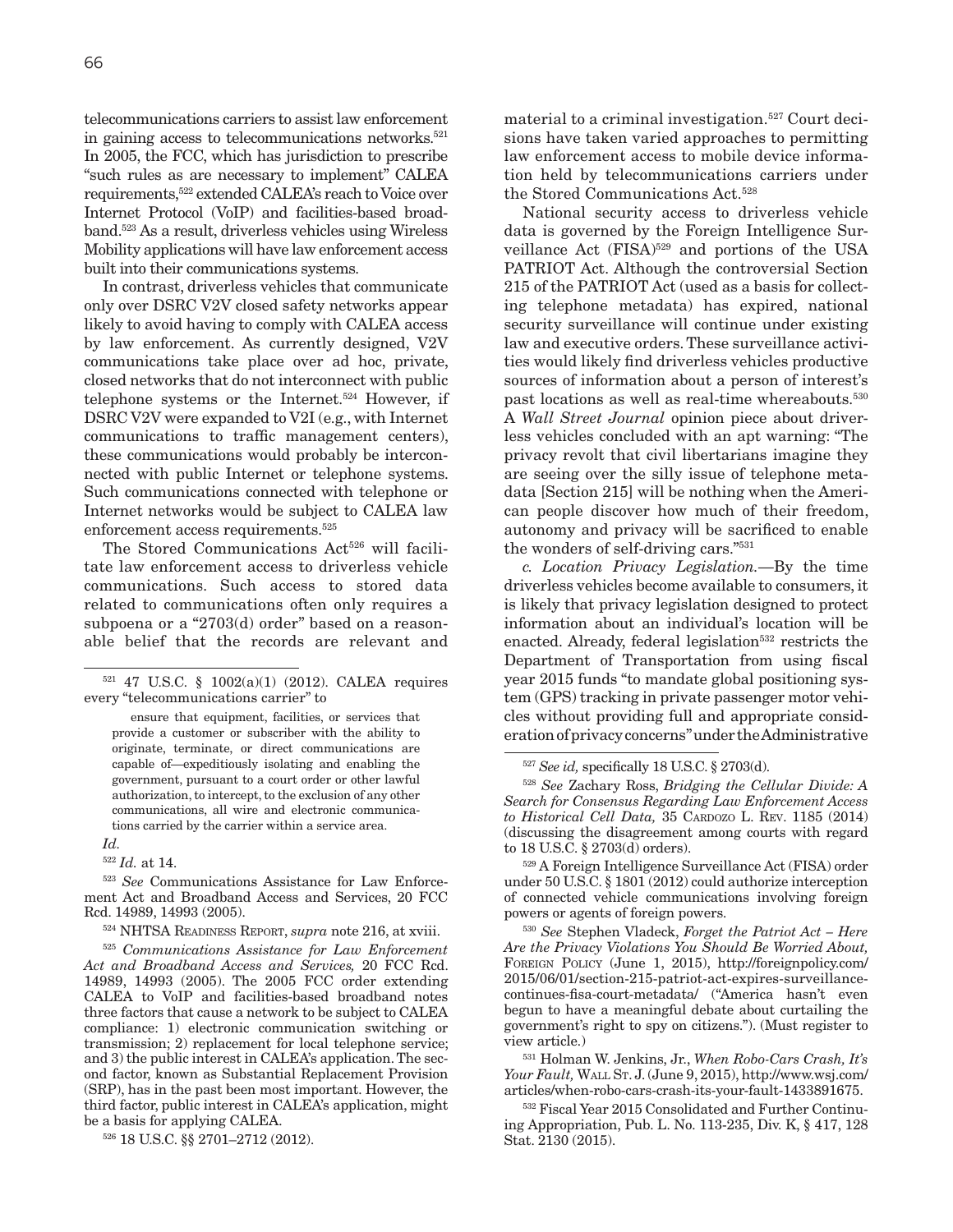Procedure Act. This statutory provision prohibits use of federal funds for certain aspects of driverless vehicle development that involve location tracking using GPS signals. Since most experimental driverless vehicles depend on GPS systems, the provision appears to apply to existing driverless automated and connected vehicle funding.

Further location privacy protection legislation is likely at both the federal and state levels. For example, the "Geolocation Privacy and Surveillance Act" (GPS Act), S. 237 (2015) and H.R. 491 (2015), was reintroduced in the 114th Congress by Senator Ron Wyden and Representative Jason Chaffetz. The GPS Act would prohibit businesses from disclosing geographical tracking data. It also provides guidelines for when and how geolocation information can be accessed and used. The proposed legislation requires government agencies to have probable cause warrants to obtain geolocation information. In addition, Representative Zoe Lofgren has reintroduced the "Online Communications and Geolocation Protection Act," H.R. 983, that contains provisions similar to the GPS Act, as well as safeguards for online communications.

Because driverless cars will be tempting sources of location information, location privacy legislation specific to driverless vehicles is possible. In any event, additional legislation is likely to be enacted to protect location information about individuals or to restrict collection or disclosure of geolocation information from mobile devices, including vehicles, without the user's consent.

### **C. Security Laws**

Related to privacy laws discussed above, security laws set standards for data, network hardware, and other security. Cybersecurity is the term often used in regard to securing digital technologies, such as those in driverless vehicles, against external threats. Driverless vehicles will become part of the nation's critical transportation infrastructure. Currently under development, standards for cybersecurity in this context will need to be in place and reflected in legal requirements.

Driverless vehicles will depend on automated control systems that are particularly vulnerable to sophisticated malware, such as Stuxnet, which was used against Iranian network control software in 2010.533 Such security threats aimed at automated control systems can jam these control systems, endangering the vehicle, its contents, and those around it. Driverless vehicle communications (disclosing, for example, the vehicle's location or intended destination) can be intercepted. Bogus information can be sent to misdirect a driverless vehicle. Both sensors and actuators can be disabled or taken over by remote commands. The notorious hacking of a Jeep Cherokee by security researchers, who remotely took control of vehicle systems, such as steering, illustrates the reality of such threats.534 The unpredictability of future avenues of attacks against driverless vehicle systems makes guarding against such threats difficult to anticipate and to block.

Although legal policy questions about how best to assure the security of driverless vehicles have been asked, there is, as yet, no legislation or regulation requiring specific types or levels of security for driverless vehicles. The absence of such security assurance appears to be among the reasons why the California DMV delayed adoption of operational regulations to permit driverless vehicles to be operated by the public in California.

Of the many unknowns about laws that will apply to driverless vehicles, security laws are among the most obscure. Technical aspects of security for driverless vehicle systems are not at present well understood, despite the fact that they are vitally important. According to a Utah State University researcher, Ryan Gerdes, "[s]ecurity in this [driverless car] realm really just hasn't been touched…. Vehicle communication can be jammed, sensors can be jammed, and attackers could try to do just about anything to cause the system to be unsafe."535 Technical policy questions about how best to provide security for autonomous cars are only just beginning to be asked. Answers, which can be turned into legal rules and standards, will need to be in place before driverless vehicles can safely travel on public roads.

Interrelationships between security and privacy with regard to personal information are reflected in existing regulatory activities by the Federal Trade Commission (FTC) discussed above. The Commission has brought a series of groundbreaking enforcement actions against lax information security as

<sup>533</sup> The Stuxnet virus became infamous in 2010 because of its unprecedented ability to use network controllers to destroy physical infrastructure. *See* Kim Zetter, *An Unprecedented Look at Stuxnet, The World's First Digital Weapon,*  Wired (Nov. 3, 2014), http://www.wired.com/2014/11/countdown-to-zero-day-stuxnet/.

<sup>534</sup> Greenberg, *supra* note 194.

<sup>535</sup> Press Release, Utah State Univ. Coll. of Eng'g, Security Questions Abound as Autonomous Vehicles Emerge (Aug. 19, 2014), http://www.engineering.usu.edu/htm/ news/articleID=25775 (discussing how "the multi-disciplinary research group will address driverless vehicle system security from bumper to bumper"); *see also* Alexis C. Madrigal, *When Cars Are as Hackable as Cell Phones,*  Atlantic (Sept. 8, 2014), http://www.theatlantic.com/ technology/archive/2014/09/when-cars-are-as-hackableas-cell-phones/379734/.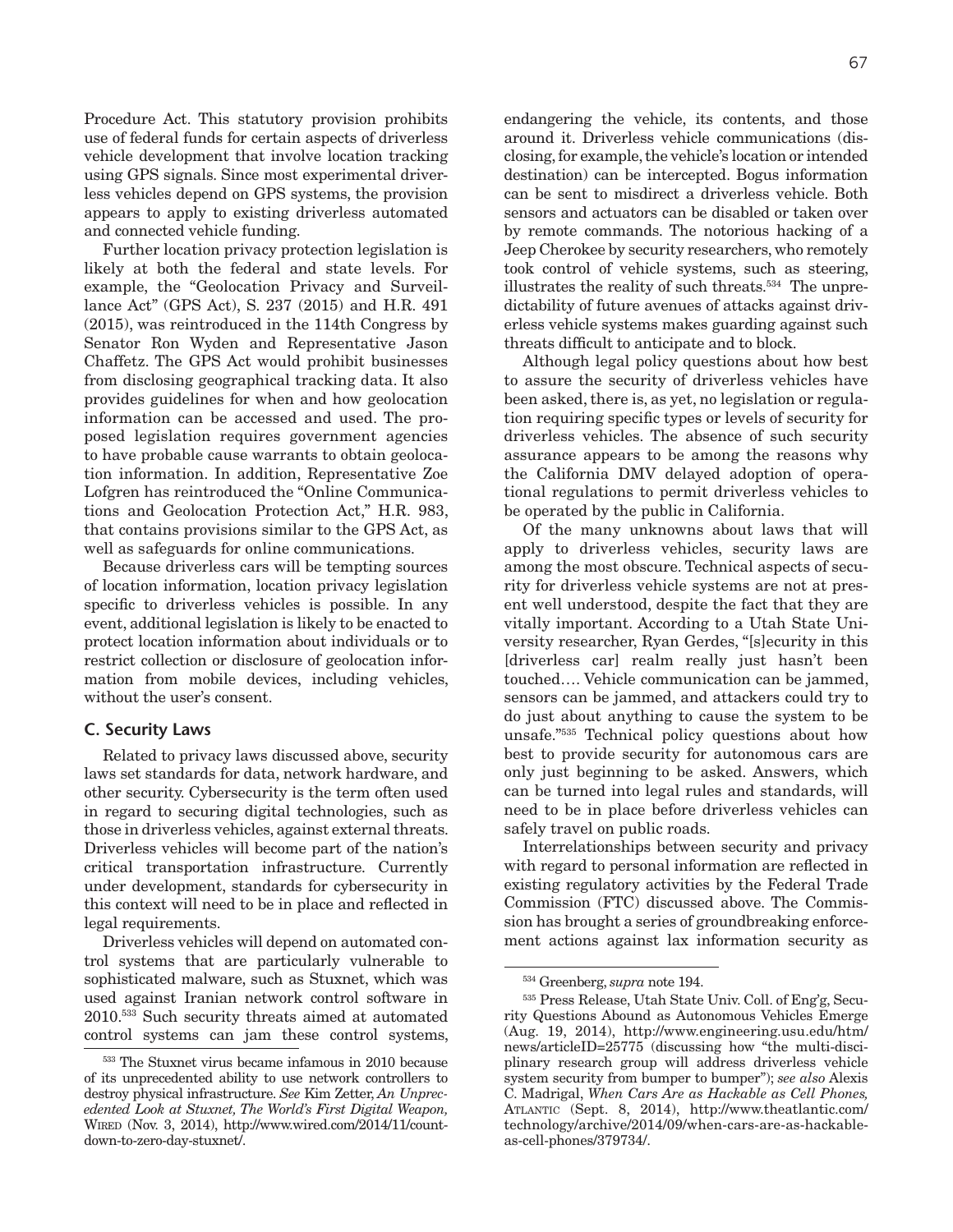"unfair trade practices." A number of successful enforcement actions have been brought against companies that collected personal information over the Internet but failed to secure it.<sup>536</sup> Because driverless cars will be consumer products, they will be subject to FTC scrutiny with regard to the security of personally identifiable information as part of privacy protection.

If NHTSA eventually adopts requirements that all new passenger cars and light trucks have embedded DSRC devices, security requirements for the resulting V2V ad hoc communications networks will be essential. A "Readiness Report" accompanying NHTSA's 2014 Advance Notice of Proposed Rulemaking, regarding requiring DSRC equipment as a Federal Motor Vehicle Safety Standard, sketched a security management system. The described Public Key Encryption (PKI) security certificate management system<sup>537</sup> may not be sufficiently robust. Vehicle security experts disagree about whether NHTSA's proposed security management system is sufficient. Moreover, the system outlined by NHTSA in its Readiness Report is not proposed for vehicles beyond passenger cars and light trucks. Other vehicles, including heavy trucks and buses, are likely to use DSRC. They also will require strong security requirements for the safe operation of such vehicles, as well as their data exchanges with passenger cars and light trucks.

In addition to communications security, the potential for external control over and manipulation of driverless cars presents distinct security challenges. Experimenters have gained extensive remote access to automated vehicle functions in conventional vehicles.538 Several strategies have been used to seize control over autonomous cars remotely, including 1) providing bogus input information that misdirects the autonomous car to take a particular action or actions; or 2) taking over autonomous car operations through malware or remote control.539 Technical research is under way regarding these and other driverless vehicle security issues.540 However, security standards are not yet in place.<sup>541</sup>

In 2014, the Alliance of Automobile Manufacturers and the Association of Global Automakers established a program to collect and share information about existing or potential cyber-related threats and vulnerabilities in motor vehicle electronics or networks. They established a formal Information Sharing and Analysis Center (called an Auto-ISAC). In January 2015, Alliance spokesperson Wade Newton reported, "The industry is in the early stages of establishing a voluntary automobile industry sector information sharing and analysis center—or other comparable program—for collecting and sharing information about existing or potential cyber-related threats."542 Whether this effort will produce significant security breakthroughs remains to be seen.

In the meantime, the National Institute of Standards and Technology (NIST) has considered security issues of this type for some time. For example, guidance useful for security management for driverless vehicles is available in the 2013 comprehensive update to NIST's *Security and Privacy Controls for Federal Information Systems and Organizations.*<sup>543</sup> A 2015 proposed update to NIST's *Guide to Industrial Control Systems (ICS) Security*544 provides tailored guidance regarding specialized security needs in such industries as vehicle manufacturing. Appendix G to the *Guide* interrelates updated Industrial Control System security guidance with the 2013 *Security and Privacy Controls*. 545 Although this NIST guidance focuses on federal information systems management, it suggests some of the types of security standards that will need to be in place for driverless vehicles.

Copyrighted software provides important operation and control systems for advanced vehicles, including driverless vehicles. Security for this software programming is itself protected in part by

<sup>536</sup> *See* LabMD, Inc. v. FTC, 776 F.3d 1275 (11th Cir. 2015); FTC. v. Wyndham Worldwide Corp., No. 14-3414, 2015 U.S. Dist. LEXIS 14839 (3d Cir. Aug. 24, 2015). According to the *National Law Journal,* the FTC had settled 53 of these security-breach privacy cases through January 2015. Jenna Greene, *FTC Stakes Claim As Data Security Cop,*  Nat'l L.J. (Jan. 23, 2015), http://www.nationallawjournal. com/id=1202715977568/FTC-Stakes-Claim-As-Data-Security-Cop.

<sup>537</sup> NHTSA Readiness Report, *supra* note 217.

<sup>538</sup> John Markoff, *Researchers Show How a Car's Electronics Can Be Taken Over Remotely,* N.Y. Times (Mar. 9, 2011), http://www.nytimes.com/2011/03/10/business/ 10hack.html. Miller & Valasek, *supra* note 203.

<sup>539</sup> Sen. Ed Markey, Tracking & Hacking: Security & Privacy Gaps Put American Drivers at Risk 3 (2015), http:// www.markey.senate.gov/imo/media/doc/2015-02-06\_ MarkeyReport-Tracking\_Hacking\_CarSecurity%202.pdf.

<sup>540</sup> *Id.* 

<sup>541</sup> *Id.* at 2.

<sup>542</sup> Andy Greenberg, *Senate Report Slams Automak*ers for Leaving Cars Vulnerable to Hackers, WIRED (Feb. 9, 2015), http://www.wired.com/2015/02/heres-full-senatereport-shaming-automakers-security/.

<sup>543</sup> Nat'l Inst. of Standards and Tech., U.S. Dep't of Commerce, Security and Privacy Controls for Federal Information Systems and Organizations (2013), http:// nvlpubs.nist.gov/nistpubs/SpecialPublications/NIST. SP.800-53r4.pdf.

<sup>544</sup> Nat'l Inst. of Standards and Tech., U.S. Dep't of Commerce, *Guide to Industrial Control System (ICS) Security* (2015), http://csrc.nist.gov/publications/Pubs-Drafts.html#SP-800-82-Rev.2.

<sup>545</sup> *Id.* at app. G.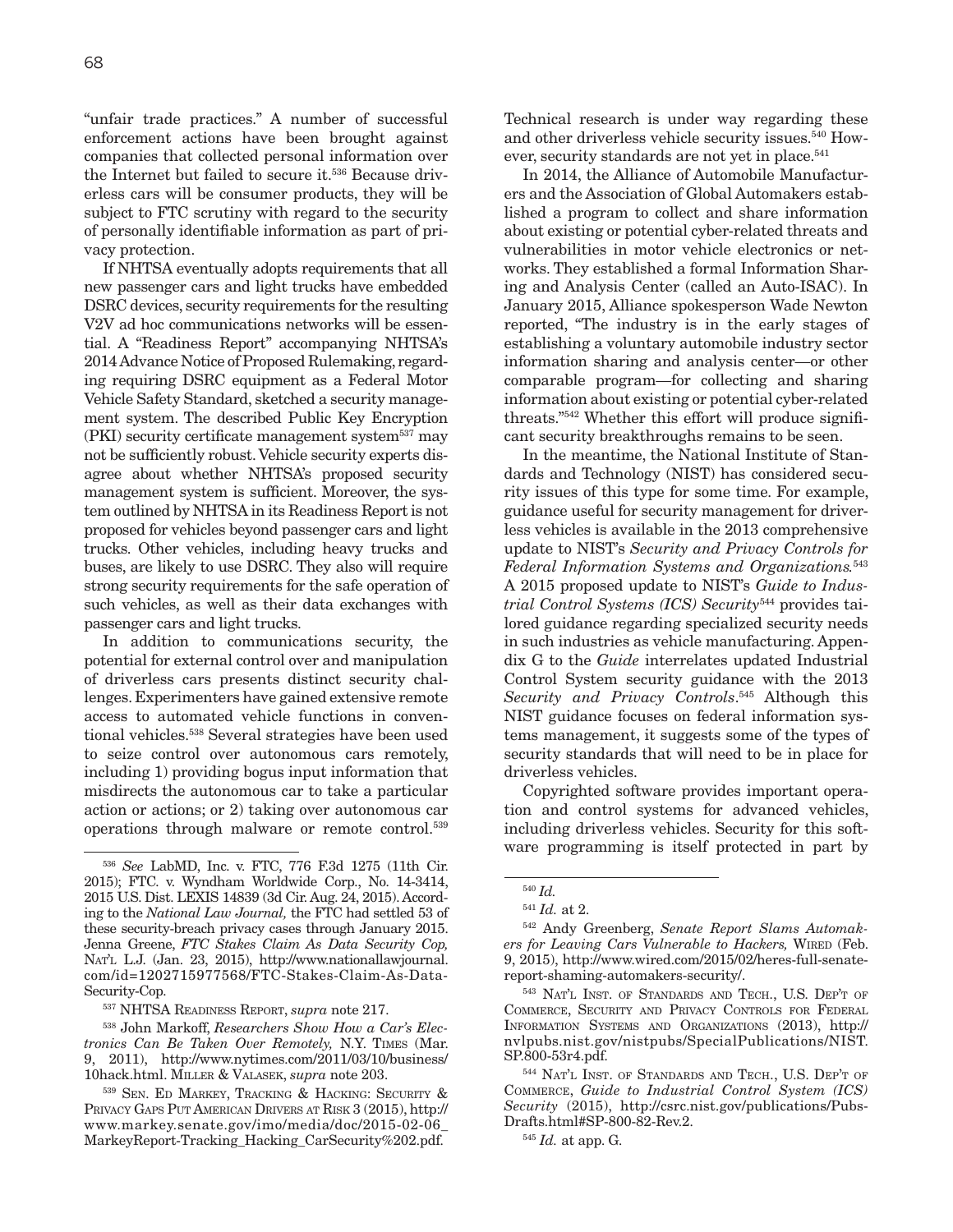what are called anti-circumvention measures that prevent access to and changes in copyrighted vehicle programming. Tampering with anti-circumvention measures is itself a violation of the Digital Millen-

nium Copyright Act (DMCA). Vehicle manufacturers have objected to a proposal by the United States Copyright Office that would exempt "Vehicle software diagnosis, repair, or modification" from copyright liability for tampering.546

Vehicle manufacturers claim that vehicle owners only hold licenses to use the software that controls the functioning of their vehicles. In particular, vehicle owners are not authorized by vehicle manufacturers to download or modify software that operates the vehicle. Further, manufacturers claim that programming designed to prevent alteration of copyrighted vehicle software that determines how vehicle electronic control units manage a vehicle's powertrain and safety systems, as well as infotainment systems, functions as technical anti-circumvention measures. Either downloading (copying) or tampering with this protective programming would violate the DMCA, unless an exemption is approved. The Copyright Office has proposed exemptions from the DMCA's anti-circumvention provisions for five classes of activities related to vehicle software programming, including activities that involve vehicle software diagnosis, repair, or modification. The Copyright Office has not yet adopted a final rule determining whether vehicle security measures, in the form of copyrighted software, will use copyright protection as an additional means to protect the cybersecurity of vehicles.

# **VIII. LEGISLATIVE AND REGULATORY ISSUES**

Statutes and administrative regulations developed for conventional vehicles will by default apply to driverless vehicles, at least initially. This makes sense, since early driverless vehicles will operate in mixed traffic with conventional as well as automated human-driven vehicles. In the long run, a national driverless vehicle regulatory system, such as that which has developed for aircraft in the United States, is possible. However, at present, regulatory proposals specific to driverless vehicles (aside from licensing measures in a few states) do not exist. A national driverless vehicle law has not yet been proposed.

A 2015 study conducted by the International Transport Forum "could not find evidence of anticipatory regulatory action addressing the potential use cases that could result from large-scale deployment of highly autonomous vehicles."547 Although current laws generally do not discriminate with regard to driverless vehicles,548 as discussed in this report, some aspects of existing law will have to change before the general public will be able to use driverless vehicles on United States roads and highways.

A mixture of federal, state, and local laws and regulations will continue to govern driverless vehicles, as they join conventional vehicles on public roads and highways. Eventually, when driverless vehicles become the predominant form of motor vehicle transportation, a number of these laws and regulations are expected gradually to adapt to the unique qualities of driverless vehicles.

# **A. Federal and State Legal Jurisdiction**

The basic structure of legal jurisdiction over driverless vehicles is expected to remain in the existing tiered pattern in which jurisdiction is shared among the federal government, state governments, and local municipalities.<sup>549</sup> Absent preemption by federal law (for example, by adoption of federal motor vehicle safety standards for driverless vehicles or enactment of a national driverless vehicle law), state law systems will continue to govern most civil and criminal liability issues, as well as vehicle licensing, insurance, land use, and privacy matters. Unless states adopt driverless vehicle laws that override local regulation, local ordinances will govern many aspects of everyday use of driverless vehicles, such as speed limits, parking, ride-services, and the like.

549 This tiered pattern developed early in the history of the automobile when laws governing automobiles took the form of primarily local, then state laws requiring licensing of vehicles and drivers. At about the same time, early automobile enthusiasts formed automobile clubs often organized as state-based organizations in various states. When proposed federal legislation that would have licensed and standardized vehicles and the qualifications of drivers on a national basis appeared in 1909 (Rep. Cocks, HR 5176, 61st Cong. 1st Sess.) and 1911 (Rep. Wanger, HR 32570, 61st Cong. 3d Sess.), the proposed legislation failed to be enacted, primarily because of objections from the states. *See* Xenophon Hubby, The Law of Automobiles (2d. ed. 1909) at 57–83 and 303–17, and Berkeley Reynolds Davids, LAW OF MOTOR VEHICLES (1911).

<sup>546</sup> *Exemption to Prohibition on Circumvention of Copyright Protection Systems for Access Control Technologies,*  Notice of Proposed Rulemaking, 79 Fed. Reg. 73856 (Dec. 12, 2014).

<sup>547</sup> International Transport Forum, Automated and Autonomous Driving: Regulation Under Uncertainty 9 (2015).

<sup>548</sup> Act of May 6, 2015, 2015 Tenn. Pub. Acts \_\_, ch. 307 (2015) (H.B. 616) reflects the potential for such discrimination. This state law provides, "No political subdivision may by ordinance, resolution, or any other means prohibit within the jurisdictional boundaries of the political subdivision the use of a motor vehicle equipped with autonomous technology if the motor vehicle otherwise complies with all safety regulations of the political subdivision." *Id.* § 1(a).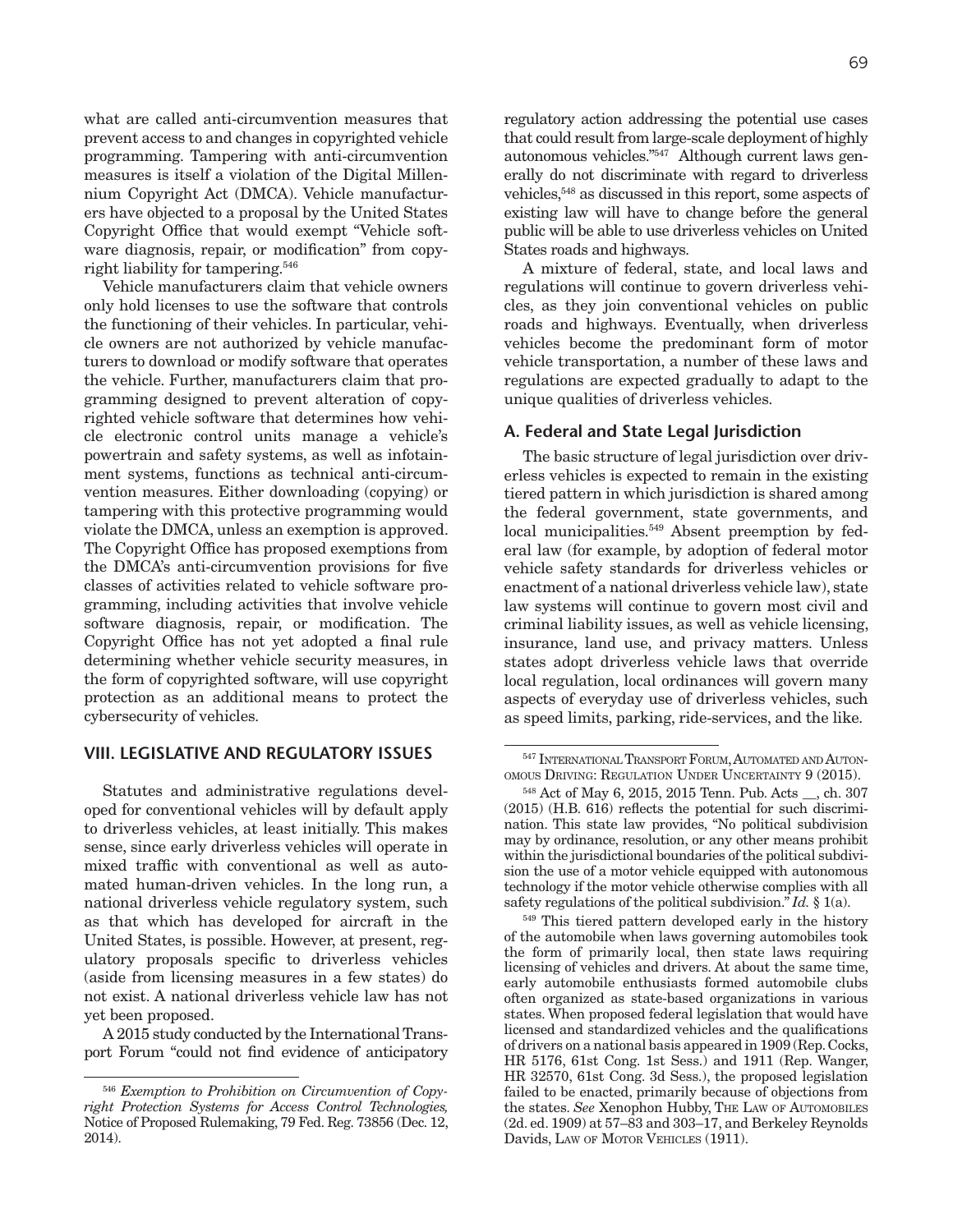The multiple layers of federal, state, and local laws that driverless vehicles will encounter include:

• Federal legislation and administrative regulation with regard to such matters as highways, vehicle safety, and fuel efficiency standards.

• State common law with regard to property, tort, and contract matters.

• State legislation and administrative regulations regarding such matters as licensing of vehicles and operators, minimum vehicle standards, insurance, roadway usage, and traffic laws, as well as other issues including privacy, security, criminal law, and environmental regulation.

• Local ordinances regarding traffic, pedestrian, and bicycle safety and parking.

Each of these types of legal requirements will operate simultaneously and somewhat independently of each other with regard to driverless vehicles, as is the pattern followed today with regard to conventional motor vehicles.

Federal law could override state and local law by preemption,550 but is unlikely to do so initially. Similarly, state law could override local ordinances. An example of state law preempting local legislation regarding driverless vehicles is the recent action by the Tennessee legislature that prohibits localities from excluding use of driverless vehicles within  $\rm local$  boundaries.  $\rm ^{551}$ 

In this tiered legal environment, federal regulation will provide national standards for driverless vehicles, particularly with regard to safety and environmental impacts. Then state laws will build state licensing and registration standards that incorporate federal standards. For example, federal regulations could establish a new driverless vehicles category as a Federal Motor Vehicle Safety Standard (FMVSS).552 Then state legislatures and regulatory agencies would adopt compatible state laws and regulations with regard to such matters as licensing driverless vehicles for road use within each state, insurance of driverless vehicles, and the like. Once state law permits driverless vehicles on state roadways, local ordinances will regulate ordinary aspects of how driverless vehicles are used locally, such as parking, speed limits, and the like.

At present, the federal government has not enacted national laws or adopted federal regulations governing driverless vehicles.<sup>553</sup> NHTSA is the agency within USDOT most likely to promulgate nationwide regulations that govern driverless vehicles. By statute, NHTSA has jurisdiction over the safety of "motor vehicles," defined as vehicles that are "driven or drawn by mechanical power and manufactured primarily for use on public streets, roads, and highways."554 That would include driverless vehicles. Safety performance standards for motor vehicles and motor vehicle equipment are established by NHTSA as Federal Motor Vehicle Safety Standards.555 Driverless vehicles could become a category of vehicles with their own safety standards. In the meantime, they will have to meet federal safety standards in effect at the time the vehicles are built or imported. Under current safety standards, driverless vehicles will have to comply with requirements regarding a wide range of safety features from headlights to bumpers.556 These national standards largely explain why the earliest driverless vehicles will look pretty much like conventional vehicles of the same type.

So far, NHTSA has not promulgated safety regulations or standards that specifically regulate driverless vehicles. Instead, in NHTSA's 2013 *Preliminary Statement of Policy Concerning Automated Vehicles,* the agency cautioned: "We believe there are a number of technological issues as well as human performance issues that must be addressed before self-driving vehicles can be made widely available. Self-driving vehicle technology is not yet at the stage of sophistication or demonstrated safety capability that it should be authorized for use by members of the public for general driving purposes."557 The agency also

553 NHTSA Preliminary Statement, *supra* note 184, at 12 ("Particularly in light of the rapid evolution and wide variations in self-driving technologies, we do not believe that detailed regulation of these technologies is feasible at this time at the federal or state level.").

554 49 U.S.C. § 30102(a)(6) (2012).

555 NHTSA Preliminary Statement, *supra* note 184, at 2 ("NHTSA is responsible for developing, setting, and enforcing federal motor vehicle safety standards (FM-VSSs) and regulations for motor vehicles and motor vehicle equipment.").

556 As noted above, Google's fleet of driverless cars will take advantage of this Low Speed Vehicle Motor Vehicle safety standard in building its first autonomous car. John Markoff, *Google's Next Phase in Driverless Cars: No Steering Wheel or Brake Pedals,* N.Y. Times (May 27, 2014), http://www.nytimes.com/2014/05/28/technology/googlesnext-phase-in-driverless-cars-no-brakes-or-steeringwheel.html ("The low speed will probably keep the cars out of more restrictive regulatory categories for vehicles, giving [Google] more design flexibility."). See generally Nat'l Highway Traffic Safety Admin., U.S. Dep't of Transp., Requirements for Manufacturers of Low Speed Vehicles PRODUCED FOR DISTRIBUTION WITHIN THE U.S. MARKET, http:// www.nhtsa.gov/cars/rules/maninfo/lowspeedvehicle.pdf (outlining requirements for low-speed vehicles).

557 NHTSA Preliminary Statement, *supra* note 184, at 14.

<sup>&</sup>lt;sup>550</sup> See U.S. CONST. art. VI, § 2. Preemption is discussed further *supra* at note 297–307 and infra at notes 585–591.

<sup>551</sup> Act of May 6, 2015, *supra* note 548.

<sup>552</sup> NHTSA's separate FMVSS for low speed vehicles, discussed *supra* in the text accompanying notes 247–248, is an example of a special category of motor vehicle safety standards created to respond to a particular form of motor vehicle technology.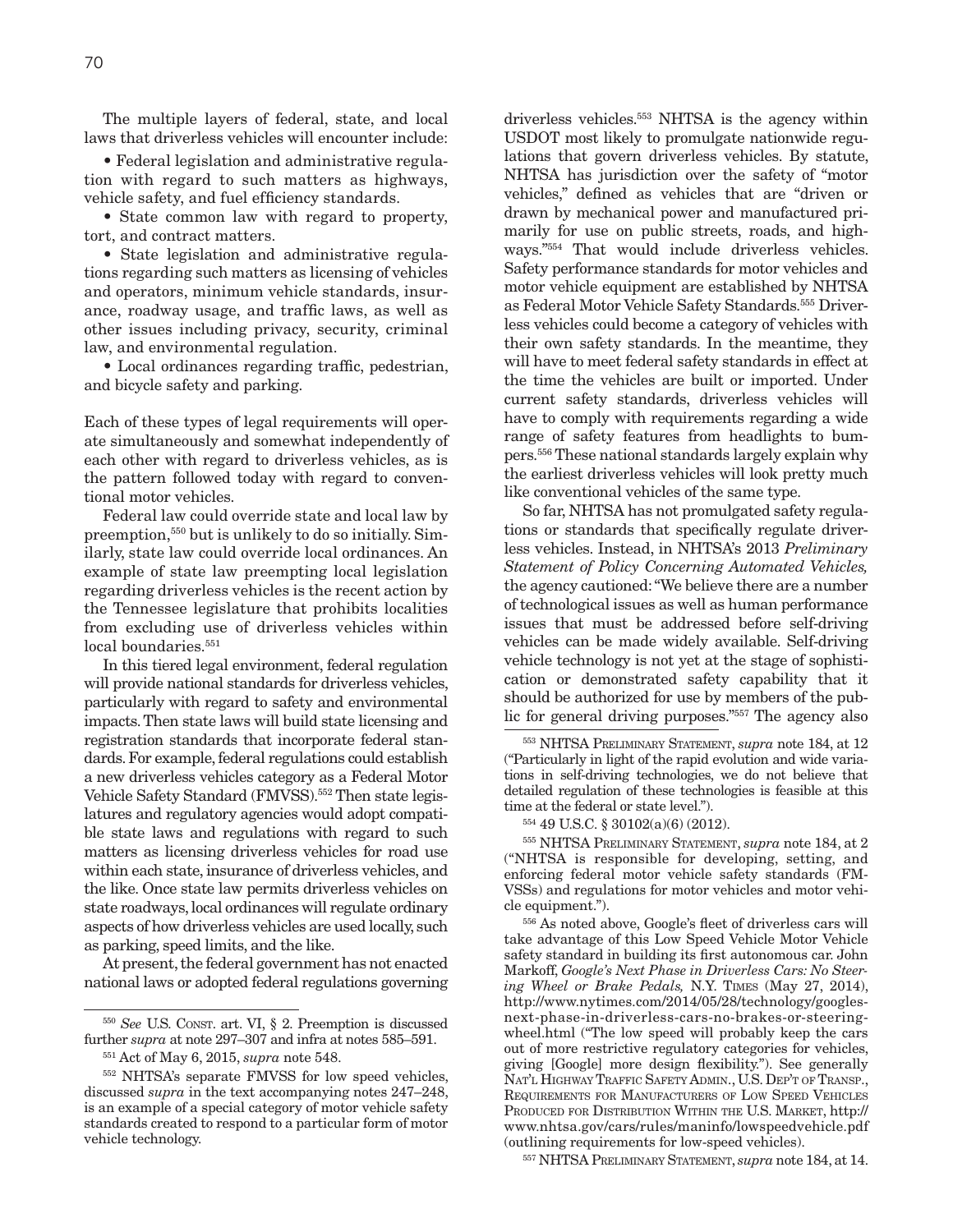noted that "NHTSA does not recommend that states authorize the operation of self-driving vehicles for purposes other than testing at this time."558

## **B. State Laws**

By 2015, four states (California, Florida, Michigan, and Nevada) and the District of Columbia had enacted legislation authorizing testing of driverless vehicles.<sup>559</sup> Nevada law permits both testing and operation of driverless vehicles on Nevada roads.<sup>560</sup> In California, 2012 legislation directed the state's Department of Motor Vehicles (DMV) to adopt regulations for both testing and operation of driverless vehicles in California.561 The California DMV has adopted regulations that permit testing of driverless vehicles in California,562 but was unable to meet a January 1, 2015, statutory deadline for regulations permitting regular public operation of driverless vehicles on California roads.563 Difficulties in determining just how safe driverless vehicles should be required to be in California contributed to the delay in approving regulations that would allow the general public to use driverless vehicles on California roads.<sup>564</sup>

<sup>558</sup> *Id.*

<sup>560</sup> Nev. Rev. Stat. § 482A.100 (2013); Nev. Admin. Code §§ 482A.200–.290 (2014).

A number of additional states have considered legislation authorizing testing or operation of driverless vehicles, but the legislation has failed to pass in a far greater number of states than those that have enacted driverless vehicle authorizing legislation.<sup>565</sup> Virginia has authorized an automated vehicle testing program (Automated Corridors) in limited parts of the state.566 In 2014, the Georgia state legislature created a "House Study Committee on Autonomous Vehicle Technology."567 So far, driverless vehicle legislation has not yet been adopted in Georgia.

Other states have simply tolerated experimental driverless vehicles without passing legislation. For example, in Pennsylvania, where Uber has initiated a research program with regard to driverless ride services, state Department of Transportation officials are enthusiastic about driverless vehicle research. Still, "In Pennsylvania, all vehicles must be controlled by a human being… Driverless vehicles are not allowed."568

## *1. State Roadway Laws and Regulations*

Absent special regulations for operating driverless vehicles, once driverless vehicles are allowed on state roadways, they will have to comply with state laws and regulations that have been designed for vehicles with human drivers. Each state owns and controls the rights of way for highways (including interstate highways) and roadways within that state.569 That ownership interest makes the states'

567 State of Georgia House Resolution 1265, available at http://www.legis.ga.gov/Legislation/20132014/143821.pdf. The Committee's task was to "Review the implementation of autonomous vehicle technology and determine how this technology could promote research and development in the field of technology in Georgia, identify and examine any complications or liabilities which could arise by allowing such technology, and study the measures necessary in order for the state to implement autonomous vehicle technology on Georgia roads." *Id.*

568 Scott Kraus, *Coopersburg company pioneering driverless truck,* The Morning Call (Allentown, PA) (June 15, 2015), http://www.mcall.com/news/nationworld/mc-selfdriving-truck-coopersburg-20150614-story.html (quoting Pennsylvania Transportation Department spokesman Rich Kirkpatrick).

<sup>569</sup> *See Transportation FAQs,* Am. Road & Transp. Builders Ass'n (2015), http://www.artba.org/about/transportationfaqs/#1 ("Almost all roads, bridges, airports and transit systems in the U.S. are owned by state and local governments or government-created agencies…."); Interstate Faq, U.s. Dep't Of Transp., Fed. Highway Admin. (May 14, 2015), http://www.fhwa.dot.gov/interstate/faq.cfm#question5 ("The States own and operate the Interstate highways."). There are also local municipally owned roads; but the main roads and highways are owned by the states.

<sup>559</sup> AAMVA Autonomous Vehicle Legislation Chart, *supra* note 397. In addition, a chart that shows proposed and enacted state laws related to "automated driving" is posted at Gabriel Weiner & Bryant Walker Smith, *supra* note 397. The legislative situation a year earlier, in 2014, was the same. RAND Report, *supra* note 181, at 41.

<sup>561</sup> Cal. Veh. Code § 38750 (West 2014). Insight into California's regulatory process regarding autonomous vehicles is provided in Bernard C. Soriano, Stephanie L. Dougherty, Brian G. Soublet & Kristin J. Triepke, *Autonomous Vehicles: A Perspective from the California Department of Motor Vehicles, in* Road Vehicle Automation 15, 15–24 (Geron Meyer & Sven Beiker, eds. 2014).

<sup>562</sup> Cal. Code Regs. tit. 13, §§ 227.00–227.52 (2015).

<sup>563</sup> Cal. Dep't of Motor Vehicles, Invitation to Pre-NOTICE PUBLIC DISCUSSIONS ON PROPOSED REGULATIONS: Autonomous Vehicles 1 (2014), https://www.dmv.ca.gov/ portal/wcm/connect/16b7c922-258b-41cf-aee0- 431b10091ba9/012715\_workshop\_public\_notice.pdf? MOD=AJPERES. *See also* CAL. VEH. CODE  $\S$  38750(d)(1) (setting a January 1, 2015, deadline for regulations). According to the DMV's notice regarding additional hearings on January 27, 2015, there remain uncertainties regarding "certifications by manufacturers that the autonomous technology can be operated safely on public streets by the general public, and how the department will determine the validity of those certifications." Cal. Dep't Of Motor Vehicles, *supra*.

<sup>564</sup> Cal. Veh. Code § 38750; Cal. Code Regs. tit. 13, §§ 227.04, 227.34, 227.48 (outlining requirements for manufacturer testing only); Cal. Dep't Of Motor Vehicles, *supra* note 563, at 1 (calling for a public discussion "to facilitate the development of proposed regulations related to the safe operation of Autonomous Vehicles").

<sup>565</sup> *See* Weiner & Smith, *supra* note 397.

<sup>566</sup> Press Release, Governor McAuliffe Announces New Partnership to Make Virginia a Leader in Automated-Vehicle Industry (June 2, 2015), https://governor.virginia. gov/newsroom/newsarticle?articleId=8526.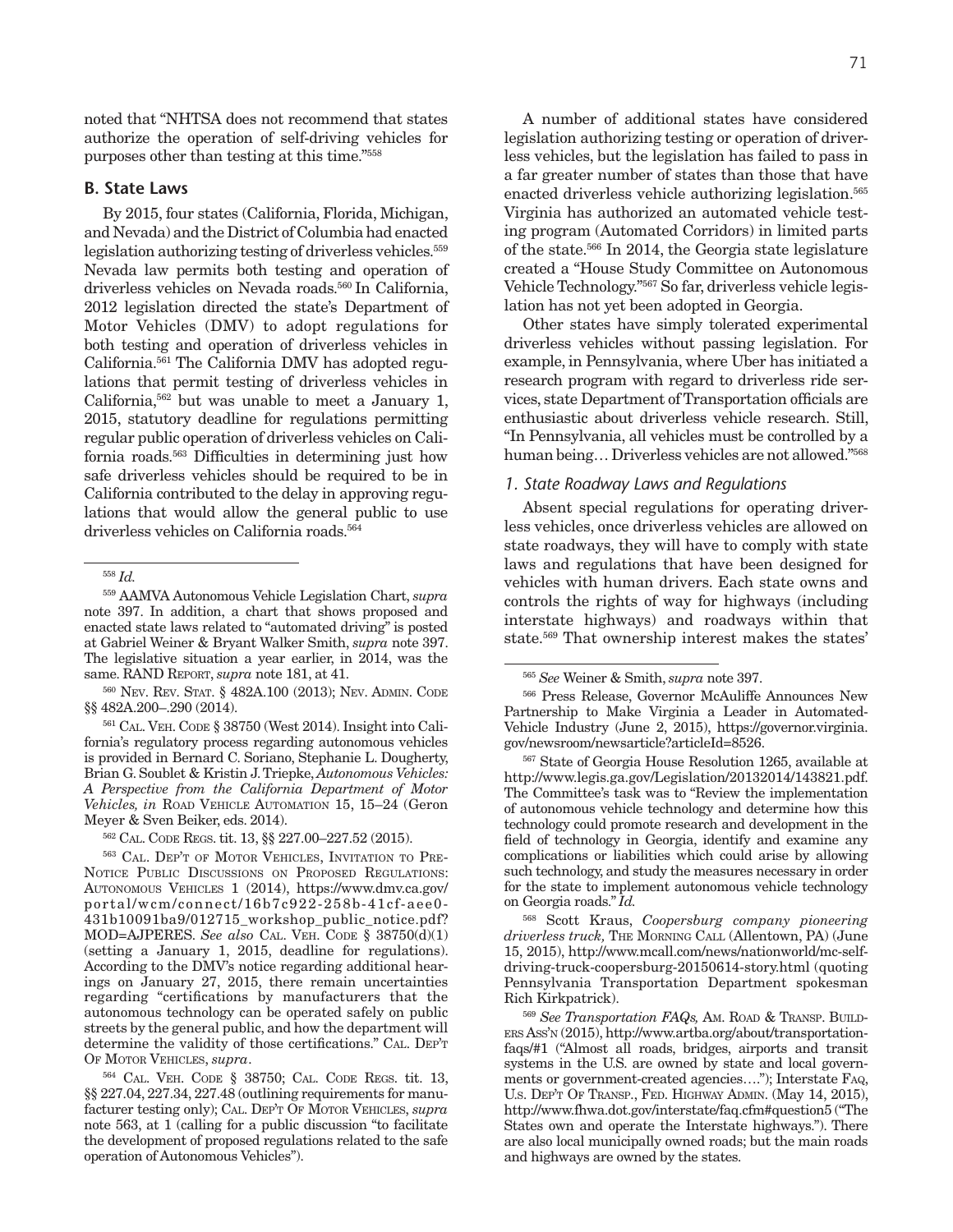concerns about regulating the use of this state property particularly strong.

Initially, driverless vehicles will only be a very small proportion of the users of state roads.570 Traffic laws and regulations will continue to be necessary with regard to all other roadway users—conventional cars, trucks, buses, motorcycles, etc. A different set of traffic laws for the initially small cohort of driverless vehicles would result in confusion and unpredictability.

When driverless vehicles appear in greater numbers, they will still need to be able to comply with state roadway laws and regulations adopted for other, mostly human-controlled, road users. Indeed, accurately reading road signs and responding to signals is an essential feature of driverless vehicles currently under development.571

Ultimately, vehicle regulations will adapt to the special qualities of driverless vehicles. For example, stop signs and stop lights at intersections may become not as useful to driverless vehicles as automated signals (beacons) added to the infrastructure to better communicate with driverless vehicles.

The evolution of driverless vehicles, both on the technology side and on the regulation side, will pose intriguing legal issues for generations of traffic engineers and driverless vehicle system designers, as well as lawyers. In the very long run, when driverless vehicles have proved to be more safe, reliable, and efficient than conventional motor vehicles, conventional motor vehicles could be banned from regular use on most states' public roads.

#### *2. Local Municipal Laws and Regulations*

Although municipal ordinances do not, at present, specifically address driverless vehicles, existing local ordinances regarding parking, speed limits, yielding to pedestrians, and bicycles will apply to driverless vehicles.572 Usually adopted under state authority, local laws and ordinances typically regulate vehicle usage, particularly with regard to local roadway safety, pedestrian and bicycle safety, and parking.<sup>573</sup> Experience with regulation of electric vehicles at the

572 Apparently some Tennessee localities were threatening to prevent driverless vehicles from crossing their borders. Act of May 6, 2015, *supra* note 548.

<sup>573</sup> *See* Smith, *Automated Vehicles Are Probably Legal in the United States, supra* note 180, at 416 (discussing various types of laws that bear on the legality of autonomous vehicles, including "statutes of [states] and other jurisdictions; regulations and practices of administrative agencies within

local level suggests that, once state laws license driverless vehicles to operate on public roads, local municipal regulation will probably follow.574

Some local ordinances may require driverless vehicles to operate only in specific designated parts of a municipality allocated for driverless vehicle use. For example, when driverless vehicles are unfamiliar and unproven, they may be excluded from areas around schools and parks where children are present. Later, after establishing a better safety record than human-driven cars, motor vehicle travel in these areas may instead require only driverless vehicles. As driverless vehicles become more widely used and demonstrate enhanced capacities for safe navigation on narrow streets and in congested urban areas, local ordinances may designate such areas for driverless vehicles only.

Among the innovative local law adaptations to driverless vehicles is likely to be special parking regulations. Because driverless vehicles will be capable of more precise and compressed parking, these vehicles will likely be accommodated in more compact and dense storage. Some municipalities may require driverless vehicles not in active use to store themselves in special facilities, located in remote places away from congested urban areas.575 Moreover, scenarios for use of driverless vehicles in fleets providing on-demand ride services would reduce the need for on-street parking in commercial areas.576 In the

<sup>574</sup> See, e.g., WASH. STATE DEP'T OF COMMERCE, ELECTRIC Vehicle Infrastructure: A Guide for Local Governments in Washington State 3, 5 (2010), http://www.psrc.org/assets/ 4325/EVI\_full\_report.pdf (providing model regulation for local municipalities to comply with electric car legislation at the state level); Ncpev Taskforce, Parking Enforcement For Plug-In Electric Vehicle Charging Stations (2014), http:// www.advancedenergy.org/portal/ncpev/resources/ PEV\_Planning\_Toolbox\_ParkingEnforcement.pdf (describing municipal parking regulations for electric cars in various states, guided by state laws).

575 RAND Report, *supra* note 181, at 5, 27 ("With the ability to drive and park themselves at some distance from their users, AVs may obviate the need for nearby parking for commercial, residential, or work establishments, which may enable a reshaping of the urban environment and permit new in-fill development as adjacent parking lots are made unnecessary.").

<sup>576</sup> *See id.*

<sup>570</sup> *See supra* note 189 for estimates on market penetration of autonomous vehicles.

<sup>571</sup> Lee Gomes, *Hidden Obstacles for Google's Self-Driving Cars,* Mit Tech. Rev. (Aug. 28, 2014), http://www.technology review.com/news/530276/hidden-obstacles-for-googles-selfdriving-cars/.

these jurisdictions; and ordinances and other enactments of municipalities and other local authorities"). *See also* Mich. Comp. Laws § 257.606 (2009) (reserving for local authorities the power to regulate parking and operation of vehicles); U.S. DEP'T OF TRANSP., FED. HIGHWAY ADMIN., A RESIDENT'S GUIDE for Creating Safer Communities for Walking and Biking 11 (2015), http://safety.fhwa.dot.gov/ped\_bike/ped\_cmnity/ped\_ walkguide/residents\_guide2014\_final.pdf ("Local transportation agencies…[are] usually responsible for maintaining and operating local public streets and trails and developing plans for improvements.").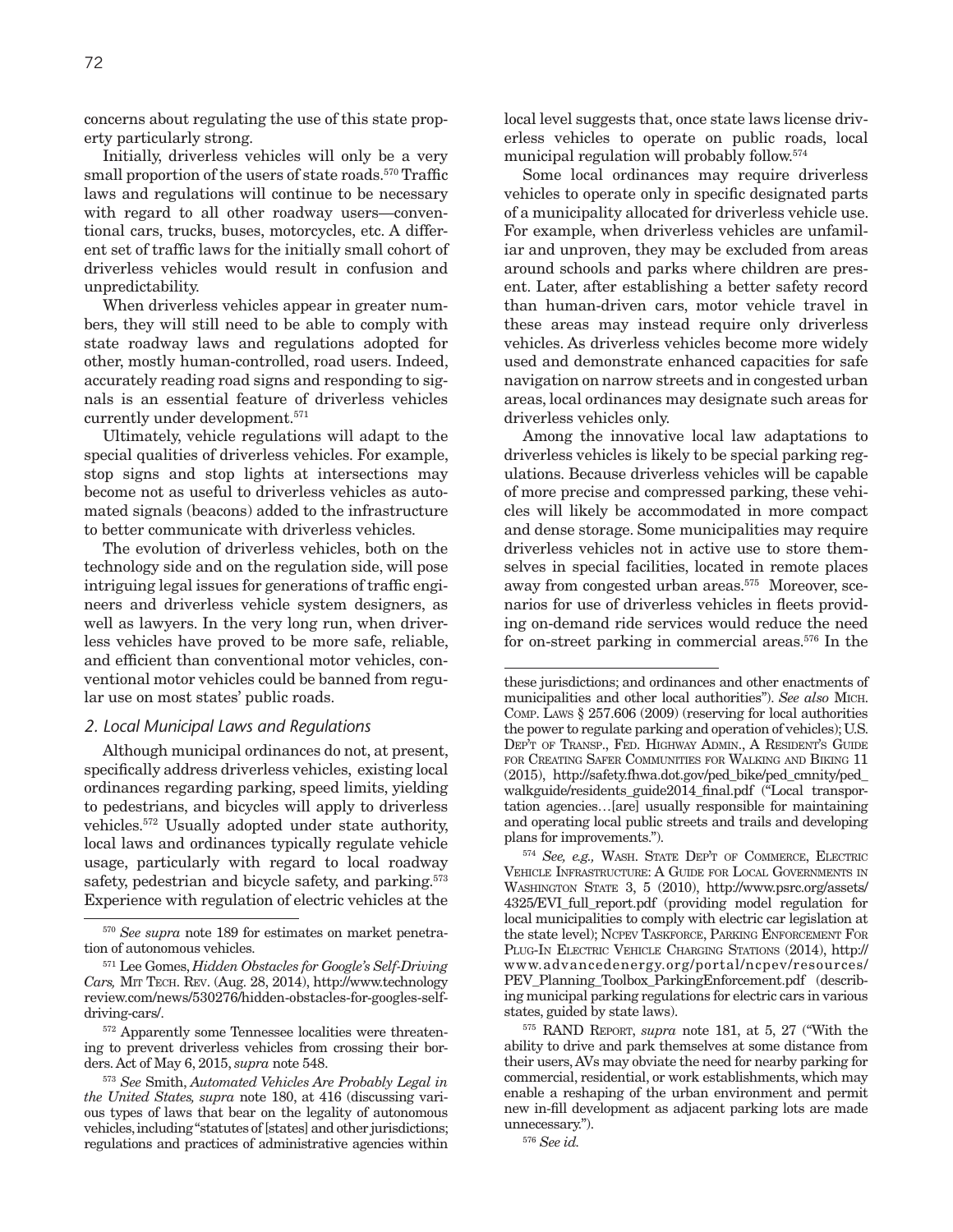more distant future, when a driverless car can be easily and quickly summoned from remote storage off-site when needed, building regulations requiring on-site garage space in residential structures may need to change when driverless cars result in no justification for requiring garage space.<sup>577</sup>

#### **C. Federal Driverless Vehicle Regulation**

No one entity within the executive branch of the federal government currently has jurisdiction to regulate all aspects of driverless vehicles, although USDOT has the major responsibilities. For example, insofar as connected vehicle communications are aspects of driverless vehicles, the Federal Communications Commission will have a major role with regard to driverless vehicles that are also connected vehicles. The Federal Trade Commission will be concerned with consumer issues. The Environmental Protection Agency will have jurisdiction over such matters as fuel efficiency testing and environmental matters related to driverless vehicles.

Even within the USDOT, no one office or agency has overall responsibility for all driverless vehicle regulation. A specialized agency with concentrated responsibilities for driverless vehicles could be created within USDOT. However, such a consolidation of regulatory authority over driverless vehicles would require statutory authorization and formal reorganization. At present, Congress shows no interest either in establishing a new agency or in authorizing government or departmental reorganization.

Within USDOT, the lead agency with regard to driverless vehicles is currently NHTSA, which has jurisdiction to promulgate regulations that govern the safety of "motor vehicles."578 However, NHTSA has so far declined to set driverless vehicle standards on the grounds that they would be premature.579

 In addition to NHTSA, the Federal Highway Administration is particularly active with regard to infrastructure aspects of driverless vehicles, especially collision avoidance at intersections and roadway signage.580 With regard to heavy trucks and buses that will eventually become driverless, the Federal Motor Carrier Safety Administration (FMCSA) has general

580 49 U.S.C. § 104 (2012). On the *Federal Register* Web site, the varied functions of FHWA are described as follows:

FHWA's mission is to improve mobility on our Nation's highways through national leadership, innovation, and program delivery. The Administration works with Federal, State, and local agencies as well as other stakeholders and partners to preserve and improve the National Highway System, which includes the Interstate System and other roads of importance for jurisdiction over interstate motor carriers.<sup>581</sup> The Federal Transit Administration (FTA), which provides financial and technical assistance to improve local and regional public transit systems, would be involved in transit applications of driverless vehicles.582 Most federal research regarding driverless vehicles is conducted under the auspices of the Office of the Assistant Secretary of Transportation for Research and Technology.583 Within the Office of the Assistant Secretary, the Joint Program Office for Intelligent Transportation Systems has provided important research with regard to connected vehicles.<sup>584</sup>

This mosaic of agencies provides a variety of perspectives on driverless vehicles within USDOT that are useful in considering the wide range of technical and policy issues raised by driverless vehicles. Coordination of all driverless vehicle regulatory matters within a single federal regulatory program has not yet been proposed in Congress.

# **D. Potential for Federal Preemption of State Laws**

Congress could enact national legislation that regulates driverless vehicles on a uniform national basis, to the exclusion of state and local laws. Under

national defense and mobility. The FHWA works to improve highway safety and minimize traffic congestion on these and other key facilities. The FHWA bears the responsibility of ensuring that America's roads and highways remain safe, technologically up-to-date, and environmentally-friendly. Through surface transportation programs, innovative and traditional financing mechanisms, and new types of pavement and operational technology, FHWA increases the efficiency by which people and goods move throughout the Nation. The Administration also works to improve the efficiency of highway and road connections to other modes of transportation. The Federal-aid Highway Program's budget is primarily divided between Federal-aid funding and the Federal Lands Highway Program.

Federal Highway Administration, OFFICE OF THE FED. Register, https://www.federalregister.gov/agencies/federalhighway-administration (last visited Sept. 20, 2015).

581 49 U.S.C. § 13906 (2012); 49 C.F.R. § 387.1 (2013).

582 Established by section 1 of Reorganization Plan No. 2 of 1968 (5 U.S.C. app. § 1 (2012)), FTA was formerly the Urban Mass Transportation Administration (UMTA).

583 The Research and Innovative Technology Administration (RITA) conducted this research pursuant to 49 U.S.C. § 112, until January 2014, when these research functions were transferred to the Office of the Assistant Secretary. Greg Winfree, *RITA Becomes Office of Research and Technology,* U.S. Dep't Of Transp. (Jan. 30, 2014), http://www.dot.gov/ fastlane/rita-becomes-office-research-and-technology.

584 Within the USDOT Office of the Assistant Secretary for Research and Technology, the ITS Joint Program Office (JPO) carries out responsibilities under Subtitle C- Intelligent Transportation System Research of Public Law 109-59 Safe Accountable, Flexible, Efficient Transportation Equity Act: A Legacy for Users (2005).

<sup>577</sup> *See id.*

<sup>578 49</sup> U.S.C. § 30102(a)(6) (2012).

<sup>579</sup> NHTSA Preliminary Statement, *supra* note 184.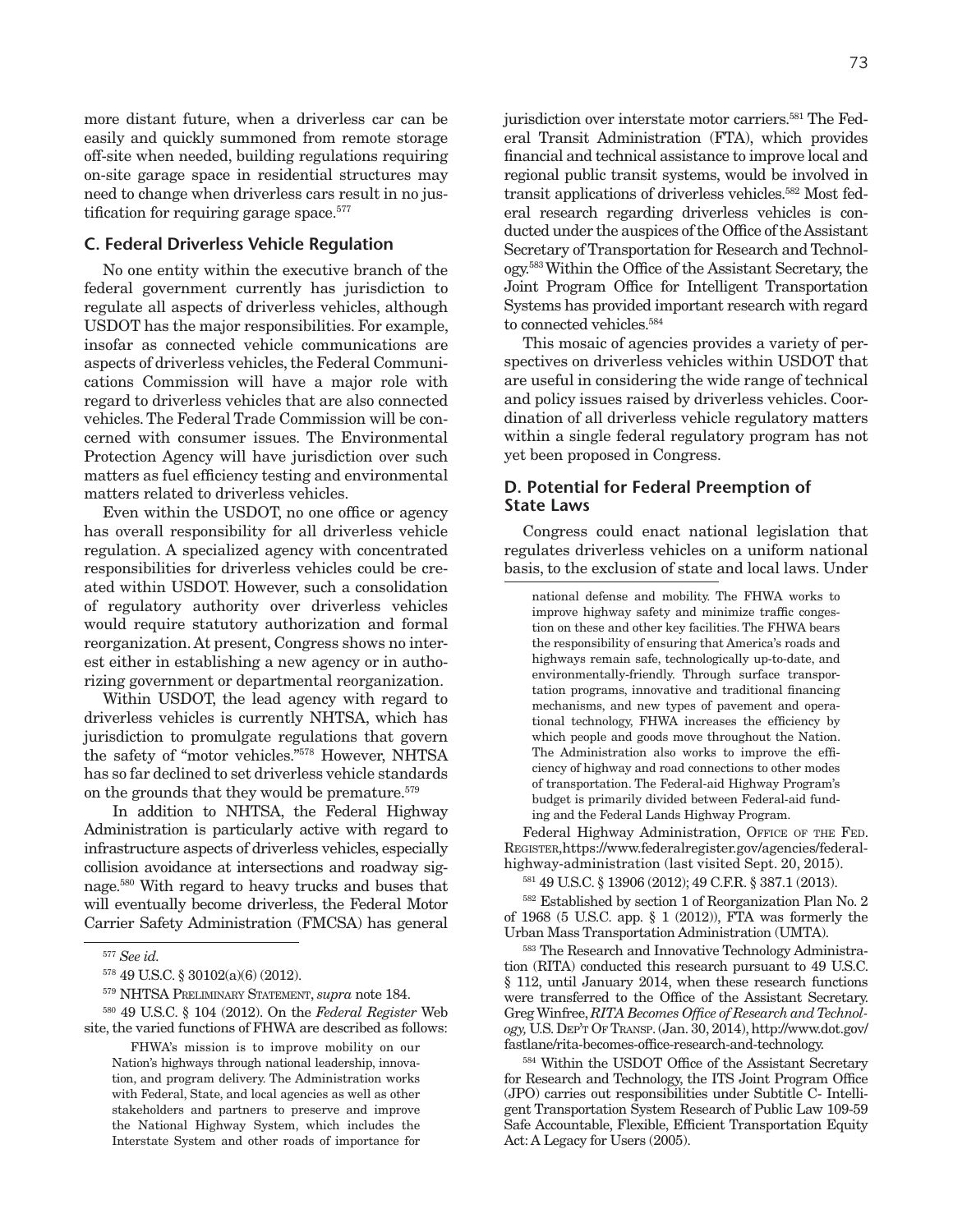the Supremacy Clause of the United States Constitution, such federal driverless vehicle legislation could preempt varied state laws that will otherwise apply to driverless vehicles.585 For example, if a divergence of state laws regulating driverless vehicles in conflicting ways appears to stifle development of driverless vehicles, enactment of such a uniform national law might be considered. However, no such legislation has been introduced in Congress. Within the Executive Branch, near term prospects for uniform national driverless vehicle regulation are extremely unlikely.586

Current preemption law, particularly with regard to ground transportation matters, is by no means predictable. Over the past 15 years, the United States Supreme Court has unevenly decided preemption issues in the context of vehicle regulation. Two United States Supreme Court decisions—one regarding air bags<sup> $587$ </sup> and another regarding seatbelts588—appear to suggest that, absent an express statutory provision that explicitly preempts state law, federal law might not sufficiently "occupy the field" of driverless car standards and requirements so as to eliminate all state law, particularly state tort law.589 The two Supreme Court cases wrestled with state laws regarding tort liability, an area of law that traditionally has been considered especially appropriate for state law.590 Moreover, standards for roadways owned by states are usually considered particularly appropriate matters of state, rather than national concern.591

# **E. Regulatory Policy**

Potential regulation of driverless vehicles presents two basic uncertainties. Driverless vehicle technologies remain under development with no decisions made even about such basic matters as whether connected vehicle technologies should be required equipment in driverless vehicle technologies.

587 Geier v. American Honda Motor Co., 529 U.S. 861, 120 S. Ct. 1913, 146 L. Ed. 2d 914 (2000) (involving air bags and finding preemption of state tort law claims under the Federal National Traffic and Motor Vehicle Safety Act and FVMSS 208, in a 5–4 decision).

588 Williamson v. Mazda Motor of Am., Inc., 562 U.S. 323, 131 S. Ct. 1131, 179 L. Ed. 2d 75 (2011) (involving seat belts and unanimously finding no federal preemption).

<sup>589</sup> *See also* RAND Report, *supra* note 181, at 131 ("[R]ecent decisions…suggest that the Supreme Court will be cautious in finding state court tort claims preempted absent evidence of express legislative intent.").

In addition, legislative and regulatory jurisdiction over motor vehicles is diffused in the United States between the states and the federal government. At such a time of technical and political uncertainty, a certain degree of regulatory flexibility seems appropriate so as to avoid setting legislative or regulatory requirements too rigidly or too soon, before best practices and designs may have emerged. At this early stage in the development of driverless vehicles, there appears to be regulatory wisdom in leaving options and opportunities for further development and innovation open.

# **IX. SUSTAINABILITY: LAND USE, ENVIRON-MENTAL, AND INFRASTRUCTURE ISSUES**

Widespread deployment of driverless vehicles will affect the sustainability of land, environmental resources, and transportation infrastructure. The laws that currently apply to these matters will apply to driverless vehicles, and driverless vehicle development will need to be mindful of sustainability values.

Sustainability involves controlling impacts of transportation and land development on the environment––from traffic on local roads to global climate change. Its objectives are to create less waste; to avoid consuming resource areas (such as wetlands, forests, and agricultural lands); to use less energy; and to emit lower levels of greenhouse gases and other environmental pollutants.592 Reflecting the conviction that human living patterns can be shaped so that they do not overwhelm land and resources, sustainable development is committed to creating healthier and more resilient places at local, walkable levels for people to live, work, and play without the need for motor vehicles, which exacerbate regional and global environmental problems.<sup>593</sup> Whether driverless vehicles ultimately will contribute to the long-term sustainability of environmental resources and transportation infrastructure will depend, in part, on how laws regarding these matters react to driverless vehicles.

## **A. Land Use**

Driverless vehicles could have profound impacts on land development and create lasting changes in land use patterns.594 Land use laws and transportation planning that seek to foster sustainable communities

<sup>585</sup> *See* U.S. Const. art. VI, cl. 2.

<sup>586</sup> *See* NHTSA Preliminary Statement, *supra* note 184, at 2 (NHTSA does not plan to adopt federal regulation of driverless vehicles in the near future).

<sup>590</sup> *Geier*, 529 U.S. at 861–68.

<sup>591</sup> *Id.*

<sup>&</sup>lt;sup>592</sup> About Smart Growth, U.S. ENVTL PROT. AGENCY (Mar. 20, 2015), http://www2.epa.gov/smartgrowth/about-smartgrowth.

<sup>593</sup> *Id.*

<sup>594</sup> RAND Report, *supra* note 181, at 25. There are dozens of definitions of sustainable communities. See also About Us, PARTNERSHIP FOR SUSTAINABLE COMMUNITIES (Mar. 2, 2015), http://www.sustainablecommunities.gov/mission/about-us.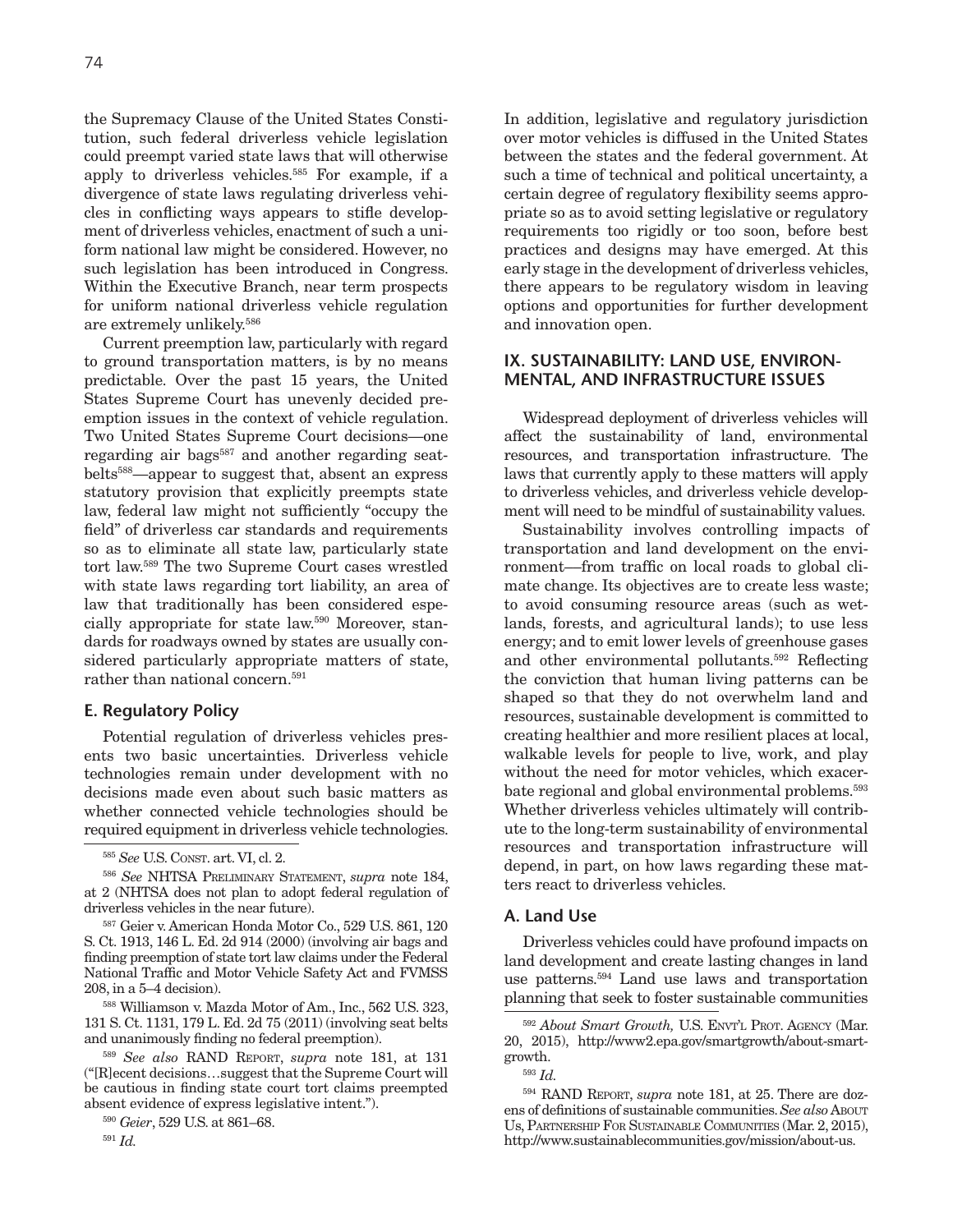75

will need to take account of driverless vehicles. At present, land and transportation regulators, as well as land use lawyers, are uncertain about whether driverless vehicles will contribute to communities that offer convenient places to live and work, as well as contribute to environmentally sustainable air, land, and water resource usage.<sup>595</sup>

In the United States, the Partnership for Sustainable Communities—a joint project of the Department of Housing and Urban Development, the Department of Transportation, and the Environmental Protection Agency—promotes sustainable land use measures. The objective is "to coordinate federal housing, transportation, water, and other infrastructure investments to make neighborhoods more prosperous, allow people to live closer to jobs, save households time and money, and reduce pollution."596 Providing more transportation choices is among the key livability principles the Partnership promotes:597 "Develop[ing] safe, reliable, and economical transportation choices to decrease household transportation costs, reduce our nation's dependence on foreign oil, improve air quality, reduce greenhouse gas emissions, and promote public health."598 Driverless vehicles are expected to contribute to all of these goals.

#### *1. Vehicle Miles Traveled*

Land use regulatory efforts to decrease reliance on motor vehicles typically apply a concept called "vehicle miles traveled" (VMT) to measure changes in vehicle usage. For example, transportation engineers use VMT in calculating the level-of-service (LOS) of a roadway. VMT is also used in many other contexts as well. USDOT's Bureau of Transportation Statistics in the Federal Highway Administration currently collects and publishes information about miles traveled in all states by all types of vehicles for the Highway Performance Monitoring System (HPMS).599

Records of motor vehicle miles traveled date back

to the early years of automobiles. As early as the 1920s, vehicle miles traveled data were collected by the Department of Commerce as a measure of increased economic activity.600 The Federal Highway Administration began collecting VMT statistics from states in 1945.<sup>601</sup> USDOT currently uses this vehicle miles traveled data, primarily from the Highway Performance Monitoring System (HPMS),602 both for determining Corporate Average Fuel Economy (CAFE) fuel efficiency standards<sup>603</sup> and for measuring road usage for federal highway funding purposes.604 In addition, EPA also relies on vehicle miles traveled as a basis for regulating mobile air pollution sources, particularly vehicle tailpipe emissions.<sup>605</sup>

According to the EPA's 2001 report *Our Built and Natural Environments,* "[C]hanges in development patterns [i.e., sprawl] have had a particularly significant impact on VMT growth. Furthermore, because additional road capacity can be absorbed quickly by induced traffic, adding capacity alone is not likely to solve the problem of rapidly rising VMT."606 In the 21st century, transportation and land planning seek to minimize vehicle miles traveled for environmental and fuel economy reasons. In addition, sprawl development is viewed as both aesthetically unappealing and wasteful of land resources.

VMT measurements are already an integral part of federal transportation planning. They are the most likely basis for charging highway usage fees in roaduse-charging proposals designed to increase or to supplement revenues for highway maintenance and

<sup>600</sup> *See, e.g.,* Bureau of the Census, U.S. Dep't of Commerce, HISTORICAL STATISTICS OF THE UNITED STATES  $1789-1945$ , at  $223$ (1949) (listing miles traveled in the United States each year).

<sup>603</sup> *See, e.g., id.* at 81–82 (discussing using vehicle miles traveled in conjunction with CAFE standards).

<sup>604</sup> *See* FHWA Strategic Plan, U.S. Dep't of Transp., Fed. Highway Admin. (Mar. 24, 2015), https://www.fhwa.dot.gov/ policy/fhplan.cfm (describing measurement of "demand and use of transportation facilities" in vehicle miles traveled).

<sup>605</sup> *See* Ellen Kinee & Allan Beidler, *Revised Methodology for the Spatial Allocation of VMT and Mobile Source Emissions Data,* http://www.epa.gov/ttnchie1/conference/ei10/ modeling/stella.pdf.

606 U.S. Envt'l Prot. Agency, Our Built and Natural Environments 25 (1st ed. 2001), http://www2.epa.gov/smart growth/our-built-and-natural-environments-technicalreview-interactions-between-land-use.

<sup>595</sup> *See, e.g.,* RAND Report, *supra* note 181, at xvi ("The overall effect of AV [driverless vehicle] technology on energy use and pollution is uncertain...."); JANE BIERSTEDT, AARON Gooze, Chris Gray, Josh Peterman, Leon Raykin & Jerry Walters, Effects of Next-Generation Vehicles on Travel Demand and Highway Capacity 11–18 (2014).

<sup>&</sup>lt;sup>596</sup> *About Us*, PARTNERSHIP FOR SUSTAINABLE COMMUNITIES, *supra* note 594.

<sup>597</sup> *Livability Principles,* Partnership for Sustainable Communities (Oct. 31, 2013), http://www.sustainable communities.gov/mission/livability-principles.

<sup>598</sup> *Id.*

<sup>599</sup> *See, e.g., Highway Statistics 2013*, U.S. Dep't of Transp., Fed. Highway Admin. (Nov. 7, 2014), http://www.fhwa.dot.gov/ policyinformation/statistics.cfm.

<sup>601</sup> *Highway Statistics Series,* U.S. Dep't of Transp., Fed. Highway Admin. (Nov. 7, 2014), http://www.fhwa.dot.gov/ policyinformation/statistics.cfm.

<sup>602</sup> Michael Grant et al., U.S. Dep't of Transp., Fed. Highway Admin., Handbook for Estimating Transportation Greenhouse Gases for Integration into the Planning Process 65–66 (2013), http://www.fhwa.dot.gov/environment/ climate\_change/mitigation/publications\_and\_tools/ghg\_ handbook/.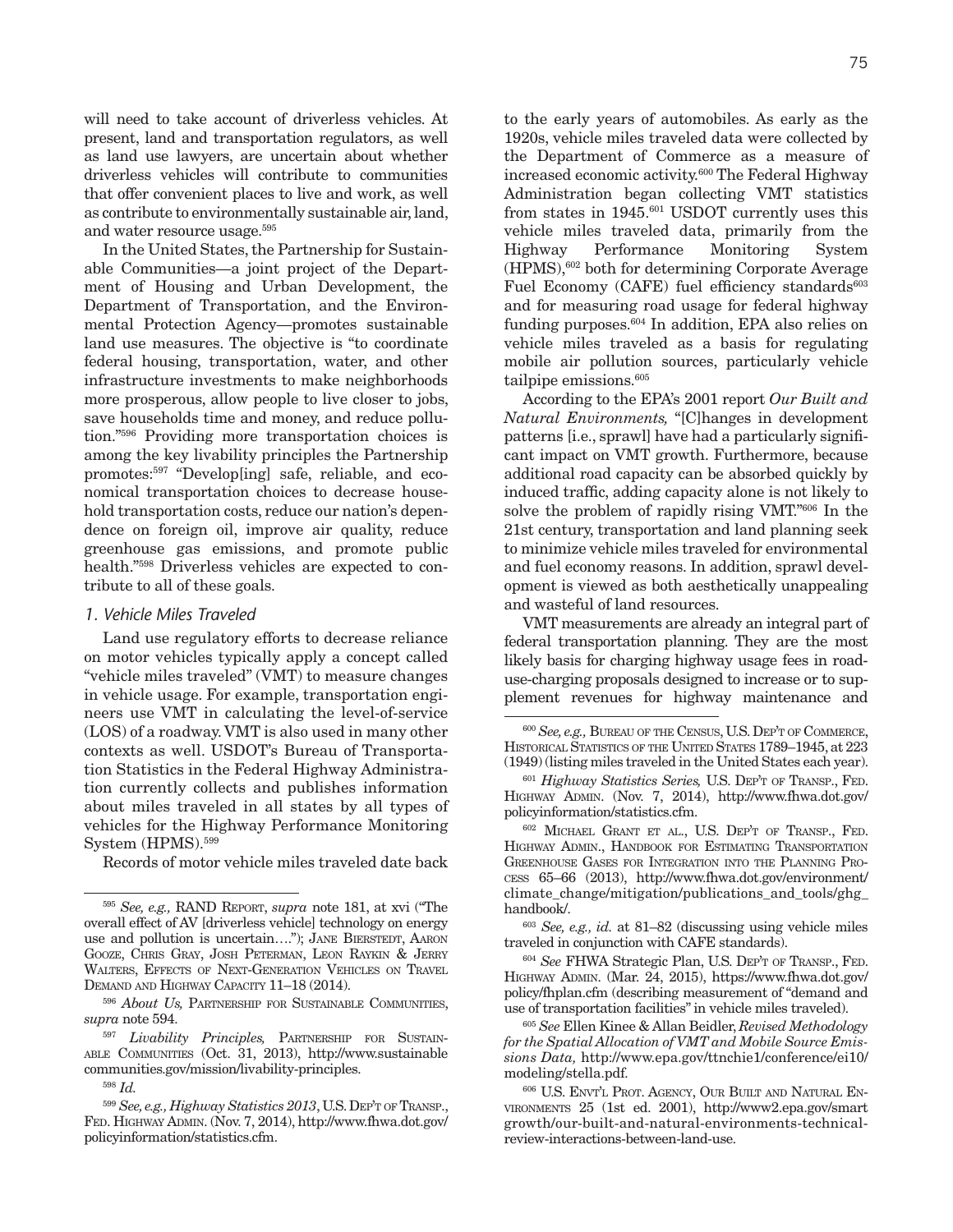construction.607 Declines in gasoline taxes, in part because of electric cars, as well as declines in vehicle usage associated with higher gasoline prices, point toward the need to replace the Highway Trust Fund's reliance on gasoline taxes for revenue.<sup>608</sup> In generating funds for roadway systems, fees based on the number of vehicle miles traveled on these roadways seem to be an attractive potential revenue alternative.<sup>609</sup>

Because charging for road use requires calculating the vehicle miles traveled by a specific vehicle within a state, pilot studies have used onboard devices, often based on GPS, to capture distances the vehicle has been driven within the state. $610$  In driverless vehicles, the miles traveled by a vehicle within a geographical area could be routinely collected. If the driverless vehicle has V2I connected vehicle technologies, this miles-traveled information could be automatically transmitted to road-fee collectors who would be able to charge the driverless vehicle for particular use of specific roads.

Vehicle miles traveled is also used as a way to measure sustainability. California's Sustainable Communities Act<sup>611</sup> provides an example of state sustainability regulation that seeks to foster sustainable communities through reductions in vehicle miles traveled.612 This Act requires regional land use planning and regulation to reduce use of passenger cars and light trucks through measurable decreases in vehicle miles traveled. This complex land use regulatory system provides an example of how VMT measurements can, for regulatory purposes, count the miles traveled only by particular types of vehicles. Adapting such a system to treat miles traveled by driverless vehicles as

<sup>609</sup> *Road Pricing Defined, supra* note 607. USDOT has studied such road use charging for many years and conducted pilot programs in Oregon and Iowa.

<sup>610</sup> *Id. But see* DeGood & Madowitz, *supra* note 608.

611 Sustainable Communities and Climate Protection Act of 2008, 2008 Cal. Stat. 5065.

 $612$  CAL. GOVT CODE § 14522.1(b)(1)–(2) (West Supp. 2014) (requiring the use of vehicle miles traveled by passenger cars and light trucks as a factor in determining guidelines for the development of regional transportation plans). Regarding the VMT concept used in the California Sustainable Communities regulations, VMT does not mean total vehicle miles traveled by all vehicles as may be used in calculation of roadway levels of service or in road-use charging systems. Rather it counts only miles traveled by passenger cars and light trucks.

a separate category could be used to incentivize or disincentivize driverless vehicle use.

# *2. Uncertain Impact of Driverless Vehicles on Vehicle Miles Traveled*

There has been considerable debate and research regarding whether driverless vehicles will be used to travel more or fewer vehicle miles. The 2014 RAND Report concluded equivocally that "[t]he potential effects of AVs [driverless vehicles] on aggregate vehicle miles traveled remain unclear, though it seems likely they will lead to more total travel rather than less."613

Some land planners believe that the convenience of driverless vehicles for commuting between home and work may lead to more scattered residential development in rural areas, away from urban centers.<sup>614</sup> In a driverless vehicle, the ability to use commuting time for other purposes, such as work, rest, or recreation, may make commute time and distance less onerous for driverless vehicle users. If so, driverless vehicle users may be encouraged to live in rural or semi-rural areas and to use a driverless vehicle to commute to work, school, or shopping. In short, many land planners are concerned that the convenience benefits of driverless vehicles will result in longer commutes.<sup>615</sup>

On the other hand, to the extent that driverless vehicles are deployed as low-speed vehicles permitted only in urban areas, driverless vehicles could incentivize more dense residential land development patterns. It may be that the availability of driverless vehicles, including on-demand ride-sharing versions,<sup>616</sup> will be an amenity available only in urban areas.<sup>617</sup> Such an enhanced personal mobility option may encourage residents to choose to live in more dense urban areas.

Indeed, economical use of driverless vehicles for providing convenient and inexpensive618 on-demand

617 RAND Report, *supra* note 181, at 26.

618 A 2013 study by Columbia University's Earth Institute showed that roughly 9,000 autonomous cars would be able to replace all of the taxi cabs in New York City and provide wait time of just over half a minute and fares of about 50 cents per mile. Lawrence D. Burns, William C. Jordan & Bonnie A. Scarbourough, *Transforming Personal Mobility* 24 (2013), http://sustainablemobility.ei.columbia. edu/files/2012/12/Transforming-Personal-Mobility-Jan-27-20132.pdf. *See also* John Markoff, *Google's Next Phase in Driverless Cars,* N.Y. Times (May 27, 2014), http:// www.nytimes.com/2014/05/28/technology/googles-nextphase-in-driverless-cars-no-brakes-or-steering-wheel.html.

<sup>607</sup> *See, e.g., Road Pricing Defined,* U.S. Dep't of Transp., Fed. Highway Admin., http://www.fhwa.dot.gov/ipd/revenue/ road\_pricing/defined/vmt.aspx (last visited Sept. 20, 2015) (discussing charging VMT fees for roadway use).

<sup>608</sup> *See* Kevin DeGood & Michael Madowitz, *Switching from a Gas Tax to a Mileage-Based User Fee, CENT. FOR AM.* Progress (Jul. 11, 2014), https://www.americanprogress.org/ issues/tax-reform/report/2014/07/11/93657/switching-froma-gas-tax-to-a-mileage-based-user-fee/.

<sup>613</sup> RAND Report, *supra* note 181, at 17.

<sup>614</sup> *Id.* at 18.

<sup>615</sup> *E.g.,* David Levinson, *Climbing Mount Next: The Effects of Autonomous Vehicles on Society,* 16 Minn. J. Sci. & Tech. 787, 807 (2015).

<sup>616</sup> California regulates these ride-service companies as Transportation Network Companies (TNCs). A number of other states have followed California's regulatory lead.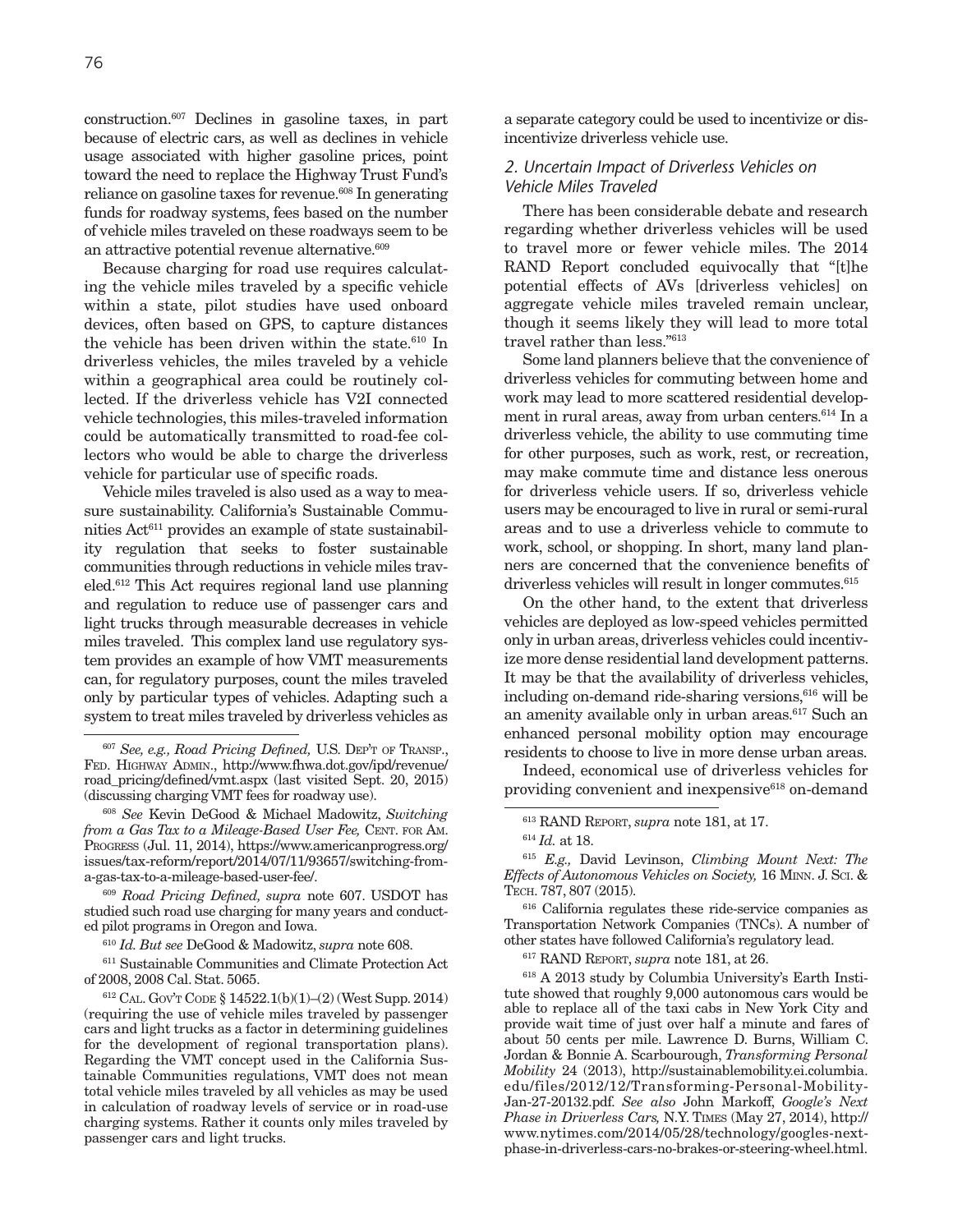transportation (online ride-services or taxi applications) requires fairly high population densities.<sup>619</sup> Moreover, detailed dynamic roadway mapping may, at least initially, only be available in urbanized areas. Land or transportation planning regulations could also restrict driverless vehicles to urban areas. A state law or local ordinance could also permit the use of driverless vehicles only in designated parts of urban areas, or parts of a municipality.

Driverless vehicles in the form of low speed vehicles will generally be useful only for relatively shortdistance intra-urban journeys from residence to work, recreation, shopping, or public transit hubs providing transport for longer distance journeys.<sup>620</sup> Low-speed driverless vehicles operating over shorter distances in urban areas would lead to fewer longdistance miles traveled by this type of driverless vehicle and perhaps greater use of public transportation for journeys over longer distances.

Restricting driverless vehicles to already dense urban areas, either by practical factors (such as the availability of dynamic digital mapping) or by legal regulation, could have the advantage of making dense urban communities more maneuverable, particularly for elderly and disabled persons for whom personal mobility is often difficult.621 Moreover, particularly in older cities, chronically congested areas could be zoned for driverless vehicles only.622 In areas characterized by narrow streets and difficult-to-navigate pavement, driverless vehicles might be the safest, as well as the most rational, form of ground transportation.

Whether the total number of miles traveled by driverless vehicles is likely to increase or decrease overall VMT presents another issue. A study by the University of Michigan Transportation Research Institute considered the "Potential Impact of Self-Driving Vehicles on Household Vehicle Demand and Usage."623 The

622 The London Congestion Charge Zone does something similar by charging vehicles for using roadways within the zone during times of high traffic congestion, with numerous exemptions such as for taxis on hire. See Thomas F. BERALDI, Jr., ACCEPTABILITY, IMPLEMENTATION, AND TRANSFERABILITY: AN Analysis of the London Congestion Charge Zone 3 (2007).

<sup>623</sup> Brandon Schoettle & Michael Sivak, Univ. of Mich. Transp. Research Inst., Potential Impact of Self-Driving Vehicles on Household Demand and Usage (2015), http://www.driverlesstransportation.com/wp-content/ uploads/2015/02/UMTRI-2015-3.pdf.

results of this study indicate that driverless vehicles would likely lead to fewer cars being owned by the average household.624 At the same time, each vehicle would be driven more intensely (more miles over a given time period) so that roughly the same mileage would be covered by fewer cars.625 The research also suggests that such a driverless vehicle usage pattern would probably result in cars wearing out sooner, with more frequent purchases of new cars.<sup>626</sup> If newer driverless vehicles have better, cleaner technology, a frequent replacement pattern could contribute to longterm sustainability and environmental benefits.<sup>627</sup>

#### **B. Environment**

Driverless vehicles are expected to further sustainable community goals of reducing air pollution and greenhouse gas emissions, such as carbon dioxide.628 Although driverless vehicles could be powered by internal combustion engines, it is also possible that driverless vehicle technologies could, by regulation, only be available in zero-emission vehicles. It is unclear whether such a regulation would incentivize purchase of driverless vehicles or, on the other hand, discourage their purchase.

No matter what their fuel or energy source is, driverless vehicles are expected to contribute to environmental improvement by reducing air pollution through avoiding traffic congestion and the accidents that generate traffic snarls.629 Intelligent routing will enable driverless vehicles to reduce fuel consumption and emissions.630 Moreover, by eliminating many car crashes, driverless vehicles are expected to reduce air pollution from traffic backups due to vehicle crashes that would otherwise be generated by conventional vehicle crashes.<sup>631</sup> In the long run, as driverless vehicles prove effective in avoiding crashes, it should be possible to reduce vehicle weight, which adds to fuel consumption and

627 Brad Plumer, *Will Driverless Cars Solve Our Energy Problems—Or Just Create New Ones?,* Wash. Post (Mar. 30, 2013), http://www.washingtonpost.com/blogs/wonkblog/ wp/2013/03/30/will-self-driving-cars-solve-all-our-energyproblems-or-create-new-ones/.

<sup>628</sup> *Id.;* Jonathan Walker & Karen Crofton, *Autonomous Vehicles & Smart Cities Can Cut Auto Fatalities & CO2 Emissions by 2025,* CleanTechnica (Nov. 14, 2014), http:// cleantechnica.com/2014/11/14/autonomous-vehicles-smartcities-can-cut-auto-fatalities-co2-emissions-2025/.

629 Walker & Crofton, *supra* note 628.

630 RAND Report, *supra* note 181, at 18 ("[T]o the extent that AVs are able to promote smoother traffic patterns, they should lead to improved fuel economy and, in turn, lower fuel costs.").

631 RAND Report, *supra* note 181, at 22–23; Walker & Crofton, *supra* note 628.

<sup>619</sup> RAND Report, *supra* note 181, at 27.

<sup>620</sup> *Id.* at 18.

<sup>621</sup> *Id.* at 16–17; Loro, *supra* note 245. A study at Carnegie Mellon University estimated the increase in vehicle usage when driverless cars enabled use by disabled and elderly persons. Chris Hendrickson, Allen Biehler & Yeganeh Mashayekn, Connected and Autonomous Vehicles 2040 Vision Final Report (2014) (hereinafter Pennsylvania Report), http://www.ssti.us/wp/wp-content/uploads/2014/ 11/Connected-Autonomous-Vehicles-2040-Vision-Final-Report-Task-10.pdf.

<sup>624</sup> *Id.* at 12.

<sup>625</sup> *Id.*

<sup>626</sup> *Id.* at 10.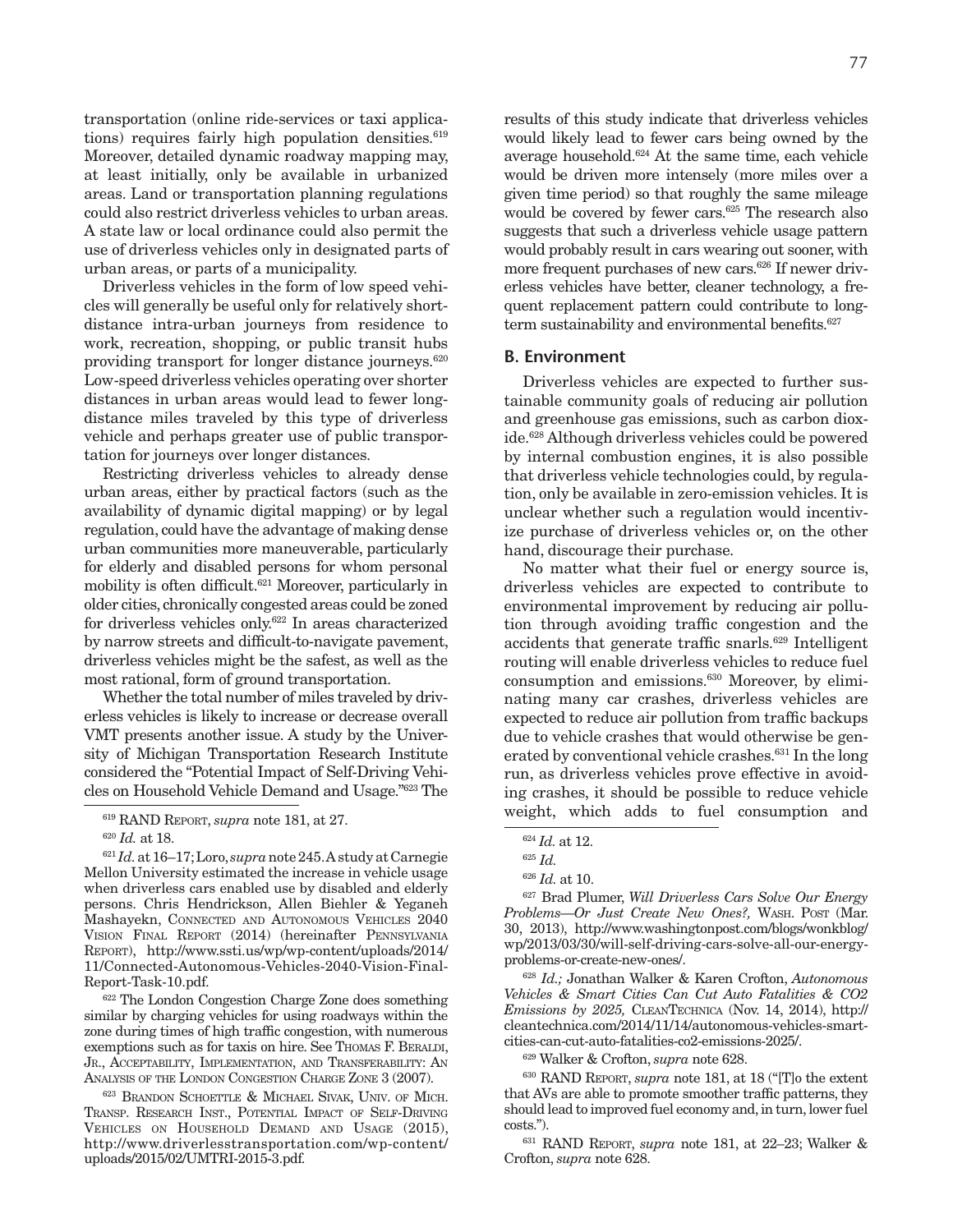emissions.632 For example, robust passive safety equipment such as heavy bumpers or rollover protection systems may no longer be necessary for occupant safety in driverless vehicles that do not crash or drive off roadways.

## **C. Infrastructure Requirements**

Most transportation experts expect that driverless vehicles will initially have minimal impact on infrastructure requirements, since driverless vehicles will initially operate in mixed traffic on existing roadways shared with conventional, human-driven vehicles.<sup>633</sup>

As noted earlier in this report, it is uncertain whether driverless vehicles will add to or reduce overall vehicle roadway use. One report suggests that there will be a measure of additional roadway demand from elderly persons, persons with disabilities, and those ineligible to drive because of age.634 Such increases in travel demand appear likely to be offset by increases in both lane capacity and roadway capacity because driverless vehicles are capable of making more efficient use of existing roadways.

Over the next decade or so, conventional vehicles, with which driverless vehicles will interact, are likely to change in a couple of important ways. First, many human-driven vehicles are likely to become increasingly automated and will utilize many of the same types of automated vehicle systems as driverless vehicles.635 Second, connected vehicle technologies may enable pervasive cooperative vehicle interaction among both driverless and conventional vehicles, at least in new passenger vehicles and light trucks. This change will come about if NHTSA carries out the agency's announced plans to require DSRC connected vehicle V2V capabilities as safety equipment on all new passenger cars and light trucks.636

Eventually it may make sense to designate portions of roadways (dedicated lanes) or entirely segregated roads for use only by driverless vehicles, because driverless vehicles operate safely in narrower lanes and with reduced vehicle headways.<sup>637</sup> Adding separated or dedicated roadways for use only by driverless vehicles is likely to be resisted because such lanes would involve the cost both of adding infrastructure and of additional land for rights-of-way.

Alternatively, it would be possible to designate existing roadway or highway lanes for driverless vehicle use only. Driverless vehicle lanes might be marked as "star" lanes, to distinguish them from existing diamond lanes that now accommodate carpools, electric vehicles, and those paying tolls to use High Occupancy Toll (HOT) lanes. A "star" lane for driverless vehicles could be narrower and move faster. It would also have greater throughput than ordinary roadways or travel lanes on highways. The result would be more efficient use of rights-of-way and existing infrastructure. A 2014 Report for the Pennsylvania Department of Transportation estimates that driverless vehicles would increase lane capacity by roughly 40 percent during peak travel times.638

Providing such segregated driverless vehicle lanes might be a way to incentivize the purchase of driverless vehicles, just as access to carpool lanes has incentivized purchases of electric vehicles. Despite its many benefits, such a proposal would, however, almost certainly generate significant political opposition from other roadway users. Such a reaction greeted restricted use of carpool lanes and, particularly, the eligibility of electric vehicles for free use of carpool or High Occupancy Toll (HOT) lanes.639

Conventional traffic signs and signals will need to remain during the time both driverless and conventional vehicles are sharing roadways. Even at a time when all vehicles are driverless, traffic signs and traffic lights will probably be needed for use by bicyclists and pedestrians.<sup>640</sup> Infrastructure improvement to enhance performance of driverless vehicles may, however, require retrofitting existing signage with special beacons to communicate direct data inputs to driverless vehicles.<sup>641</sup>

639 Martin Wachs & Brian D. Taylor, RAND Corp., *Make HOT Lanes Permanent,* RAND Blog (Apr. 23, 2014), http:// www.rand.org/blog/2014/04/make-hot-lanes-permanent. html ("There are limited funds to build new freeways and the high cost and prolonged disruption from major road expansions like the current [HOT lane] project on I-405 are front page news.").

<sup>640</sup> Pennsylvania Report, *supra* note 621, at 16.

<sup>632</sup> John Capp & Bakhtiar Litkouhi, *The Crash-Proof Car,*  IEEE Spectrum (Apr. 30, 2014. 2:05 PM), http://spectrum. ieee.org/transportation/safety/the-crashproof-car ("When cars no longer really crash, their frames—designed now to protect occupants during a collision—could be built lighter, making the vehicle more efficient.").

<sup>633</sup> Garrison & Levinson, *supra* note 249, at 457.

<sup>634</sup> Pennsylvania Report, *supra* note 621, at 14. The report calculates potential increases in travel demand on roadways in Pennsylvania and concludes that there are so many uncertainties that projecting increases in travel demand caused by new vehicle users is difficult to calculate. *Id.* at 15.

<sup>635</sup> NHTSA Preliminary Statement, *supra* note 184, at 1.

<sup>636</sup> NHTSA Readiness Report, *supra* note 216, at 5, 71. This FMVSS will apply only to a segment of even driverless vehicles on the road, because the proposal does not include trucks, buses, and other heavy vehicles.

<sup>637</sup> Pennsylvania Report, *supra* note 621, at 12. The report provides a table considering 13 factors related to driverless vehicles that are likely to impact roadway capacity and flow. *Id.*

<sup>638</sup> *Id.* at 13.

<sup>641</sup> *Id.* at 30. The report notes that signal controllers and other ITS systems may need to be upgraded to communicate with driverless vehicles. According to the report, "Traffic signals are perhaps one of the most costly and challenging elements" of driverless vehicle deployment with regard to infrastructure. *Id.*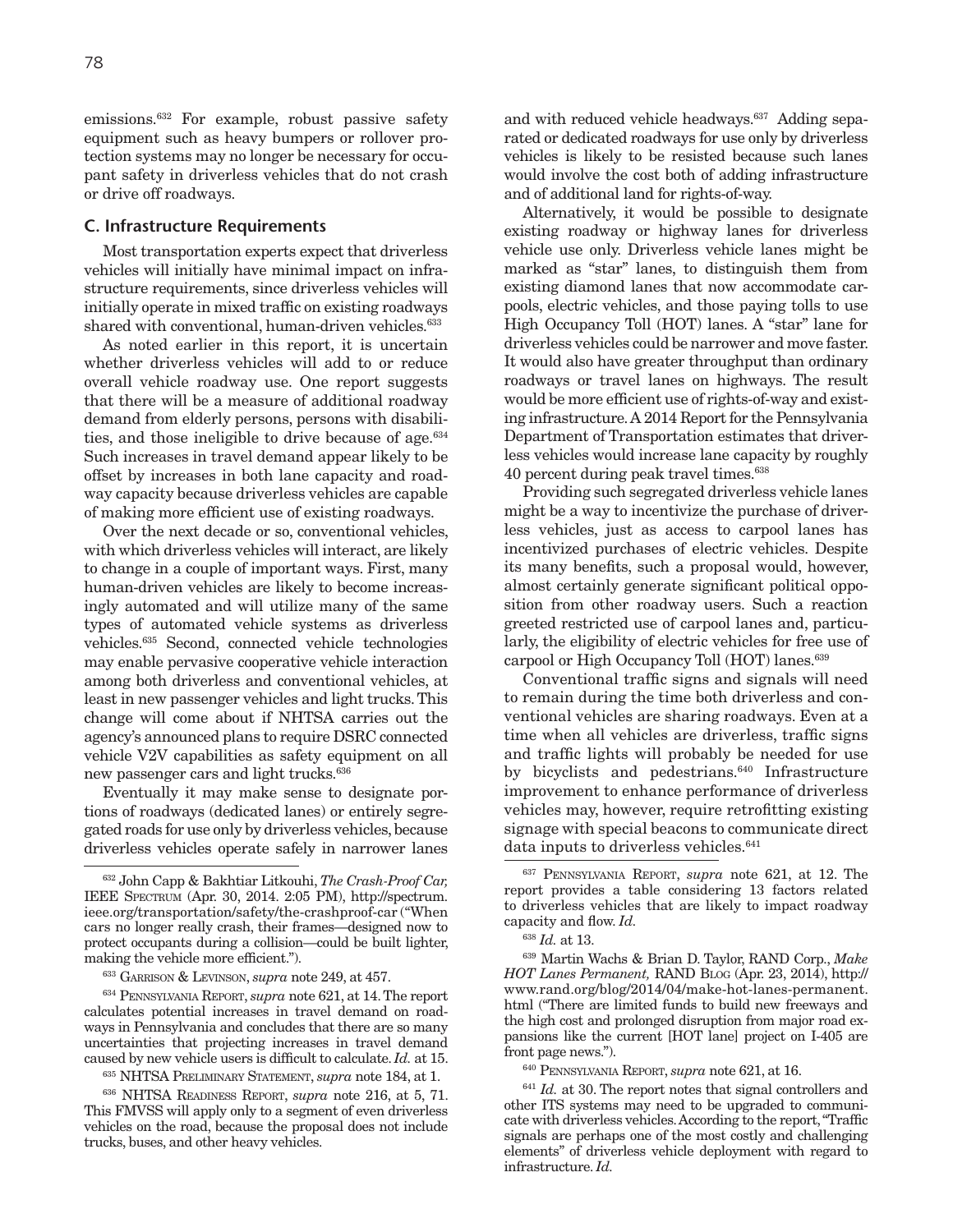To the extent that driverless vehicle operation will depend on connected vehicle V2I communications, additional communications infrastructure will likely be required. For example, infrastructure will be required to download security certificates for the DSRC V2V system contemplated in NHTSA's Connected Vehicles Readiness Study.642 If V2I becomes part of the DSRC program, additional infrastructure in the form of antennas, roadside processing, and communications units will be necessary.643 It has not yet been determined whether driverless vehicles will rely on V2V ad hoc communications, or whether V2I communications will become aspects of a new vehicle communications infrastructure for driverless vehicles.

In the absence of connected vehicle technologies, or alongside them, sensor reflectors or beacons added to existing signage infrastructure are likely to enhance some driverless vehicle operations.<sup>644</sup> If so, aside from strictly V2V communications, additional electronic equipment such as controllers may need to be added to transportation infrastructure, probably along existing rights-of-way.645 Indeed a variety of infrastructure upgrades may enhance autonomous vehicle reliability, security, and safety. These infrastructure improvements would, of course, also exacerbate land use and environmental impacts of roadway infrastructure.

Infrastructure improvements compatible with driverless vehicles will need to be installed depending on the technologies used by future driverless vehicles. Existing electronic infrastructure is likely to require significant and costly improvements to facilitate the use, effectiveness, and safety of emerging driverless vehicle technologies.

#### **X. CONCLUSION**

Driverless vehicles will bring many advantages over conventional vehicles. Enhanced safety, mobility, convenience, and environmental benefits are among these improvements. At the same time, driverless vehicles also will present challenges to the legal system. Although the current legal environment could probably accommodate driverless vehicles with relatively few alterations, changes in the legal system will be required with regard to such matters as insurance and regulatory requirements.

As described in this report, an elaborate framework of legal rules has gradually grown up around transportation innovations, especially motor vehicles. Existing legal rules regulate how motor vehicles are designed, manufactured, sold, repaired, and used. Laws also establish how liability should be imposed for injuries caused by motor vehicles; the sorts of misconduct that will be punished as criminal; as well as the nature of insurable risks with regard to driverless vehicles. The legal system also establishes appropriate uses of land for roads, highways, and other transportation infrastructure as well as how that infrastructure will be financed. This existing, historically determined, legal architecture will remain for a time. But the legal system will gradually adapt to how driverless vehicles operate.

Driverless vehicle technologies appear to be transforming much more rapidly than the legal system, which tends to evolve slowly, to apply past precedents, and to modify those precedents only cautiously. The legal response to driverless vehicles has already begun with basic measures, such as laws that simply authorize the use of these vehicles in some states. More complex and far-reaching legal changes will evolve over time. As driverless vehicles grow more sophisticated and common, they will assuredly generate many novel issues of law. Initially, the legal rules devised for driverless vehicles likely will be shaped by analogies to conventional vehicles. Over time, however, policymakers will come to better appreciate, and begin to focus on, the unique capacities of, and challenges presented by, driverless vehicles and the system that supports them.

There is also a substantial likelihood that driverless vehicles will produce some far-reaching changes in the law. Just as railroads provided the catalyst for new legal doctrines in the 19th century, the advent of driverless vehicles may produce substantial changes in the prevailing legal culture in the 21st century. Legal rules governing the artificial intelligence that operates driverless vehicles is an example of a novel area of law that will develop with regard to driverless vehicles. Once established within the law pertaining to driverless vehicles, these new rules may be extended to other settings and technology applications, until the rules become generally accepted legal principles.

Overall, however, forecasts regarding the "likely" or optimal legal policy responses to driverless vehicles should be made only tentatively, and with deep appreciation of their inherent limits. About the only certainty associated with the legal environment for driverless vehicles is that these devices will challenge the ingenuity of federal, state, and local policymakers alike as they merge onto the nation's roads.

<sup>642</sup> NHTSA Readiness Report, *supra* note 216.

<sup>643</sup> *Id.* at 41–42.

<sup>644</sup> *Id.*

<sup>645</sup> *Id.*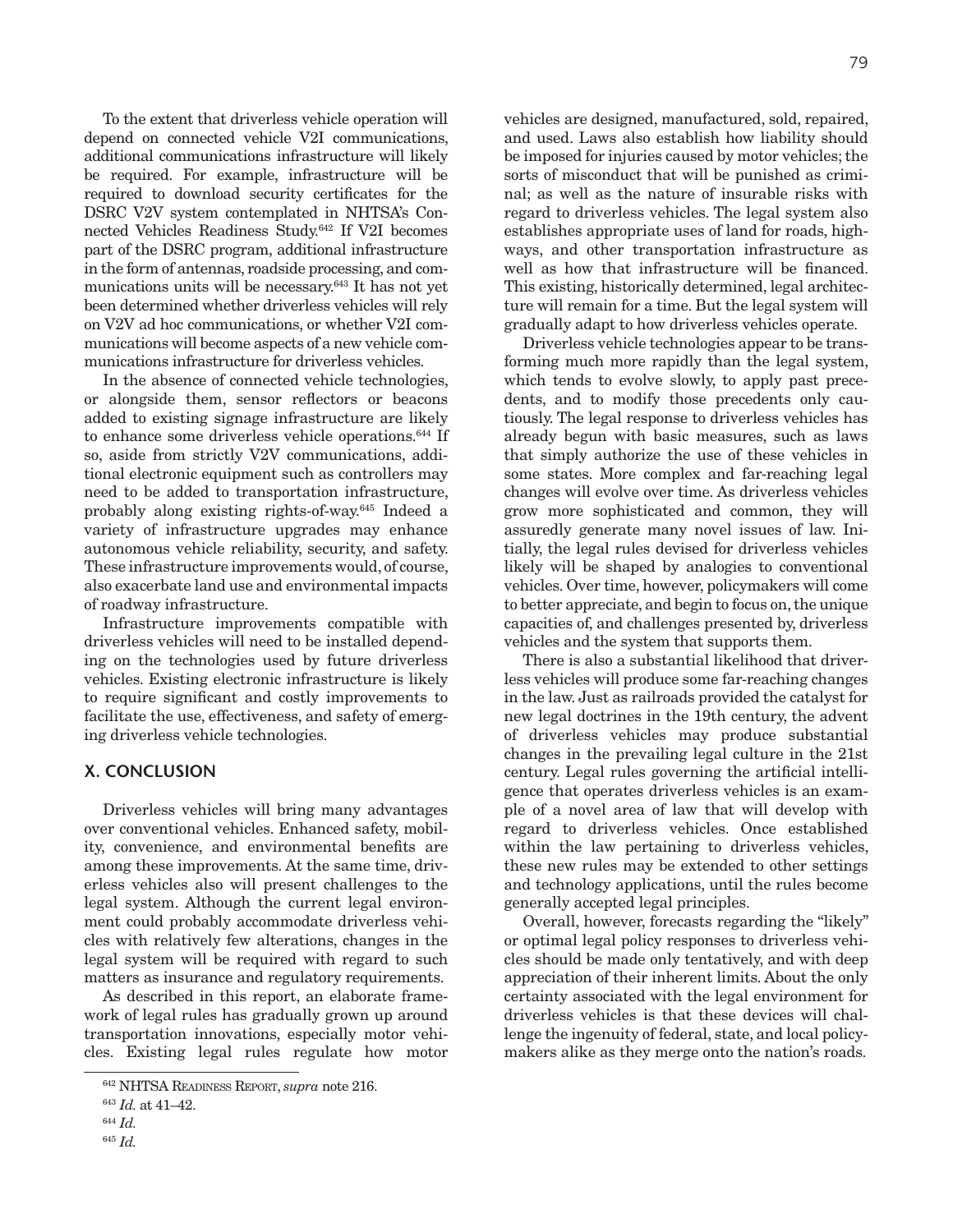# **ACRONYMS**

AAMVA—American Association of Motor Vehicle Administrators

ABS—Anti-Lock Braking System

ACA—The Patient Protection and Affordable Care Act

ANPRM—Advance Notice of Proposed Rulemaking

AV—Autonomous Vehicle

BIAS—Broadband Internet Access Service

BSM—Basic Safety Message

CAFE—Corporate Average Fuel Economy

CALEA—Communications Assistance for Law Enforcement Act

CAN bus—Control Areas Network Connector

CPNI—Consumer Proprietary Network Information

CPUC—California Public Utilities Commission

DARPA—Defense Advanced Research Projects Agency

DMCA—Digital Millennium Copyright Act

DPPA—Federal Driver Privacy Protection Act

DSRC—Dedicated Short Range Communications

DMV—Department of Motor Vehicles

DUI—Driving Under the Influence

ECPA—Electronic Communications Privacy Act

ERISA—Employee Retirement Income Security Act

ESC—Electronic Stability Control

FAA—Federal Aviation Administration

FCC—Federal Communications Commission

FHWA—Federal Highway Administration

FIO—Federal Insurance Office

FMVSS—Federal Motor Vehicle Safety Standards

FR—Financial Responsibility Laws

FTC—Federal Trade Commission

GPS—Global Positioning Satellite System

HMI—Human-Machine Interface

HPMS—Highway Performance Monitoring System

ISO—International Organization for Standardization

JPO—Joint Program Office for Intelligent Transportation Systems

LOS—Level-of-Service

LTE—Long Term Evolution (a standard for wireless communication of high-speed data)

NAIC—National Association of Insurance Commissioners

NFIP—National Flood Insurance Program

NHTSA—National Highway Traffic Safety Administration

OEM—Original Equipment Manufacturer

SARTRE—Safe Road Trains for the Environment

SAE—Society of Automotive Engineers

TNC—Transportation Network Company (online Ride Service Companies such as Uber, Lyft, etc.)

UM/UIM—Uninsured/Underinsured Motorist Coverage

UMTA—Urban Mass Transportation Administration

USDOT—United States Department of Transportation

V2V, V2I—Vehicle to Vehicle and Vehicle to Infrastructure Communication

VII—Vehicle Infrastructure Integration

VMT—Vehicle Miles Traveled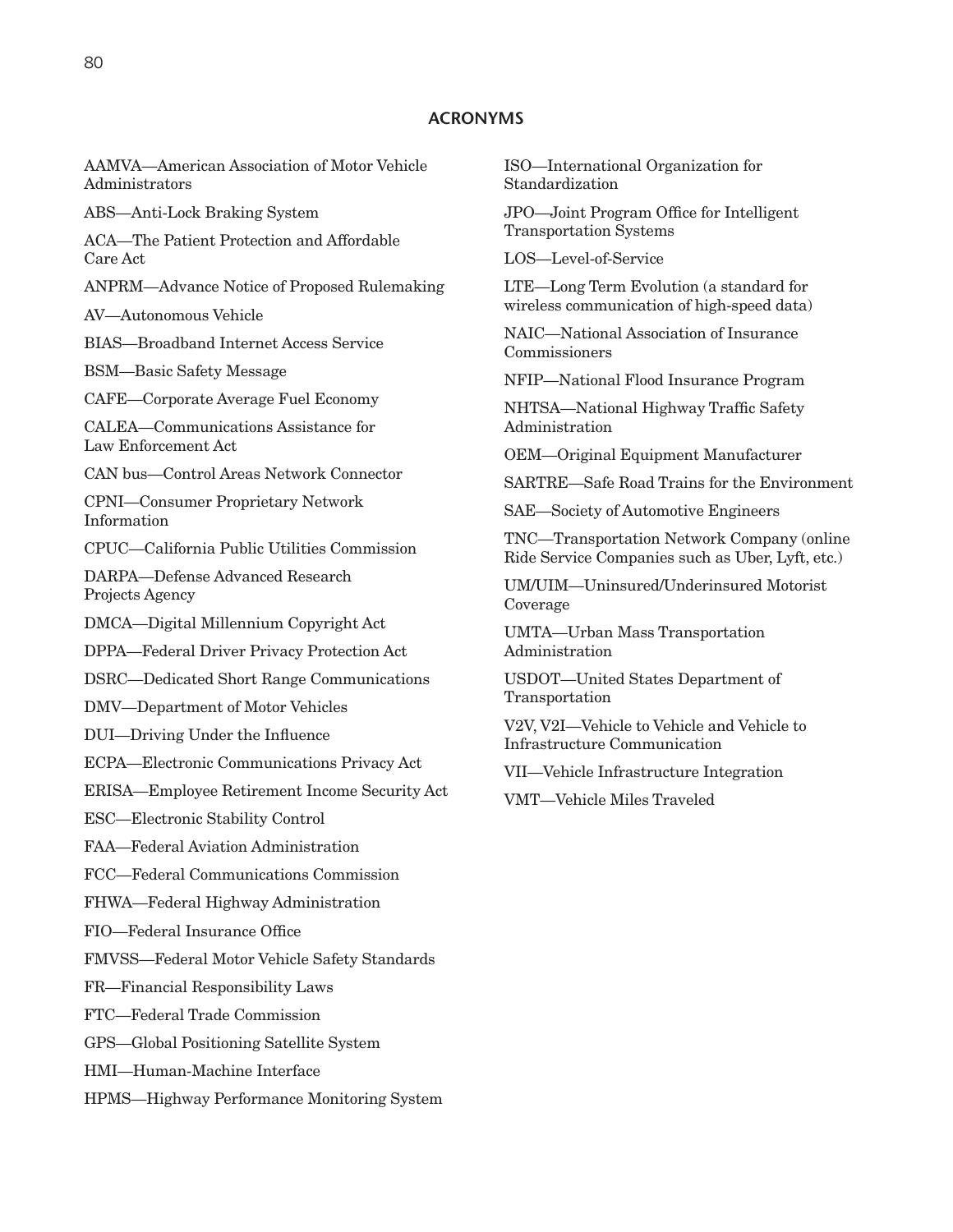# ACKNOWLEDGMENTS

This study was performed under the overall guidance of the NCHRP Project Committee SP 20-6. The Committee is chaired by MICHAEL E. TARDIF, Friemund, Jackson and Tardif, LLC. Members are RICHARD A. CHRISTOPHER, HDR Engineering; TONI H. CLITHERO, Vermont Agency of Transportation; JOANN GEORGALLIS, California Department of Transportation; JAMES H. ISONHOOD, Mississippi Office of the Attorney General; THOMAS G. REEVES, Consultant, Maine; MARCELLE SATTIEWHITE JONES, Jacob, Carter and Burgess, Inc.; ROBERT J. SHEA, Pennsylvania Department of Transportation; JAY L. SMITH, Missouri Department of Transportation; and JOHN W. STRAHAN, Consultant, Kansas.

MEGHAN P. JONES provided liaison with the Federal Highway Administration, and GWEN CHISHOLM SMITH represents the NCHRP staff.